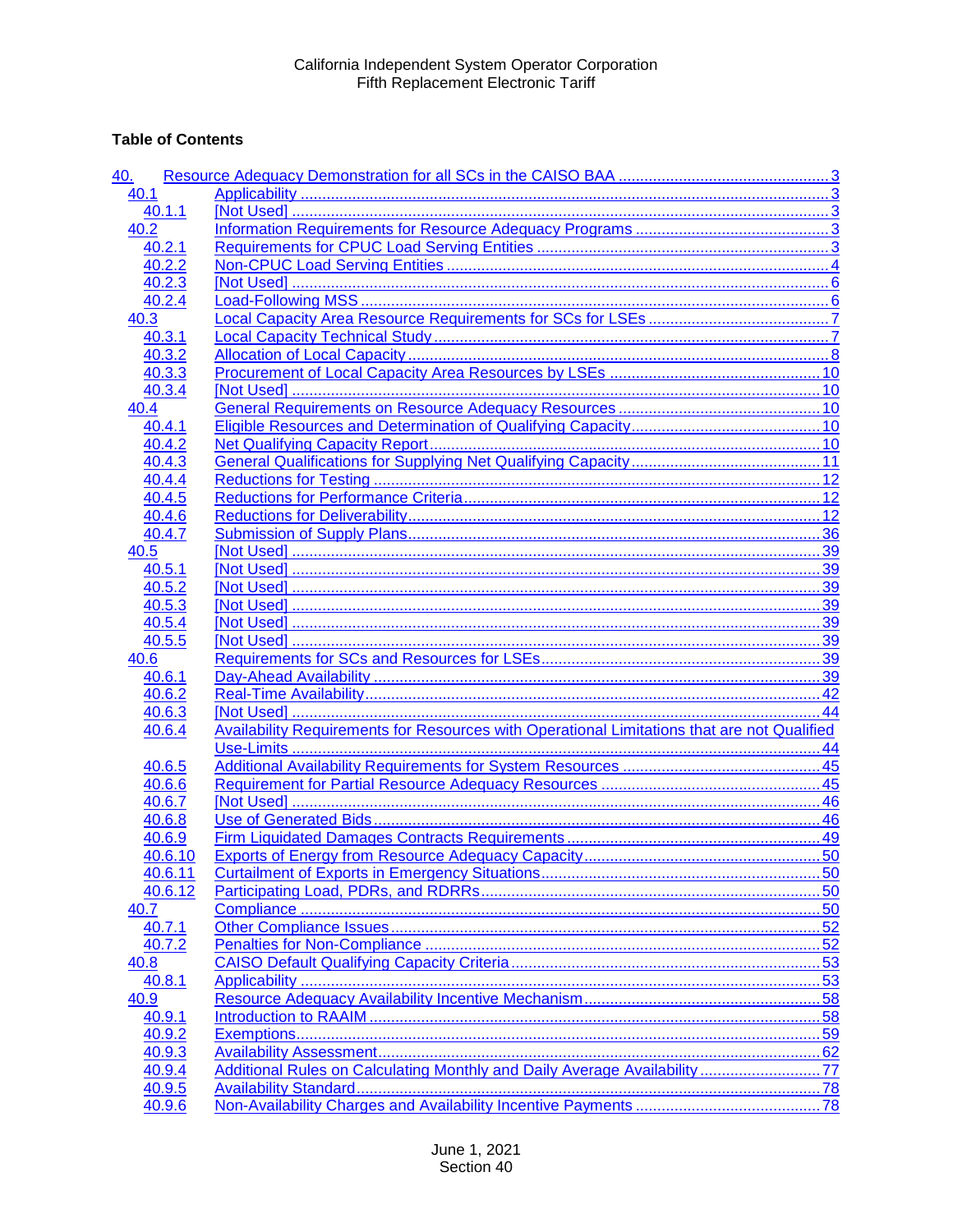| 40.9.7               |  |
|----------------------|--|
| 40.10                |  |
| $\overline{40.10.1}$ |  |
| 40.10.2              |  |
| 40.10.3              |  |
| 40.10.4              |  |
| 40.10.5              |  |
| 40106                |  |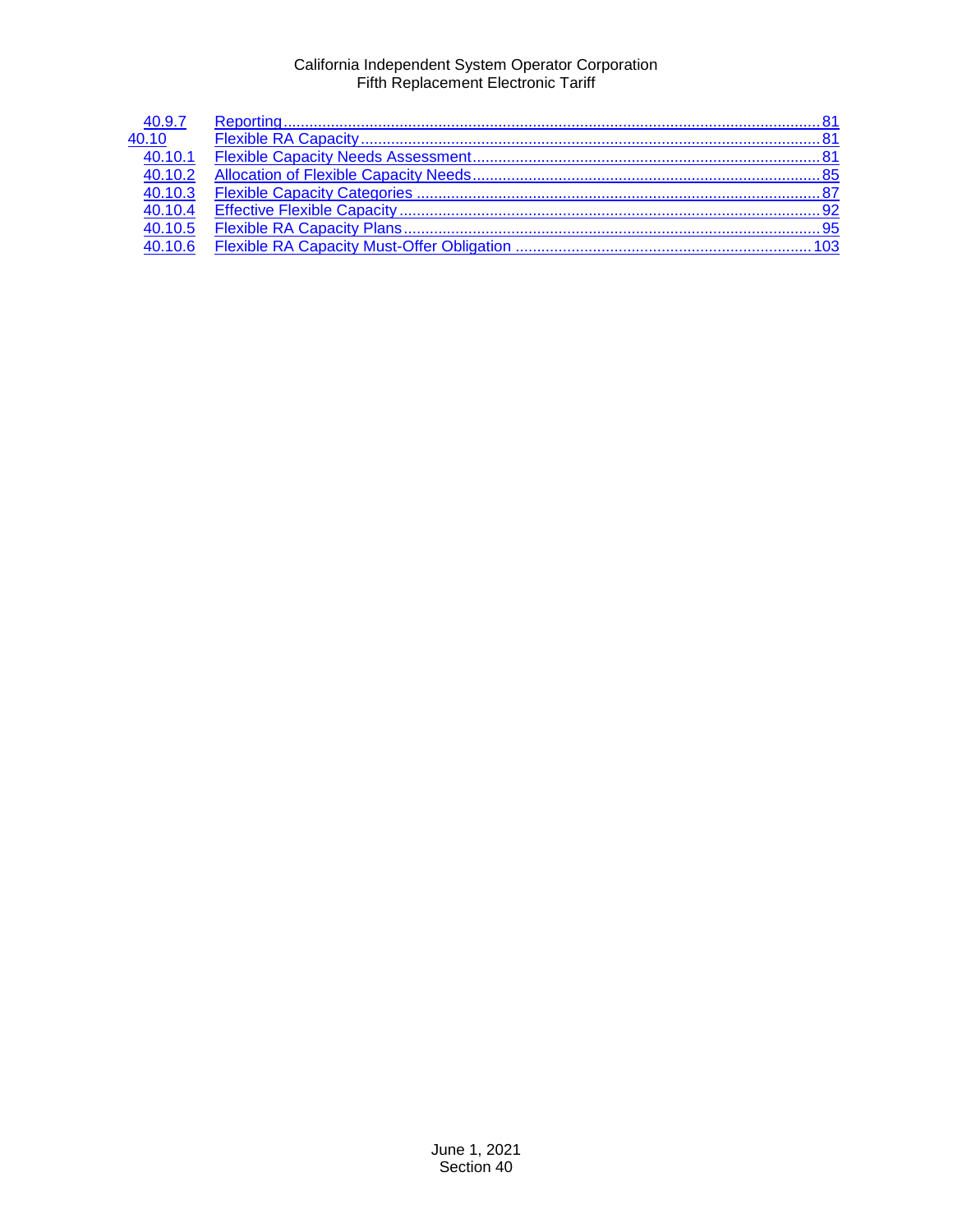## <span id="page-2-0"></span>**40. Resource Adequacy Demonstration for all SCs in the CAISO BAA**

## <span id="page-2-1"></span>**40.1 Applicability**

A Load Serving Entity, and its Scheduling Coordinator, shall be exempt from this Section 40 during the next Resource Adequacy Compliance Year, if the metered peak Demand of the Load Serving Entity did not exceed one (1) MW during the twelve months preceding October 1 of the year preceding the Resource Adequacy Compliance Year in question. This Section 40 shall apply to all other Load Serving Entities and their respective Scheduling Coordinators. For purposes of Section 40, a Load Serving Entity shall not include any entity satisfying the terms of California Public Utilities Code Section 380(k)(3).

## <span id="page-2-2"></span>**40.1.1 [Not Used]**

## <span id="page-2-3"></span>**40.2 Information Requirements for Resource Adequacy Programs**

## <span id="page-2-4"></span>**40.2.1 Requirements for CPUC Load Serving Entities**

- (a) The Scheduling Coordinator for a CPUC Load Serving Entity must provide the CAISO with all information or data to be provided to the CAISO as required by the CPUC and pursuant to the schedule adopted by the CPUC, except that the monthly Resource Adequacy Plans or the same information as required to be included in the monthly Resource Adequacy Plans, plus any other information the CAISO requires as identified in the Business Practice Manual, shall be submitted to the CAISO no less than 45 days in advance of the first day of the month covered by the plan, as provided in Section 40.2.1(e).
- (b) Where the information or data provided to the CAISO under Section 40.2.1(a) does not include Reserve Margin(s), then the provisions of Section 40.2.2.1(b) shall apply.
- (c) Where the information or data provided to the CAISO under Section 40.2.1(a) does not include criteria for determining qualifying resource types and their Qualifying Capacity, then the provisions of Section 40.8 shall apply.
- (d) Where the information or data provided to the CAISO under Section 40.2.1(a) does not include annual and monthly Demand Forecast requirements, then the provisions of Section 40.2.2.3 shall apply.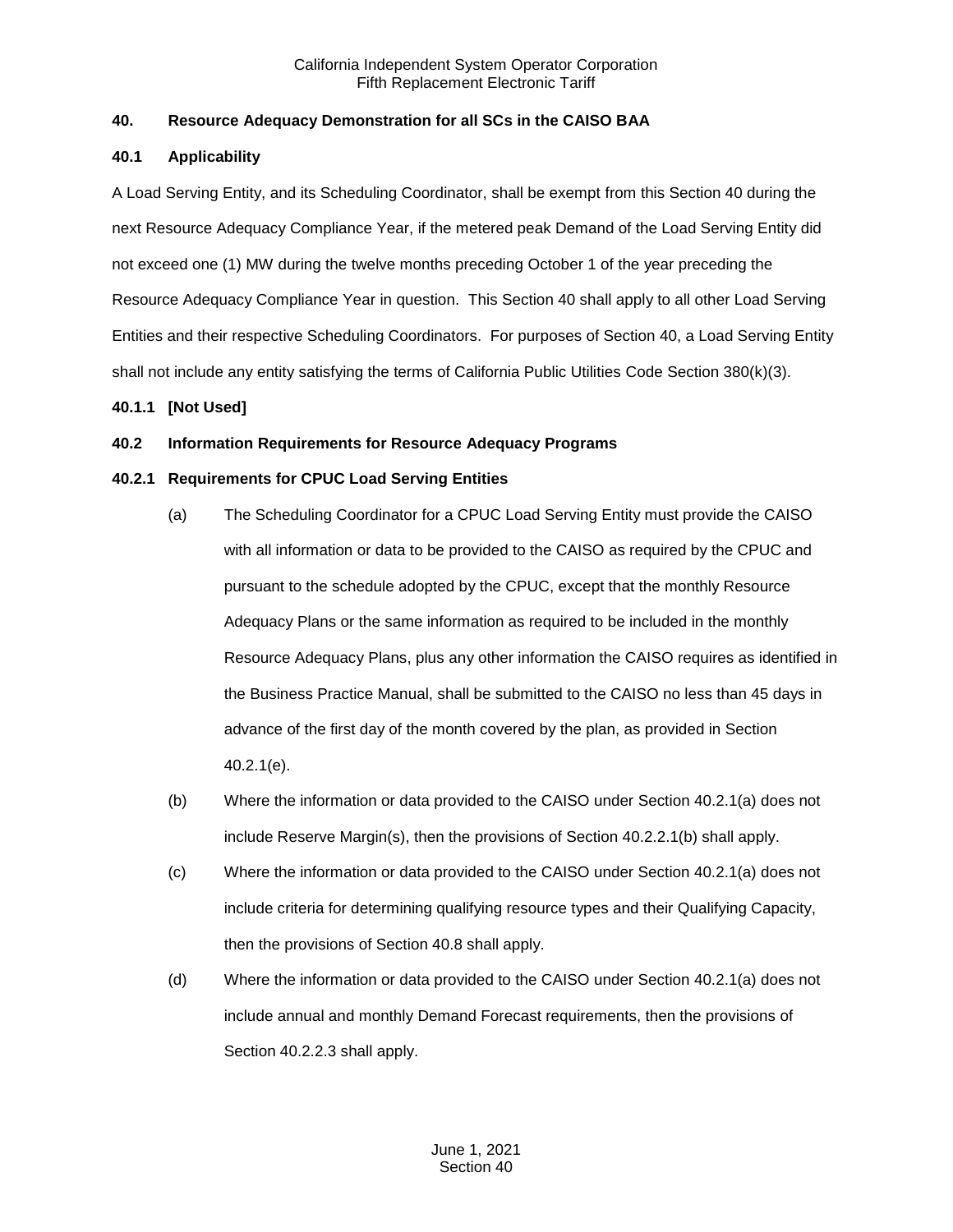(e) Where the information or data provided to the CAISO under Section 40.2.1(a) does not include annual and monthly Resource Adequacy Plan requirements that include, at a minimum, identifying Local Capacity Area Resources and Listed Local RA Capacity, or where there is a requirement to submit monthly Resource Adequacy Plans but the submission date is less than 45 days in advance of the first day of the month covered by the plan, then Section 40.2.2.4 shall apply.

## <span id="page-3-0"></span>**40.2.2 Non-CPUC Load Serving Entities**

## **40.2.2.1 Reserve Margin**

- (a) The Scheduling Coordinator for a Non-CPUC Load Serving Entity must provide the CAISO with the Reserve Margin(s) adopted by the appropriate Local Regulatory Authority or federal agency for use in the annual Resource Adequacy Plan and monthly Resource Adequacy Plans listed as a percentage of the Demand Forecasts developed in accordance with Section 40.2.2.3.
- (b) For the Scheduling Coordinator for a Non-CPUC Load Serving Entity for which the appropriate Local Regulatory Authority or federal agency has not established a Reserve Margin(s) or a CPUC Load Serving Entity subject to Section 40.2.1.1(b), the Reserve Margin for each month shall be no less than fifteen percent (15%) of the LSE's peak hourly Demand for the applicable month, as determined by the Demand Forecasts developed in accordance with Section 40.2.2.3.

#### **40.2.2.2 Qualifying Capacity Criteria**

The Scheduling Coordinator for a Non-CPUC Load Serving Entity must provide the CAISO with a description of the criteria adopted by the Local Regulatory Authority or federal agency for determining qualifying resource types and the Qualifying Capacity from such resources and any modifications thereto as they are implemented from time to time. The LSE may elect to utilize the criteria set forth in Section 40.8.

## **40.2.2.3 Demand Forecasts**

If the California Energy Commission does not produce a coincident peak Demand Forecast for a Load Serving Entity, the Scheduling Coordinator for that Load Serving Entity must provide the information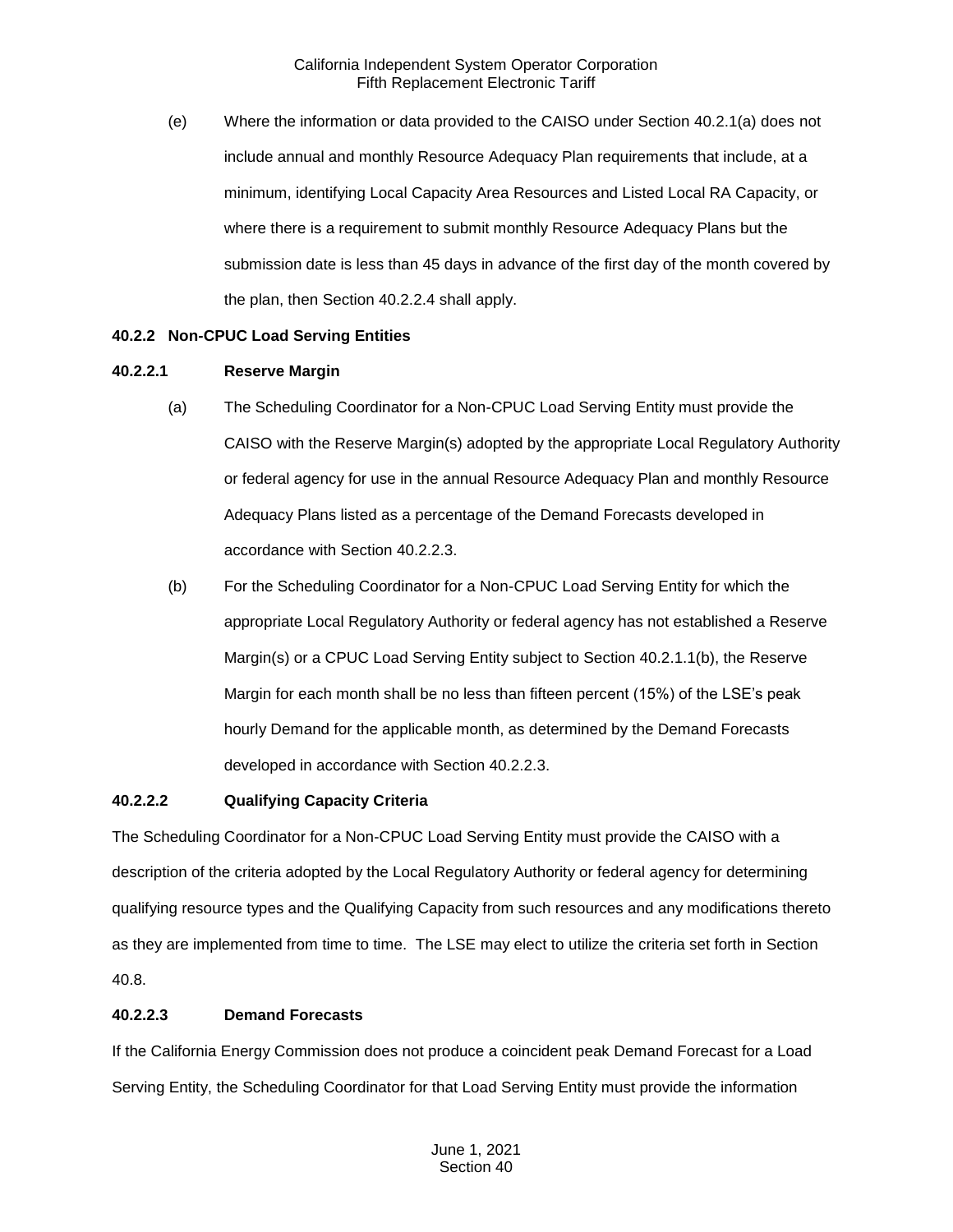requested by the CAISO on the schedule and in the reporting format(s) set forth in the Business Practice Manual.

## **40.2.2.4 Annual and Monthly Resource Adequacy Plans**

The Scheduling Coordinator for a Non-CPUC Load Serving Entity or a CPUC Load Serving Entity subject to Section 40.2.1.1(b) must provide annual and monthly Resource Adequacy Plans for such Load Serving Entity, as follows:

- (a) Each annual Resource Adequacy Plan must be submitted to the CAISO on a schedule and in the reporting format(s) set forth in the Business Practice Manual. The annual Resource Adequacy Plan must, at a minimum, set forth the Local Capacity Area Resources, if any, procured by the Load Serving Entity as described in Section 40.3, and may identify a Local Capacity Area Resource as Listed Local RA Capacity.
- (b) Each monthly Resource Adequacy Plan or the same information as required to be included in the monthly Resource Adequacy Plan, plus any other information the CAISO requires as identified in the Business Practice Manual, must be submitted to the CAISO at least 45 days in advance of the first day of the month covered by the plan, and in accordance with the schedule and in the reporting format(s) set forth in the Business Practice Manual. The monthly Resource Adequacy Plan must identify all resources, including Local Capacity Area Resources, the Load Serving Entity will rely upon to satisfy the applicable month's peak hour Demand of the Load Serving Entity as determined by the Demand Forecasts developed in accordance with Section 40.2.2.3 and applicable Reserve Margin. For each Local Capacity Area Resource identified on the monthly Resource Adequacy Plan, the Load Serving Entity also may identify RA Capacity from such resource as Listed Local RA Capacity. Resource Adequacy Plans must utilize the Net Qualifying Capacity requirements of Section 40.4. A Load Serving Entity is not obligated to commit a type of RA capacity on a monthly Resource Adequacy Plan if it holds a monthly obligation of less than 1 MW for that type of RA capacity but is not exempt from committing any other type of RA capacity for that month for which it holds a monthly obligation of 1 MW or greater and is not exempt for any relevant cost allocation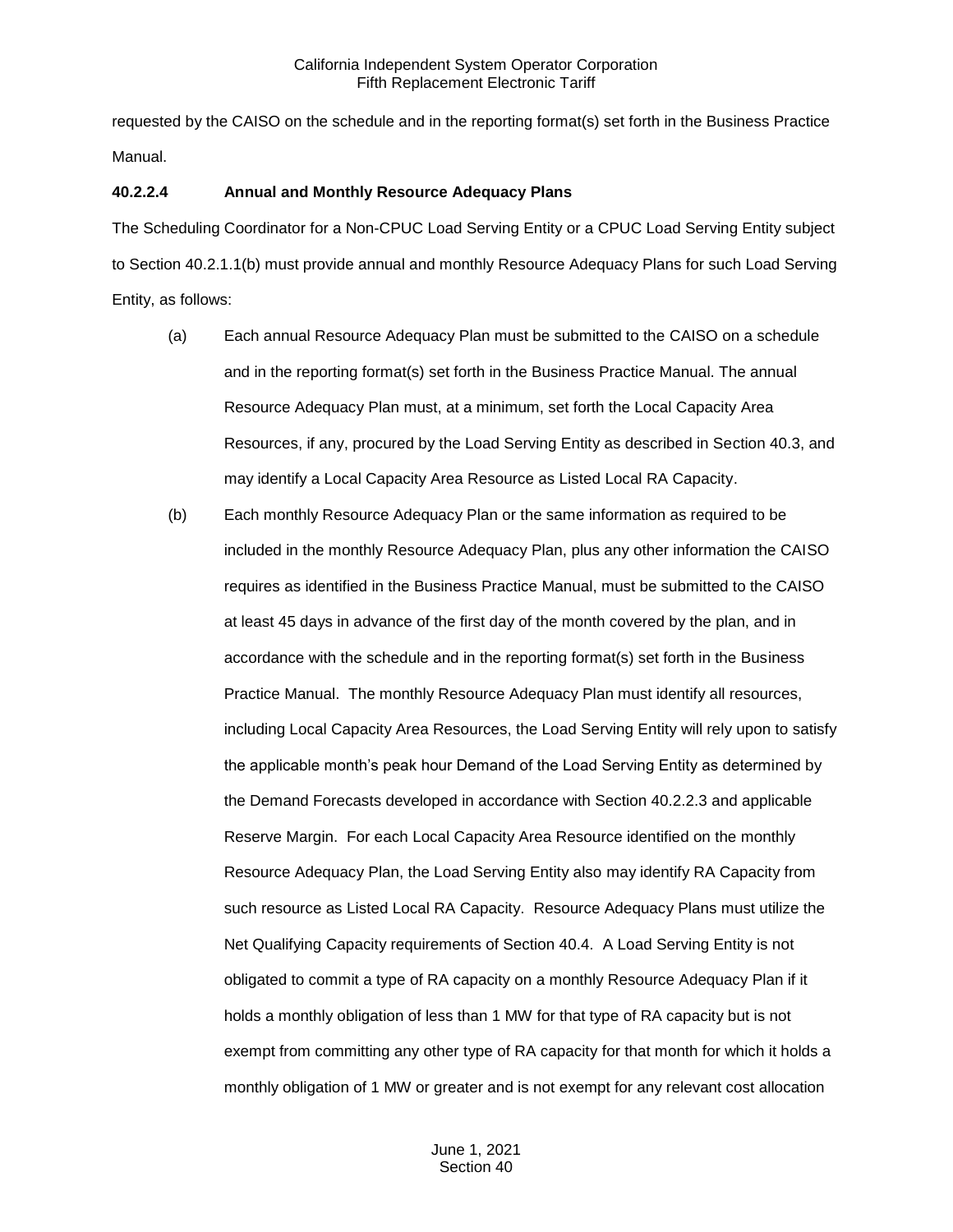from a CPM designation made pursuant to Section 43A associated with a monthly RA capacity obligation of less than 1 MW.

- (c) The Scheduling Coordinator for the Load Serving Entity may submit at any time from 45 days through 30 days in advance of the relevant month, a revision to its monthly Resource Adequacy Plan to correct either: (i) (i) a discrepancy between its monthly Resource Adequacy Plan and the monthly Supply Plan of a Resource Adequacy Resource providing that Load Serving Entity with Resource Adequacy Capacity, as provided in Section 40.7(b); or (ii) a deficiency in how much Resource Adequacy Capacity was provided on the monthly Resource Adequacy Plan. The CAISO will not accept any revisions to a monthly Resource Adequacy Plan from 30 days in advance of the relevant month through the end of the month, unless the Scheduling Coordinator for the Load Serving Entity demonstrates good cause for the change and explains why it was not possible to submit the change earlier.
- (d) The Scheduling Coordinator for the Load Serving Entity that submits a revision to its monthly Resource Adequacy Plan to correct a deficiency or discrepancy must include in the revision a MW amount of Resource Adequacy Capacity for each day of the month that is no less than the MW amount of Resource Adequacy Capacity included in its original plan for each day of the month.

## <span id="page-5-0"></span>**40.2.3 [Not Used]**

## <span id="page-5-1"></span>**40.2.4 Load-Following MSS**

- **(1) Applicability.** Unless otherwise provided in Section 40, Scheduling Coordinators for Load-following MSSs are subject solely to Sections 40.2.4, 40.3, and with respect to their Local Capacity Area Resources identified in accordance with Section 40.2.4, Section 40.9, and with respect to Flexible Resource Adequacy Capacity, Section 40.10.
- **(2) Annual RA Plan.** A Scheduling Coordinator for a Load-following MSS must provide an annual Resource Adequacy Plan that sets forth, at a minimum, the Local Capacity Area Resources, if any, procured by the Load-following MSS as described in Section 40.3. The annual Resource Adequacy Plan shall utilize the annual coincident peak Demand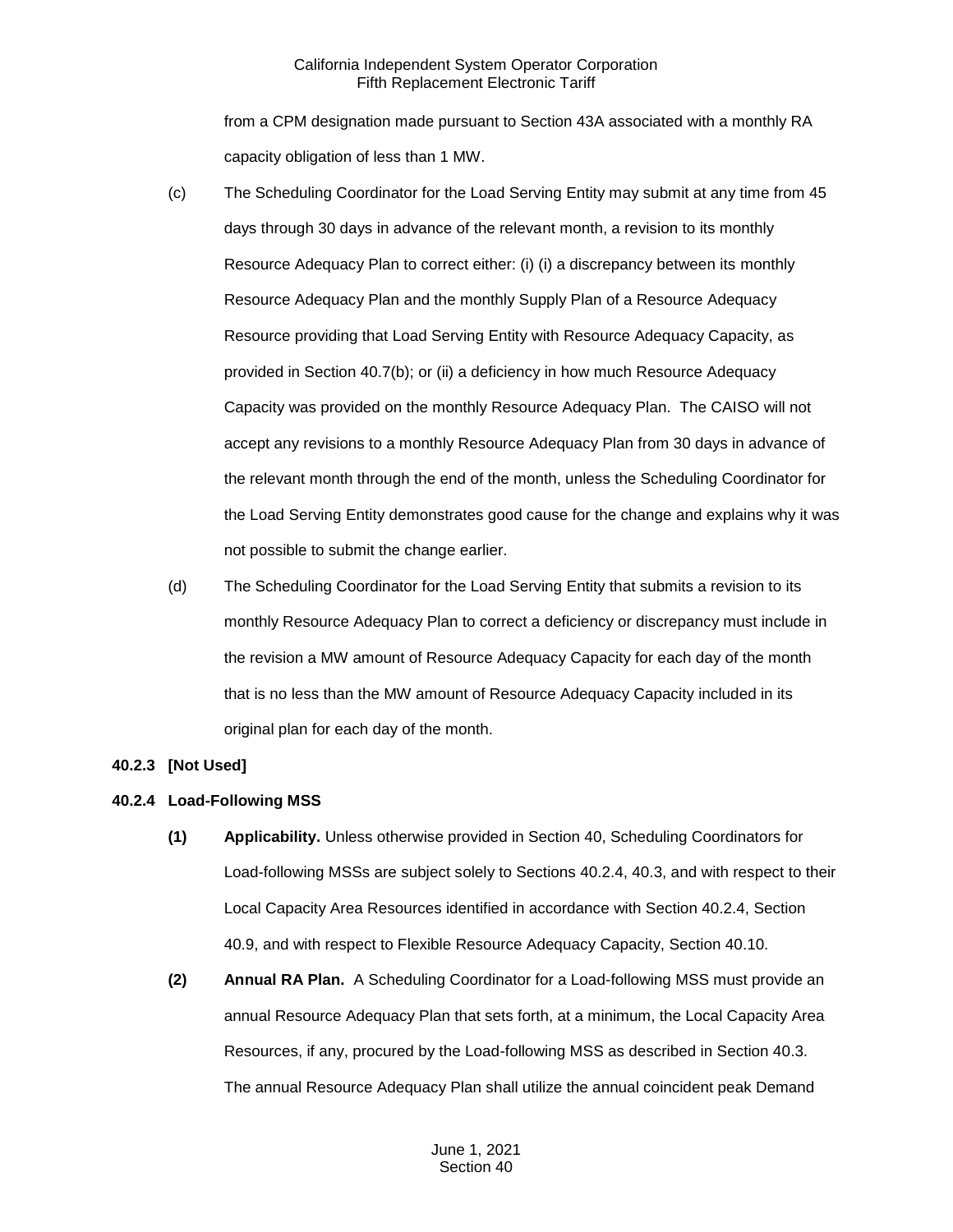determination provided by the California Energy Commission for such Load-following MSS using Demand Forecast data submitted to the California Energy Commission by the Load-following MSS, or, if the California Energy Commission does not produce coincident peak Demand Forecasts for the Load-following MSS, the annual coincident peak Demand Forecast produced by the CAISO for such Load-following MSS in accordance with its Business Practice Manual using Demand Forecast data submitted to the CAISO by the Load-following MSS.

**(3) Monthly RA Plan and Supply Plan.** The Scheduling Coordinator for a Load-following MSS must submit a monthly Resource Adequacy Plan and Supply Plan on the schedule set forth in the Business Practice Manual.

## <span id="page-6-0"></span>**40.3 Local Capacity Area Resource Requirements for SCs for LSEs**

## <span id="page-6-1"></span>**40.3.1 Local Capacity Technical Study**

On an annual basis, pursuant to the schedule set forth in the Business Practice Manual, the CAISO will, perform, and publish on the CAISO Website the Local Capacity Technical Study. The Local Capacity Technical Study shall identify Local Capacity Areas, determine the minimum amount of Local Capacity Area Resources in MW that must be available to the CAISO within each identified Local Capacity Area, and identify the Generating Units within each identified Local Capacity Area. The CAISO shall collaborate with the CPUC, Local Regulatory Authorities within the CAISO Balancing Authority Area, federal agencies, and Market Participants to ensure that the Local Capacity Technical Study is performed in accordance with this Section 40.3 and to establish for inclusion in the Business Practice Manual other parameters and assumptions applicable to the Local Capacity Technical Study and a schedule that provides for: (i) reasonable time for review of a draft Local Capacity Technical Study, (ii) reasonable time for Participating TOs to propose operating solutions, and (iii) release of the final Local Capacity Technical Study no later than 120 days prior to the date annual Resource Adequacy Plans must be submitted under this Section 40.

## **40.3.1.1 Local Capacity Technical Study Criteria**

The Local Capacity Technical Study will determine the minimum amount of Local Capacity Area Resources needed to address the Contingencies identified in Section 40.3.1.2. In performing the Local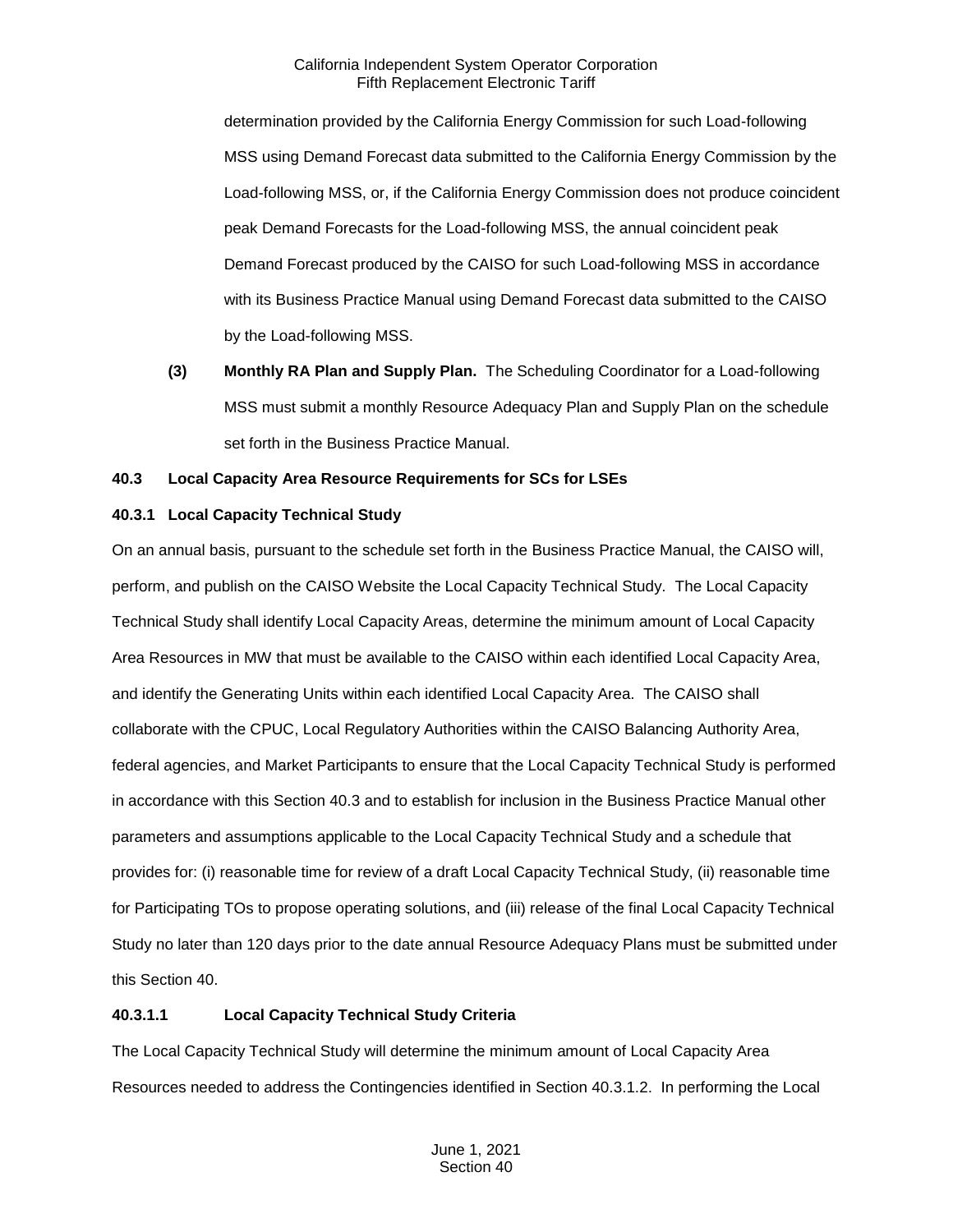Capacity Technical Study, the CAISO will apply those methods for resolving Contingencies considered appropriate for the performance level that corresponds to a particular studied Contingency, as provided in NERC Reliability Standards regarding Transmission System Planning Performance Requirements (TPL-001-4 or its successor), as augmented by CAISO Reliability Criteria in accordance with the Transmission Control Agreement and Section 24.3.1. The CAISO Reliability Criteria shall include:

- (1) Time Allowed for Manual Readjustment: This is the amount of time required for the Operator to take all actions necessary to prepare the system for the next Contingency. This time should not be more than thirty (30) minutes.
- (2) No voltage collapse or dynamic instability shall be allowed for a Contingency in Category Extreme Events [any P1 system readjusted (Common Structure) P7], as listed in TPL-001-4 in areas with load of 250 MW or more. For areas with less than 250 MW of load, mitigation will only be proposed if there is a risk of cascading beyond the area directly affected by the outage.

## **40.3.1.2 Local Capacity Technical Study Contingencies.**

The Local Capacity Technical Study shall assess all the Contingencies and appropriate performance levels required by mandatory standards including, but not limited to, NERC, WECC and CAISO Planning Standards.

## <span id="page-7-0"></span>**40.3.2 Allocation of Local Capacity**

The CAISO will allocate Local Capacity Area Resource requirements to Scheduling Coordinators for Load Serving Entities in the following sequential manner:

(a) The responsibility for the aggregate Local Capacity Area Resources required for all Local Capacity Areas within each TAC Area as determined by the Local Capacity Technical Study will be allocated to all Scheduling Coordinators for Load Serving Entities that serve Load in the TAC Area in accordance with the Load Serving Entity's proportionate share of the LSE's TAC Area Load at the time of the CAISO's annual coincident peak Demand set forth in the annual peak Demand Forecast for the next Resource Adequacy Compliance Year as determined by the California Energy Commission. Expressed as a formula, the allocation of Local Area Capacity Resource obligations will be as follows: (∑ Local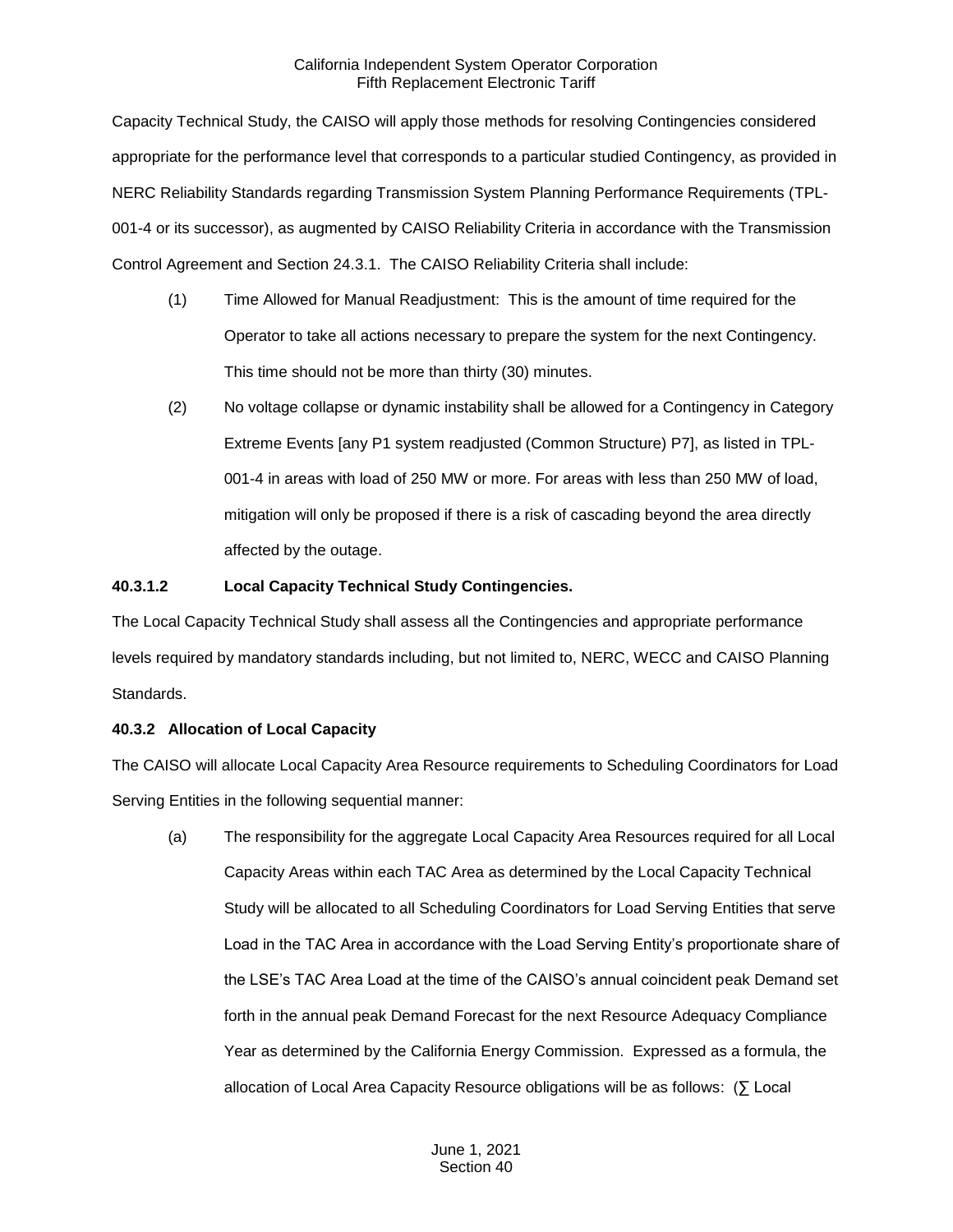Capacity Area MW in TAC Area from the Local Capacity Technical Study) \* (LSE Demand in TAC Area at CAISO annual coincident peak Demand)/(Total TAC Area Demand at the time of CAISO annual coincident peak Demand). This will result in a MW responsibility for each Load Serving Entity for each TAC Area in which the LSE serves Load. In no instance, however, is a Load Serving Entity obligated to commit, on a monthly Resource Adequacy Plan, Local Capacity Area Resources in a particular TAC Area in excess of the quantity of capacity needed by that Load Serving Entity to meet its applicable Demand and Reserve Margin requirements for the applicable compliance month. If the CAISO determines that a Load Serving Entity would have an obligation to show Local Capacity Area Resources of less than 1 MW in a particular TAC Area, then the Load Serving Entity will have an obligation of zero (0) MWs for that TAC Area in that year. The LSE may meet its MW responsibility, as assigned under this Section, for each TAC Area in which the LSE serves Load by procurement of that MW quantity in any Local Capacity Area in the TAC Area.

- (b) For Scheduling Coordinators for Non-CPUC Load Serving Entities, the Local Capacity Area Resource obligation will be allocated based on Section 40.3.2(a) above.
- (c) For Scheduling Coordinators for CPUC Load Serving Entities, the CAISO will calculate the individual and total Local Capacity Area Resource obligations attributable to the CPUC jurisdictional Load Serving Entities and will transmit them to the CPUC. The CPUC may then allocate the Local Capacity Area Resource obligation to its jurisdictional LSEs based on a method adopted by the CPUC. However, if the allocation methodology adopted by the CPUC does not fully allocate the total sum of each CPUC Load Serving Entity's proportionate share calculated under Section 40.3.2(a), the CAISO will allocate the difference to all Scheduling Coordinators for CPUC Load Serving Entities in accordance with their proportionate share calculated under 40.3.2(a). If the CPUC does not adopt an allocation methodology, the CAISO will allocate Local Capacity Area Resources to Scheduling Coordinators for CPUC Load Serving Entities based on Section 40.3.2(a).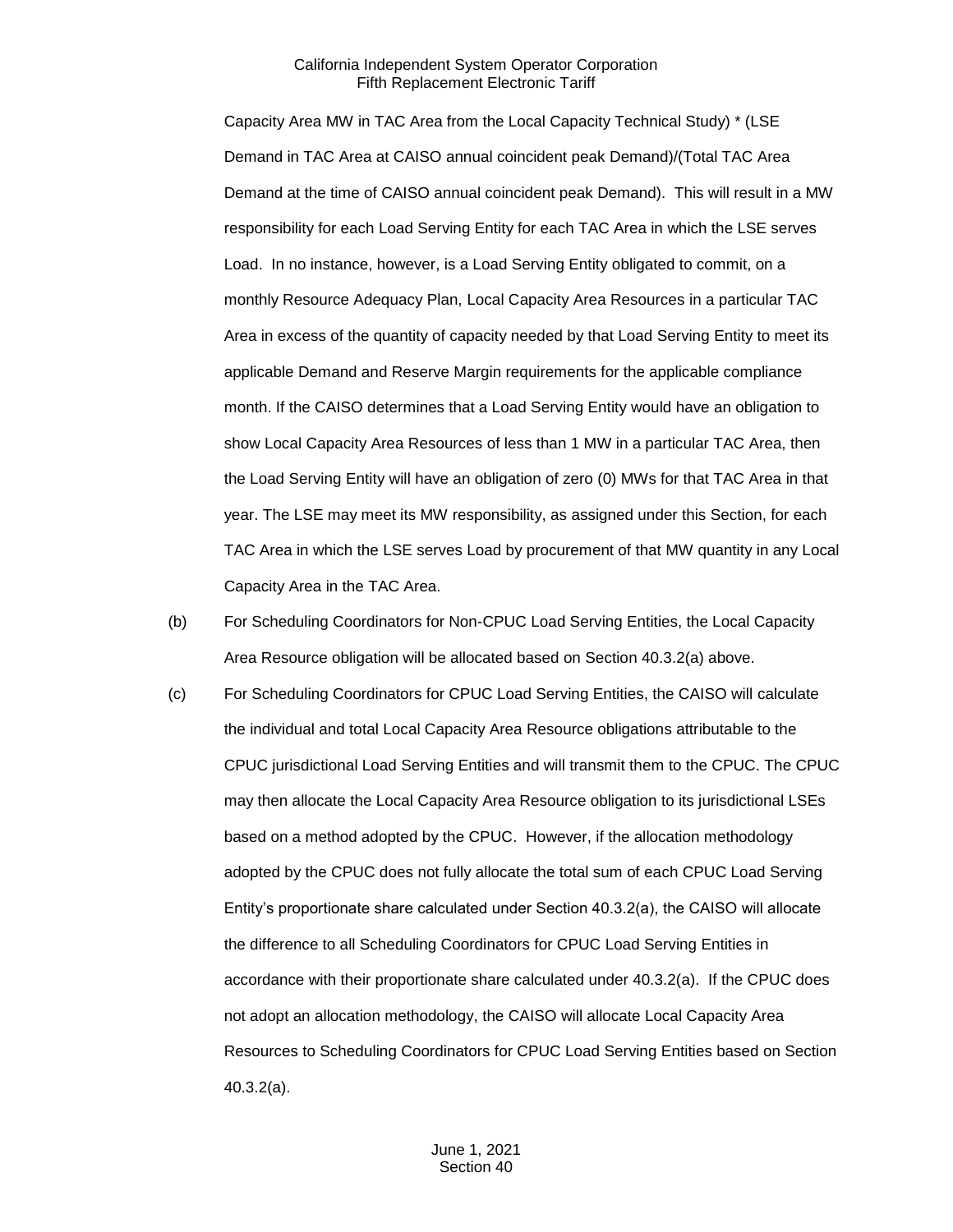Once the CAISO has allocated the total responsibility for Local Capacity Area Resources, the CAISO will inform the CPUC and the Scheduling Coordinators for each non-CPUC jurisdictional LSE of the LSE's specific allocated responsibility for Local Capacity Area Resources in each TAC Area in which the LSE serves Load.

#### <span id="page-9-0"></span>**40.3.3 Procurement of Local Capacity Area Resources by LSEs**

Nothing in this Section 40 obligates any Scheduling Coordinator to demonstrate on behalf of a Load Serving Entity that the Load Serving Entity has procured Local Capacity Area Resources to satisfy capacity requirements for each Local Capacity Area identified in the technical study. Scheduling Coordinators for Load Serving Entities may aggregate responsibilities for procurement of Local Capacity Area Resources. If a Load Serving Entity has procured Local Capacity Area Resources that satisfy generation capacity requirements for Local Capacity Areas, the Scheduling Coordinator for such Load Serving Entity shall include this information in its annual and monthly Resource Adequacy Plan(s).

<span id="page-9-1"></span>**40.3.4 [Not Used]**

#### <span id="page-9-2"></span>**40.4 General Requirements on Resource Adequacy Resources**

#### <span id="page-9-3"></span>**40.4.1 Eligible Resources and Determination of Qualifying Capacity**

The CAISO shall use the criteria provided by the CPUC or Local Regulatory Authority to determine and verify, if necessary, the Qualifying Capacity of all Resource Adequacy Resources; however, to the extent a resource is listed by one or more Scheduling Coordinators in their Resource Adequacy Plans, which apply the criteria of more than one Local Regulatory Authority that leads to conflicting Qualifying Capacity values for that resource, the CAISO will accept the methodology that results in the highest Qualifying Capacity value. Only if the CPUC, Local Regulatory Authority, or federal agency has not established any Qualifying Capacity criteria, or chooses to rely on the criteria in this CAISO Tariff, will the provisions of Section 40.8 apply.

#### <span id="page-9-4"></span>**40.4.2 Net Qualifying Capacity Report**

The CAISO shall produce an annual report posted to the CAISO Website on the schedule set forth in the Business Practice Manual that sets forth the Net Qualifying Capacity of all Participating Generators. All

> June 1, 2021 Section 40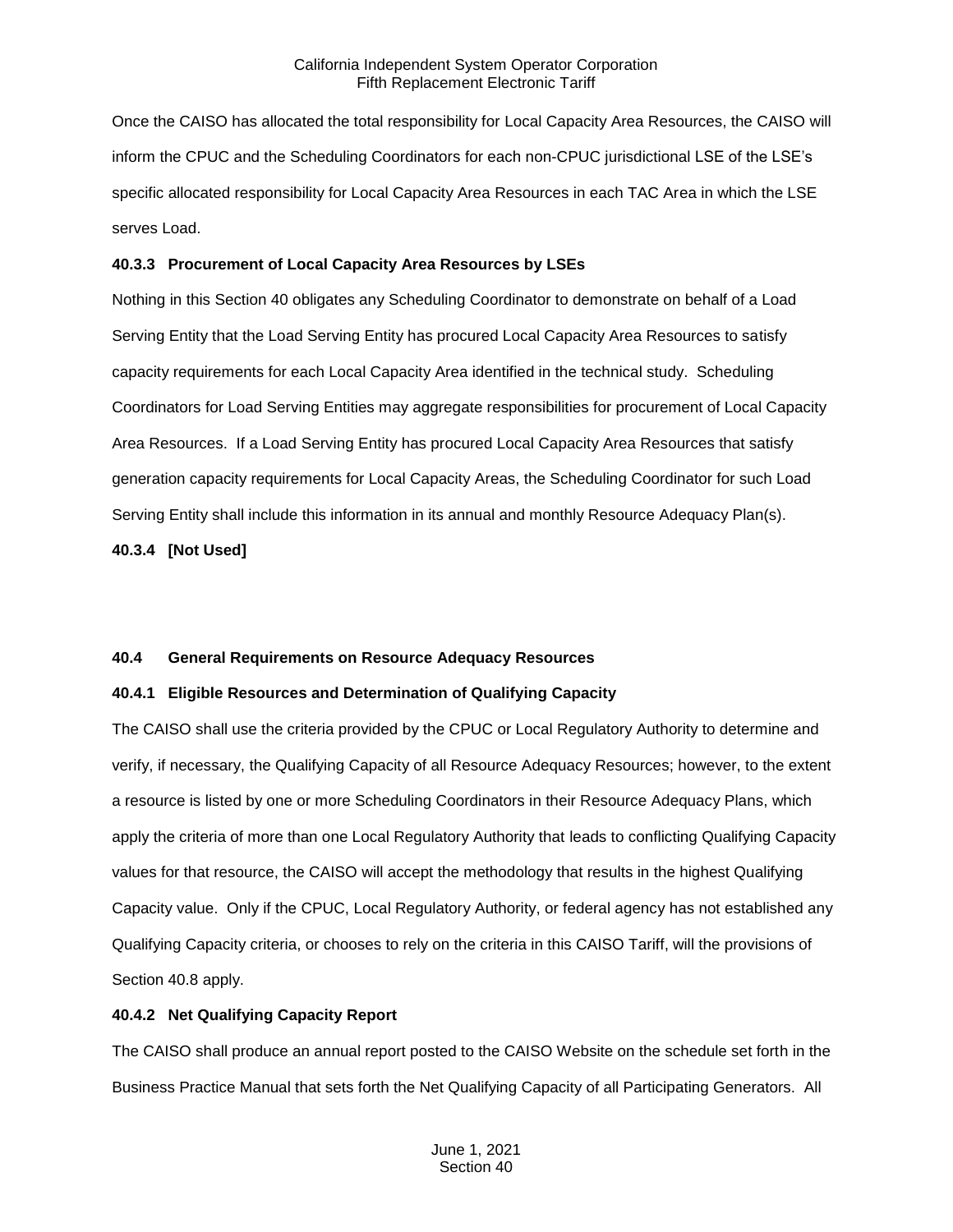other Resource Adequacy Resources may be included in the annual report under Section 40.4.2 upon their request. The Net Qualifying Capacity of any resource included in the annual report, once posted to the CAISO Website, shall not be reduced by the CAISO for the next Resource Adequacy Compliance Year. Any change proposed to be made to a Net Qualifying Capacity value for a resource included in a prior annual report shall be explained, and any test results or analyses underlying the change provided, to the Scheduling Coordinator within ten (10) days of the CAISO's determination that a change to the resource's Net Qualifying Capacity is appropriate, which also must be at least fifteen (15) days prior to the posting on the CAISO Website of the annual report. Any disputes as to the CAISO's determination regarding Net Qualifying Capacity shall be subject to the CAISO ADR Procedures.

## <span id="page-10-0"></span>**40.4.3 General Qualifications for Supplying Net Qualifying Capacity**

Resource Adequacy Resources included in a Resource Adequacy Plan submitted by a Scheduling Coordinator on behalf of a Load Serving Entity serving Load in the CAISO Balancing Authority Area must:

- (1) Be available for testing by the CAISO to validate Qualifying Capacity, which can be no less than a resource's PMin as registered in the Master File even if the resource's contractual Resource Adequacy Capacity is less than its PMin, and determine Net Qualifying Capacity for the next Resource Adequacy Compliance Year;
- (2) Provide any information requested by the CAISO to apply the performance criteria to be adopted by the CAISO pursuant to Section 40.4.5;
- (3) Submit Bids into the CAISO Markets as required by this CAISO Tariff;
- (4) Be in compliance, as of the date that the CAISO performs any testing or otherwise determines Net Qualifying Capacity for the next Resource Adequacy Compliance Year, with the criteria for Qualifying Capacity established by the CPUC, relevant Local Regulatory Authority, or federal agency and provided to the CAISO; and
- (5) Be subject to Sanctions for non-performance as specified in the CAISO Tariff; and
- (6) For a resource with contractual Resource Adequacy Capacity less than PMin as registered in the Master File, make the PMin available to the CAISO for commitment or dispatch at PMin, subject to Section 11.8 provisions for Bid Cost Recovery, so that the resource's Resource Adequacy Capacity can be utilized as required by this CAISO Tariff.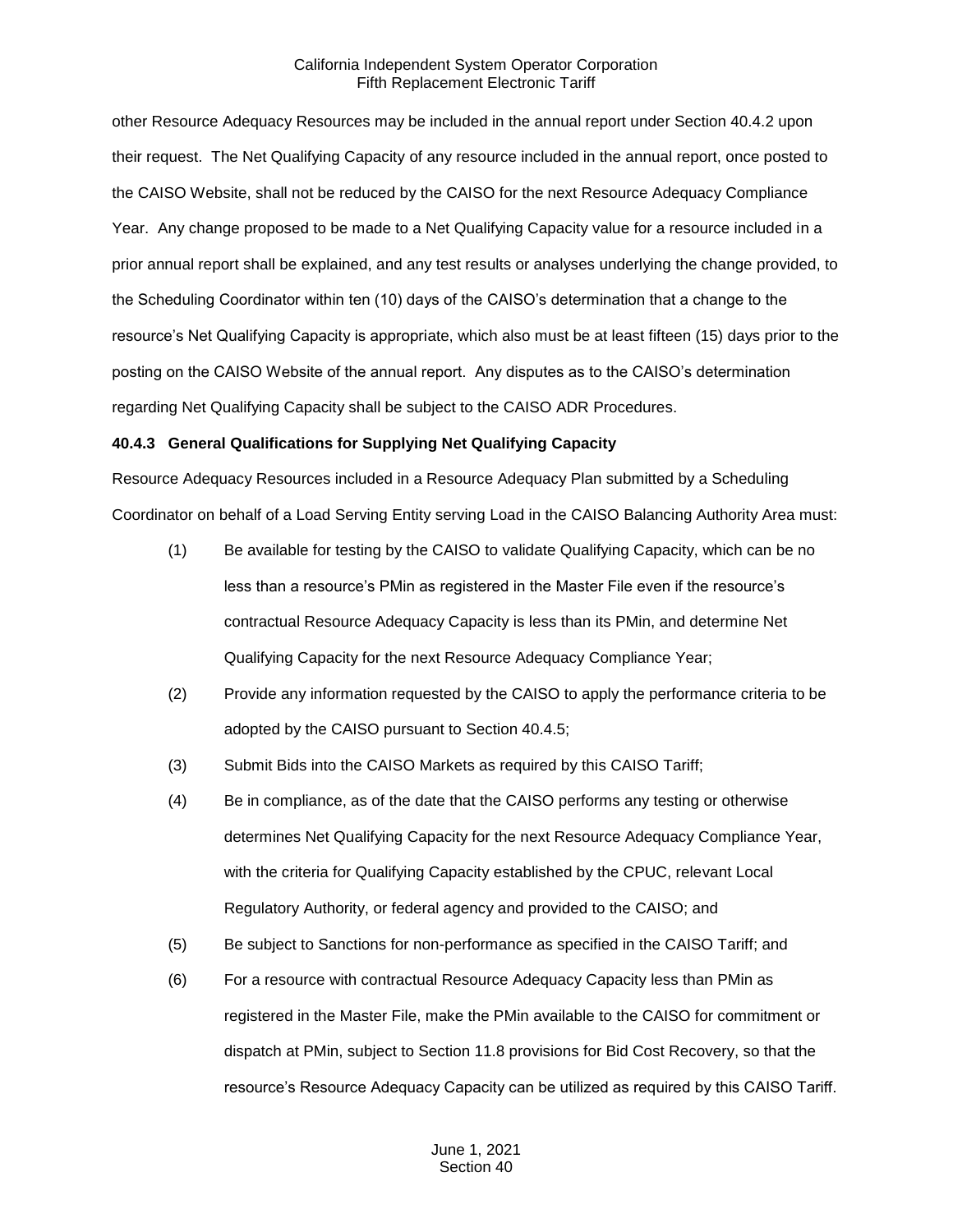#### <span id="page-11-0"></span>**40.4.4 Reductions for Testing**

In accordance with the procedures specified in the Business Practice Manual, the Generating Unit of a Participating Generator or other Generating Units, System Units or Loads of Participating Loads, Reliability Demand Response Resources, or Proxy Demand Resources included in a Resource Adequacy Plan submitted by a Scheduling Coordinator on behalf of a Load Serving Entity can have its Qualifying Capacity reduced, for purposes of the Net Qualifying Capacity annual report under Section 40.4.2 for the next Resource Adequacy Compliance Year, if a CAISO testing program determines that it is not capable of supplying the full Qualifying Capacity amount.

#### <span id="page-11-1"></span>**40.4.5 Reductions for Performance Criteria**

No later than 12 months after the effective date of this Section 40, the CAISO will issue a report outlining a proposal with respect to performance criteria for Resource Adequacy Resources. The CAISO will collaborate with the CPUC and other Local Regulatory Authorities to develop the performance criteria to be submitted to FERC. The Scheduling Coordinator for a Resource Adequacy Resource shall provide or make available to the CAISO, subject to the confidentiality provisions of this CAISO Tariff, all documentation requested by the CAISO to determine, develop or implement the performance criteria, including, but not limited to, NERC Generating Availability Data System data.

#### <span id="page-11-2"></span>**40.4.6 Reductions for Deliverability**

#### **40.4.6.1 Deliverability within the CAISO Balancing Authority Area**

In order to determine Net Qualifying Capacity from Resource Adequacy Resources subject to this Section 40.4, the CAISO will determine that a Resource Adequacy Resource is available to serve the aggregate of Load by means of a deliverability study. Documentation explaining the CAISO's deliverability analysis will be posted on the CAISO Website. The deliverability study will be performed annually and shall focus on peak Demand conditions. The results of the deliverability study shall be incorporated into the Net Qualifying Capacity annual report under Section 40.4.2 and will be effective for the next Resource Adequacy Compliance Year. To the extent the deliverability study shows that the Qualifying Capacity is not deliverable to the aggregate of Demand under the conditions studied, the Qualifying Capacity of the Resource Adequacy Resource will be reduced on a MW basis for the capacity that is undeliverable. Resources will be electrically grouped in a manner consistent with the CAISO Deliverability Assessment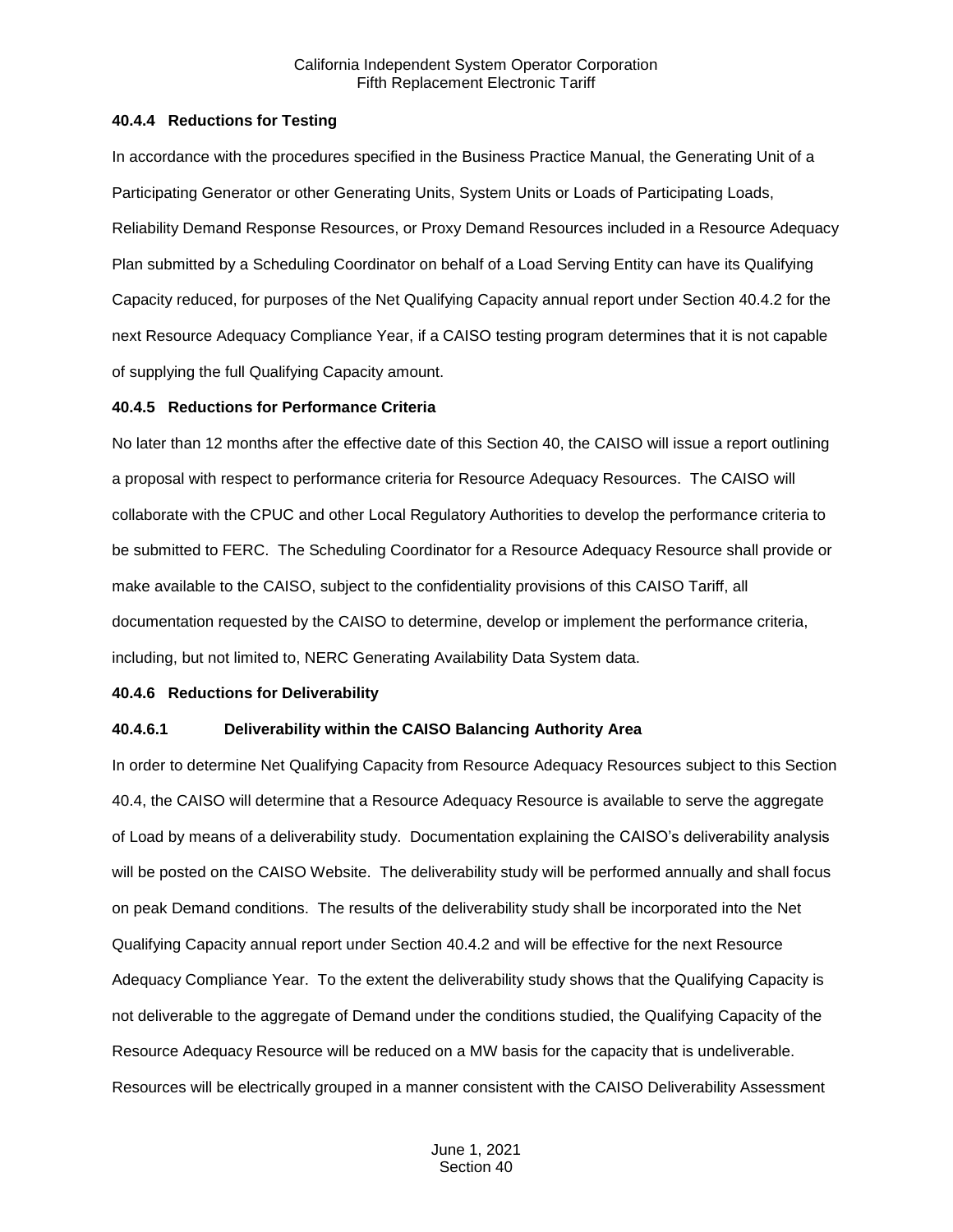methodology posted on the CAISO Website. For Resource Adequacy Resources in the same electrical group which have identified deliverability constraints, the Qualifying Capacity of the Resource Adequacy Resources that obtained Full Capacity Deliverability Status or partial deliverability through Section 8.2 of Appendix Y to this CAISO Tariff will be reduced prior to reducing the Qualifying Capacity of those resources which were originally provided Full Capacity Deliverability Status pursuant to inclusion in an Interconnection Study Cycle under Appendix Y to this CAISO Tariff.

#### **40.4.6.2 Deliverability of Imports**

#### **40.4.6.2.1 Available Import Capability Assignment Process**

For Resource Adequacy Plans, total Available Import Capability will be assigned on an annual basis for a one-year term to Scheduling Coordinators representing Load Serving Entities serving Load in the CAISO Balancing Authority Area and, in limited circumstances, to Scheduling Coordinators representing Participating Generators or System Resources, as described by the following sequence of steps.

**Step 1:** Determination of Maximum Import Capability on Interties into the CAISO Balancing Authority Area: The CAISO shall establish the Maximum Import Capability for each Intertie into the CAISO Balancing Authority Area, and will post those values on the CAISO Website in accordance with the schedule and process set forth in the Business Practice Manual. **Step 2:** Determination of Available Import Capability by Accounting for Existing Contracts and Transmission Ownership Rights Held by Out-of-Balancing Authority Area LSEs: For each Intertie, the Available Import Capability will be determined by subtracting from the Maximum Import Capability established in Step 1 for each Intertie the import capability on each Intertie associated with (i) Existing Contracts and (ii) Transmission Ownership Rights held by load serving entities that do not serve Load within the CAISO Balancing Authority Area. The remaining sum of all Intertie Available Import Capability is the Total Import Capability. Total Import Capability shall be used to determine the Load Share Quantity for each Load Serving Entity that serves Load within the CAISO Balancing Authority Area.

**Step 3:** Determination of Existing Contract Import Capability by Accounting for Existing Contracts and Transmission Ownership Rights Held by CAISO Balancing Authority Area LSEs: From the Available Import Capability remaining on each Intertie after Step 2 above, Existing Contracts and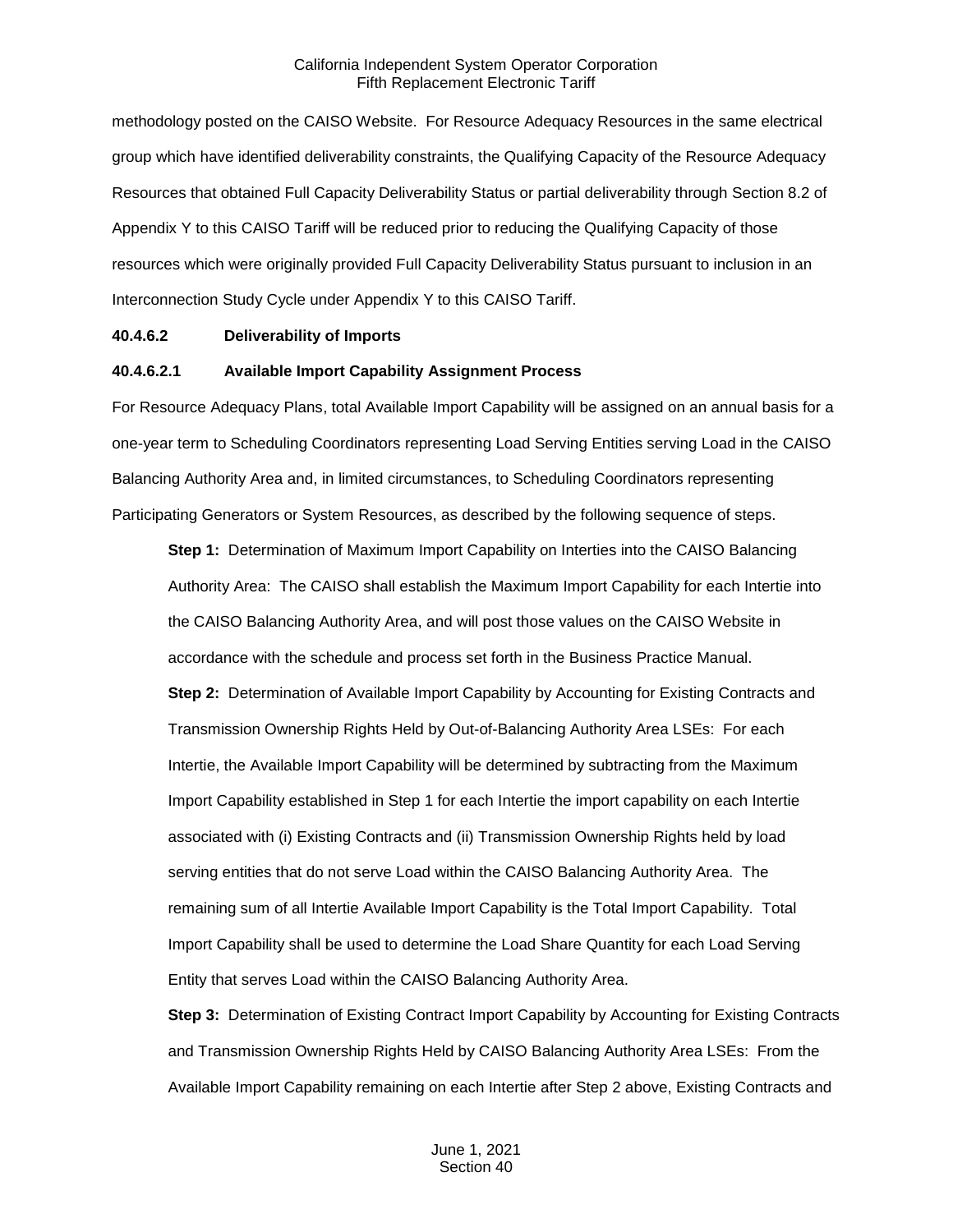Transmission Ownership Rights held by Load Serving Entities that serve Load within the CAISO Balancing Authority Area shall be reserved for the holders of such commitments and will not be subject to reduction under any subsequent steps in this Section. The import capability reserved pursuant to this Step 3 is the Existing Contract Import Capability.

**Step 4a:** Assignment of Pre-RA Import Commitments: From the Available Import Capability remaining on each Intertie after reserving Existing Contract Import Capability under Step 3 above, the CAISO will assign to Load Serving Entities serving Load within the CAISO Balancing Authority Area Pre-RA Import Commitment Capability on a particular Intertie based on Pre-RA Import Commitments in effect (where a supplier has an obligation to deliver the Energy or make the capacity available) at any time during the Resource Adequacy Compliance Year for which the Available Import Capability assignment is being performed. The Pre-RA Import Commitment will be assigned to the Intertie selected by the Load Serving Entity during the submission of the import commitment data template as required per Business Process Manual, and it must be the primary Intertie upon which the Energy or capacity is anticipated to be scheduled. If a Pre-RA Import Commitment submitted on behalf of a LSE with Existing Contract Import Capability is assigned under this Section to the same Intertie on which the LSE holds Existing Contract Import Capability, the Pre-RA Import Commitment will be assumed to deliver over the Existing Contract Import Capability until exhausted, unless the LSE can demonstrate otherwise.

To the extent a particular Intertie becomes over requested with Pre-RA Import Commitments, such that the MW represented in all Pre-RA Import Commitments utilizing the Intertie exceed the Intertie's Available Import Capability in excess of that reserved for Existing Contracts and Transmission Ownership Rights under Steps 2 and 3, the Pre-RA Import Commitments will be assigned Pre-RA Import Commitment Capability, based on the Import Capability Load Share Ratio of each Load Serving Entity submitting Pre-RA Import Commitments on the particular Intertie. To the extent this initial assignment of Pre-RA Import Commitment Capability has not fully assigned the Available Import Capability of the particular over requested Intertie, the remaining Available Import Capability on the over requested Intertie will be assigned until fully exhausted based on the Import Capability Load Share Ratio of each Load Serving Entity whose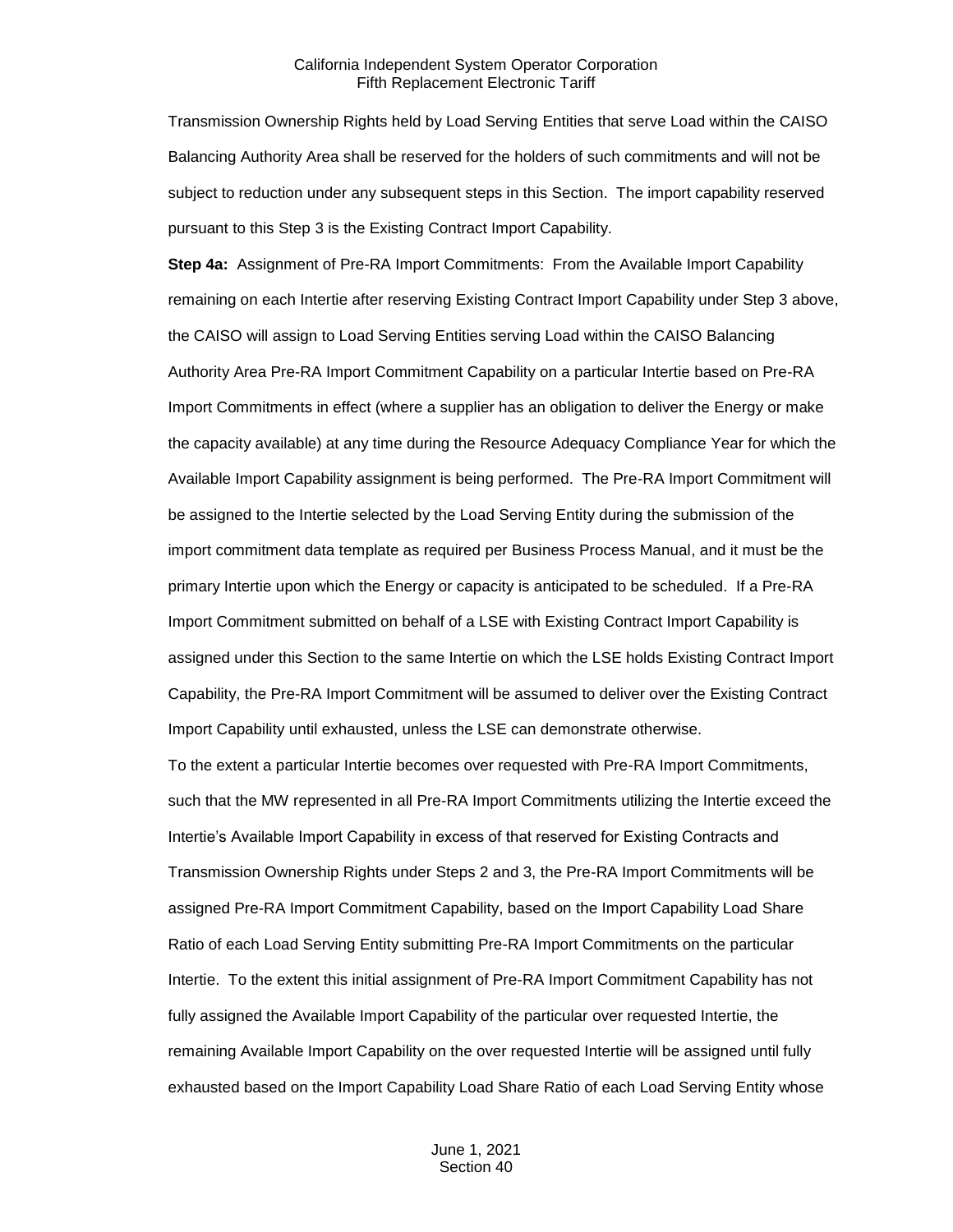submitted Pre-RA Import Commitment has not been fully satisfied by the previous Import Capability Load Share Ratio assignment iteration. The Available Import Capability assigned pursuant to this Step 4a is the Pre-RA Import Commitment Capability.

**Step 4b:** Assignment of New Use Import Commitments: From the Available Import Capability remaining on each Intertie after reserving Existing Contract Import Capability under Step 3 above and reserving Pre-RA Import Commitment Capability under step 4a above, the CAISO will assign to Load Serving Entities serving Load within the CAISO Balancing Authority Area New Use Import Commitment Capability on a particular Intertie based on New Use Import Commitments in effect during the Resource Adequacy Compliance Year for which the Available Import Capability assignment is being performed. The CAISO will assign the New Use Import Commitment to the Intertie selected by the Load Serving Entity in the import commitment data template as required per Business Process Manual, and it must be the primary Intertie upon which the Energy or capacity is anticipated to be scheduled. If a New Use Import Commitment submitted by an LSE with Existing Contract Import Capability is assigned under this Section to the same Intertie on which the Load Serving Entity holds Existing Contract Import Capability, the CAISO will assume the New Use Import Commitment will be delivered over the Existing Contract Import Capability until exhausted, unless the LSE can demonstrate otherwise.

To the extent a particular Intertie becomes over requested with New Use Import Commitments, such that the MW represented in all New Use Import Commitments using the Intertie exceed the Intertie's Available Import Capability in excess of that reserved for Existing Contracts and Transmission Ownership Rights under Steps 2 and 3 as well as Pre-RA Import Commitments under Step 4a, the New Use Import Commitments will be assigned New Use Import Commitment Capability, based on the Import Capability Load Share Ratio of each Load Serving Entity submitting New Use Import Commitments on the particular Intertie. To the extent the initial assignment of New Use Import Commitment Capability does not fully assign the Available Import Capability on the over requested Intertie, the CAISO will assign the remaining Available Import Capability on the over requested Intertie until fully exhausted based on the Import Capability Load Share Ratio of each Load Serving Entity whose submitted New Use Import Commitment has not

> June 1, 2021 Section 40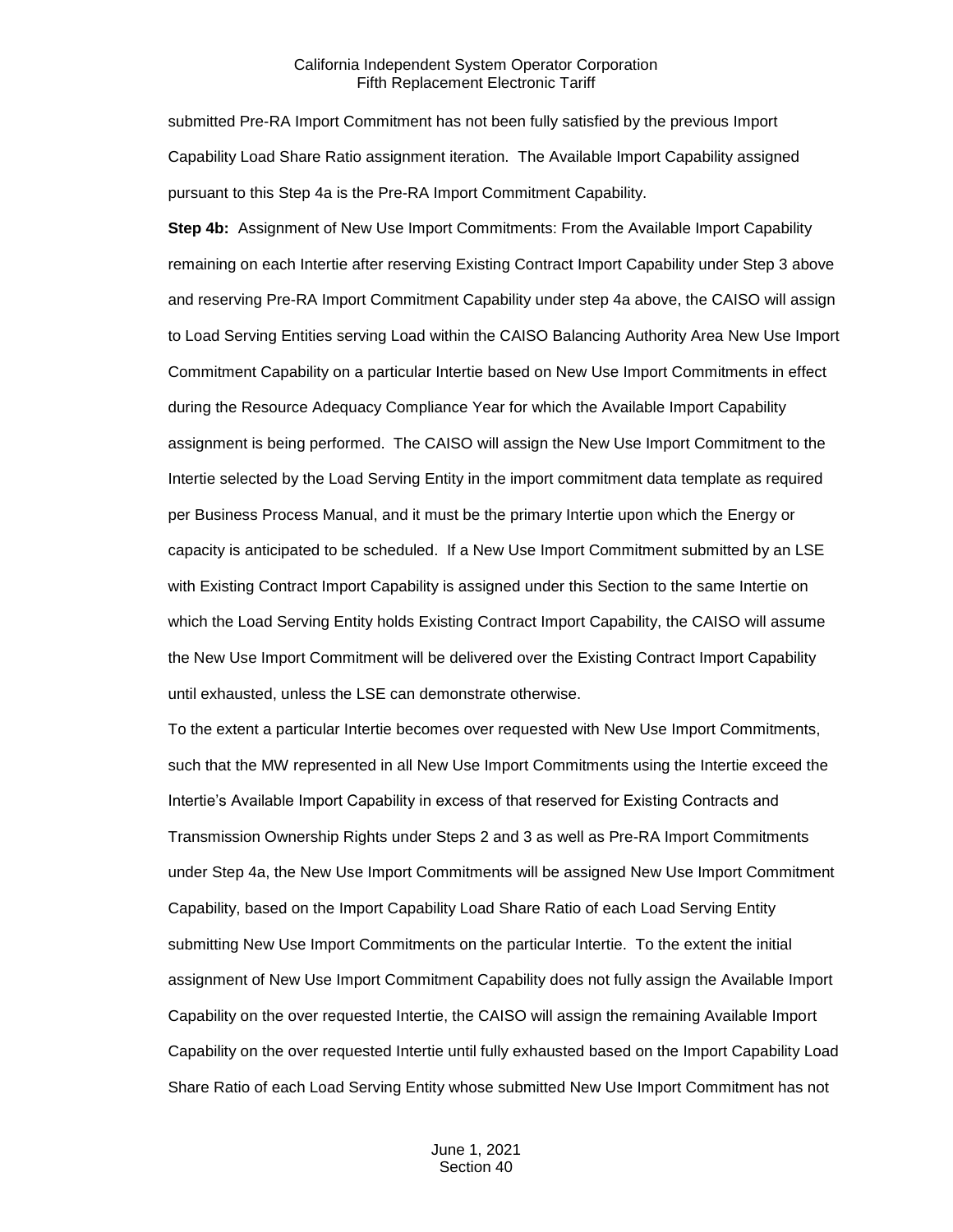been fully satisfied by the previous Import Capability Load Share Ratio assignment iteration. The Available Import Capability assigned pursuant to this Step 4b is the New Use Import Commitment Capability. Any New Use Import Commitment Capability shall not exceed the limitations imposed in Section 40.4.6.2.2.4.

**Step 5:** Assignment of Remaining Import Capability Limited by Load Share Quantity: The Total Import Capability remaining after Step 4 will be assigned only to Load Serving Entities serving Load within the CAISO Balancing Authority Area that have not received Existing Contract Import Capability, Pre-RA Import Commitment Capability and New Use Import Commitment Capability under Steps 3 and 4, that exceed the Load Serving Entity's Load Share Quantity. Only the MW quantity of any Pre-RA Import Commitment Capability and New Use Import Commitment Capability assigned to Existing Contract Import Capability under Step 4 that exceeds the Existing Contract Import Capability on the particular Intertie will be counted for purposes of this Step 5. The CAISO will assign Remaining Import Capability based on the following process. First, the CAISO will calculate the gross Remaining Import Capability by subtracting the sum of the MW quantity assigned to excluded LSEs from the Total Import Capability. Next, the CAISO will calculate the share of gross Remaining Import Capability based on load share ratio among the remaining eligible Load Serving Entities. Any CAISO internal Load Serving Entity with allocations received from both Steps 3 & 4 that exceed or are equal to its share of the gross Remaining Import Capability will be excluded from further allocation of Remaining Import Capability. The CAISO will re-perform this calculation until there are no excluded Load Serving Entities. Each remaining eligible Load Serving Entity will have its Remaining Import Capability calculated by subtracting its total of all allocations received under Steps 3, 4a & 4b from its share of the gross Remaining Import Capability. The Total Import Capability will be assigned until fully exhausted to those Load Serving Entities eligible to receive an assignment under this Step. The quantity of Total Import Capability assigned to the Load Serving Entity under this Step is the Load Serving Entity's Remaining Import Capability. This Step 5 does not assign Remaining Import Capability on a specific Intertie.

**Step 6:** CAISO Posting of Assigned and Unassigned Capability: Following the completion of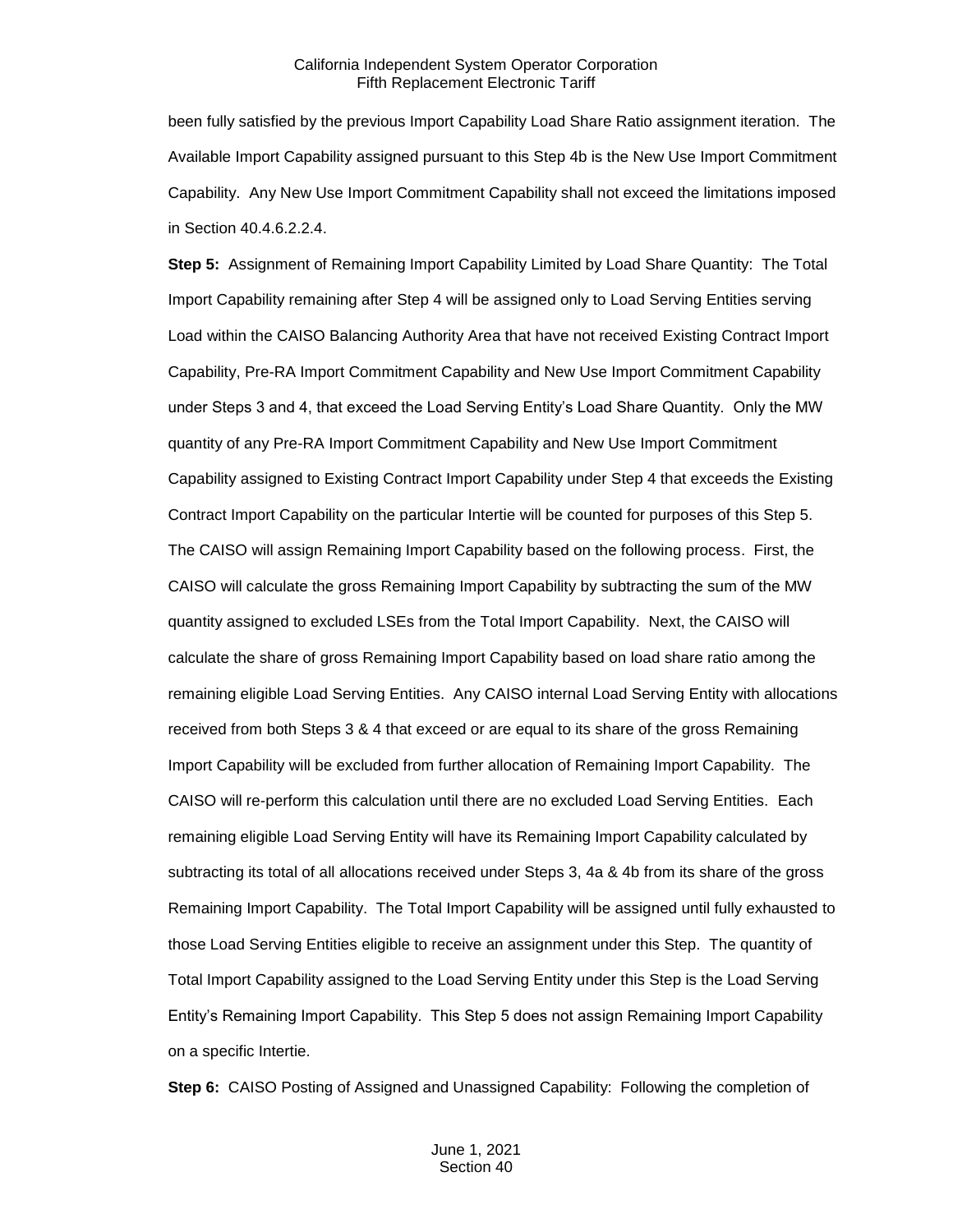Step 5, the CAISO will post to the CAISO Website, in accordance with the schedule set forth in the Business Practice Manual the following information:

- (a) The Total Import Capability;
- (b) The quantity in MW of Existing Contracts and Transmission Ownership Rights assigned to each Intertie, distinguishing between Existing Contracts and Transmission Ownership Rights held by Load Serving Entities within the CAISO Balancing Authority Area and those held by load serving entities outside the CAISO Balancing Authority Area;
- (c) The aggregate quantity in MW, and identity of the holders, of Pre-RA Import Commitments assigned to each Intertie; and
- (d) The aggregate quantity in MW of Available Import Capability after Step 4, the identity of the Interties with Available Import Capability, and the MW quantity of Available Import Capability on each such Intertie.
- (e) For each individual Intertie, the name of the holder of Existing Contracts and Transmission Ownership Rights, Pre-RA Import Commitments and New Use Import Commitments as well as maximum locked up amount, lock start date, lock expiration date and potentially other available information that provides stakeholders with transparency into the allocation process.

**Step 7:** CAISO Notification of LSE Assignment Information: Following the completion of Step 5, in accordance with the schedule set forth in the Business Practice Manual, the CAISO will notify the Scheduling Coordinator for each Load Serving Entity of:

- (a) The Load Serving Entity's Import Capability Load Share;
- (b) The Load Serving Entity's Load Share Quantity; and
- (c) The amount of, and Intertie on which, the Load Serving Entity's Existing Contract Import Capability, Pre-RA Import Commitment Capability and New Use Import Commitment Capability, as applicable, has been assigned; and
- (d) The Load Serving Entity's Remaining Import Capability.

**Step 8:** Transfer of Import Capability: In accordance with the schedule set forth in the Business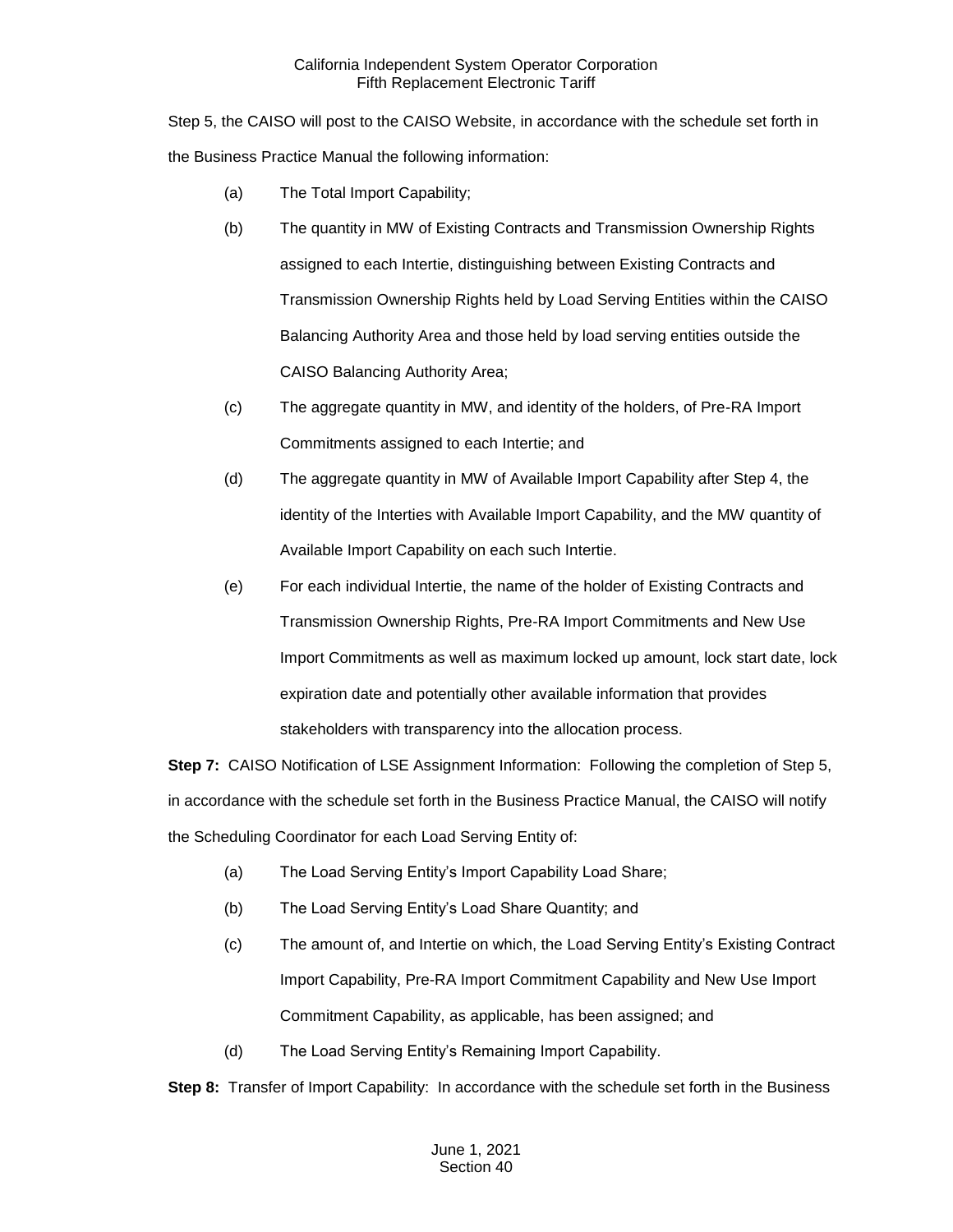Practice Manual, a Scheduling Coordinator for a Load Serving Entity shall be allowed to transfer some or all of its Remaining Import Capability to any other Scheduling Coordinator for a Load Serving Entity. The CAISO will accept transfers between Scheduling Coordinators only to the extent such transfers are reported to the CAISO, in accordance with the schedule set forth in the Business Practice Manual and through the CAISO's Import Capability Transfer Registration Process, by the entity receiving the Remaining Import Capability who must set forth (1) the name of the counter-parties, (2) the MW quantity, (3) term of transfer, and (4) price on a per MW basis. The CAISO will post to the CAISO Website in accordance with the schedule set forth in the Business Practice Manual the information on transfers of Remaining Import Capability received under this Step 8.

**Step 9:** Initial Scheduling Coordinator Request to Assign Remaining Import Capability by Intertie: In accordance with the schedule set forth in the Business Practice Manual, the Scheduling Coordinator for each Load Serving Entity shall notify the CAISO of its request to assign its posttrading Remaining Import Capability on a MW basis per available Intertie. Total requests for assignment of Remaining Import Capability by a Scheduling Coordinator cannot exceed the sum of the post-traded Remaining Import Capability of its Load Serving Entities. The CAISO will honor the requests to the extent an Intertie has not been over requested. If an Intertie is over requested, the requests for Remaining Import Capability on that Intertie will be assigned based on each Load Serving Entity's Import Capability Load Share Ratio in the same manner as set forth in Step 4. A Scheduling Coordinator for a Load Serving Entity without an Import Capability Load Share will be assigned the Import Capability Load Share equal to the average Import Capability Load Share of those Load Serving Entities from which it received transfers of Remaining Import Capability.

**Step 10:** CAISO Notification of Initial Remaining Import Capability Assignments and Unassigned Capability: In accordance with the schedule set forth in the Business Practice Manual, the CAISO will:

(a) Notify the Scheduling Coordinators of accepted request(s) for assigning Remaining Import Capability under Step 9;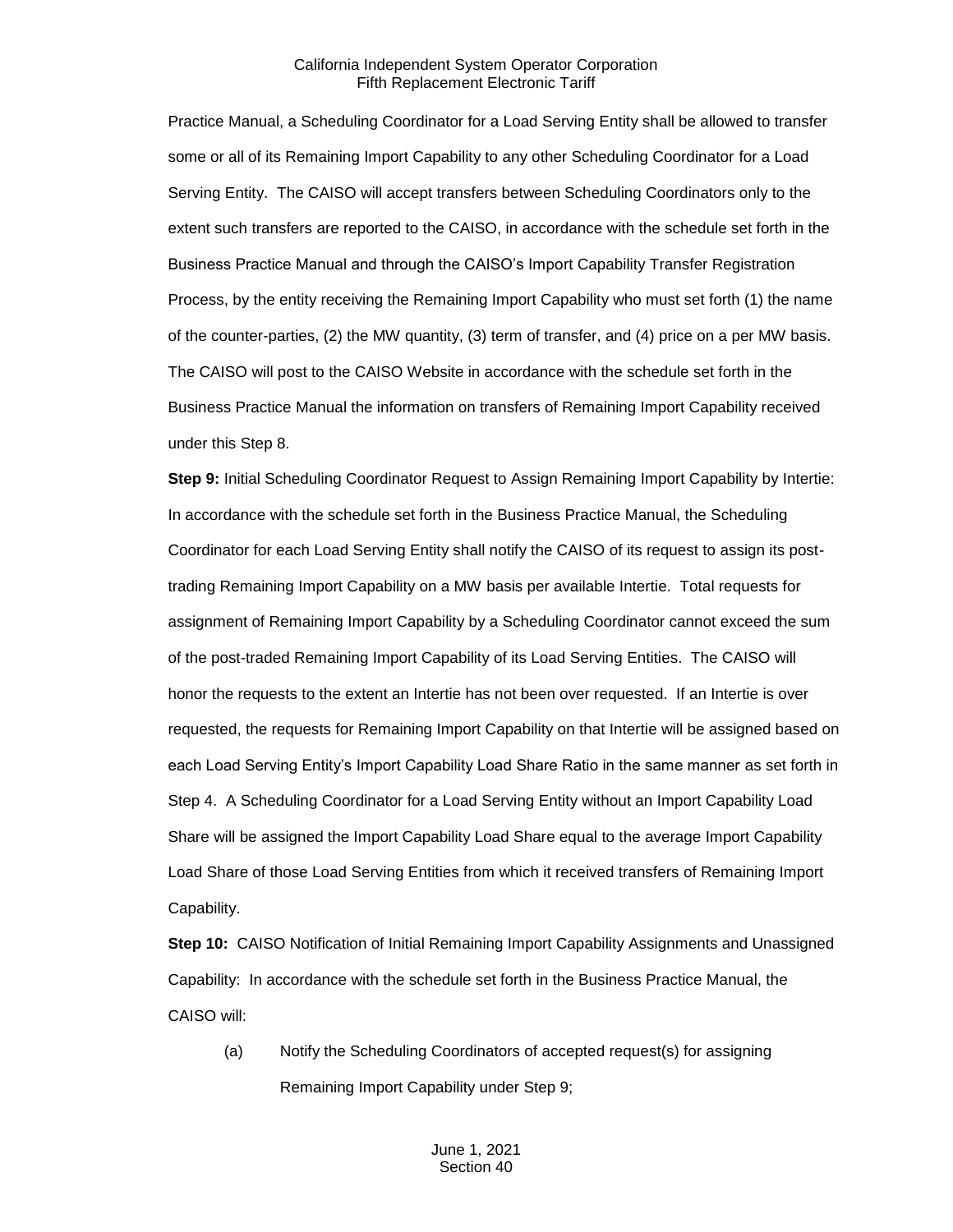- (b) Publish on the CAISO Website aggregate unassigned Available Import Capability, if any, the identity of the Interties with unassigned Available Import Capability, and the MW quantity of Available Import Capability, on each such Intertie; and
- (c) Issue a Market Notice to advise the Scheduling Coordinators that Step 10 is complete and to specify the time at which the CAISO will begin accepting requests for the Remaining Import Capability for Step 11.

**Step 11:** Secondary Scheduling Coordinator Request to Assign Remaining Import Capability by Intertie: To the extent Remaining Import Capability remains unassigned as disclosed by Step 10, in accordance with the schedule set forth in the Business Practice Manual, Scheduling Coordinators for Load Serving Entities shall notify the CAISO of their requests to assign any Remaining Import Capability on a MW per available Intertie basis. Step 10 must be completed before a Scheduling Coordinator may submit a request under this step for any Remaining Import Capability. Any requests received prior to the time stated in the Market Notice issued at the completion of Step 10 will not be honored by the CAISO. The CAISO will honor the timely requests received to the extent an Intertie has not been over requested. If an Intertie is over requested, the requests on that Intertie will be assigned based on each Load Serving Entity's Import Capability Load Share Ratio, as used in Steps 4 and 9.

**Step 12:** Notification of Secondary Remaining Import Capability Assignments and Unassigned Capability: In accordance with the schedule set forth in the Business Practice Manual, the CAISO will:

- (a) Notify the Scheduling Coordinator for each Load Serving Entity of the Load Serving Entity's accepted request(s) for assigning Remaining Import Capability under Step 11;
- (b) Publish on the CAISO Website unassigned aggregate Available Import Capability, if any, the identity of the Interties with Available Remaining Import Capability, and the MW quantity of Availability Import Capability on each such Intertie; and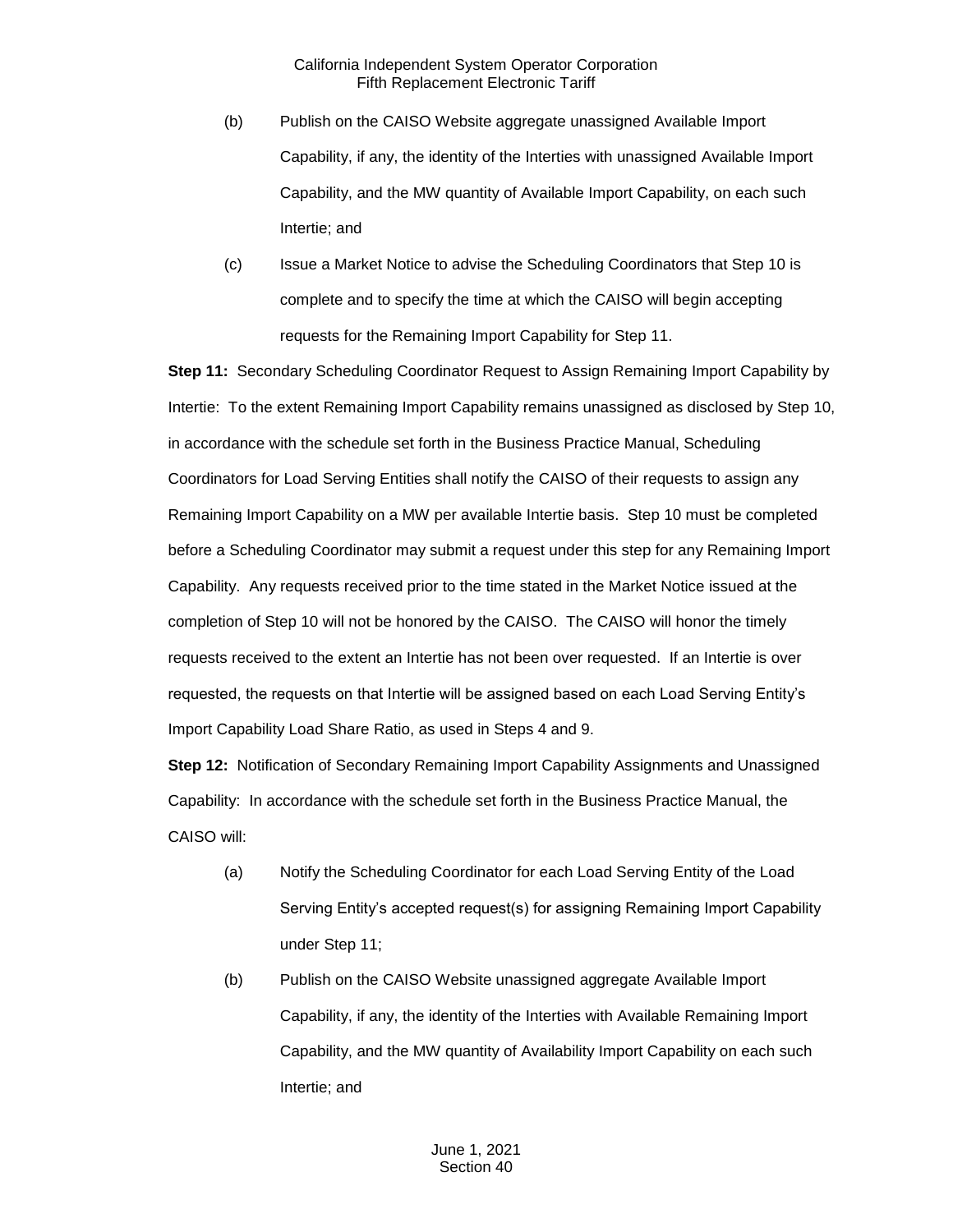(c) Issue a Market Notice to advise the Scheduling Coordinator for each Load Serving Entity that Step 12 is complete and to specify the time at which the CAISO will begin accepting requests for the Balance of Year Unassigned Available Import Capability for Step 13.

**Step 13:** Requests for Balance of Year Unassigned Available Import Capability: To the extent total Available Import Capability remains unassigned as disclosed by Step 12, Scheduling Coordinators for Load Serving Entities, Participating Generators, or System Resources may notify the CAISO of a request for unassigned Available Import Capability on a specific Intertie on a per MW basis. Step 12 must be completed before a Scheduling Coordinator may submit a request under this step for any remaining unassigned Import Capability. Any requests received prior to the time stated in the Market Notice issued at the completion of Step 12 will not be honored by the CAISO. Each request must include the identity of Load Serving Entity, Participating Generator, or System Resource on whose behalf the request is made. The CAISO will accept only two (2) requests per calendar week from any Scheduling Coordinator on behalf of a single Load Serving Entity, Participating Generator, or System Resource. The CAISO will honor timely requests in priority of the time requests from Scheduling Coordinators were received until the Intertie is fully assigned and without regard to any Load Serving Entity's Load Share Quantity. Any honored request shall be for the remainder of the Resource Adequacy Compliance Year. The CAISO shall provide an electronic means, either through the Import Capability Transfer Registration Process or otherwise, of notifying the Scheduling Coordinator of the time the request was deemed received by the CAISO and, within seven (7) days of receipt of the request, whether the request was honored. If a request made on behalf of a Load Serving Entity is honored, it shall be the responsibility of the Scheduling Coordinator and its Load Serving Entity to notify the CPUC or applicable Local Regulatory Authority of the acceptance of the request for unassigned Available Import Capability. If the request is not honored because the Intertie requested was fully assigned, the request will be deemed rejected and the Scheduling Coordinator, if it still seeks to obtain unassigned Available Import Capability, will be required to submit a new request for unassigned Available Import Capability on a different Intertie. The CAISO will update on its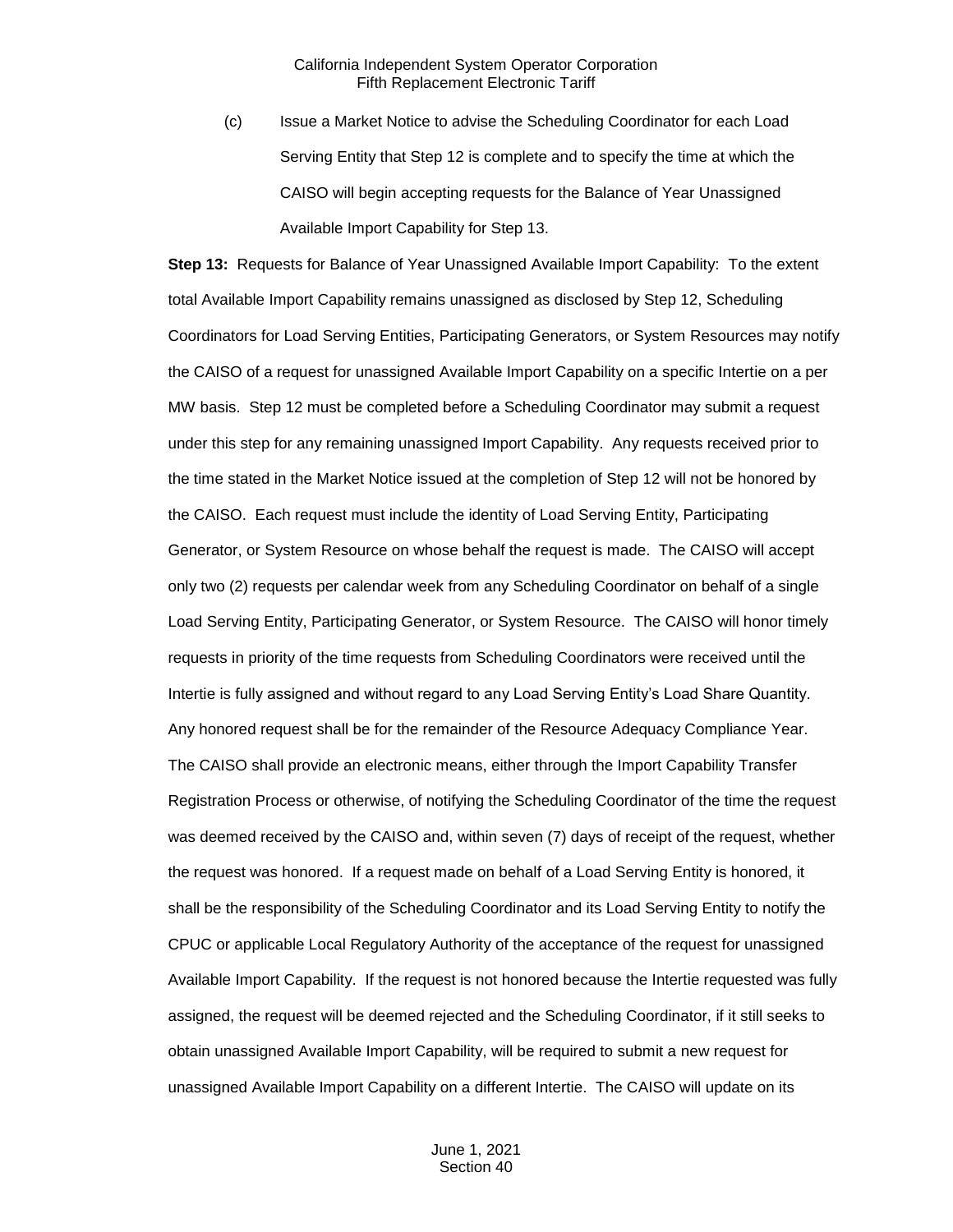website the list of unassigned Available Import Capability by Intertie in accordance with the schedule set forth in the Business Practice Manual.

This multi-step process for assignment of Total Import Capability does not guarantee or result in any actual transmission service being assigned and is only used for determining the import capability that can be credited towards satisfying the Reserve Margin of a Load Serving Entity under this Section 40. Upon the request of the CAISO, Scheduling Coordinators must provide the CAISO with information on Pre-RA Import Commitments and New Use Import Commitments as well as any transfers or sales of assigned Total Import Capability.

## **40.4.6.2.2 Bilateral Import Capability Transfers and Registration Process**

## **40.4.6.2.2.1 Eligibility Registration for Bilateral Import Capability Transfers**

To be eligible to engage in any bilateral assignment, sale, or transfer of Remaining Import Capability under Step 8 of Section 40.4.6.2.1 or Section 40.4.6.2.2.2 or transfer of Existing Contract Import Capability, Pre-RA Import Commitment Capability and New Use Import Commitment Capability under Section 40.4.6.2.2.2, a Load Serving Entity or other Market Participant must provide the CAISO through the Import Capability Transfer Registration Process the following information:

- (a) Name of the Load Serving Entity or Market Participant
- (b) E-mail contact information

The CAISO will post to the CAISO Website the information received under this Section on a monthly basis in accordance with the schedule set forth in the Business Practice Manual. Any assignment, sale, or transfer of Existing Contract Import Capability, Pre-RA Import Commitment Capability, New Use Import Commitment Capability or Remaining Import Capability may only be made by or to a Load Serving Entity or Market Participant whose information received under this Section has been posted to the CAISO Website prior to the date of the assignment, sale, or transfer of the Existing Contract Import Capability, Pre-RA Import Commitment Capability, New Use Import Commitment Capability or Remaining Import Capability. It shall be the exclusive responsibility of the Scheduling Coordinator for the Load Serving Entity or Market Participant to ensure that the information posted to the CAISO Website under this Section is accurate and up to date.

## **40.4.6.2.2.2 Reporting Process for Bilateral Import Capability Transfers**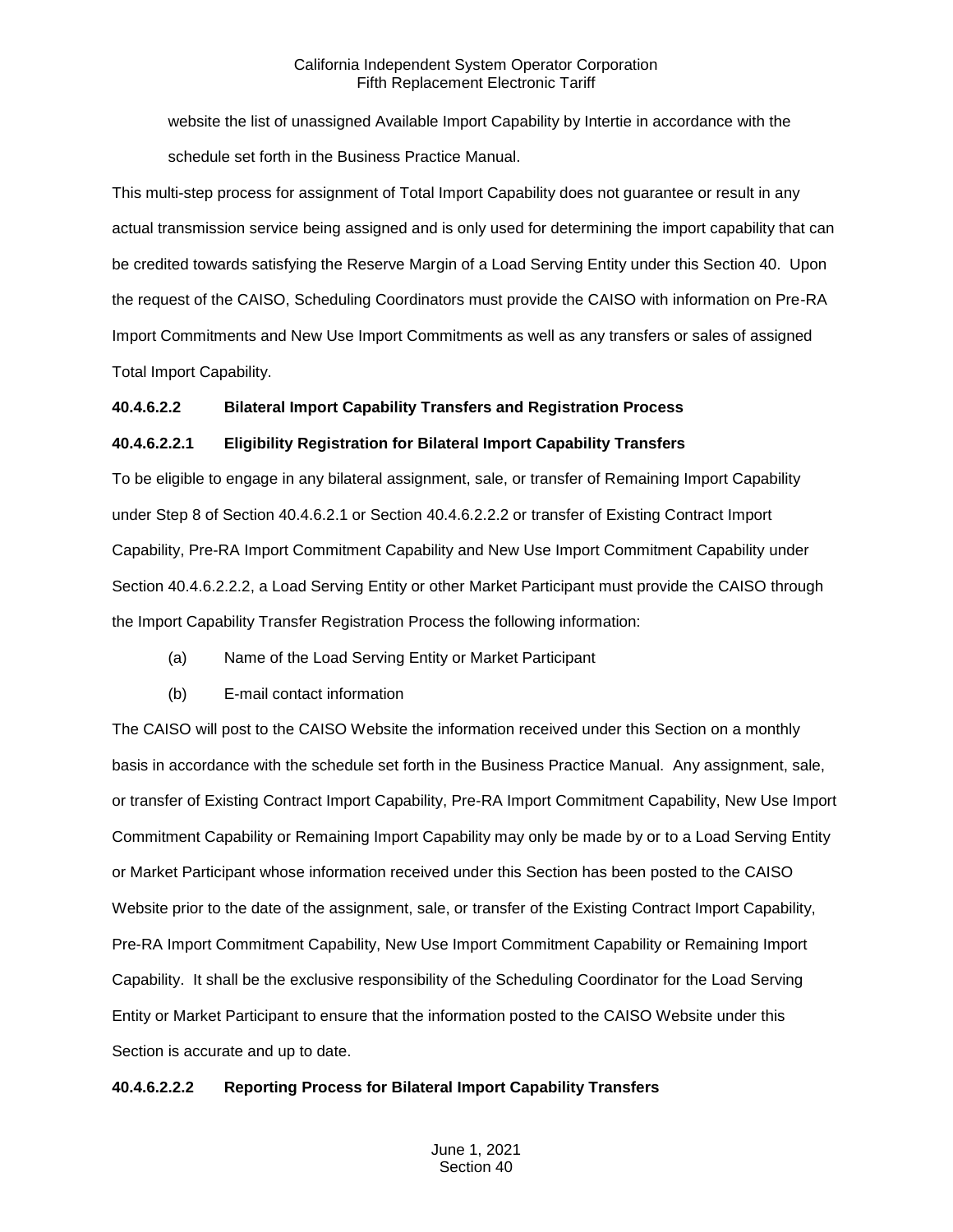This Section shall apply to all transfers of Existing Contract Import Capability, Pre-RA Import Commitment Capability, New Use Import Commitment Capability or Remaining Import Capability other than that provided for in Step 8 of Section 40.4.6.2.1. Any Load Serving Entity or other Market Participant that has obtained Existing Contract Import Capability, Pre-RA Import Commitment Capability, New Use Import Commitment Capability or Remaining Import Capability may assign, sell, or otherwise transfer such Existing Contract Import Capability, Pre-RA Import Commitment Capability, New Use Import Commitment Capability or Remaining Import Capability in MW increments rounded to two decimal places. The import capability subject to each transfer shall remain on the Intertie assigned pursuant to Section 40.4.6.2.1. The Scheduling Coordinator for the Load Serving Entity or Market Participant receiving the transferred Existing Contract Import Capability, Pre-RA Import Commitment Capability, New Use Import Commitment Capability or Remaining Import Capability must report the transfer to the CAISO through the CAISO's Import Capability Transfer Registration Process by providing the following information:

- (a) Identity of the counter-party(ies);
- (b) The MW quantity;
- (c) The Intertie on which the Existing Contract Import Capability, Pre-RA Import Commitment Capability, New Use Import Commitment Capability or Remaining Import Capability was assigned;
- (d) Term of the transfer;
- (e) Price on a per MW basis; and
- (f) Whether the import capability assignment being transferred is Existing Contract Import Capability, Pre-RA Import Commitment Capability, New Use Import Commitment Capability or Remaining Import Capability.

The CAISO will promptly post to the CAISO Website the information on transfers received under this Section except for the information received pursuant to subpart (f) of this Section. On a quarterly basis, the CAISO shall also report to FERC the transfer information received under this Section and Step 8 of Section 40.4.6.2.1. Transfer information received in accordance with this Section after the 20th calendar day of any month shall not be permitted to be included in the Load Serving Entity's Resource Adequacy Plan submitted in the same month as the transfer submission.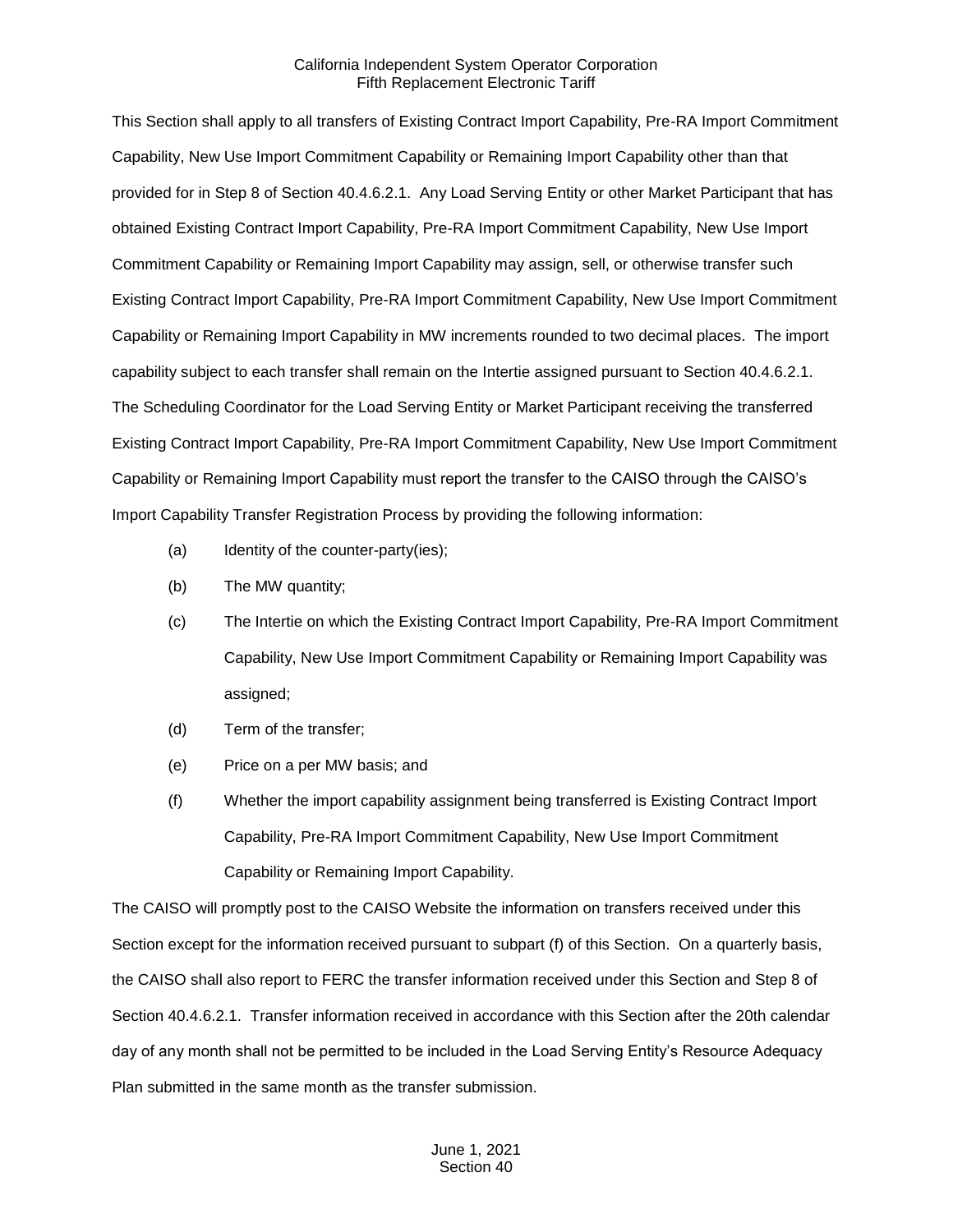#### **40.4.6.2.2.3 Other Import Capability Information Postings**

The CAISO will post to the CAISO Website on a monthly basis in accordance with the schedule set forth in the Business Practice Manual, for each Intertie, the holder and that holder's quantity in MW of import capability assigned on the particular Intertie as of the reporting date.

The CAISO will also post to the CAISO Website following submission of the annual Resource Adequacy Plans under Sections 40.2.1.1, 40.2.2.4, 40.2.3.4, and 40.2.4, for each Intertie, by a "yes" or "no" designation, whether each holder of import capability assigned on the particular Intertie has fully included the assigned import capability in the holder's annual Resource Adequacy Plans.

#### **40.4.6.2.2.4 Reserving import capacity as New Use Import Commitment**

An import allocation received as Remaining Import Capability (Steps 5-13) may be reserved at the branch group level by the LSE holder for the applicable RA year. To reserve an import allocation, the LSE must hold the import allocation for all 12 months of the applicable RA year. LSEs cannot reserve import allocations for partial years.

An LSE may reserve an import allocation for the term of the New Use Import Commitment by showing an applicable New Use Import Commitment, signed by May 15th of the year prior to the requested import allocation, if the New Use Import Commitment (1) identifies a specific resource or an aggregation of specific resources, consisting of Pseudo-Tie Generating Units or Dynamic Resource-Specific System Resources, that will provide capacity or energy and (2) meets all the requirements herein as well as those described in the appropriate Business Process Manual.

A New Use Import Commitment reservation can extend for an undetermined length of time, but the reserved quantity cannot exceed future year ahead Load Share Quantity. For implementation purposes, before import allocations are given out for the next RA year, an LSE must provide the CAISO with contract priority preference to determine the order of MIC allocation reduction in the event the reserved quantity exceeds future year ahead Load Share Quantity. If an LSE chooses to partially reduce the import allocation associated with a specific contract, the LSE must maintain the entire contract unchanged for the duration of the next RA year. Any material modification to the electric or operational characteristics of the contract, as determined by the CAISO, or the sale (part or entire) of the RA contract that currently qualifies as a New Use Import Commitment by its LSE holder will result in the loss of status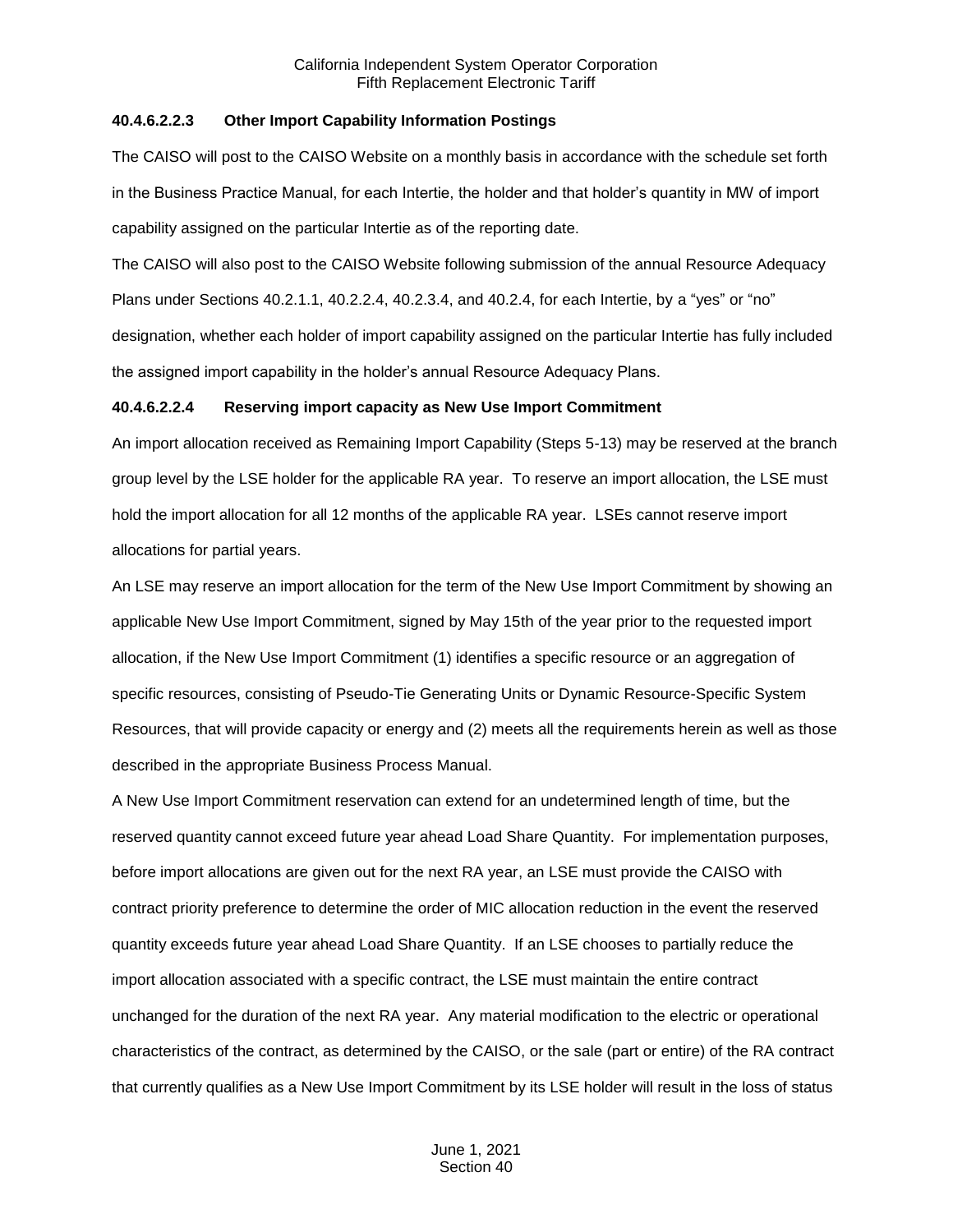as New Use Import Commitment.

An LSE can reserve up to 75% of its year ahead total import allocation (representing the sum of Existing Contract Import Capability, Pre-RA Import Commitment Capability, New Use Import Commitment Capability and Remaining Import Capability as communicated by the CAISO per step 7) at the branch group level with New Use Import Commitments that meet this tariff section. The total reserved amount for each LSE represents the sum of all their Existing Contract Import Capability, Pre-RA Import Commitment Capability and New Use Import Commitment Capability.

An import allocation received as Remaining Import Capability (Steps 5-13) may be reserved at the branch group level by the LSE holder for the applicable RA year. To reserve an import allocation, the LSE must hold the import allocation for all 12 months of the applicable RA year. LSEs cannot reserve import allocations for partial years.

An LSE may reserve an import allocation for the term of the New Use Import Commitment by showing an applicable New Use Import Commitment, signed by May 15th of the year prior to the requested import allocation, if the New Use Import Commitment (1) identifies a specific resource or an aggregation of specific resources, consisting of Pseudo-Tie Generating Units or Dynamic Resource-Specific System Resources, that will provide capacity or energy and (2) meets all the requirements herein as well as those described in the appropriate Business Process Manual.

A New Use Import Commitment reservation can extend for an undetermined length of time, but the reserved quantity cannot exceed future year ahead Load Share Quantity. For implementation purposes, before import allocations are given out for the next RA year, an LSE must provide the CAISO with contract priority preference to determine the order of MIC allocation reduction in the event the reserved quantity exceeds future year ahead Load Share Quantity. If an LSE chooses to partially reduce the import allocation associated with a specific contract, the LSE must maintain the entire contract unchanged for the duration of the next RA year. Any material modification to the electric or operational characteristics of the contract, as determined by the CAISO, or the sale (part or entire) of the RA contract that currently qualifies as a New Use Import Commitment by its LSE holder will result in the loss of status as New Use Import Commitment.

An LSE can reserve up to 75% of its year ahead total import allocation (representing the sum of Existing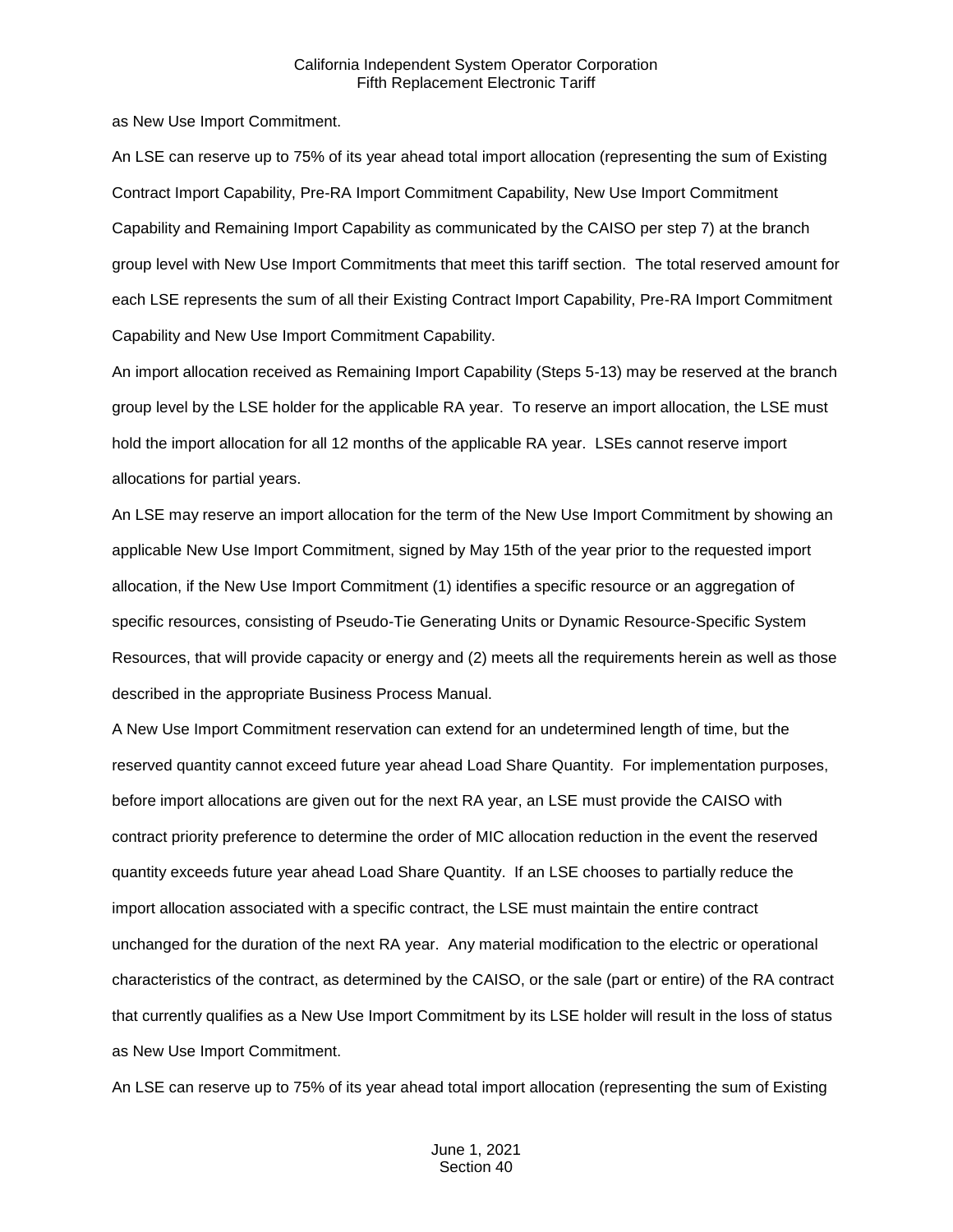Contract Import Capability, Pre-RA Import Commitment Capability, New Use Import Commitment Capability and Remaining Import Capability as communicated by the CAISO per step 7) at the branch group level with New Use Import Commitments that meet this tariff section. The total reserved amount for each LSE represents the sum of all their Existing Contract Import Capability, Pre-RA Import Commitment Capability and New Use Import Commitment Capability.

## **40.4.6.3 Deliverability of Distributed Generation**

The CAISO will perform an annual Deliverability Assessment, as described in Section 40.4.6.3.1, to determine MW quantities of Potential DGD at specific Nodes of the CAISO Controlled Grid for assigning Deliverability Status to Distributed Generation Facilities interconnected or seeking interconnection to the Distribution System of a Utility Distribution Company or a Metered Subsystem pursuant to the interconnection procedures of the Utility Distribution Company or Metered Subsystem, where such interconnection and Potential Deliverability Status can be provided:

- (i) without any additional Delivery Network Upgrades (although Reliability Network Upgrades, Distribution Upgrades or other mitigation may be needed);
- (ii) without the need for the CAISO to conduct any further Deliverability Assessment; and
- (iii) without degrading the Deliverability Status of Generation in Commercial Operation, proposed Generating Facilities in the CAISO Interconnection queue, or the Distributed Generation Facilities of interconnection customers who have previously requested Full Capacity or Partial Capacity Deliverability Status.

Following the CAISO's publication of the nodal Potential DGD quantities resulting from the Deliverability Assessment, applicable Utility Distribution Companies and Metered Subsystems will assign Full Capacity Deliverability Status or Partial Capacity Deliverability Status to specific Distributed Generation Facilities pursuant to the rules set forth in Section 40.4.6.3.2.

This Section 40.4.6.3 is intended to supplement, and not to preclude or limit, the ability of an interconnection customer for a Distributed Generation Facility to seek and receive Full Capacity Deliverability Status or Partial Capacity Deliverability Status through applicable interconnection procedures. Nothing in this Section 40.4.6.3 is intended to relieve the interconnection customer for a Distributed Generation Facility from the requirements to request and achieve interconnection to the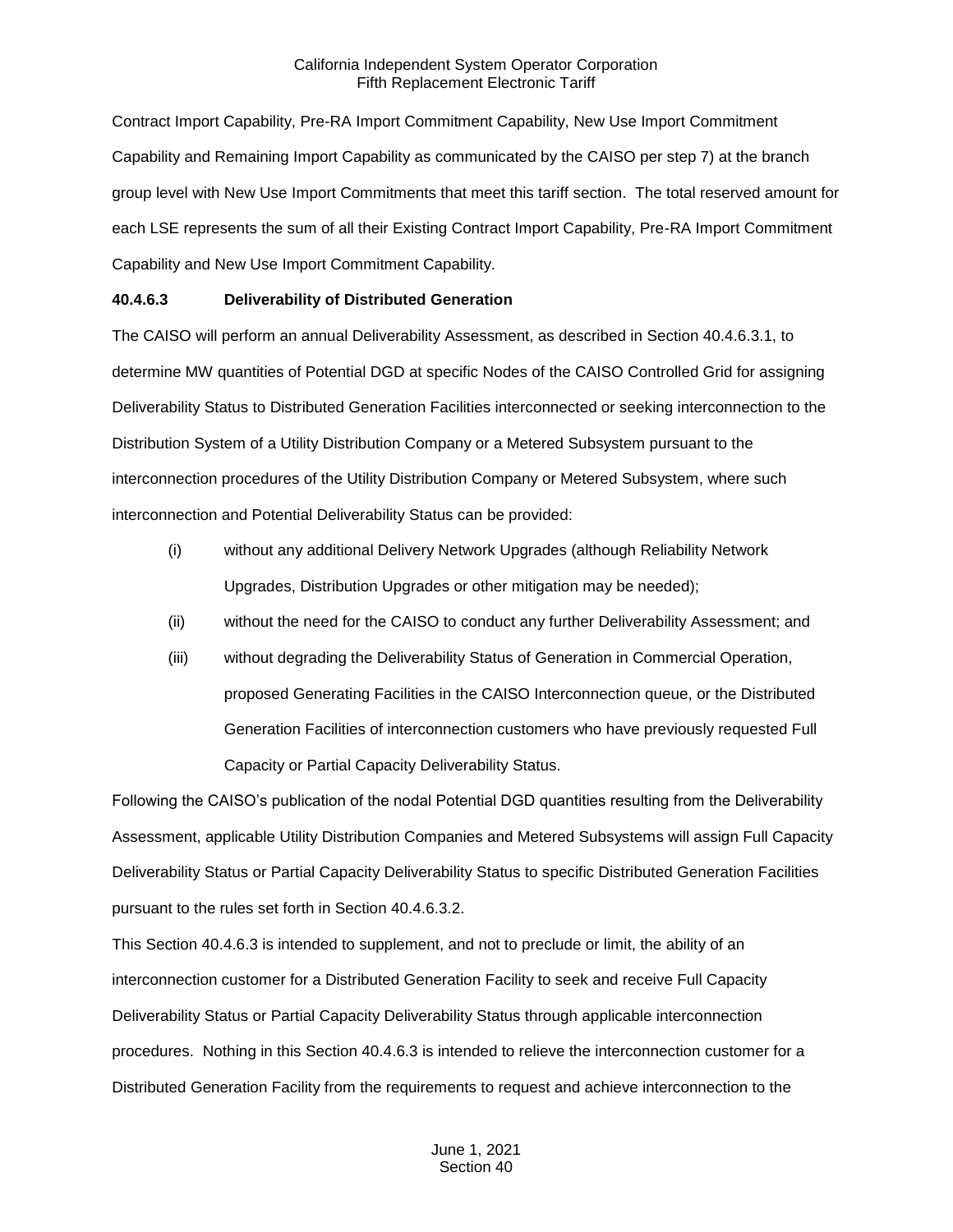Distribution System through the applicable interconnection procedures. In addition, the amount of Resource Adequacy Capacity a Distributed Generation Facility may provide in any given Resource Adequacy Compliance Year is subject to the CAISO's annual Net Qualifying Capacity determination, as specified in Section 40.4.6.1.

## **40.4.6.3.1 Deliverability Assessment to Determine Potential DGD**

This Section describes the annual DG Deliverability Assessment the CAISO will perform to determine nodal MW amounts of Potential DGD available to Utility Distribution Companies and Metered Subsystems for assigning Deliverability Status to Distributed Generation Facilities in accordance with Section 40.4.6.3.2. The DG Deliverability Assessment and its results will be based on the assumption that the Distributed Generation Facilities that are eventually assigned Deliverability Status under Section 40.4.6.3 complete all requirements for interconnection to the Distribution System under the applicable interconnection process and that these Distributed Generation Facilities will be supported by needed Reliability Network Upgrades, Distribution Upgrades or other mitigation that would be needed to safely and reliably interconnect to the Distribution System and deliver Energy from the Distribution System to the appropriate CAISO Controlled Grid Node.

## **40.4.6.3.1.1 Developing the Assessment Model**

To develop the base case model for the DG Deliverability Assessment, the CAISO will include:

- (i) The most recent GIP or GIDAP Queue Cluster Phase II Interconnection Study deliverability power flow base case, which includes Distributed Generation Facilities of interconnection customers with active interconnection requests who have requested Full Capacity or Partial Capacity Deliverability Status;
- (ii) Those Generating Facilities that have obtained Deliverability using the annual full capacity deliverability option under either Section 8.2 of the GIP, Section 9.2 of the GIDAP, or equivalent process(es) under the applicable Utility Distribution Company tariffs;
- (iii) Transmission additions and upgrades approved in the final comprehensive Transmission Plan for the most recent Transmission Planning Process cycle;
- (iv) Any Generating Facilities in the most recent GIDAP Phase I Interconnection Study that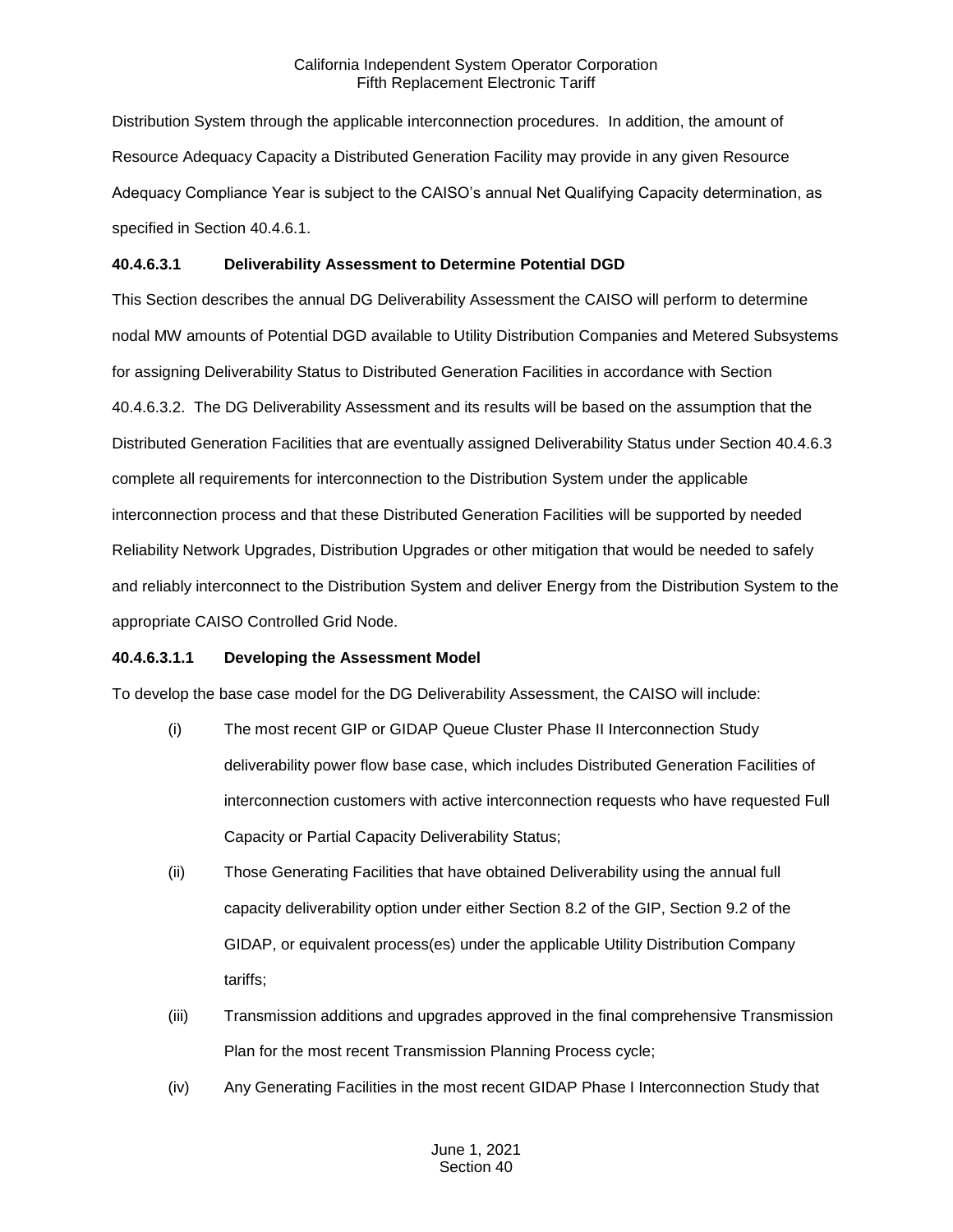have been determined to be deliverable in accordance with their requested Deliverability Status (including Distributed Generation Facilities of interconnection customers with active interconnection requests who have requested Full Capacity or Partial Capacity Deliverability Status) and were not assigned any Delivery Network Upgrade costs in the Phase I Interconnection Study;

- (v) Delivery Network Upgrades that have received governmental approvals or for which Construction Activities have commenced;
- (vi) The MW amounts of resources interconnected to the Distribution System below specific Nodes of the CAISO Controlled Grid contained in the most recent Transmission Planning Process base portfolio, except that the CAISO will remove each Node (by using a zero MW value) located within electrical areas for which the most recently completed GIP or GIDAP Phase I or Phase II Interconnection Study has identified a need for a Delivery Network Upgrade or for which the most recent Phase II Interconnection Study identified and then removed a Delivery Network Upgrade to support Deliverability for MW amounts in the Interconnection queue;
- (vii) Actual distributed generation development based on the MW amount of distributed generation in applicable Utility Distribution Company and Metered Subsystem interconnection queues including non-net-energy-metering resources requesting interconnection through state-jurisdictional interconnection processes;
- (viii) Any additional information provided by each Utility Distribution Company and Metered Subsystem regarding anticipated distributed generation development on its Distribution System; and
- (ix) Other information that the CAISO, in its reasonable discretion, determines is necessary.

## **40.4.6.3.1.2 Performing the DG Deliverability Assessment**

The CAISO will perform the DG Deliverability Assessment using the Deliverability Assessment procedures described in GIDAP Section 6.3.2 to determine the availability of transmission system capability, as reflected in the study model described above, to provide Deliverability Status for targeted amounts of additional distributed generation at given Nodes of the CAISO Controlled Grid. Except for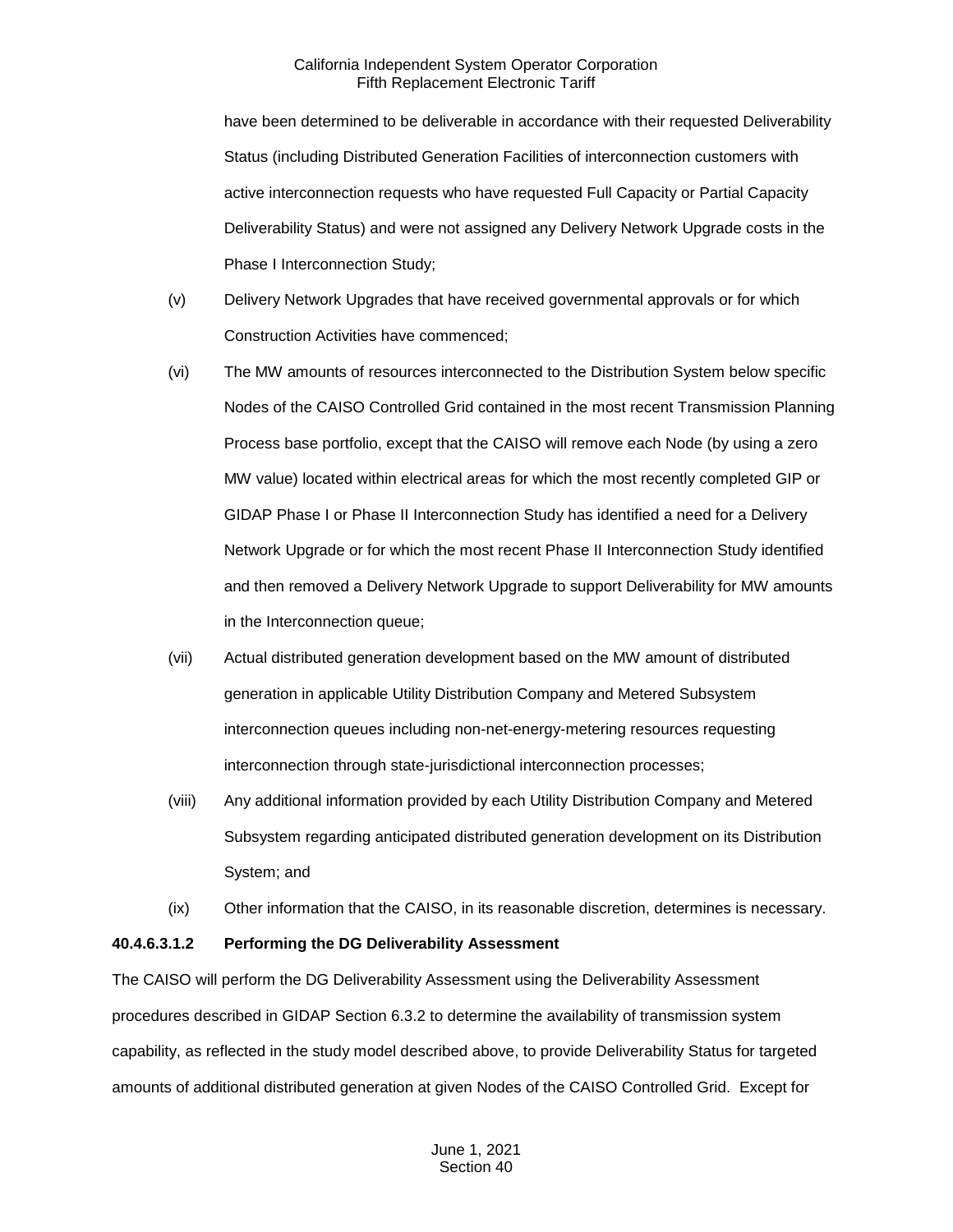Nodes that the CAISO removes by assigning a zero MW value pursuant to Section 40.4.6.3.1.1(vi), the targeted amounts of additional distributed generation at each Node shall be at least as large as the maximum of the corresponding nodal MW amounts determined in accordance with Sections 40.4.6.3.1.1(vi), 40.4.6.3.1.1(vii) or 40.4.6.3.1.1(viii). The CAISO may use larger targeted amounts as it deems appropriate to enhance the information provided by the DG Deliverability Assessment. The DG Deliverability Assessment will preserve modeled transmission system capability to provide requested levels of deliverability for the Generating Facilities of Interconnection Customers or the Distributed Generation Facilities of interconnection customers under a wholesale distribution access tariff who have previously requested Full Capacity or Partial Capacity Deliverability Status. Therefore, at each Node where all modeled Generating Facilities, including the distributed generation target amounts, cannot be simultaneously dispatched to the modeled output levels corresponding to their Full Capacity or Partial Capacity Deliverability Status without violating operating limits of the CAISO Controlled Grid, the CAISO will reduce the modeled distributed generation target amounts as needed to achieve a feasible Dispatch.

#### **40.4.6.3.1.3 Publishing Results of the DG Deliverability Assessment**

The CAISO will publish the results of the DG Deliverability Assessment by posting on the CAISO Website. The results will identify all Nodes modeled in the assessment with the corresponding nodal MW amounts of Potential DGD that (a) were studied as targeted amounts in the DG Deliverability Assessment; (b) were found to be deliverable in the DG Deliverability Assessment; and (c) are available for use by Utility Distribution Companies and Metered Subsystems to assign Deliverability Status to Distributed Generation Facilities in accordance with Section 40.4.6.3.2. The nodal MW amounts of Potential DGD available for assignment of Deliverability Status by Utility Distribution Companies and Metered Subsystems to individual Distributed Generation Facilities will be denominated in 0.01 MW increments and will not exceed the maximum of the corresponding nodal MW amounts determined in accordance with Sections 40.4.6.3.1.1(vi), 40.4.6.3.1.1(vii) or 40.4.6.3.1.1(viii), even though the amounts that were studied and found to be deliverable may be larger.

With respect to those Nodes at which more than one Utility Distribution Company's or Metered Subsystem's Distribution System is connected, the CAISO will publish, at the same time it publishes the results of the DG Deliverability Assessment, each Utility Distribution Company's or Metered Subsystem's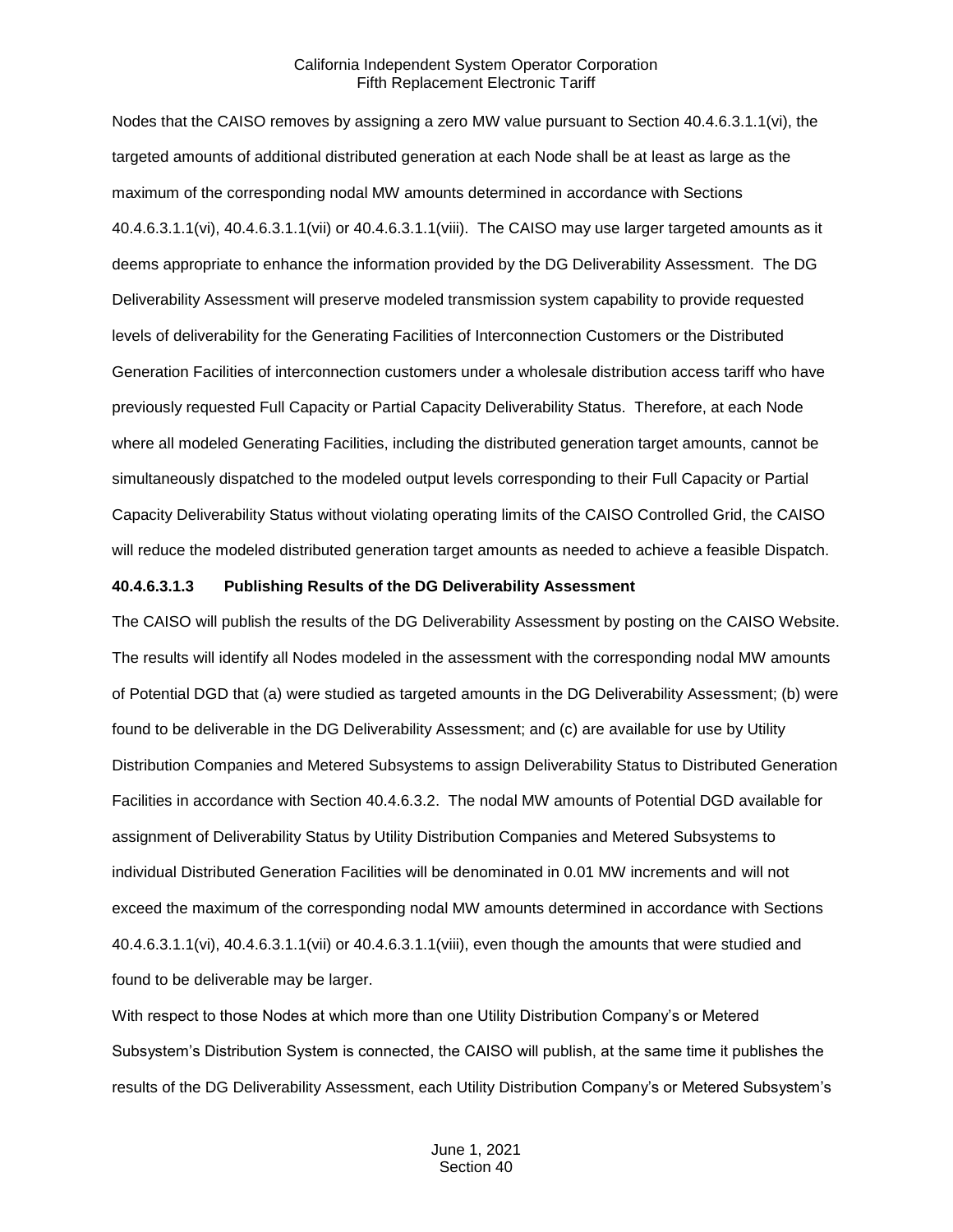respective share of the Potential DGD available to provide Deliverability Status to Distributed Generation Facilities at these Nodes based on the ratio of Load served via the facilities of each affected Utility Distribution Company and Metered Subsystem at such Nodes.

#### **40.4.6.3.1.4 Bilateral Transfers of Potential DGD at Shared Nodes**

A Utility Distribution Company or Metered Subsystem shall be entitled to transfer all or a portion of its MW share of Potential DGD at a Node that is shared with the Distribution System of another Utility Distribution Company or Metered Subsystem, in quantities no smaller than 0.01 MW. A Utility Distribution Company that is also an IOU Participating Transmission Owner shall be entitled to transfer a MW share of Potential DGD to another Utility Distribution Company or Metered Subsystem only to the extent that the total MW quantity associated with Distributed Generation Facilities connected or seeking interconnection to the IOU Participating Transmission Owner's Distribution System at the Node that are eligible to receive Deliverability Assignments pursuant to Section 40.4.6.3.2.2.1 is less than the available Potential DGD for that Node as indicated in the DG Deliverability Assessment for the current cycle. Both Utility Distribution Companies or Metered Subsystems participating in a transfer pursuant to this Section 40.4.6.3.1.4 shall notify the CAISO of the transfer. Utility Distribution Companies and Metered Subsystems may engage in such transfers during the period from the date they received notification of their shares of Potential DGD at shared Nodes under Section 40.4.6.3.1.3 through the date on which Deliverability Status assignments must be provided to the CAISO, pursuant to Section 40.4.6.3.2.

#### **40.4.6.3.2 Assignment of Deliverability Status to Distributed Generation Facilities**

After completion of the DG Deliverability Assessment associated with the current cycle of the process described in Section 40.4.6.3, and in accordance with a Market Notice setting out the schedule for the cycle, each Utility Distribution Company and Metered Subsystem will assign Deliverability Status to individual Distributed Generation Facilities interconnected, or seeking interconnection, to the Distribution System of the Utility Distribution Company or Metered Subsystem below each Node where the CAISO's DG Deliverability Assessment for the current cycle has indicated the availability of Potential DGD, consistent with the rules set forth in this Section 40.4.6.3.2, and will report all such assignments to the CAISO in accordance with the schedule for the cycle.

Upon receipt of this information the CAISO will validate that the Utility Distribution Company's or Metered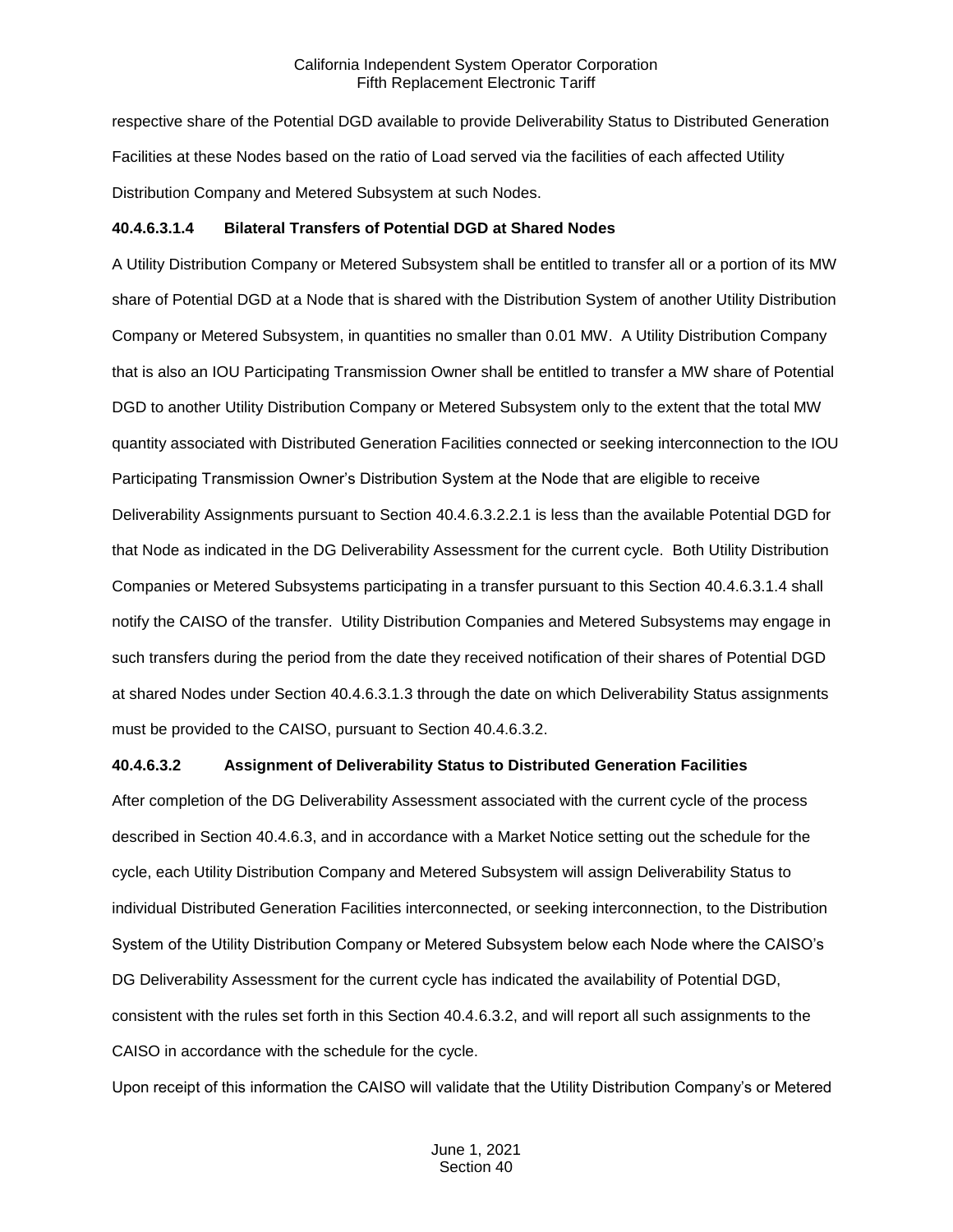Subsystem's assignments of Deliverability Status to specific Distributed Generation Facilities is consistent with (i) the MW quantities of Potential DGD available to that Utility Distribution Company or Metered Subsystem at specific Nodes; the CAISO's methodology for associating the Deliverability Status of a specific generating resource type with a MW quantity of Potential DGD, as set forth in Section 40.4.6.3.2.1; and (iii) the time limit on a Distributed Generation Facility's expected future Commercial Operation date, as set forth in Section 40.4.6.3.2.2. If the CAISO identifies an inconsistency between a Utility Distribution Company's or Metered Subsystem's assignment of Deliverability Status to a Distributed Generation Facility and any of these requirements, the CAISO will notify the Utility Distribution Company or Metered Subsystem, and the Utility Distribution Company or Metered Subsystem in consultation with the CAISO will adjust its assignments of Deliverability Status as needed. The CAISO will then inform the Utility Distribution Company or Metered Subsystem that the validation process has been completed, and the Utility Distribution Company or Metered Subsystem will notify the Distributed Generation Facilities of their Deliverability Status assignments.

## **40.4.6.3.2.1 Associating MW of Potential DGD with Deliverability Status of a Distributed Generation Facility**

As described further in a Business Practice Manual, Utility Distribution Company's or Metered Subsystem's association of a MW quantity of Potential DGD at a specific Node with the Deliverability Status of a specific Distributed Generation Facility shall be commensurate with the MW Energy production level appropriate to the type of generating resource comprising the facility modeled in the Deliverability Assessment, the qualifying capacity determination method for that resource type, the installed capacity of the facility, and the Deliverability Status (Full Capacity or Partial Capacity) to be assigned to the facility, and shall be consistent with the CAISO's methodology for modeling resources in its deliverability studies.

## **40.4.6.3.2.2 Eligibility of Distributed Generation Facilities to Obtain Deliverability Status Assignment**

To be eligible to receive a Deliverability Status assignment, a Distributed Generation Facility must satisfy the requirements of the applicable application process pursuant to this Section 40.4.6.3.2.2 and, if the Distributed Generation Facility is not in Commercial Operation, it must have an expected Commercial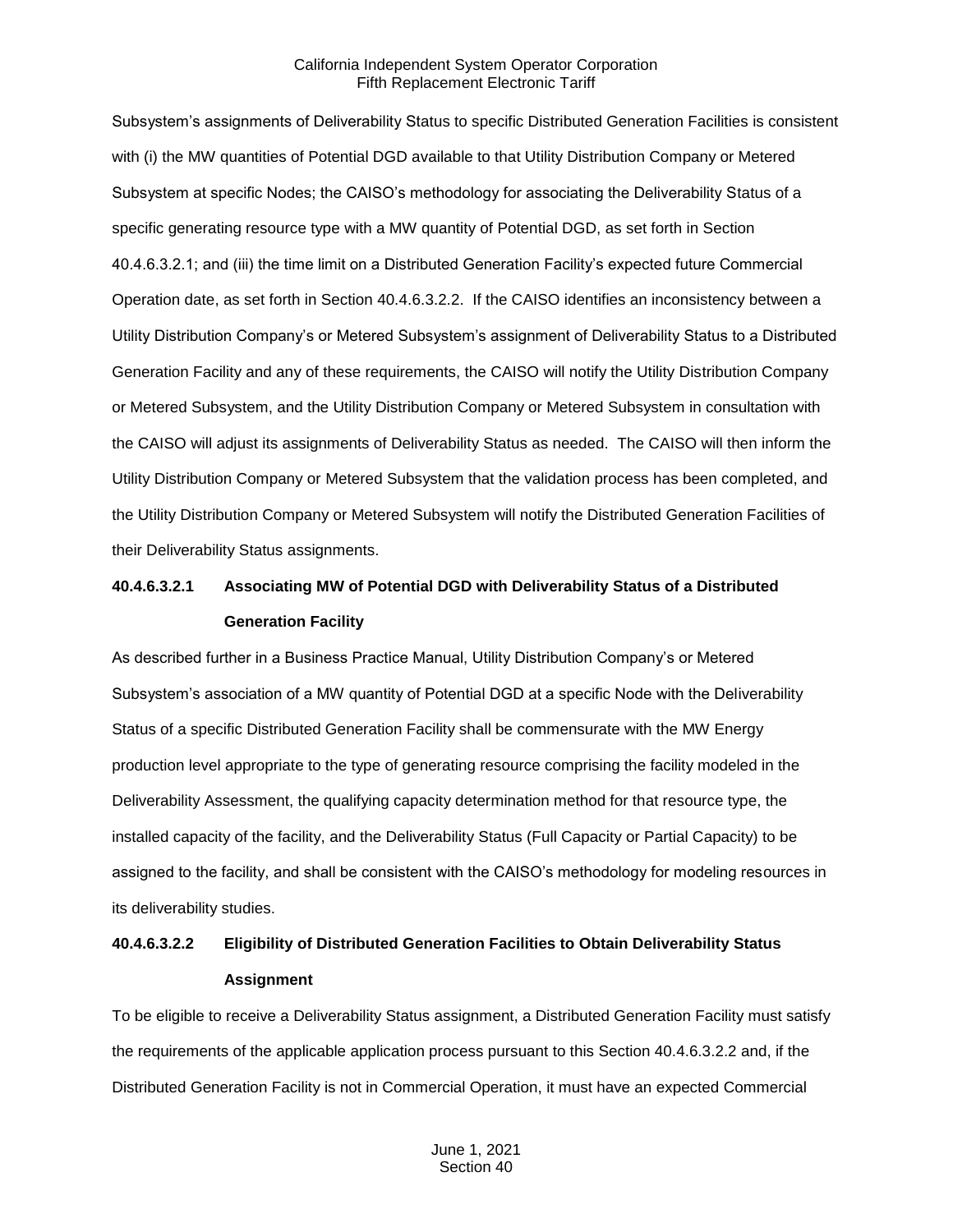Operation date set forth in its current interconnection request or interconnection agreement that is no later than three (3) years from the last date on which applications may be submitted for the current DG Deliverability Assessment cycle.

## **40.4.6.3.2.2.1 Eligibility to Obtain Deliverability Status Assignment from IOU Participating**

## **Transmission Owners**

Distributed Generation Facilities interconnected, or seeking interconnection, to the Distribution System of an IOU Participating Transmission Owner may apply to the applicable IOU Participating Transmission Owner to be eligible to receive a Deliverability Status assignment in the current DG Deliverability Assessment cycle as follows:

- (i) Distributed Generation Facilities that are already in Commercial Operation and interconnected to the Distribution System of an IOU Participating Transmission Owner that do not have Deliverability Status may submit an application to be eligible for Full or Partial Capacity Deliverability Status, and those that have Partial Capacity Deliverability Status may apply to be eligible for a higher level of Partial Capacity Deliverability Status or Full Capacity Deliverability Status.
- (ii) Distributed Generation Facilities with an active interconnection request in the interconnection queue of an IOU Participating Transmission Owner that have not requested Deliverability Status in the underlying interconnection process but have received their Phase I interconnection study results or the equivalent thereof may submit an application to be eligible to receive Partial Capacity Deliverability Status or Full Capacity Deliverability Status.
- (iii) Distributed Generation Facilities with an active interconnection request in the interconnection queue of an IOU Participating Transmission Owner that have not received their Phase I interconnection study results or the equivalent thereof, irrespective of whether they requested Deliverability Status in their interconnection request, may submit an application to be eligible to receive Partial Capacity Deliverability Status or Full Capacity Deliverability Status.

Distributed Generation Facilities with an active interconnection request in the interconnection queue of an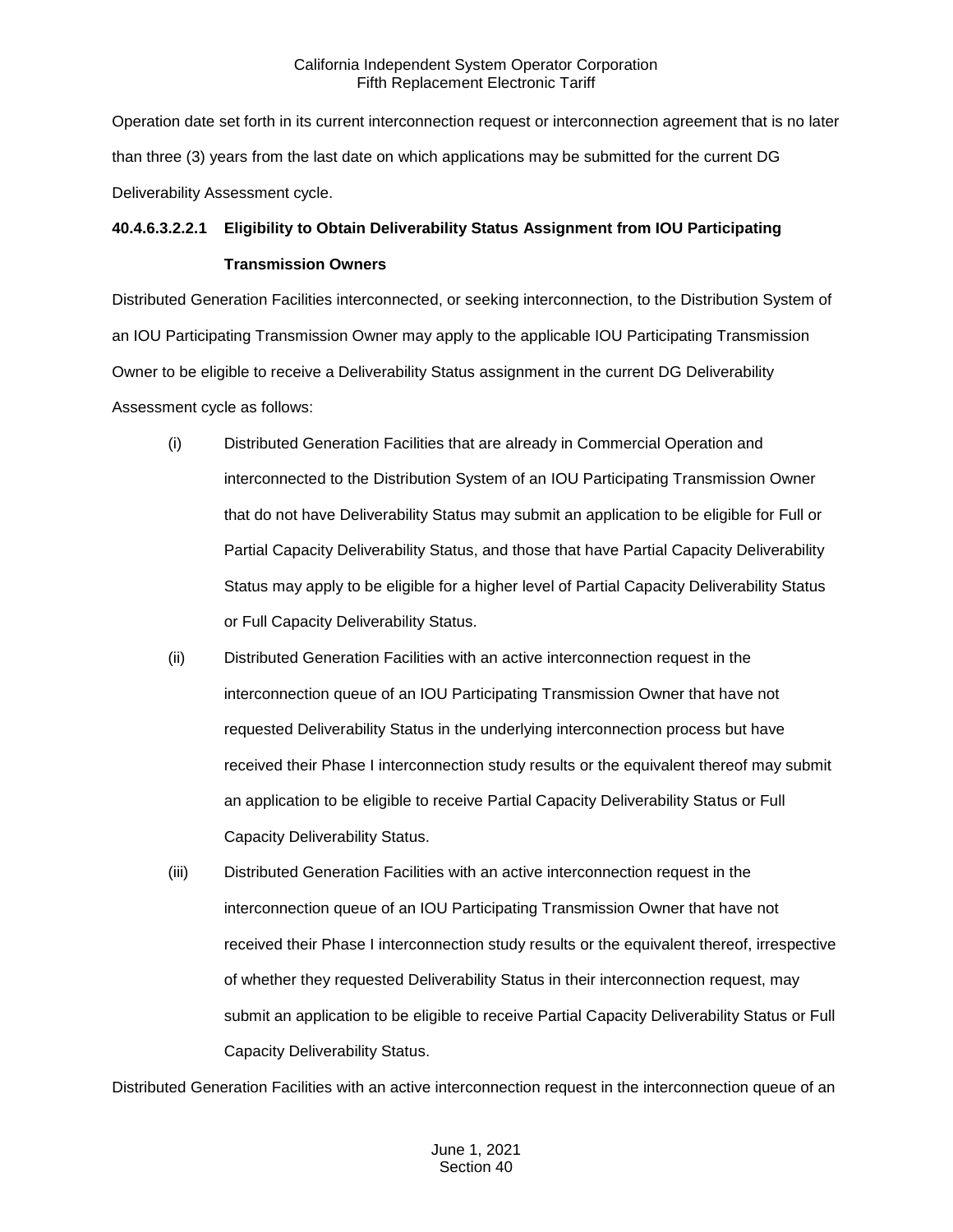IOU Participating Transmission Owner that have requested Deliverability Status in the underlying interconnection process and have already received Phase I interconnection study results or the equivalent thereof are not eligible to be assigned Deliverability Status pursuant to Section 40.4.6.3 because their Deliverability Status is protected in accordance with the provisions of Section 40.4.6.3.1 and will be assigned through the applicable IOU Participating Transmission Owner's interconnection process. Applications from Distributed Generation Facilities in the eligible categories specified above must be submitted by the deadline specified in the schedule for the current DG Deliverability Assessment cycle in order for the Distributed Generation Facility to be treated as eligible to receive a Deliverability Status assignment in the current cycle. Distributed Generation Facilities that fail to apply in a timely manner will be assumed not to be seeking Deliverability Status in the current cycle. The CAISO will issue a Market Notice announcing the deadline for submitting applications. The deadline will be no earlier than thirty (30) days after the CAISO publishes the results of the DG Deliverability Assessment. The form of the application shall be specified in a Business Practice Manual. The application shall be submitted to the applicable Participating Transmission Owner, which shall provide a copy of the application to the CAISO within five (5) Business Days after the application was submitted.

# **40.4.6.3.2.2.2 Eligibility to Obtain Deliverability Status Assignment from Utility Distribution Companies and Metered Subsystems that are Not IOU Participating Transmission Owners**

Distributed Generation Facilities interconnected, or seeking interconnection, to the Distribution System of a Utility Distribution Company or Metered Subsystem that is not an IOU Participating Transmission Owner may apply to the applicable Utility Distribution Company or Metered Subsystem to be eligible to receive a Deliverability Status assignment in the current DG Deliverability Assessment cycle pursuant to individual interconnection procedures of the Utility Distribution Company or Metered Subsystem.

## **40.4.6.3.2.3 Assignment of Deliverability Status to Distributed Generation Facilities by IOU Participating Transmission Owners**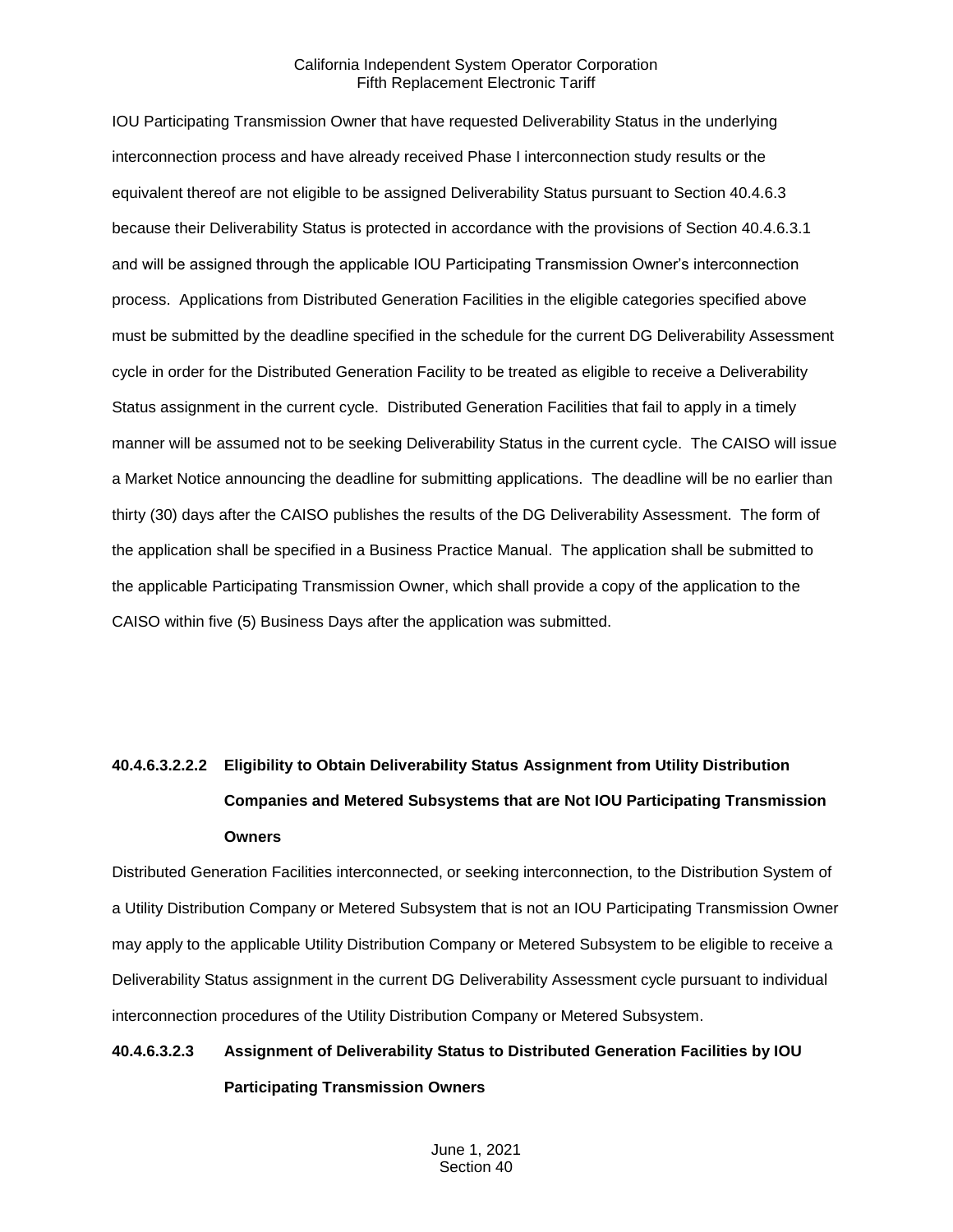Utility Distribution Companies that are also IOU Participating Transmission Owners will assign Deliverability Status on a first-come, first-served basis to those Distributed Generation Facilities either interconnected or seeking interconnection to their Distribution Systems at each applicable Node, and that are eligible for assignment pursuant to Section 40.4.6.3.2.2.1, in the following priority order:

- (1) Distributed Generation Facilities already in Commercial Operation and interconnected to the Distribution System of the applicable IOU Participating Transmission Owner as of the deadline for submitting applications pursuant to Section 40.4.6.3.2.2.1, in order of the date they achieved Commercial Operation, from earliest to most recent. At Nodes where there is insufficient Potential DGD indicated in the DG Deliverability Assessment to fulfill all Deliverability Status applications received during the current cycle from Distributed Generation Facilities already in Commercial Operation, and two or more such Distributed Generation Facilities next in order to obtain the last remaining increment of Potential DGD at a Node have the same Commercial Operation date, each such resource shall receive a pro rata share of the remaining Potential DGD in proportion to its MW Energy production level as modeled by the CAISO for the purpose of the CAISO's Deliverability Assessment methodology, in accordance with the level of Deliverability Status applied for in the current cycle.
- (2) Distributed Generation Facilities with an active interconnection request in the interconnection queue of the applicable IOU Participating Transmission Owner that have submitted an application pursuant to Section 40.4.6.3.2.2.1 to obtain Deliverability Status through the process set forth in Section 40.4.6.3, in order of their queue position in the applicable interconnection process. At Nodes where there is insufficient Potential DGD indicated in the DG Deliverability Assessment to provide Deliverability Status to eligible Distributed Generation Facilities with active interconnection requests, and two or more such Distributed Generation Facilities next in order to obtain the last remaining increment of Potential DGD have the same interconnection queue position, the remaining amount of Potential DGD will be allocated in order of expected Commercial Operation date, from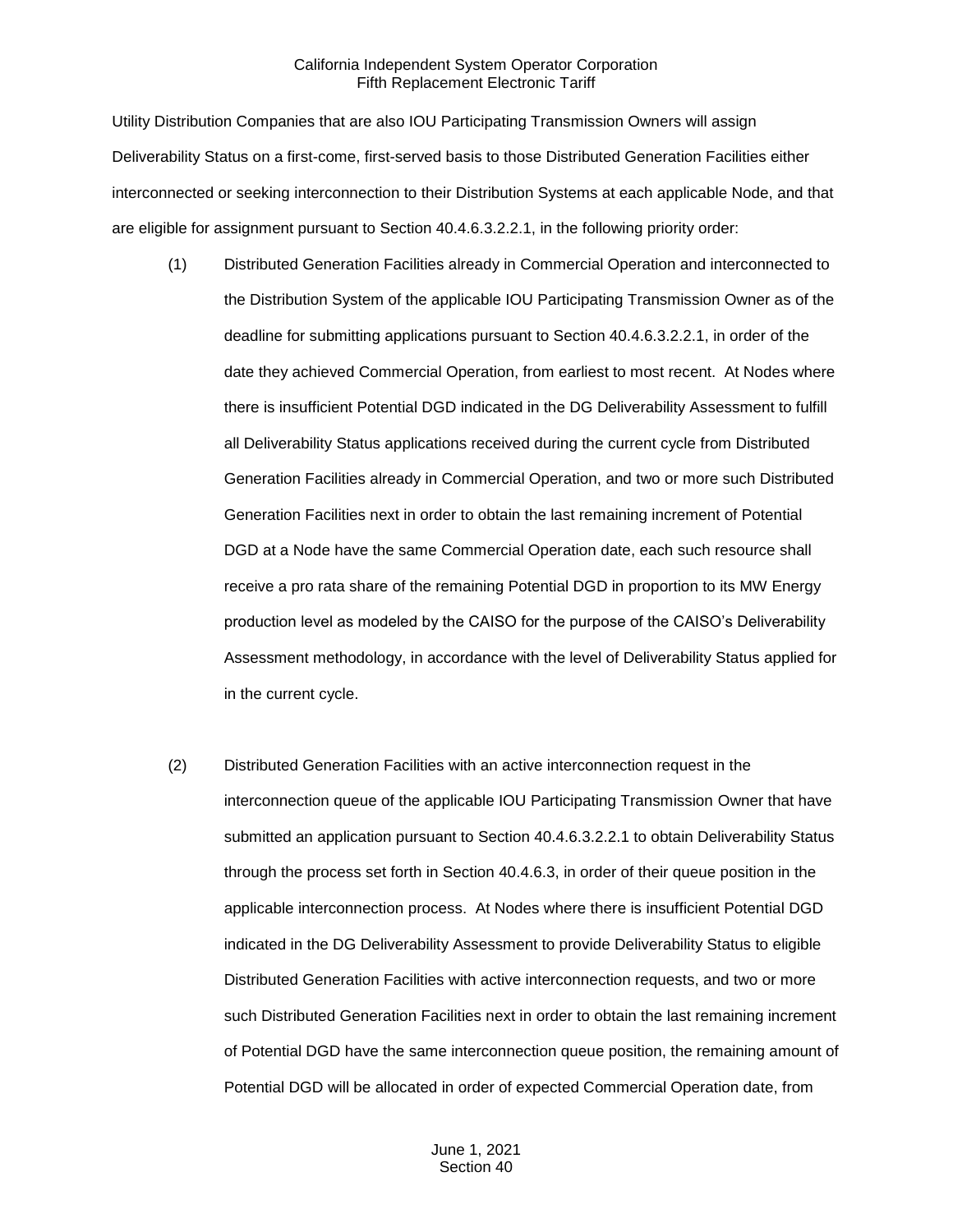earliest to furthest in the future. For purposes of this determination, the expected Commercial Operation date shall be the Commercial Operation date specified in the Distributed Generation Facility's interconnection agreement, or if no interconnection agreement has yet been executed, the Distributed Generation Facility's application submitted pursuant to Section 40.4.6.3.2.2.1. If two or more such Distributed Generation Facilities have the same expected Commercial Operation date, each such resource shall receive a pro rata share of the remaining Potential DGD in proportion to its expected MW Energy production level as modeled by the CAISO for the purpose of the CAISO's Deliverability Assessment methodology, in accordance with the level of Deliverability Status requested in the current cycle.

Pursuant to this process, an IOU Participating Transmission Owner shall, during each cycle, fully utilize the maximum amount of Potential DGD available at each Node to provide Deliverability Status to eligible Distributed Generation Resources. If, however, the total MW quantity associated with eligible Distributed Generation Resources at a particular Node is less than the available Potential DGD for that Node as indicated in the DG Deliverability Assessment for the current cycle, then the excess quantity of Potential DGD shall be treated as unassigned Potential DGD in accordance with Section 40.4.6.3.3.

# **40.4.6.3.2.4 Assignment of Deliverability Status to Distributed Generation Facilities by Utility Distribution Companies and Metered Subsystems that are Not IOU Participating Transmission Owners**

Utility Distribution Companies and Metered Subsystems that are not IOU Participating Transmission Owners will assign Deliverability Status to individual Distributed Generating Facilities interconnected, or seeking interconnection, to the Distribution System of such Utility Distribution Company or Metered Subsystem based on the Potential DGD available at applicable Nodes pursuant to their individual interconnection procedures. Such Utility Distribution Companies and Metered Subsystems may report assignments of Deliverability Status to the CAISO at any time. However, only those assignments of Deliverability Status that are reported to the CAISO in accordance with the assignment schedule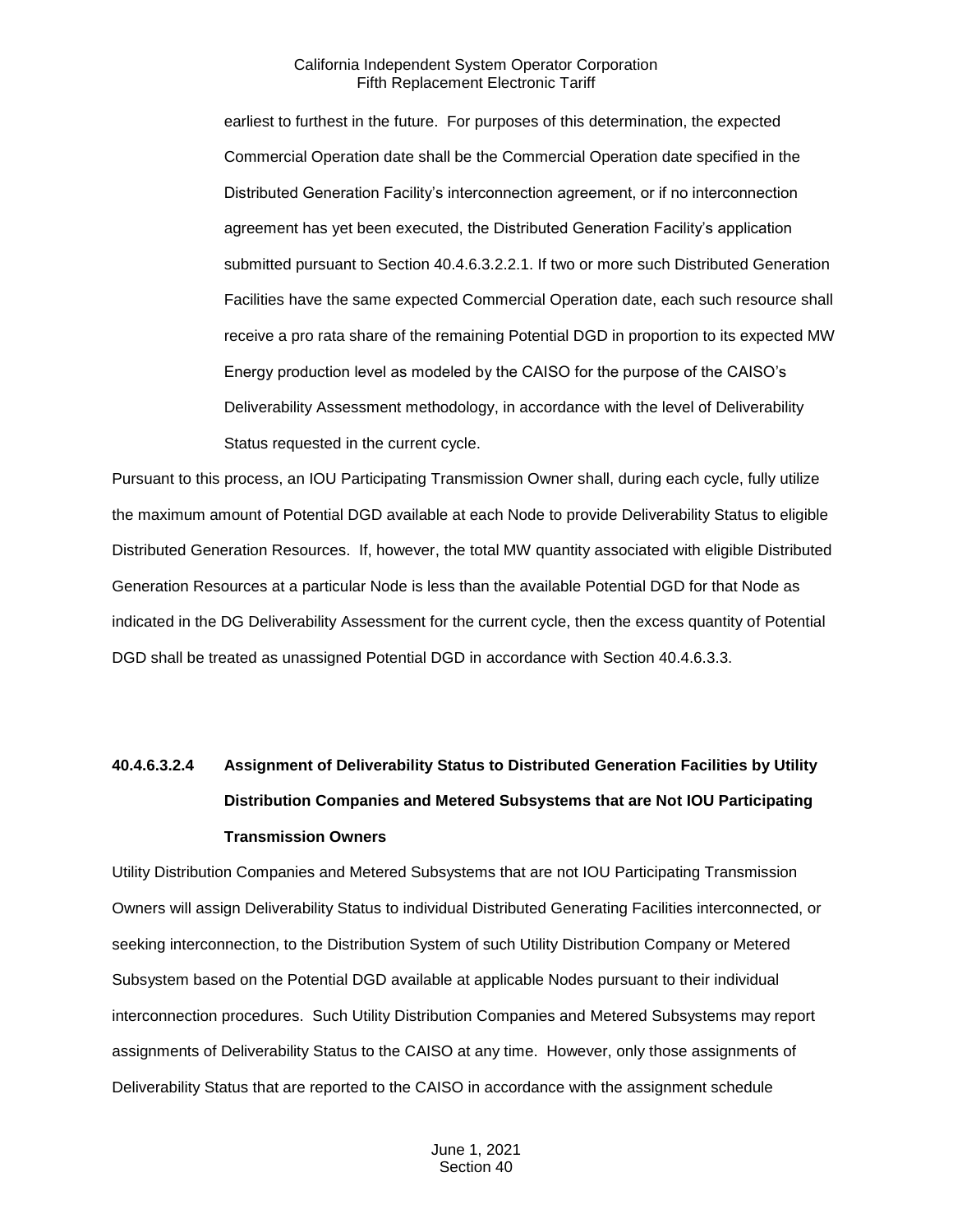established by the CAISO for the current DG Deliverability Assessment cycle will be eligible for inclusion in the CAISO's annual Net Qualifying Capacity determination as specified in Section 40.4.6.1 and thereby eligible to be designated as Resource Adequacy Resources for the next Resource Adequacy Compliance Year.

#### **40.4.6.3.3 Unassigned Potential DGD**

If a Utility Distribution Company or Metered Subsystem does not fully utilize the MW quantity of Potential DGD available to assign Deliverability Status to specific Distributed Generation Facilities during an annual DG Deliverability Assessment cycle, the CAISO will preserve the unassigned Potential DGD for that Utility Distribution Company or Metered Subsystem through the next cycle.

## **40.4.6.3.4 Deliverability Status of Distributed Generation Facilities**

Once a Utility Distribution Company or Metered Subsystem has assigned Deliverability Status to a specific Distributed Generation Facility and reported such assignment to the CAISO, and the CAISO has validated and accepted the reported information as specified under Section 40.4.6.3.2, the Deliverability Status becomes an attribute of the Distributed Generation Facility to which it was assigned. A Distributed Generation Facility assigned Deliverability Status pursuant to an application submitted under Section 40.4.6.3.2.2.1(iii) will be subject to the provisions of Section 40.4.6.3 with regard to its assigned Deliverability Status and will continue through the interconnection process for all other purposes as a request for Energy-Only Deliverability Status.

Distributed Generation Facilities that are assigned Deliverability Status pursuant to Section 40.4.6.3 prior to achieving Commercial Operation must, in order to retain such assignment, achieve Commercial Operation no later than six months after the Commercial Operation date specified in the Distributed Generation Facility's interconnection agreement, or if no interconnection agreement had been executed at the time the assignment was made, the Distributed Generation Facility's application submitted pursuant to Section 40.4.6.3.2.2. However, if the Distributed Generation Facility submitted its application pursuant to Section 40.4.6.3.2.2.1(ii), such assignment shall not be revoked if the Distributed Generation Facility's failure to achieve Commercial Operation within six months of its indicated Commercial Operation date is due to a delay in the Utility Distribution Company's or Metered Subsystem's completion of the upgrades necessary for the Distributed Generation Facility's interconnection. The applicable Utility Distribution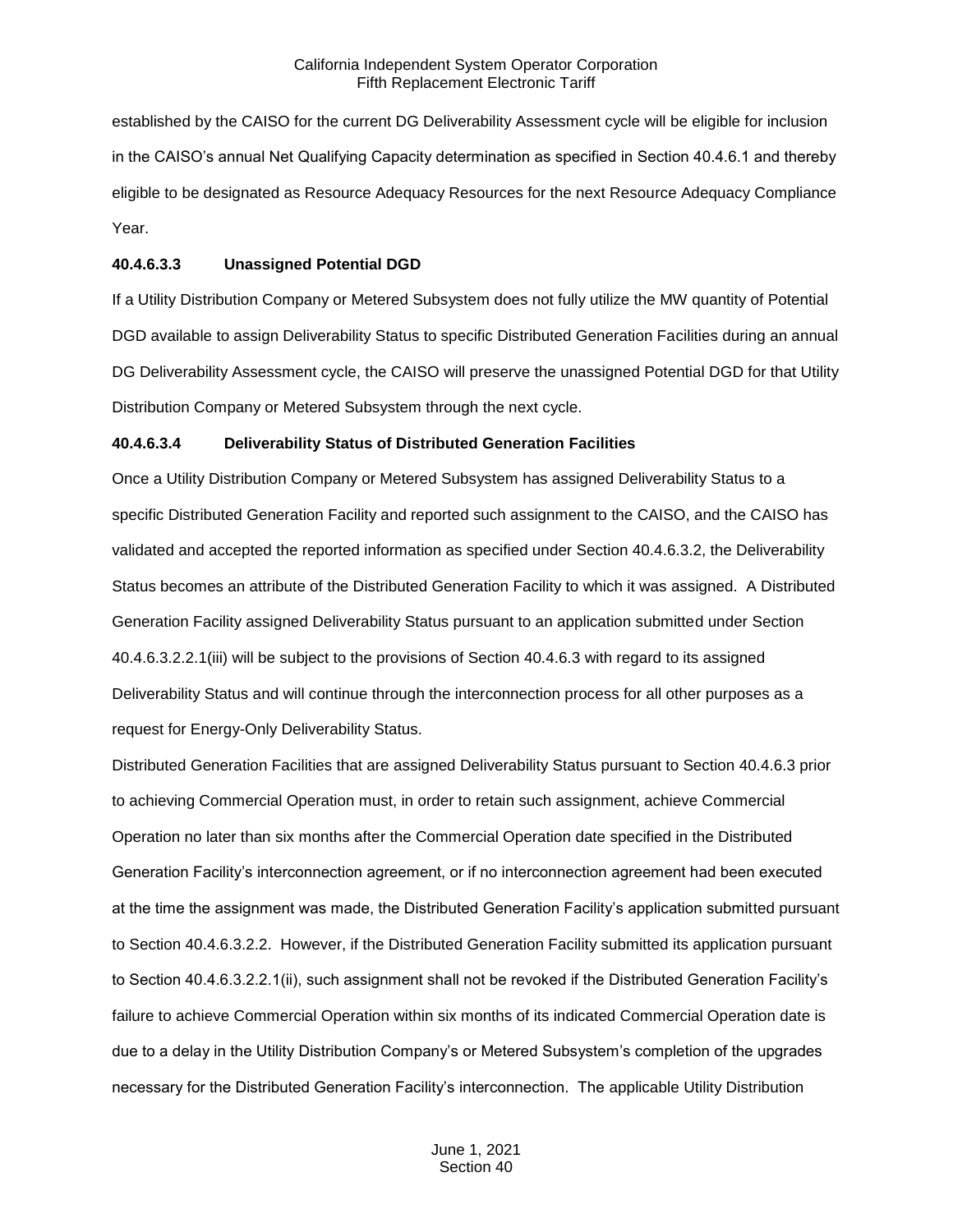Company or Metered Subsystem must report any such revocations and delays to the CAISO in accordance with the date set forth in a Business Practice Manual or in a Market Notice establishing the schedule for the annual DG Deliverability Assessment cycle.

With respect to a Distributed Generation Facility that meets this retention requirement, once that Distributed Generation Facility has achieved Commercial Operation, it will retain its assigned Deliverability Status for as long it remains in Commercial Operation. This also applies to Distributed Generation Facilities that were already in Commercial Operation at the time the assignment was made. Any loss of Deliverability Status granted pursuant to Section 40.4.6.3, due to either permanent cessation of commercial operation of a Distributed Generation Facility or revocation due to failure to meet the Commercial Operation date requirement set forth above, will be appropriately modeled by the CAISO in the next DG Deliverability Assessment cycle. Depending on other changes that may have occurred on the CAISO Controlled Grid and connected Distribution Systems, or in associated interconnection queues, additional Potential DGD may be available in the next cycle for assignment of Deliverability Status in accordance with the process set forth in Section 40.4.6.3.

#### <span id="page-35-0"></span>**40.4.7 Submission of Supply Plans**

## **40.4.7.1 Schedule for Submission of Supply Plans**

Scheduling Coordinators representing Resource Adequacy Resources supplying Resource Adequacy Capacity shall provide the CAISO with annual and monthly Supply Plans, as follows:

- (a) The annual Supply Plan shall be submitted to the CAISO on the schedule set forth in the Business Practice Manual and shall verify their agreement to provide Resource Adequacy Capacity during the next Resource Adequacy Compliance Year. The annual Supply Plan may identify a Local Capacity Area Resource as Listed Local RA Capacity.
- (b) The monthly Supply Plans or the same information as required to be included in the monthly Supply Plan, plus any other information the CAISO requires as identified in the Business Practice Manual, shall be submitted to the CAISO at least 45 days in advance of the first day of the month covered by the plan, and in accordance with the schedule and in the reporting format(s) set forth in the Business Practice Manual, and shall verify their agreement to provide Resource Adequacy Capacity during that resource adequacy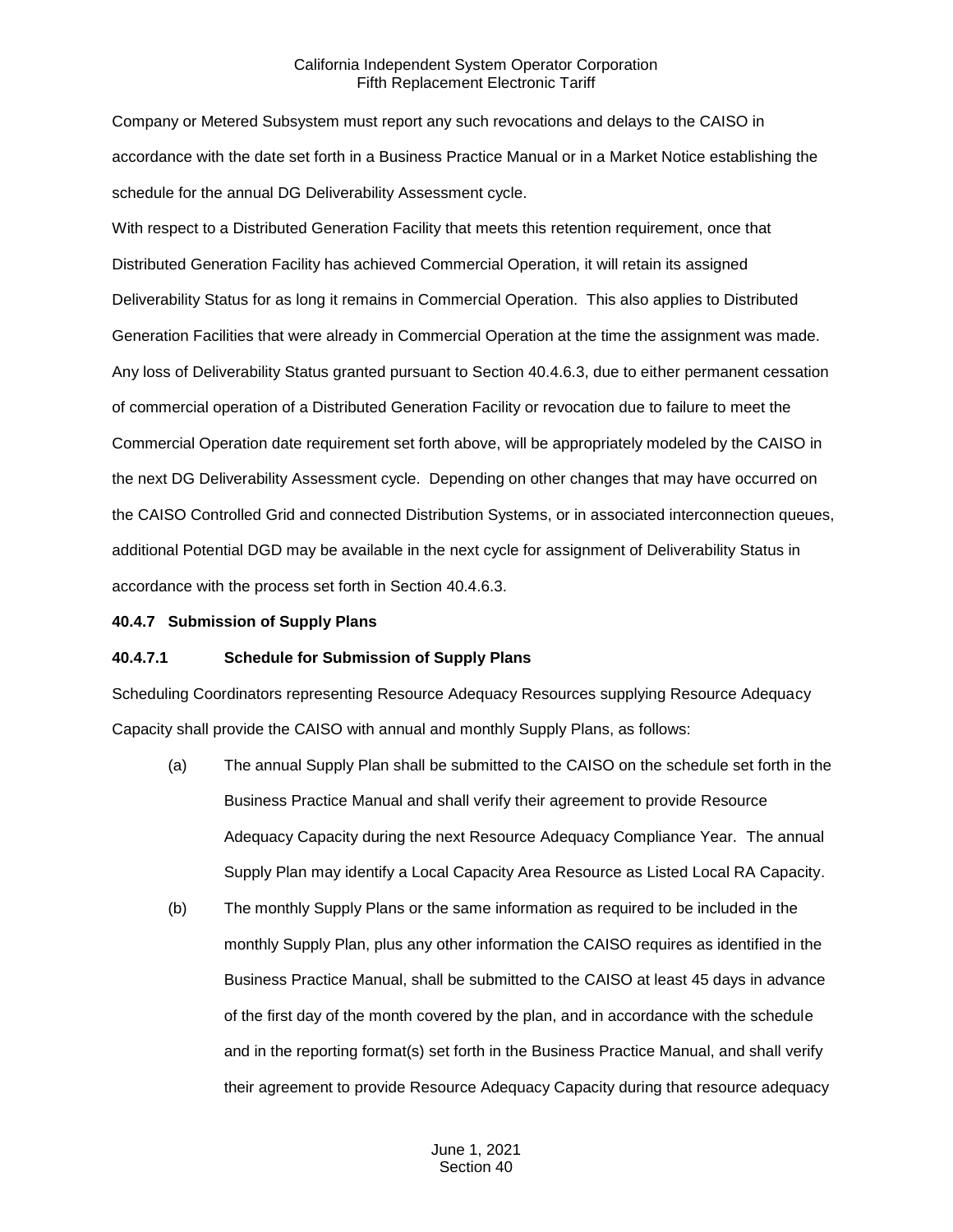month. The monthly Supply Plan may identify a Local Capacity Area Resource as Listed Local RA Capacity.

(c) The Scheduling Coordinator for the Resource Adequacy Resource may submit, at any time from 45 days through 30 days in advance of the relevant month, a revision to its monthly Supply Plan to correct a discrepancy between its monthly Supply Plan and a Resource Adequacy Plan of a Load Serving Entity for which that Resource Adequacy Resource is providing Resource Adequacy Capacity, as provided in Section 40.7(b). The CAISO will not accept any revisions to a monthly Supply Plan from 30 days in advance of the relevant month through the end of the month, unless the Scheduling Coordinator for the Resource Adequacy Resource demonstrates good cause for the change and explains why it was not possible to submit the change earlier.

# **40.4.7.2 Form of Supply Plans**

The Supply Plan must be in the form of the template provided on the CAISO Website, which shall include an affirmative representation by the Scheduling Coordinator submitting the Supply Plan that the CAISO is entitled to rely on the accuracy of the information provided in the Supply Plan to perform those functions set forth in this Section 40.

#### **40.4.7.3 Validation of Supply Plans**

The CAISO shall be entitled to take reasonable measures to validate the accuracy of the information submitted in Supply Plans under this Section. Supply Plan validation measures may include the following:

(a) The CAISO may compare a Resource Adequacy Resource's Resource Adequacy Capacity against the Resource Adequacy Resource's Net Qualifying Capacity, if applicable. To the extent the Resource Adequacy Capacity of a Resource Adequacy Resource included in a Supply Plan is greater than the Resource Adequacy Resource's Net Qualifying Capacity, the CAISO will notify the respective Scheduling Coordinators for the Resource Adequacy Resource and each Load Serving Entity that has included the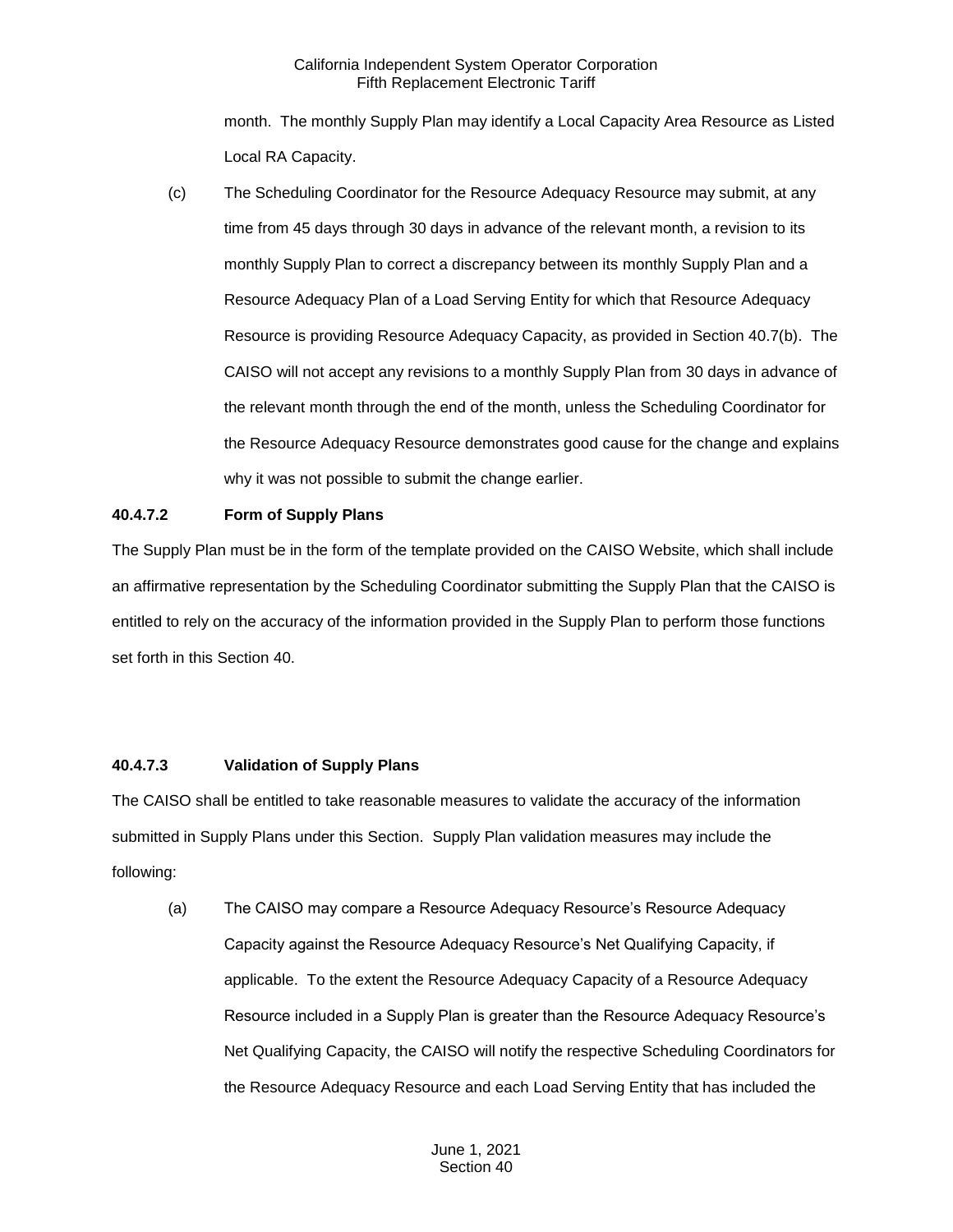Resource Adequacy Resource in its Resource Adequacy Plan that the Resource Adequacy Capacity from the Resource Adequacy Resource shall be reduced to the Resource Adequacy Resource's Net Qualifying Capacity and that it will be considered a mismatch under Section 40.7. If the CAISO is not advised as to how the reduction in Resource Adequacy Capacity to conform with the Resource Adequacy Resource's Net Qualifying Capacity shall be allocated among each Load Serving Entity that included the Resource Adequacy Resource on its Resource Adequacy Plan, the CAISO will apply a pro rata reduction based on the Supply Plan.

- (b) The CAISO may verify whether the Resource Adequacy Capacity listed in the monthly Supply Plan is scheduled to take an Approved Maintenance Outage during the month. To the extent the Resource Adequacy Capacity of a Resource Adequacy Resource included in a Supply Plan is greater than the Resource Adequacy Capacity designated for the resource in the Resource Adequacy Plan, or includes Resource Adequacy Capacity that is scheduled to take an Approved Maintenance Outage during the month, the CAISO will notify the Scheduling Coordinator for the Resource Adequacy Resource and the respective Scheduling Coordinators for each Load Serving Entity that has included the Resource Adequacy Resource in its Resource Adequacy Plan that there is a discrepancy, which will be treated as a mismatch under Section 40.7. To the extent the Resource Adequacy Capacity of a Resource Adequacy Resource included in a Supply Plan is less than the Resource Adequacy Capacity designated for the resource in the Resource Adequacy Plan, or includes Resource Adequacy Capacity that is scheduled for an Approved Maintenance Outage during the month, the CAISO will notify the Local Regulatory Authority, the Scheduling Coordinator for the Resource Adequacy Resource, and the respective Scheduling Coordinators for each Load Serving Entity that has included the Resource Adequacy Resource in its Resource Adequacy Plan that there is a discrepancy, which will be treated as a mismatch under Section 40.7.
- (c) Other errors or inaccuracies identified by the CAISO in a Supply Plan shall be treated as a mismatch under Section 40.7.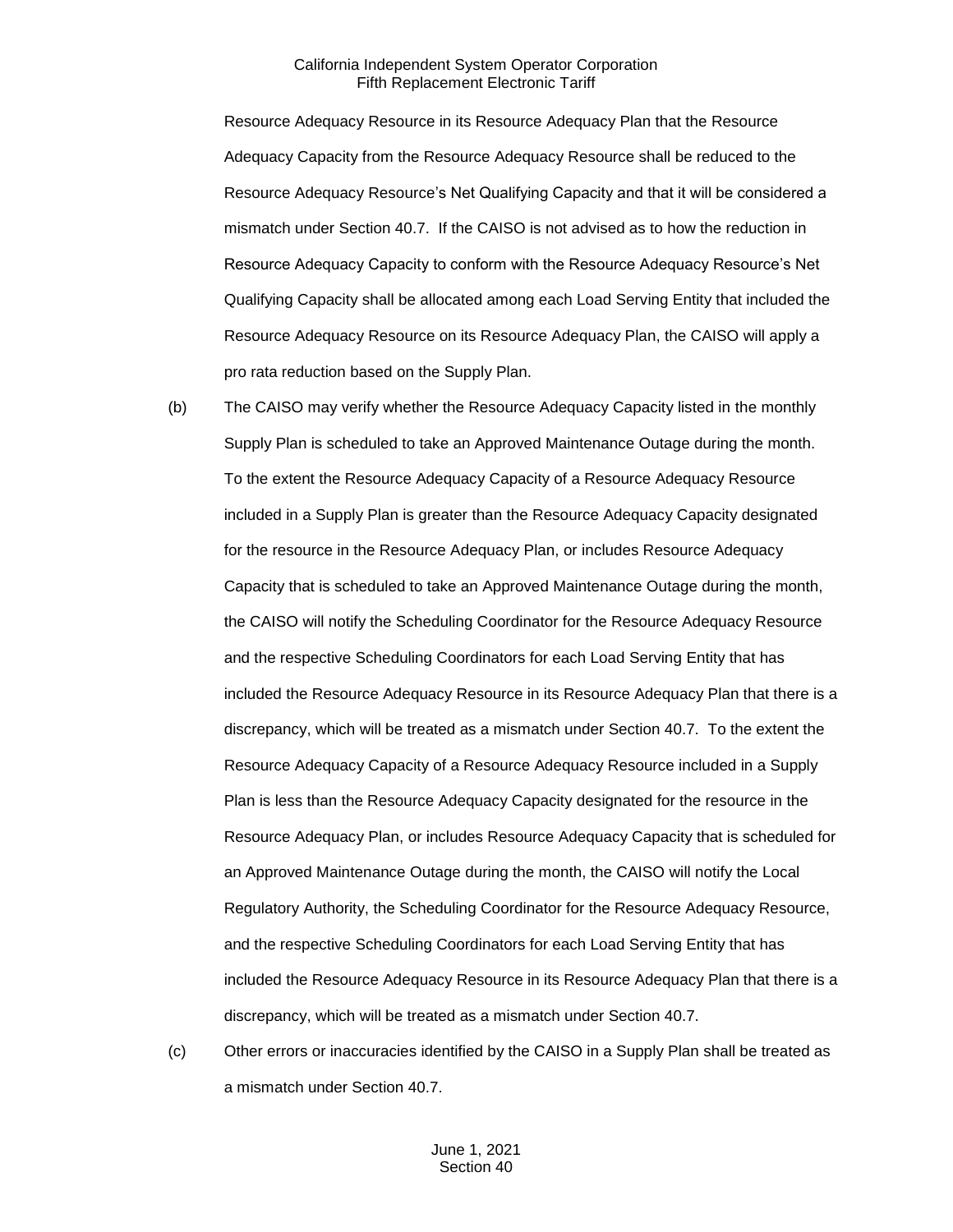Disputes regarding the CAISO's determination of Net Qualifying Capacity shall be subject to Section 40.5.2. The provisions of this Section shall not affect a Resource Adequacy Resource's Net Qualifying Capacity posted by the CAISO under Section 40.5.2.

- **40.5 [Not Used]**
- **40.5.1 [Not Used]**
- **40.5.2 [Not Used]**
- **40.5.3 [Not Used]**
- **40.5.4 [Not Used]**
- **40.5.5 [Not Used]**

### **40.6 Requirements for SCs and Resources for LSEs**

This Section 40.6 does not apply to Resource Adequacy Resources of Load-following MSSs. Scheduling Coordinators supplying Resource Adequacy Capacity shall make the Resource Adequacy Capacity listed in the Scheduling Coordinator's monthly Supply Plans under Section 40.4.7 available to the CAISO each hour of each day of the reporting month in accordance with this Section 40.6 and Section 9.3.1.3.

#### **40.6.1 Day-Ahead Availability**

Except as otherwise provided in Sections 40.6.1.1 and 40.6.4, Scheduling Coordinators supplying Resource Adequacy Capacity shall make such Resource Adequacy Capacity, available Day-Ahead to the CAISO as follows:

(1) Resource Adequacy Resources physically capable of operating must submit: (a) Economic Bids for Energy and/or Self-Schedules for all their Resource Adequacy Capacity and (b) Economic Bids for Ancillary Services and/or a Submission to Self-Provide Ancillary Services in the IFM for all of their Resource Adequacy Capacity that is certified to provide Ancillary Services. For Resource Adequacy Capacity that is certified to provide Ancillary Services and is not covered by a Submission to Self-Provide Ancillary Services, the resource must submit Economic Bids for each Ancillary Service for which the resource is certified. For Resource Adequacy Capacity subject to this requirement for which no Economic Energy Bid or Self-Schedule has been submitted, the CAISO shall insert a Generated Bid in accordance with Section 40.6.8. For Resource Adequacy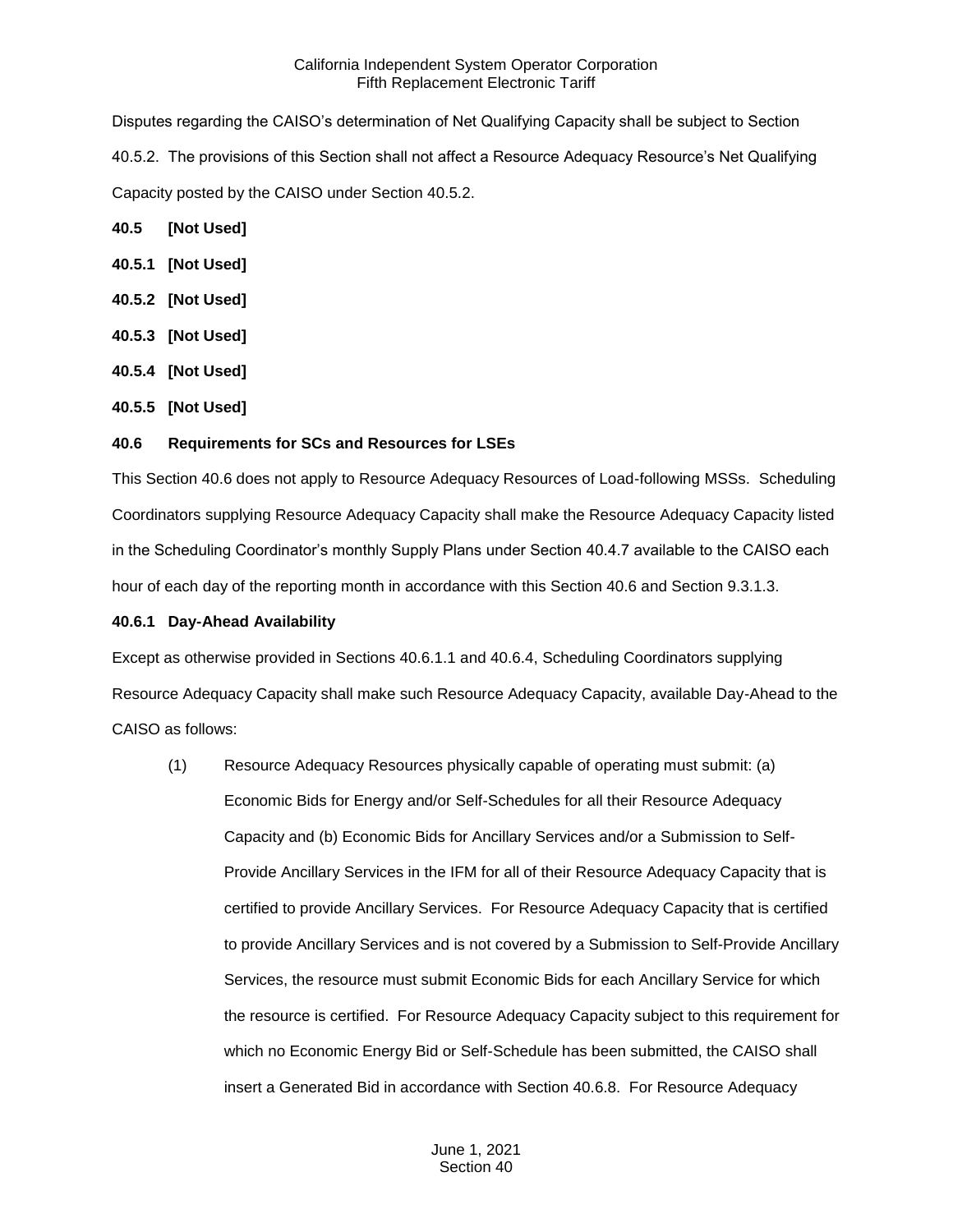Capacity subject to this requirement for which no Economic Bids for Ancillary Services or Submissions to Self-Provide Ancillary Services have been submitted, the CAISO shall insert a Generated Bid in accordance with Section 40.6.8 for each Ancillary Service the resource is certified to provide.

- (2) Resource Adequacy Resources must be available except for limitations specified in the Master File, legal or regulatory prohibitions or as otherwise required by this CAISO Tariff or by Good Utility Practice.
- (3) Through the IFM co-optimization process, the CAISO will utilize available Resource Adequacy Capacity to provide Energy or Ancillary Services in the most efficient manner to clear the Energy market, manage congestion and procure required Ancillary Services. In so doing, the IFM will honor submitted Energy Self-Schedules of Resource Adequacy Capacity unless the CAISO is unable to satisfy one hundred percent (100%) of the Ancillary Services requirements. In such cases, the CAISO may curtail all or a portion of a submitted Energy Self-Schedule to allow Ancillary Service-certified Resource Adequacy Capacity to be used to meet the Ancillary Service requirements. The CAISO will not curtail for the purpose of meeting Ancillary Service requirements a Self-Schedule of a resource internal to a Metered Subsystem that was submitted by the Scheduling Coordinator for that Metered Subsystem. If the IFM reduces the Energy Self-Schedule of Resource Adequacy Capacity to provide an Ancillary Service, the Ancillary Service Marginal Price for that Ancillary Service will be calculated in accordance with Section 27.1.2 using the Ancillary Service Bids submitted by the Scheduling Coordinator for the Resource Adequacy Resource or inserted by the CAISO pursuant to this Section 40.6.1, and using the resource's Generated Energy Bid to determine the Resource Adequacy Resource's opportunity cost of Energy. If the Scheduling Coordinator for the Resource Adequacy Resource believes that the opportunity cost of Energy based on the Resource Adequacy Resource's Generated Energy Bid is insufficient to compensate for the resource's actual opportunity cost, the Scheduling Coordinator may submit evidence justifying the increased amount to the CAISO and to the FERC no later than seven (7)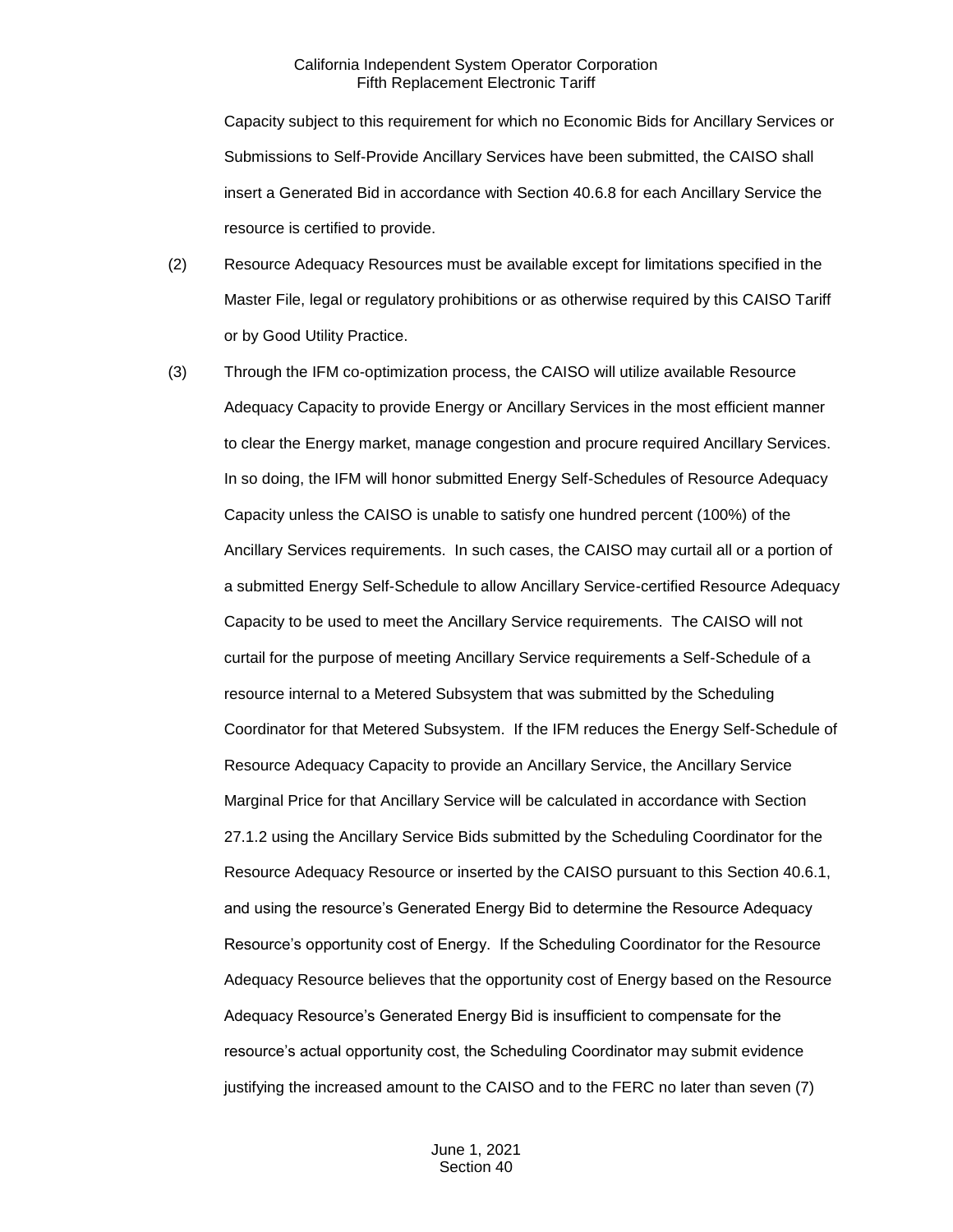days after the end of the month in which the submitted Energy Self-Schedule was reduced by the CAISO to provide an Ancillary Service. The CAISO will treat such information as confidential and will apply the procedures in Section 20.4 of this CAISO Tariff with regard to requests for disclosure of such information. The CAISO shall pay any higher opportunity costs approved by FERC.

- (4) A Resource Adequacy Resources must participate in the RUC to the extent that the resource has available Resource Adequacy Capacity that is not reflected in a Day-Ahead Schedule. Resource Adequacy Capacity participating in RUC will be optimized using a zero dollar (\$0/MW-hour) RUC Availability Bid.
- (5) Capacity from Resource Adequacy Resources selected in RUC will not be eligible to receive a RUC Availability Payment.

# **40.6.1.1 Day-Ahead Availability - Specific RA Resource Types**

(a) **Distributed Generation Facilities.** Distributed Generation Facilities shall comply with the IFM and RUC bidding requirements that apply to the same technology type of a resource connected to the CAISO Controlled Grid.

# (b) **Non-Generator Resources**

- (1) Non-Generator Resources that do not use Regulation Energy Management shall submit:
	- (A) Economic Bids or Self-Schedules into the IFM for all RA Capacity for all hours of the month the resource is physically capable of operating; and
	- (B) \$0/MW RUC Availability Bids for all RA Capacity for all hours of the month the resource is physically capable of operating,
- (2) Non-Generator Resources using Regulation Energy Management shall submit Economic Bids or Self-Schedules into the IFM for all RA Capacity for Regulation for all hours of the month the resource is physically capable of operating.
- (c) **Extremely Long-Start Resources.** Extremely Long-Start Resources that are Resource Adequacy Resources must make themselves available to the CAISO by complying with:
	- (1) the Extremely Long-Start Commitment Process under Section 31.7 or otherwise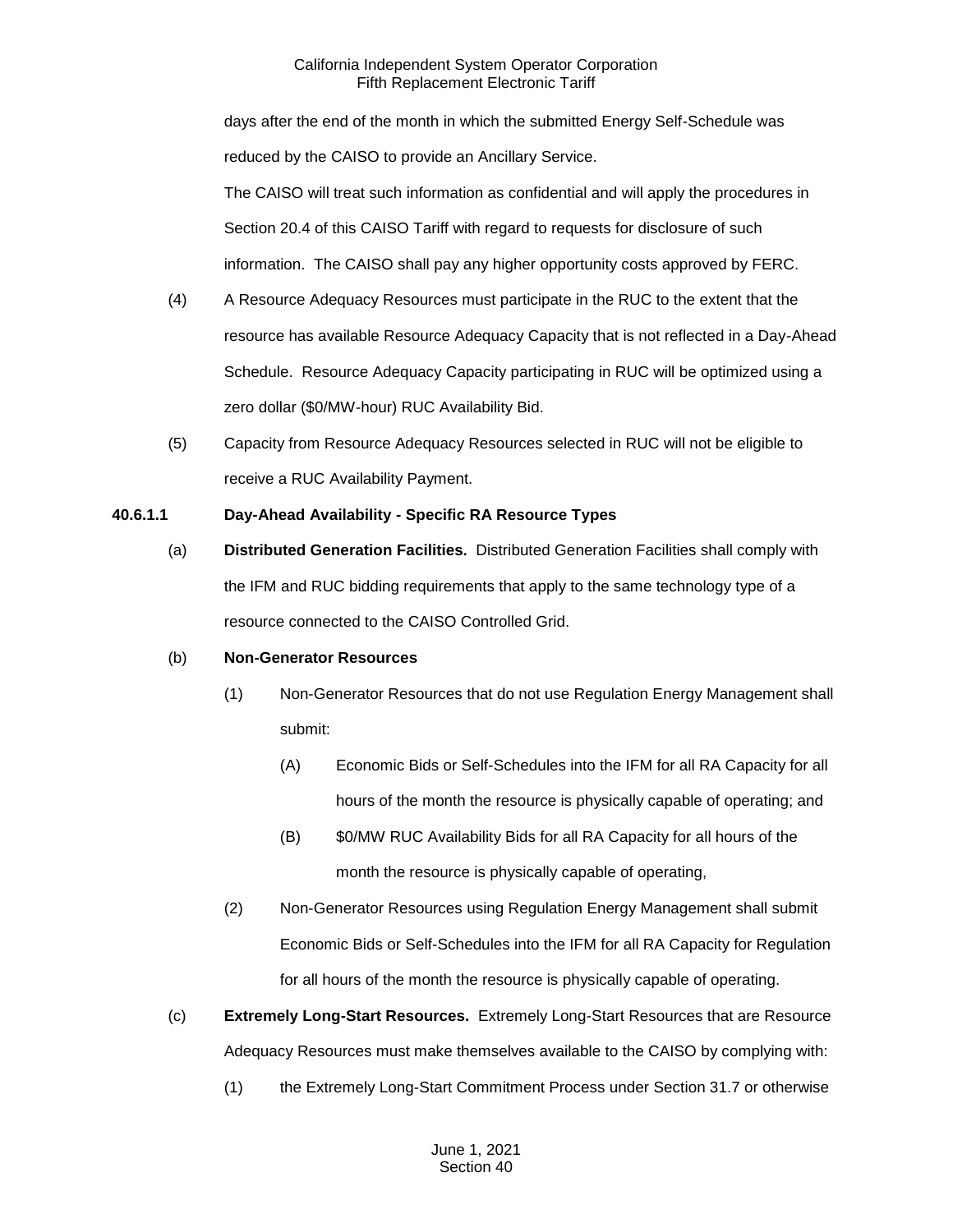committing the ELS Resource upon instruction from the CAISO, if physically capable; and

(2) the applicable provisions of Section 40.6.1 regarding Day-Ahead availability for the Trading Days for which it was committed.

### **40.6.2 Real-Time Availability**

- (a) **General Requirement.** Except as otherwise provided in Section 40.6.4, for every Trading Hour in which a Resource Adequacy Resource receives a Day-Ahead Schedule for Energy or Ancillary Services or a RUC Schedule, the Resource Adequacy Resource must submit Bids to the Real-Time Market for that Trading Hour that conform with the Resource Adequacy Resource's obligations under Section 40.6.1 for the Day-Ahead Market. Provided, however, that any reference in Section 40.6.1 to RUC bidding does not apply to the Real-Time Market bidding obligations.
- (b) **Short Start Units or Medium Start Units.** Irrespective of their Day-Ahead Schedule for Energy, Day-Ahead Schedule for Ancillary Services, or RUC Schedule, Short Start Units and Medium Start Units must, for each Trading Hour, submit Bids to the Real-Time Market that conform to their obligations under Section 40.6.1 for the Day-Ahead Market. Provided, however, that any reference in Section 40.6.1 to RUC bidding does not apply to the Real-Time Market bidding obligations for Short Start Units or Medium Start Units. The CAISO may waive these availability obligations for a resource that is not a Long Start Unit or an Extremely Long-Start Resource that does not have an Day-Ahead Schedule or a RUC Schedule based on a procedure to be published on the CAISO Website. The CAISO will insert Generated Bids in accordance with Section 40.6.8 for any Resource Adequacy Capacity subject to the above requirements for which the resource has failed to submit the appropriate bids to the RTM.
- (c) **Long Start Units.** Long Start Units not committed in the Day-Ahead Market will be released from any further obligation to submit Self-Schedules or Bids for the relevant Operating Day. Scheduling Coordinators for Long Start Units are not precluded from self-committing the unit after the Day-Ahead Market and submitting a Self-Schedule or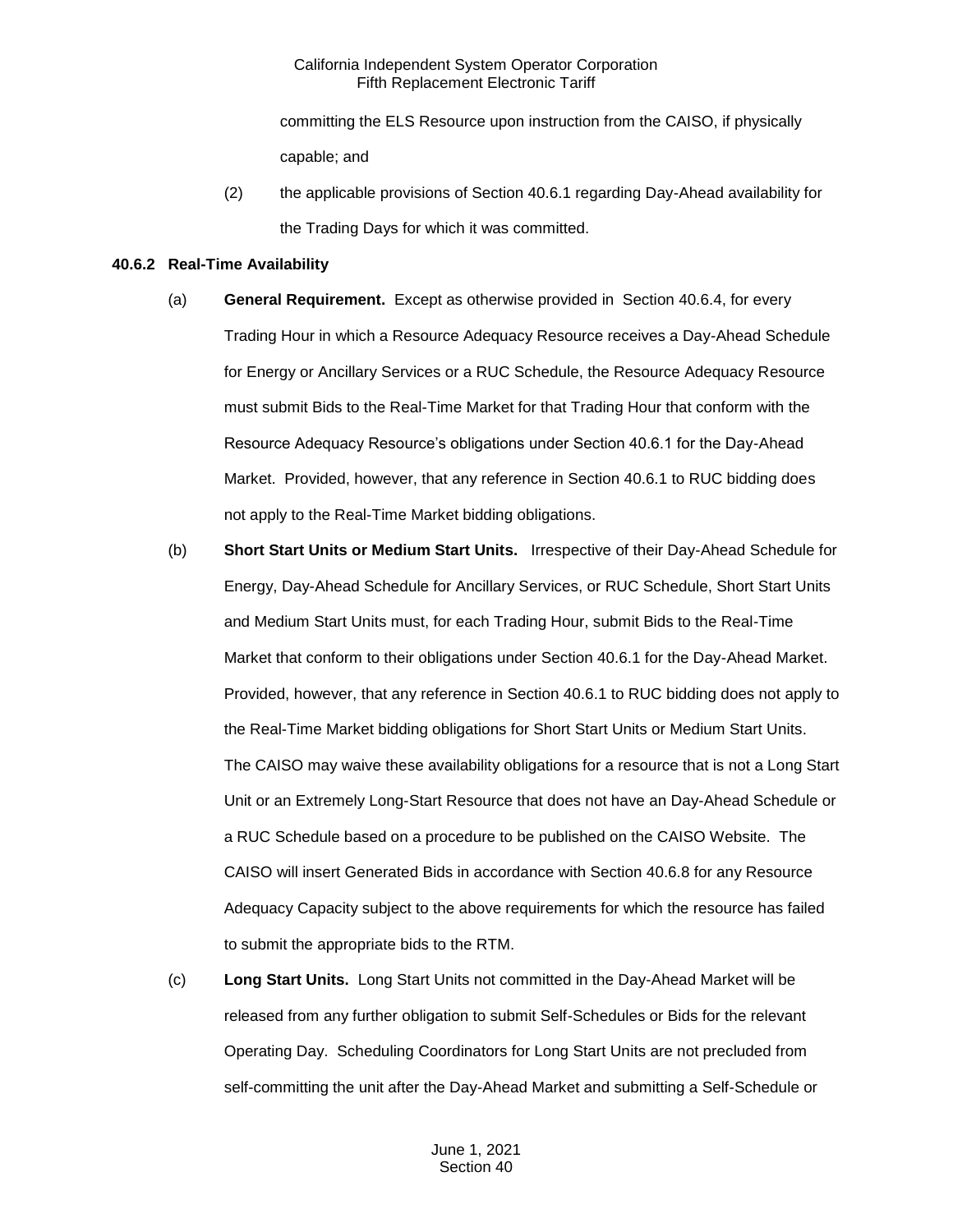Wheeling-Out in the RTM, unless precluded by terms of their contracts.

- (d) **Extremely Long-Start Resources.** Once an Extremely Long-Start Resource providing Resource Adequacy Capacity is committed by the CAISO, it shall comply, for the Trading Days for it was committed, with the Real-Time availability provisions in sub-sections (a) and (b) of this Section 40.6.2, including those provisions that otherwise apply only to Short Start Units or Medium Start Units.
- (e) **Self-Schedules.** The CAISO will honor submitted Energy Self-Schedules of Resource Adequacy Capacity unless the CAISO is unable to satisfy one hundred (100) percent of its Ancillary Services requirements. In such cases, the CAISO may curtail all or a portion of a submitted Energy Self-Schedule to allow Ancillary Service-certified Resource Adequacy Capacity to be used to meet the Ancillary Service requirements, as long as such curtailment does not lead to a real-time shortfall in energy supply. If the CAISO reduces a submitted Real-Time Energy Self-Schedule for Resource Adequacy Capacity when that capacity is needed to meet an Ancillary Services requirement, the Ancillary Service Marginal Price for that capacity will be calculated in accordance with Sections 27.1.2 and 40.6.1.
- (f) **Distributed Generation Facilities.** Distributed Generation Facilities shall comply with the RTM bidding requirements that apply to the same technology type of resource connected to the CAISO Controlled Grid.
- (g) **Non-Generator Resources**
	- (1) Non-Generator Resources that do not use Regulation Energy Management shall submit –
		- (A) Economic Bids or Self-Schedules into the RTM for any remaining RA Capacity scheduled in the IFM or RUC; and
		- (B) Economic Bids or Self-Schedules into the RTM for all RA Capacity not scheduled in the IFM,
	- (2) Non-Generator Resources using Regulation Energy Management that are not Use-Limited Resources under Section 40.4.6.1 shall submit Economic Bids or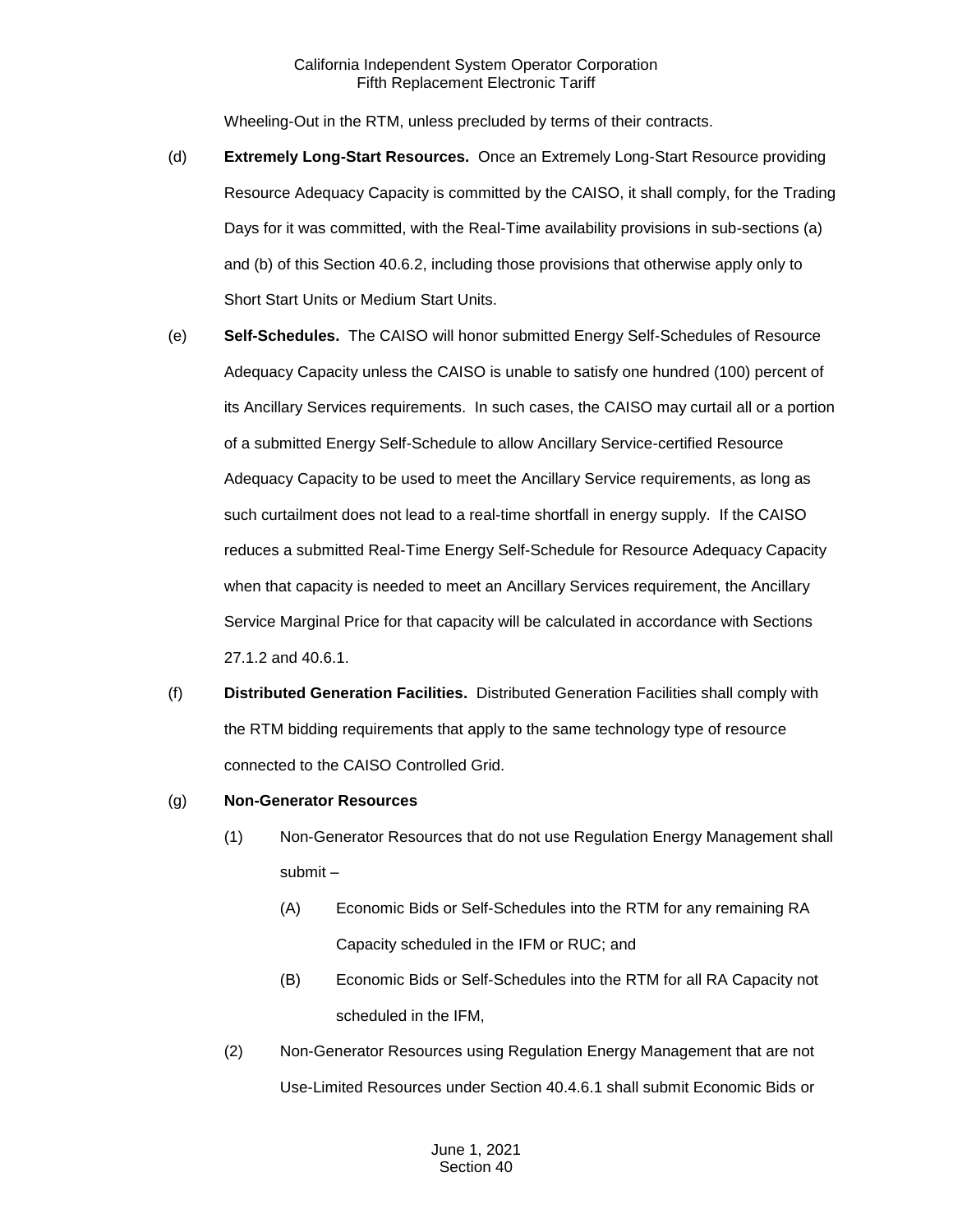Self-Schedules into the RTM for any remaining RA Capacity from resource scheduled in IFM or RUC.

#### **40.6.3 [Not Used]**

# **40.6.4 Availability Requirements for Resources with Operational Limitations that are not**

### **Qualified Use-Limits**

# **40.6.4.1 Must-Offer Obligation in DAM and RTM**

Conditionally Available Resources (irrespective of Use-Limited Resource qualification) and Run-of-River Resources that provide Resource Adequacy Capacity and that are physically capable of operating must submit Self-Schedules or Bids in the Day-Ahead Market for their expected available Energy or their expected as-available Energy, as applicable, in the Day-Ahead Market and RTM up to the quantity of Resource Adequacy Capacity the resource is providing. Such resources shall also revise their Self-Schedules or submit additional Bids in RTM based on the most current information available regarding Expected Energy deliveries.

An Eligible Intermittent Resource providing Resource Adequacy Capacity may, but is not required to, submit Bids in the Day-Ahead Market.

# **40.6.4.2 RUC Availability Bids**

The following resource types providing Resource Adequacy Capacity are not required to submit RUC Availability Bids for that capacity, but any such bids they do submit must be \$0/MW RUC Availability Bids: Pumping Load, Reliability Demand Response Resources, Combined Heat and Power Resources, Regulatory Must-Take Generation, Non-Generator Resources using Regulation Energy Management, Conditionally Available Resources, Run-of-River Resources, and Eligible Intermittent Resources.

# **40.6.4.3 Ancillary Services Bids from Participating Loads that is Pumping Load**

The must-offer obligation for Participating Load that is Pumping Load is limited to submitting, for hours where underlying Load permits, Non-Spin Ancillary Services Bids and/or a Submission to Self-Provide Non-Spin Ancillary Services in the Day-Ahead Market for its Resource Adequacy Capacity that is certified to provide Non-Spinning Reserve Ancillary Service, and Economic Bids for Energy in the Real-Time Market for its Non-Spinning Reserve Capacity that receives an Ancillary Service Award in the Day-Ahead Market.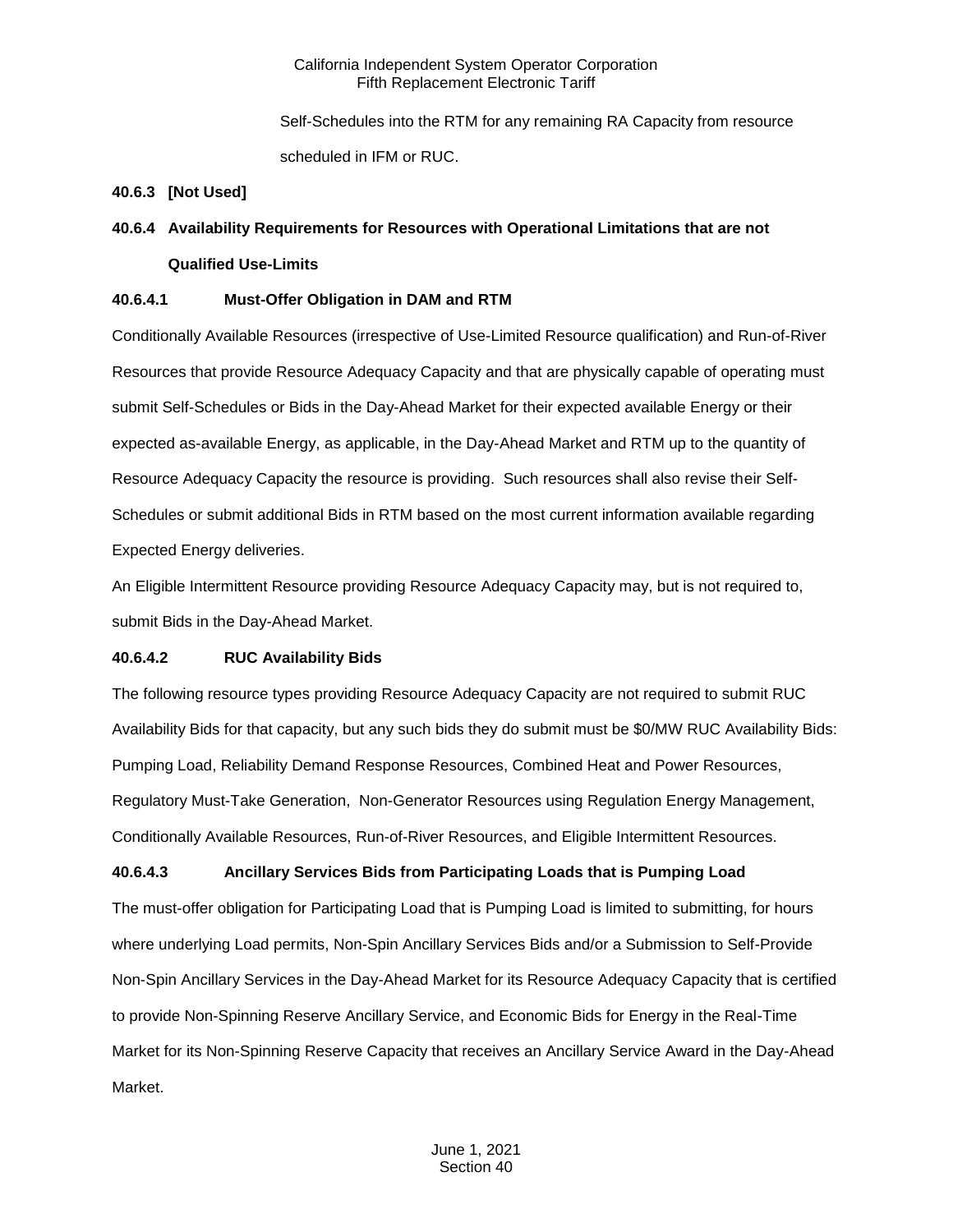### **40.6.4.4 Proxy Demand Resources**

- (a) Short Start and Medium Start Proxy Demand Resources that provide Resource Adequacy Capacity shall submit \$0/MW RUC Availability Bids for all of their Resource Adequacy Capacity for all hours of the month the resource is physically available; however, any RUC schedule for these resources will not be binding.
- (b) Long Start Proxy Demand Resources are not required to submit Bids or Self Schedules in the RUC for their Resource Adequacy Capacity.

### **40.6.5 Additional Availability Requirements for System Resources**

In the IFM, the multi-hour block constraints of a System Resource, other than a System Resource capable of submitting a Dynamic Schedule or a Resource-Specific System Resource, are honored in the optimization. Such a resource that is also a Resource Adequacy Resource must be capable of hourly scheduling by the CAISO in RUC if it is not fully scheduled in the IFM. If such a Resource Adequacy Resource is scheduled in the RUC, the CAISO will schedule the resource in the RTM for each hour of the resource's RUC schedule without regard to the multi-hour block constraint that was submitted to the IFM. For an existing System Resource that provides Resource Adequacy Capacity through a call-option that expires prior to the close of the IFM, such a System Resource listed on a Resource Adequacy Plan must be reported to the CAISO for consideration in the Extremely Long-Start Commitment Process.

# **40.6.5.1 Additional Availability Requirements for Dynamic and Non-Dynamic Resource-Specific System Resources**

A Dynamic or Non-Dynamic Resource-Specific System Resource that supplies Resource Adequacy Capacity, and is not otherwise a Use-Limited Resource, will be subject to the requirements of Sections 40.6.1 and 40.6.2.

# **40.6.5.2 Dynamic Non-Resource Specific System Resources**

A Dynamic non-Resource-Specific System Resource that provides Resource Adequacy Capacity will be subject to the provisions of 40.6.1 and 40.6.2.

# **40.6.6 Requirement for Partial Resource Adequacy Resources**

Only that output of a Partial Resource Adequacy Resource that is designated by a Scheduling Coordinator as Resource Adequacy Capacity in its monthly or annual Supply Plan shall have an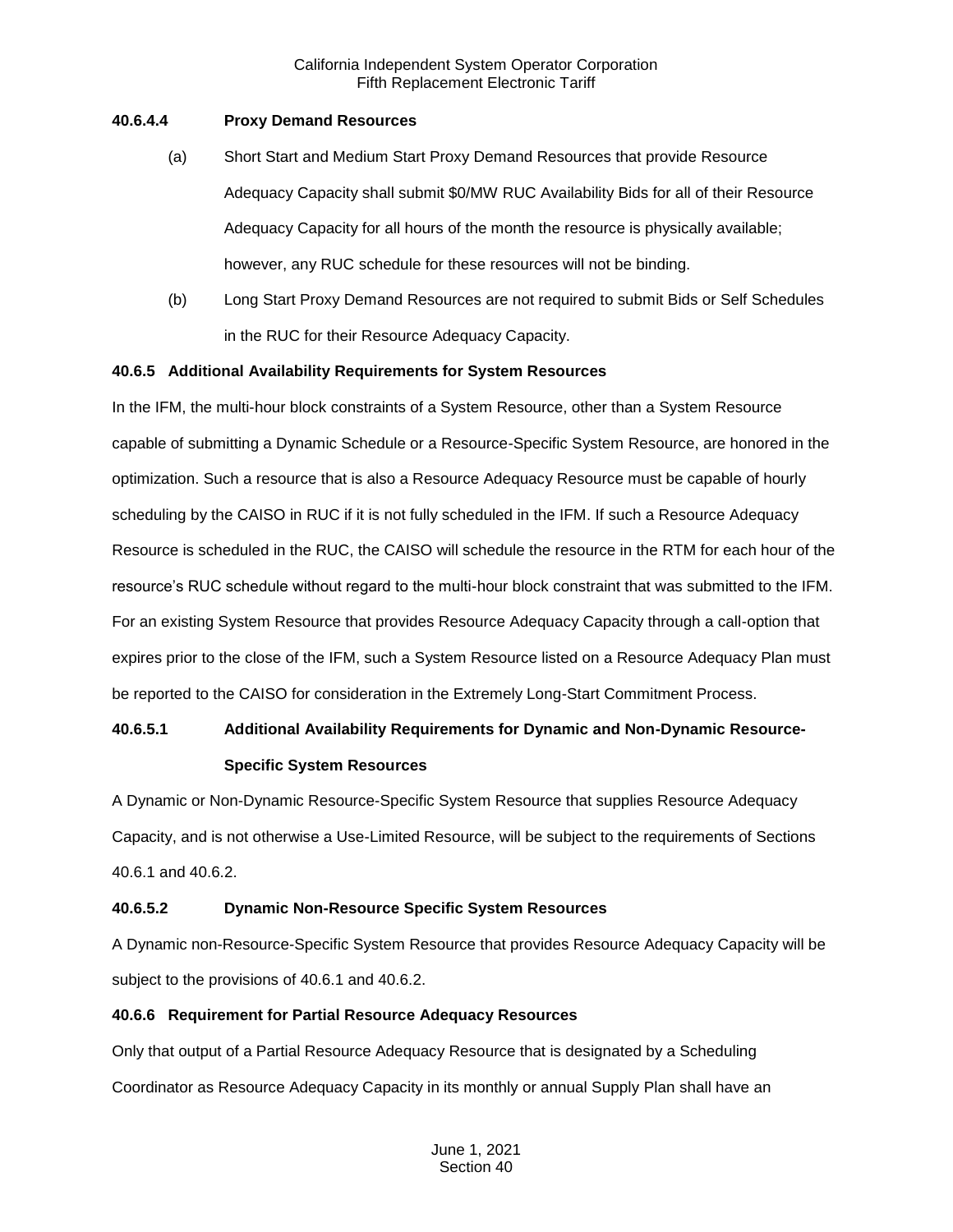availability obligation to the CAISO. Exports being supported by non-Resource Adequacy Capacity from a Partial Resource Adequacy Resource that becomes unavailable or unusable shall be considered as an export of non-Resource Adequacy Capacity based on the pro-rata allocation of derated capacity of the Partial Resource Adequacy Resource as follows:

- (a) Resource Adequacy Capacity [(Resource Adequacy Capacity/PMax Capacity of Resource Adequacy Resource) x MW Derate or Outage]; or
- (b) [1- (Resource Adequacy Capacity/PMax Capacity of Resource Adequacy Resource)] x De-rated PMax].

### **40.6.7 [Not Used]**

### **40.6.8 Use of Generated Bids**

- (a) **Day-Ahead Market.** Prior to completion of the Day-Ahead Market, the CAISO will determine if Resource Adequacy Capacity subject to the requirements of Section 40.6.1 and for which the CAISO has not received notification of an Outage has not been reflected in a Bid and will insert a Generated Bid for such capacity into the CAISO Day-Ahead Market.
- (b) **Real-Time Market.** Prior to running the Real-Time Market, the CAISO will determine if Resource Adequacy Capacity subject to the requirements of Section 40.6.2 and for which the CAISO has not received notification of an Outage has not been reflected in a Bid and will insert a Generated Bid for such capacity into the Real-Time Market.
- (c) **Partial Bids for RA Capacity.** If a Scheduling Coordinator for an RA Resource submits a partial bid for the resource's RA Capacity, the CAISO will insert a Generated Bid only for the remaining RA Capacity. In addition, the CAISO will determine if all dispatchable Resource Adequacy Capacity from Short Start Units, not otherwise selected in the IFM or RUC, is reflected in a Bid into the Real-Time Market and will insert a Generated Bid for any remaining dispatchable Resource Adequacy Capacity for which the CAISO has not received notification of an Outage.
- (d) **Exemptions.** Notwithstanding any of the provisions of Section 40.6.8, for the following resource types providing Resource Adequacy Capacity, the CAISO only inserts a Bid in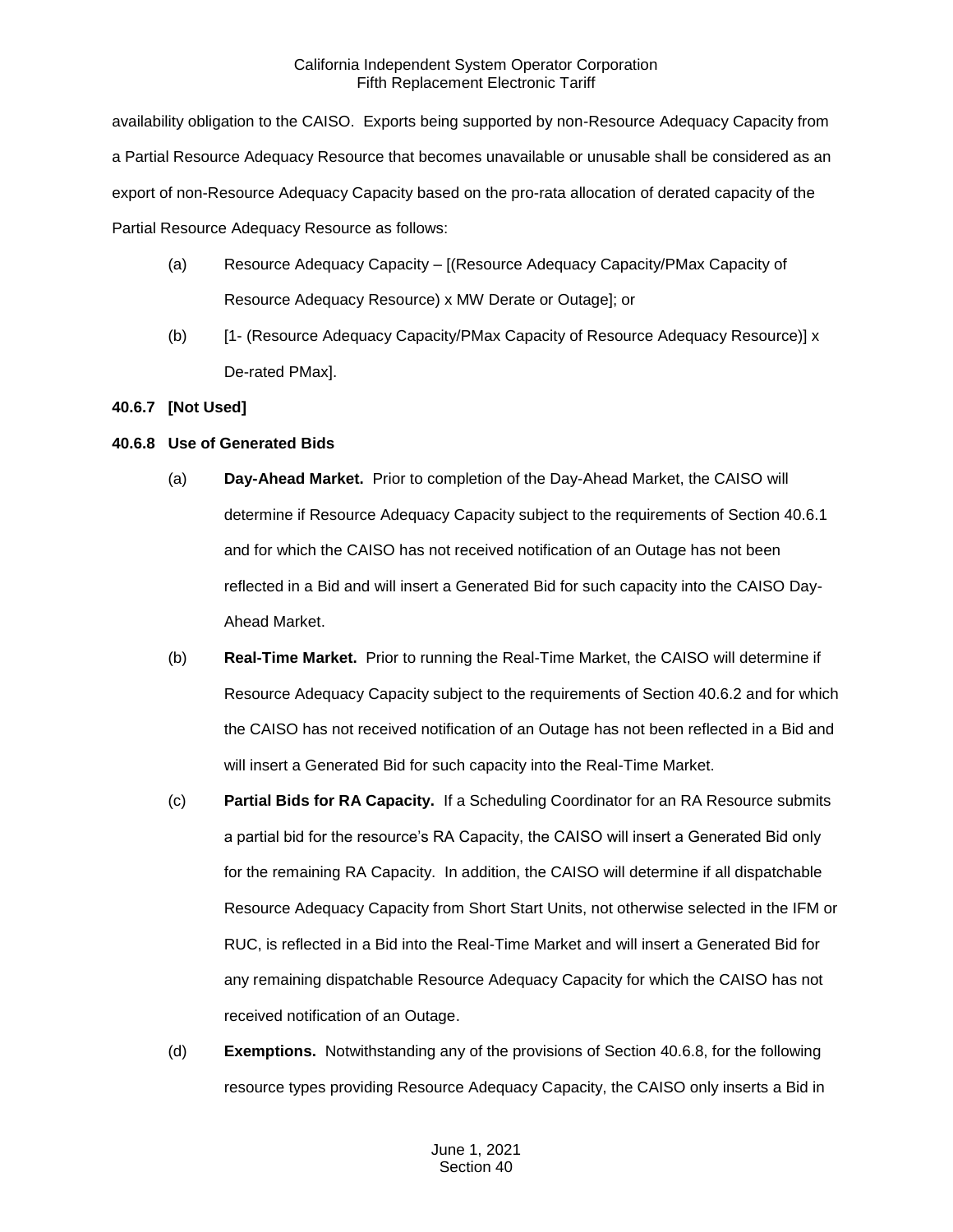the Day-Ahead Market or Real-Time Market where the generally applicable bidding rules in Section 30 call for bid insertion: Use-Limited Resource, Non-Generator Resource, Variable Energy Resource, Hydroelectric Generating Unit (including Run-of-River resources), Proxy Demand Resource, Reliability Demand Response Resource, Participating Load, including Pumping Load, Combined Heat and Power Resource, Conditionally Available Resource, Non-Dispatchable Resource, and resources providing Regulatory Must-Take Generation.

(e) **NRS-RA Resources.** The CAISO will submit a Generated Bid in the Day-Ahead Market for a Non-Resource-Specific System Resource in each RAAIM assessment hour, to the extent that the resource provides Resource Adequacy Capacity subject to the requirements of Section 40.6.1 and does not submit an outage request or Bid for the entire amount of that Resource Adequacy Capacity. Aside from where the generally applicable bidding rules in Section 30 call for Bid insertion, the CAISO will not submit a Generated Bid in the Real-Time Market for a Non-Resource-Specific System Resource that fails to meet its bidding obligations under Section 40.6.2. A Bid inserted for the Teal-Time Market pursuant to the generally applicable bidding rules in Section 30 may not necessarily cover the full Real-Time Market obligation under Section 40.6.2 and the resource may thus remain exposed to Non-Availability Charges.

#### **40.6.8.1 Generated Bids for NRS-RA Resources**

Generated Bids to be submitted by the CAISO pursuant to Section 40.6.8 for Non-Resource-Specific System Resources that provide Resource Adequacy Capacity shall be calculated in accordance with this Section 40.6.8.1.

#### **40.6.8.1.1 Calculation Options for Generated Bids**

The Scheduling Coordinator for each Non-Resource-Specific System Resource that provides Resource Adequacy Capacity shall select the price taker option, LMP-based option, or negotiated price option as the methodology for calculating the Generated Bids to be submitted by the CAISO under Section 40.6.8 for both the DAM and RTMs. If no selection is made, the CAISO will apply the price taker option to calculate the Generated Bids. For the first ninety (90) days after a resource becomes a Non-Resource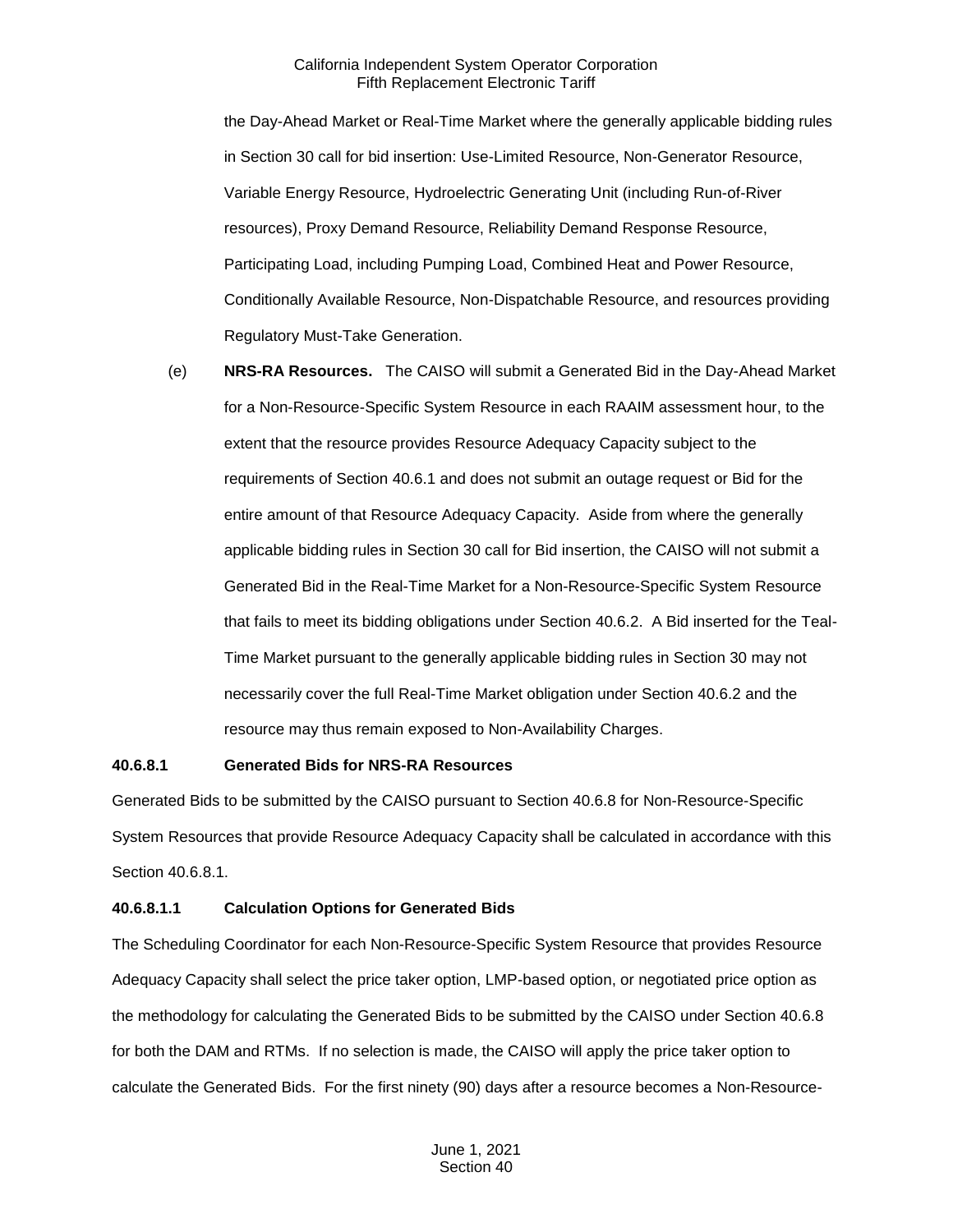Specific System Resource, the calculation of Generated Bids for Resource Adequacy capacity is limited to the price taker option or negotiated price option.

#### **40.6.8.1.2 Price Taker Option**

The price taker option is a Generated Bid of \$0/MWh plus the CAISO's estimate of the applicable Grid Management Charge per MWh based on the gross amount of MWh scheduled in the DAM and RTM.

#### **40.6.8.1.3 LMP-Based Option**

The LMP-based option calculates the Generated Bid as the weighted average of the lowest quartile of LMPs, at the Intertie point designated for the Non-Resource-Specific System Resource's Resource Adequacy Capacity in the Supply Plan, during periods in which the resource was dispatched in the preceding ninety (90) days for which LMPs that have passed the price validation and correction process set forth in Section 35 are available. The weighted average will be calculated based on the quantities Dispatched within each segment of the Generated Bid curve. Each Bid segment created under the LMPbased option for Generated Bids will be subject to a feasibility test, as set forth in a Business Practice Manual, to determine whether there are a sufficient number of data points to allow for the calculation of an LMP-based Generated Bid. The feasibility test is designed to avoid excessive volatility of the Generated Bid under the LMP-based option that could result when calculated based on a relatively small number of prices. If the Scheduling Coordinator for the Non-Resource-Specific System Resource elects the LMP-based method, it must additionally select either the price taker method or the negotiated-rate method as the alternative calculation method for the Generated Bids in the event that the feasibility test fails for the LMP-based method.

#### **40.6.8.1.4 Negotiated Price Option**

Under the negotiated price option, a Scheduling Coordinator shall submit a proposed Generated Bid along with supporting information and documentation as described in a Business Practice Manual. Within ten (10) Business Days of receipt, the CAISO will provide a written response. If the CAISO accepts the proposed Generated Bid, it will become effective within three (3) Business Days from the date of acceptance by the CAISO and remain in effect until: (1) the Generated Bid is modified by FERC; (2) the Generated Bid is modified by mutual agreement of the CAISO and the Scheduling Coordinator; or (3) the Generated Bid expires, is terminated or is modified pursuant to any agreed upon term or condition or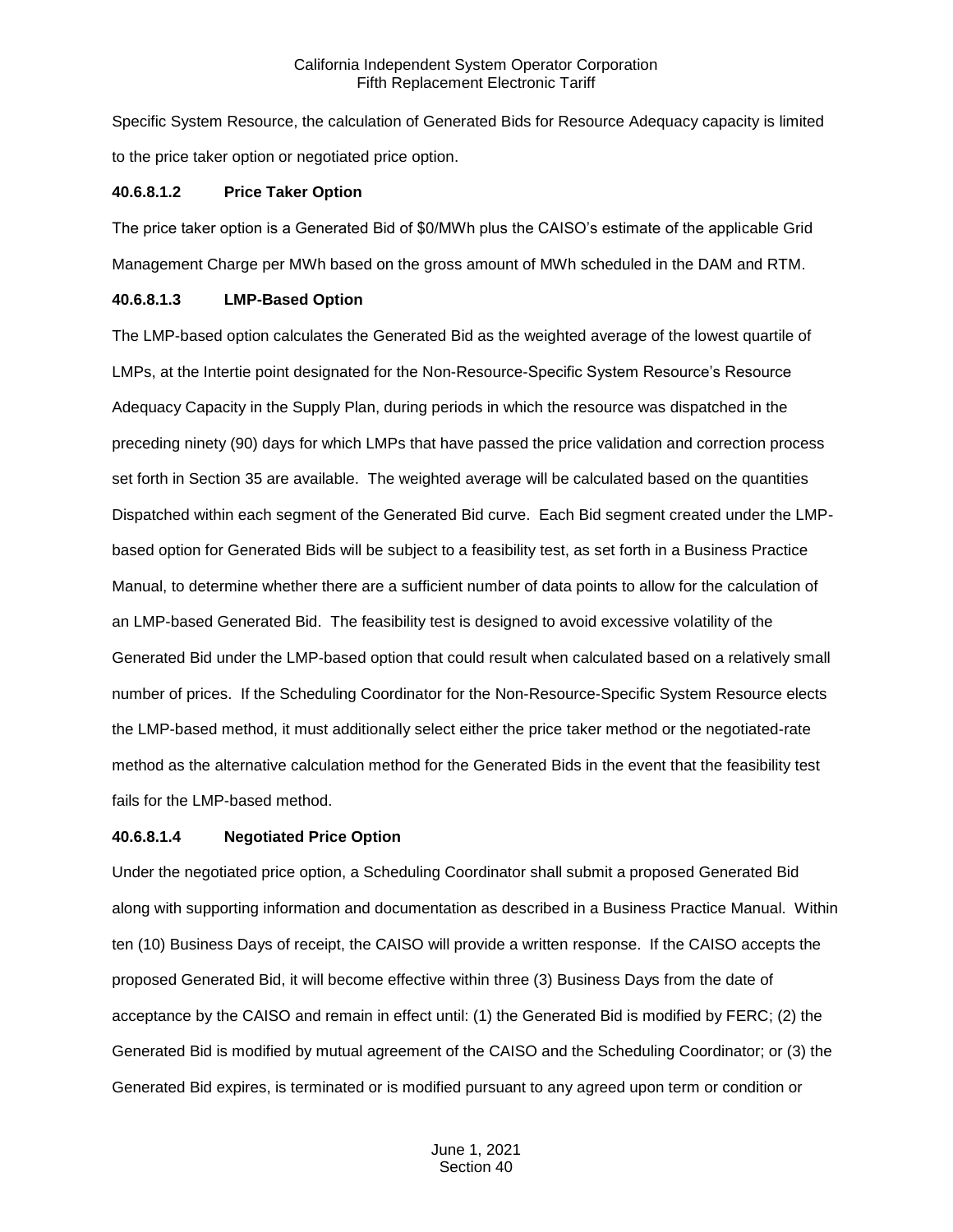pertinent FERC order.

If the CAISO does not accept the proposed Generated Bid, the CAISO and the Scheduling Coordinator shall enter a period of good faith negotiations that terminates sixty (60) days following the date of submission of a proposed Generated Bid by a Scheduling Coordinator. If at any time during this period, and the Scheduling Coordinator agree upon the Generated Bid, it will be become effective within three (3) Business Days of the date of agreement and remain in effect until: (1) the Generated Bid is modified by FERC; (2) the Generated Bid is modified by mutual agreement of the CAISO and the Scheduling Coordinator; or (3) the Generated Bid expires, is terminated or is modified pursuant to any agreed upon term or condition or pertinent FERC order.

If by the end of the sixty (60) day period the CAISO and the Scheduling Coordinator fail to agree on the Generated Bid to be used under the negotiated price option, the Scheduling Coordinator has the right to file a proposed Generated Bid with FERC pursuant to Section 205 of the Federal Power Act.

During the sixty (60) day period following the submission of a proposed negotiated Generated Bid by a Scheduling Coordinator, and pending FERC's acceptance in cases where the CAISO fails to agree on the Generated Bid for use under the negotiated price option and the Scheduling Coordinator filed a proposed Generated Bid with FERC pursuant to Section 205 of the Federal Power Act, the Scheduling Coordinator has the option of electing to use any of the other options available pursuant to this Section.

The CAISO shall make an informational filing with FERC of any Generated Bids negotiated pursuant to this Section no later than seven (7) days after the end of the month in which the Generated Bids were established.

# **40.6.8.1.5 Partial Bids**

If a Scheduling Coordinator for a Non-Resource-Specific System Resource that provides Resource Adequacy Capacity submits a Bid for a MW quantity less than the Resource Adequacy Capacity identified in the resource's Supply Plan, the CAISO will insert a Generated Bid only for the remaining Resource Adequacy Capacity by extending the last segment of the resource's bid curve to the full quantity (MWh) of the Resource Adequacy obligation.

# **40.6.8.1.6 [Not Used]**

**40.6.9 Firm Liquidated Damages Contracts Requirements**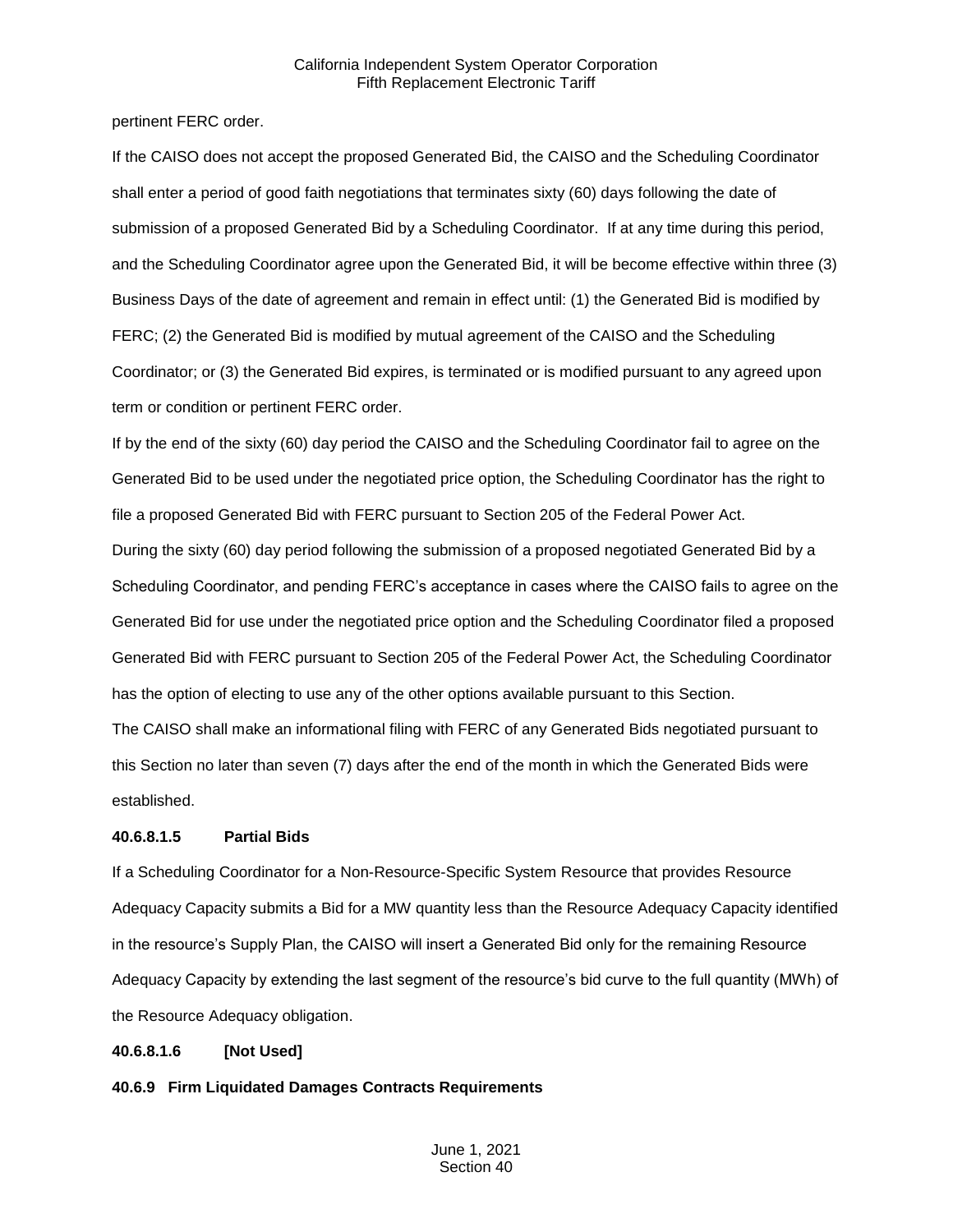Resource Adequacy Capacity represented by a Firm Liquidated Damages Contract and relied upon by a Scheduling Coordinator in a monthly or annual Resource Adequacy Plan shall be submitted as a Self-Schedule or Bid in the Day-Ahead IFM to the extent such scheduling right exists under the Firm Liquidated Damages Contract.

### **40.6.10 Exports of Energy from Resource Adequacy Capacity**

Resource Adequacy Capacity represented by a Firm Liquidated Damages Contract and relied upon by a Scheduling Coordinator in a monthly or annual Resource Adequacy Plan shall be submitted as a Self-Schedule or Bid in the Day-Ahead IFM to the extent such scheduling right exists under the Firm Liquidated Damages Contract.

# **40.6.11 Curtailment of Exports in Emergency Situations**

At its sole discretion, the CAISO may curtail exports from Resource Adequacy Capacity to prevent or alleviate a System Emergency. An Export Bid or a Self-Schedule to provide exports included in a binding Schedule accepted in the IFM or RTM will not be distinguished from a Demand Bid or Self-Schedule to serve Load within the CAISO Balancing Authority Area included in a binding Schedule accepted in the IFM or RTM for purposes of curtailment under this Section, except as consistent with Good Utility Practice.

# **40.6.12 Participating Load, PDRs, and RDRRs**

Participating Loads, Reliability Demand Response Resources, or Proxy Demand Resources that are included in a Resource Adequacy Plan and Supply Plan, if the Scheduling Coordinator for the Participating Loads, Reliability Demand Response Resources, or Proxy Demand Resources is not the same as that for the Load Serving Entity, will be administered by the CAISO in accordance with the terms and conditions established by the CPUC or the Local Regulatory Authority.

#### **40.7 Compliance**

The CAISO will evaluate Resource Adequacy Plans and Supply Plans as follows:

(a) The CAISO will evaluate whether each annual and monthly Resource Adequacy Plan submitted by a Scheduling Coordinator on behalf of a Load Serving Entity demonstrates Resource Adequacy Capacity sufficient to satisfy the Load Serving Entity's (i) allocated responsibility for Local Capacity Area Resources under Section 40.3.2 and (ii) applicable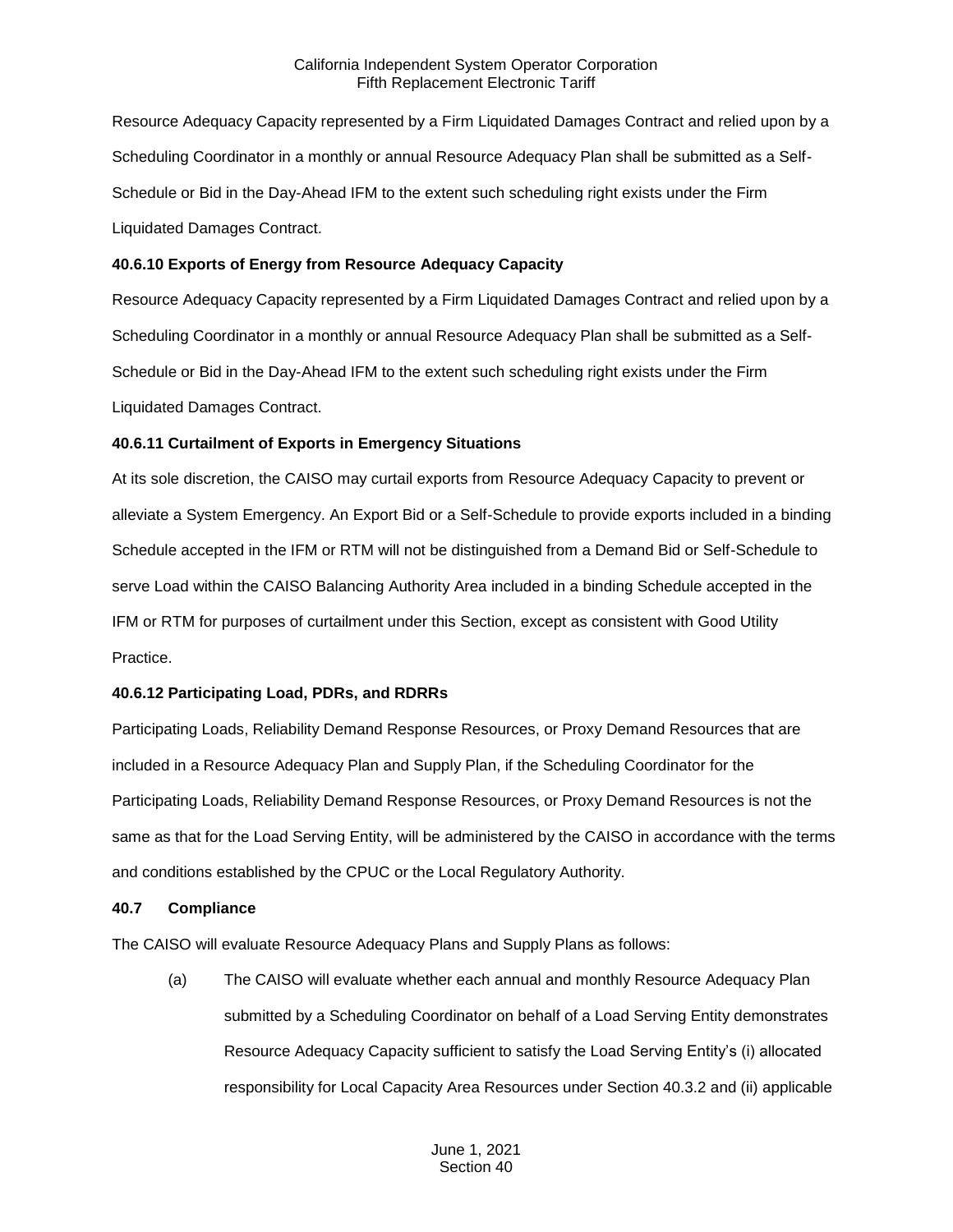Demand and Reserve Margin requirements. The CAISO will evaluate compliance with the responsibility for demonstrating Local Capacity Area Resources in two phases. Phase 1 of the Local Capacity Area Resource sufficiency evaluation will be made without regard to capacity's identification as Listed Local RA Capacity. Phase 2 of the Local Capacity Area Resource sufficiency evaluation will consider capacity to be a Local Capacity Area Resource only if it is also Listed Local RA Capacity. If the CAISO determines through the Phase 1 analysis that a Resource Adequacy Plan does not demonstrate Local Capacity Area Resources sufficient to meet its allocated responsibility under Section 40.3.2, compliance with applicable Demand and Reserve Margin requirements, or compliance with any other resource adequacy requirement in this Section 40 or adopted by the CPUC, Local Regulatory Authority, or federal agency, as applicable, then the CAISO will notify the relevant Scheduling Coordinator, CPUC, Local Regulatory Authority, or federal agency with jurisdiction over the relevant Load Serving Entity, or in the case of a discrepancy between Resource Adequacy Plan(s) and Supply Plan(s), the relevant Scheduling Coordinators, in an attempt to resolve any deficiency in accordance with the procedures set forth in the Business Practice Manual. The notification will be made at least 40 days in advance of the first day of the month covered by the plan and will include the reasons the CAISO believes a deficiency exists. If the deficiency relates to the demonstration of Local Capacity Area Resources in a Load Serving Entity's annual Resource Adequacy Plan, and the CAISO does not provide a written notice of resolution of the deficiency as set forth in the Business Practice Manual, the Scheduling Coordinator for the Load Serving Entity may demonstrate that the identified deficiency is cured by submitting a revised annual Resource Adequacy Plan within thirty (30) days of the beginning of the Resource Adequacy Compliance Year. For all other identified deficiencies, other than an insufficiency identified through Phase 2 of the Local Capacity Area Resource sufficiency evaluation, at least 30 days prior to the effective month of the relevant Resource Adequacy Plan, the Scheduling Coordinator for the Load Serving Entity shall: (i) demonstrate that the identified deficiency is cured by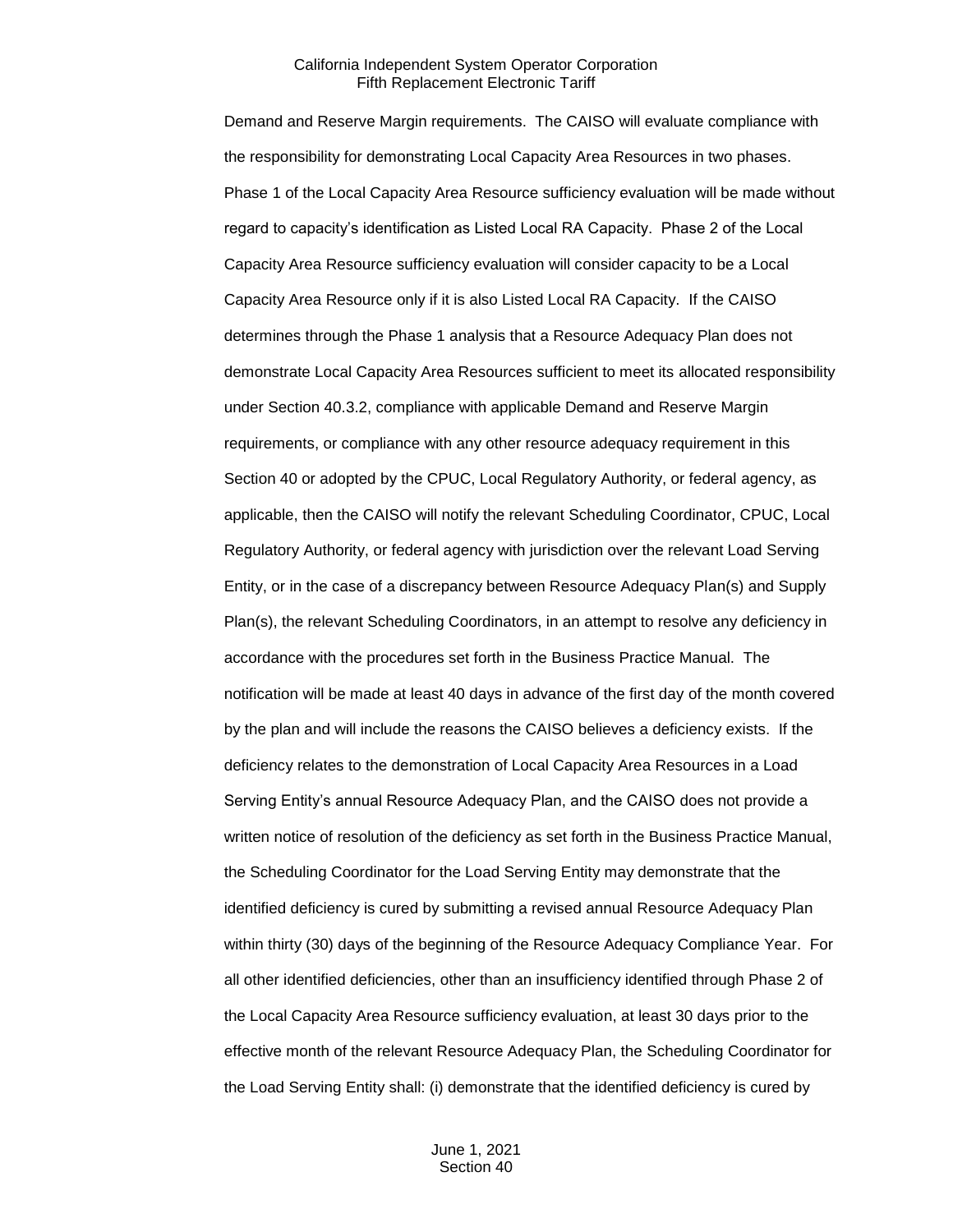submitting a revised Resource Adequacy Plan; or (ii) advise the CAISO that the CPUC, Local Regulatory Authority, or federal agency, as appropriate, has determined that no deficiency exists. If, after providing any needed opportunity to resolve identified discrepancies as required by Section 40.7(b), the CAISO identifies an insufficiency through Phase 2 of the Local Capacity Area Resource sufficiency evaluation, then the CAISO may notify the relevant Local Regulatory Authority of the insufficiency.

(b) In the case of a discrepancy between Resource Adequacy Plan(s) and Supply Plan(s), if resolved, the relevant Scheduling Coordinator(s) must provide the CAISO with revised Resource Adequacy Plan(s) or Supply Plans, as applicable, at least 30 days prior to the effective month. If the CAISO is not advised that the deficiency or discrepancy is resolved at least 30days prior to the effective month, the CAISO will use the information contained in the Supply Plan to set the obligations of Resource Adequacy Resources under this Section 40 and/or to assign any costs incurred under this Section 40 and Section 43A.

### **40.7.1 Other Compliance Issues**

Scheduling Coordinators representing Generating Units, System Units or System Resources supplying Resource Adequacy Capacity that fail to provide the CAISO with an annual or monthly Supply Plan, as applicable, as set forth in Section 40.7, shall be subject to Section 37.6.1. Further, Scheduling Coordinators representing Generating Units, System Units or System Resources supplying Resource Adequacy Capacity that fail to provide the CAISO with information required for the CAISO to determine Net Qualifying Capacity shall not be eligible for inclusion in the Net Qualifying Capacity annual report under Section 40.4.2 for the next Resource Adequacy Compliance Year and shall be subject to any applicable Sanctions under Section 37.6.1.

# **40.7.2 Penalties for Non-Compliance**

The failure of a Resource Adequacy Resource or Resource Adequacy Capacity to be available to the CAISO in accordance with the requirements of this Section 40 or Section 9.3.1.3, and the failure to operate a Resource Adequacy Resource by placing it online or in a manner consistent with a submitted Bid or Generated Bid shall be subject to the applicable Sanctions set forth in Section 37.2.4. However,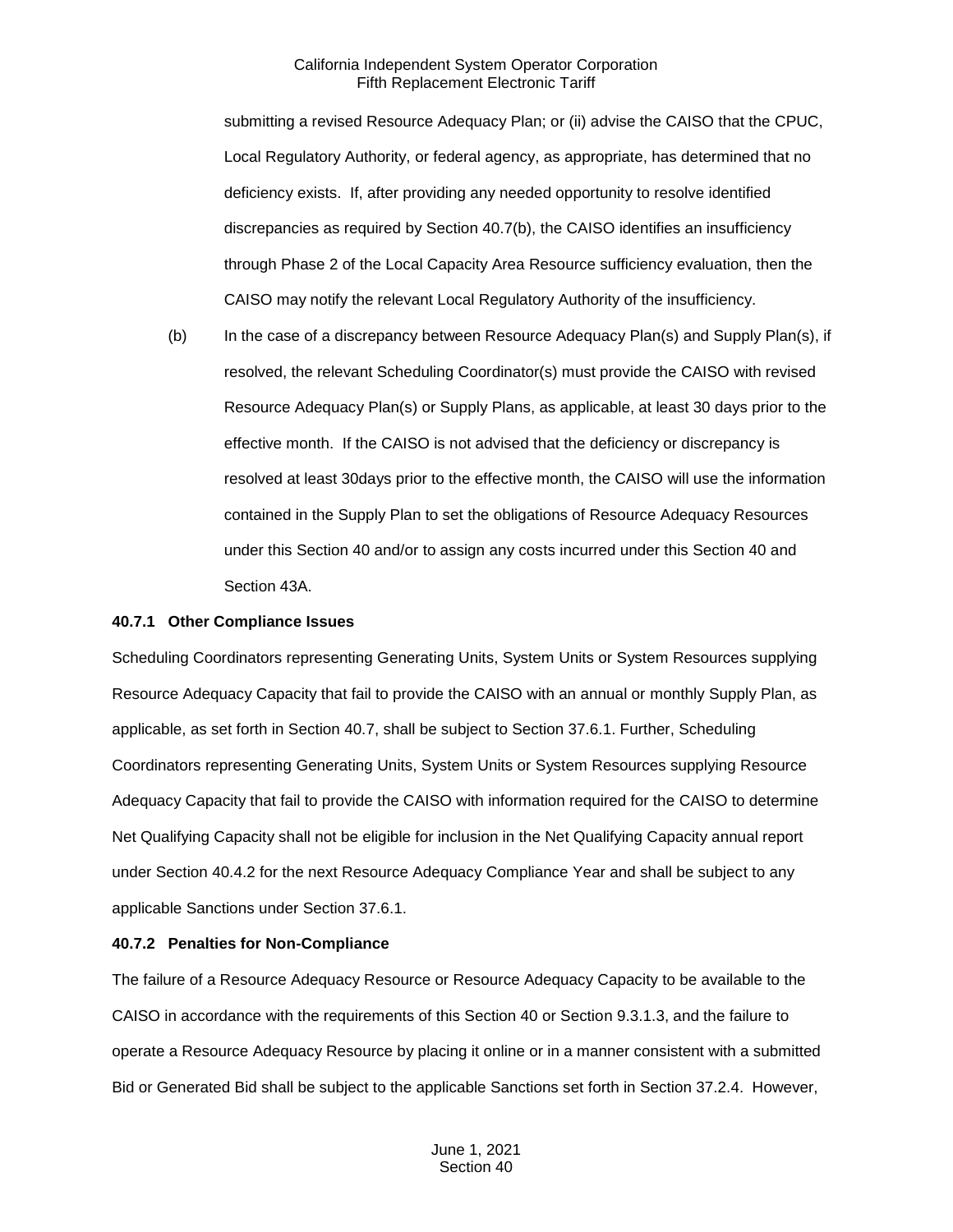any failure of the Resource Adequacy Resource to satisfy any obligations prescribed under this Section 40 or Section 9.3.1.3 during a Resource Adequacy Compliance Year for which Resource Adequacy Capacity has been committed to a Load Serving Entity shall not limit in any way, except as otherwise established under Section 40.4.5 or requirements of the CPUC, Local Regulatory Authority, or federal agency, as applicable, the ability of the Load Serving Entity to whom the Resource Adequacy Capacity has been committed to use such Resource Adequacy Capacity for purposes of satisfying the resource adequacy requirements of the CPUC, Local Regulatory Authority, or federal agency, as applicable. In addition, an LSE shall not be subject to any sanctions, penalties, or other compensatory obligations under this Section 40 on account of a Resource Adequacy Resource's satisfaction or failure to satisfy its obligations under this Section 40 or Section 9.3.1.3.

#### **40.8 CAISO Default Qualifying Capacity Criteria**

#### **40.8.1 Applicability**

The criteria in this Section 40.8 shall apply only: (i) where the CPUC or Local Regulatory Authority has not established and provided to the CAISO criteria to determine the types of resources that may be eligible to provide Qualifying Capacity and for calculating Qualifying Capacity for such eligible resource types and (ii) until the CAISO has been notified in writing by the CPUC of its intent to overturn, reject or fundamentally modify the capacity-based framework in CPUC Decisions 04-01-050 (Jan. 10, 2004), 04- 10-035 (Oct. 28, 2004), and 05-10-042 (Oct. 31, 2005). The types of resources specified in this Section 40.8.1 will be eligible to provide Qualifying Capacity to the extent they meet the criteria for each type of resource set forth in this Section 40.8.1.

#### **40.8.1.1 [Not Used]**

#### **40.8.1.2 Nuclear and Thermal**

Nuclear and thermal Generating Units, other than Qualifying Facilities with Existing QF Contracts addressed in Section 40.8.1.8 below, must be a Participating Generator or a System Unit. The Qualifying Capacity of nuclear and thermal units, other than Qualifying Facilities addressed in Section 40.8.1.8, will be based on net dependable capacity defined by NERC Generating Availability Data System information.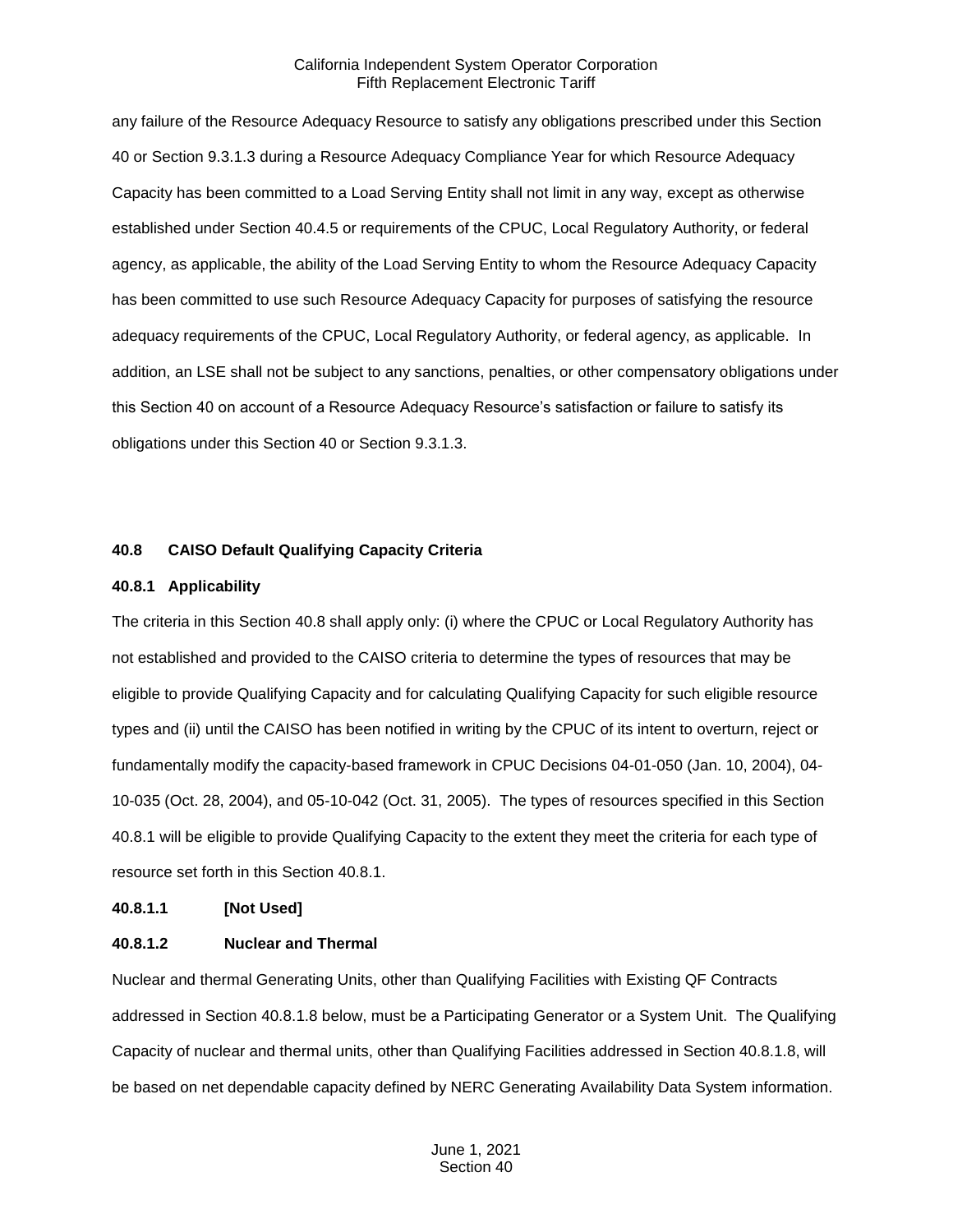### **40.8.1.3 Hydro**

Hydroelectric Generating Units, other than Qualifying Facilities with Existing QF Contracts, must be either Participating Generators or System Units. The Qualifying Capacity of a pond or Pumped-Storage Hydro Unit, other than a QF, will be determined based on net dependable capacity defined by NERC GADS minus variable head derate based on an average dry year reservoir level. The Qualifying Capacity of a pond or Pumped-Storage Hydro Unit that is a QF will be determined based on historic performance during the hours of noon to 6:00 The Qualifying Capacity of all run-of-river hydro units, including Qualifying Facilities, will be based on net dependable capacity defined by NERC GADS minus an average dry year conveyance flow, stream flow, or canal head derate. As used in this section, average dry year reflects a one-in-five year dry hydro scenario (for example, using the 4th driest year from the last 20 years on record). p.m., using a three-year rolling average.

### **40.8.1.4 Unit-Specific Contracts**

Unit-specific contracts with Participating Generators or System Units will qualify as Resource Adequacy Capacity subject to the verification that the total MW quantity of all contracts from a specific unit do not exceed the total Net Qualifying Capacity (MW) consistent with the Net Qualifying Capacity determination for that unit.

# **40.8.1.5 Contracts with Liquidated Damage Provisions**

Firm Energy contracts with liquidated damages provisions, as generally reflected in Service Schedule C of the Western Systems Power Pool Agreement or the Firm LD product of the Edison Electric Institute pro forma agreement, or any other similar firm Energy contract that does not require the seller to source the Energy from a particular unit, and specifies a delivery point internal to the CAISO Balancing Authority Area entered into before October 27, 2005 shall be eligible to count as Qualifying Capacity until the end of 2008. A Scheduling Coordinator, however, cannot have more than twenty-five percent (25%) of its portfolio of Qualifying Capacity met by contracts with liquidated damage provisions for 2008.

# **40.8.1.6 Wind and Solar**

As used in this Section, wind units are those wind Generating Units without backup sources of Generation and solar units are those solar Generating Units without backup sources of Generation. Wind and solar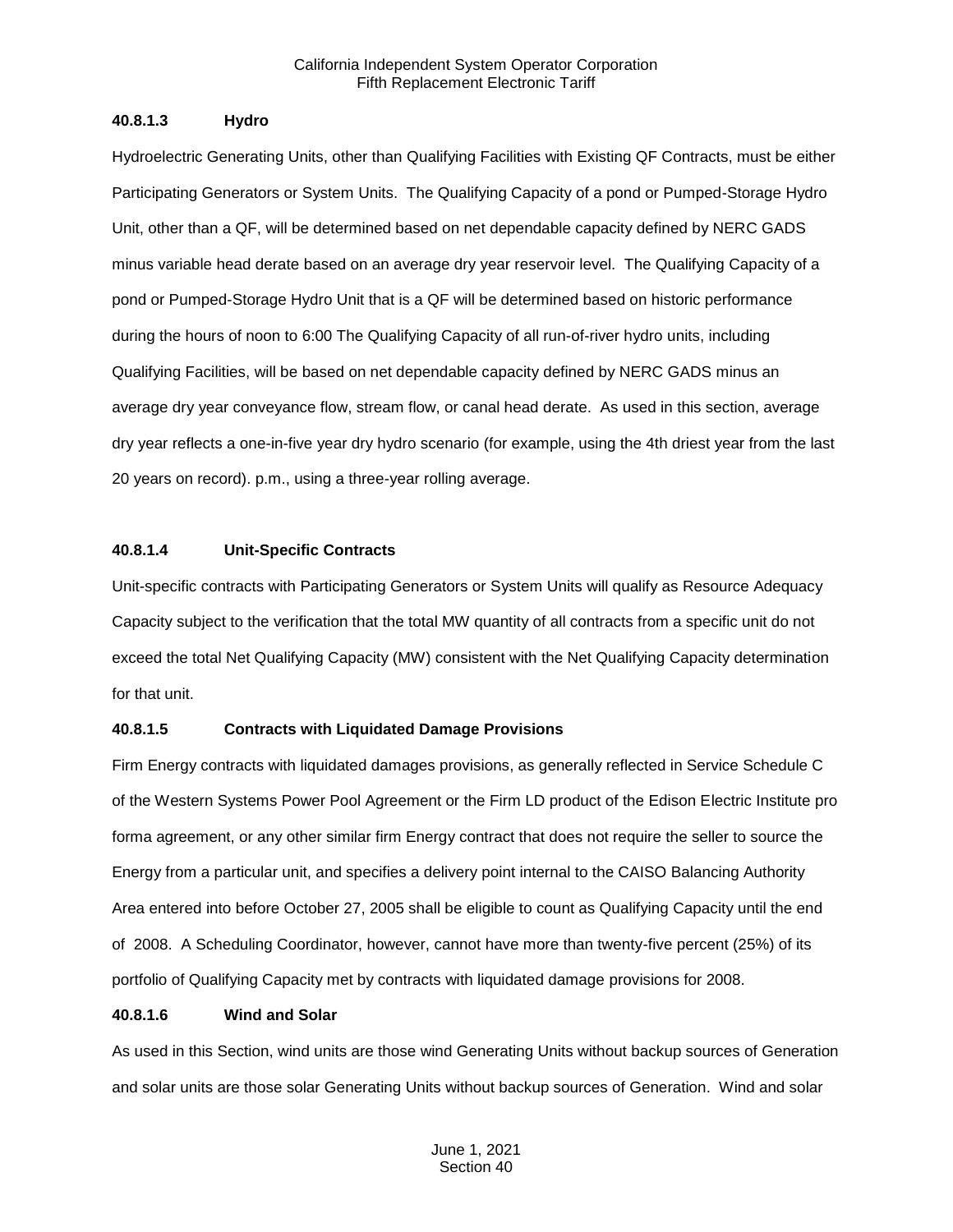units, other than Qualifying Facilities with Existing QF Contracts, must be Participating Intermittent Resources or subject to availability provisions of Section 40.6.4.

The Qualifying Capacity of all wind or solar units, including Qualifying Facilities, for each month will be based on their monthly historic performance during that same month during the hours of noon to 6:00 p.m., using a three-year rolling average. For wind or solar units with less than three years operating history, all months for which there is no historic performance data will utilize the monthly average production factor of all units (wind or solar, as applicable) within the TAC Area, or other production data from another area determined by the CAISO to be appropriate if the unit is not within a TAC Area, in which the Generating Unit is located.

### **40.8.1.7 Geothermal**

Geothermal Generating Units, other than Qualifying Facilities with Existing QF Contracts addressed in Section 40.8.1.8, must be Participating Generators or System Units. The Qualifying Capacity of geothermal units, other than Qualifying Facilities addressed in Section 40.8.1.8, will be based on NERC GADS net dependable capacity minus a derate for steam field degradation.

# **40.8.1.8 Treatment of Qualifying Capacity for Qualifying Facilities**

Qualifying Facilities must be subject to an effective Participating Generator Agreement or Net Scheduled Participating Generator Agreement or must be System Units, unless they have an Existing QF Contract. Except for hydro, wind, and solar Qualifying Facilities addressed pursuant to Sections 40.8.1.3 and 40.8.1.6, the Qualifying Capacity of Qualifying Facilities under Existing QF Contracts, will be based on historic monthly Generation output during the hours of noon to 6:00 p.m. (net of Self-provided Load) during a three-year rolling average.

# **40.8.1.9 Participating Loads**

The Qualifying Capacity of Participating Loads shall be the average reduction in Demand over a threeyear period on a per Dispatch basis or, if the Load does not have three years of performance history, based on comparable evaluation data using similar programs. Loads of Participating Loads must be available at least 48 hours, and if the Loads can only be dispatched for a maximum of two hours per event, then only 0.89 percent of a Scheduling Coordinator's portfolio may be made up of such Loads.

# **40.8.1.10 Jointly-Owned Facilities**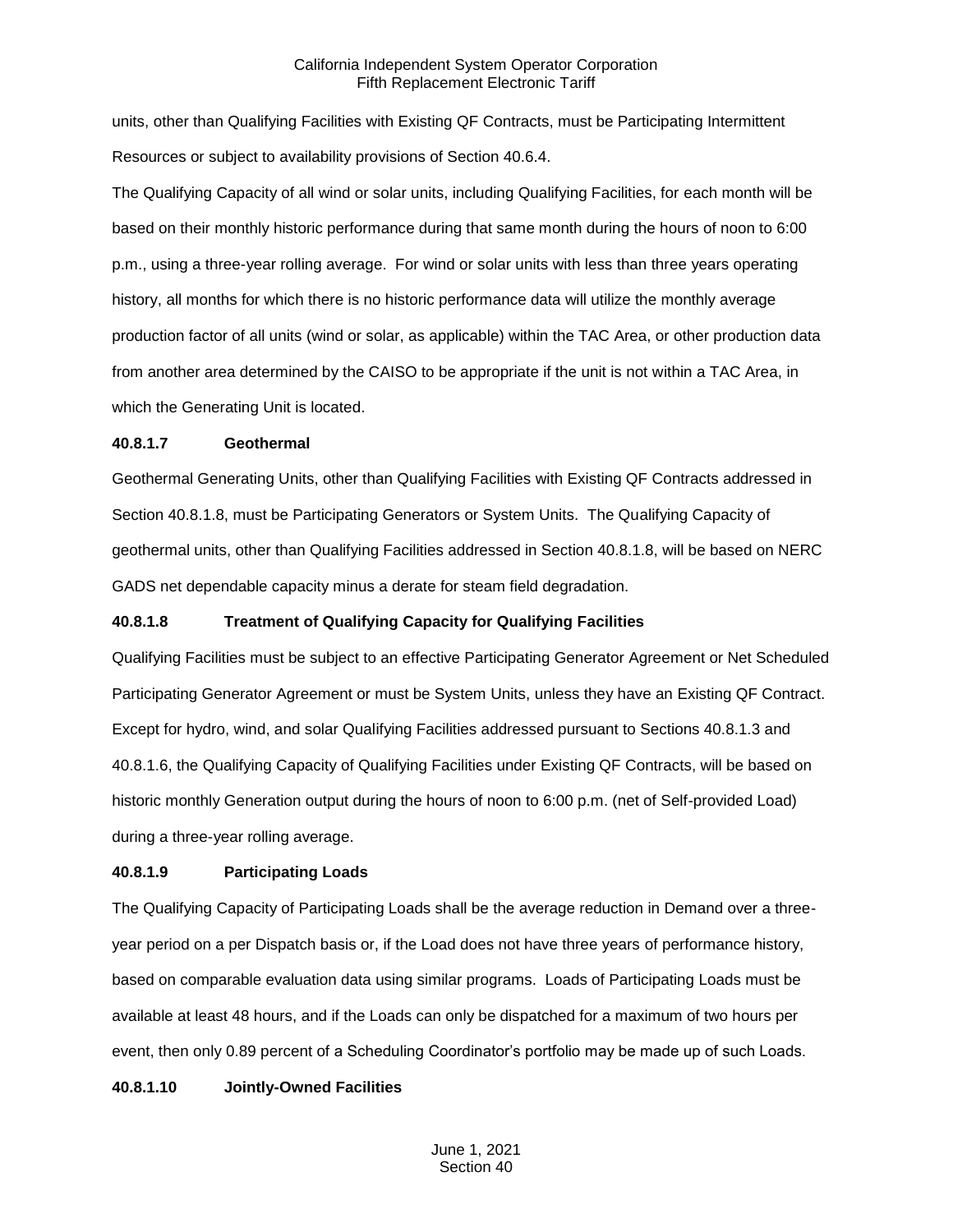A jointly-owned facility must be either a Participating Generator or a System Unit. The Qualifying Capacity for the entire facility will be determined based on the type of resource as described elsewhere in this Section 40.8.1. In addition, the Scheduling Coordinator must provide the CAISO with a demonstration of its entitlement to the output of the jointly-owned facility's Qualified Capacity and an explanation of how that entitlement may change if the facility's output is restricted.

# **40.8.1.11 Facilities under Construction**

The Qualifying Capacity for facilities under construction will be determined based on the type of resource as described elsewhere in this Section 40.8. In addition, the facility must have been in commercial operation for no less than one month to be eligible to be included as a Resource Adequacy Resource in a Scheduling Coordinator's monthly Resource Adequacy Plan.

# **40.8.1.12 System Resources and Pseudo-Ties**

# **40.8.1.12.1 Dynamic System Resources and Pseudo-Ties**

Dynamic System Resources and Pseudo-Ties of Generating Units to the CAISO Balancing Authority Area shall be treated similar to resources within the CAISO Balancing Authority Area, except with respect to the deliverability screen under Section 40.4.6.1 and with respect to the limitation on the Qualifying Capacity of wind and solar resources set forth in Section 40.8.1.6. However, eligibility as a Resource Adequacy Resource is contingent upon a showing by the Scheduling Coordinator that the Dynamic System Resource or Pseudo-Tie of a Generating Unit to the CAISO Balancing Authority Area has secured transmission through any intervening Balancing Authority Areas for the Operating Hours that cannot be curtailed for economic reasons or bumped by higher priority transmission and that the Load Serving Entity for which the Scheduling Coordinator is submitting Demand Bids has an allocation of import capacity at the import Scheduling Point under Section 40.4.6.2 that is not less than the Resource Adequacy Capacity provided by the Dynamic System Resource or Pseudo-Tie of a Generating Unit to the CAISO Balancing Authority Area.

#### **40.8.1.12.2 Non-Dynamic System Resources**

For Non-Dynamic System Resources, the Scheduling Coordinator must demonstrate that the Load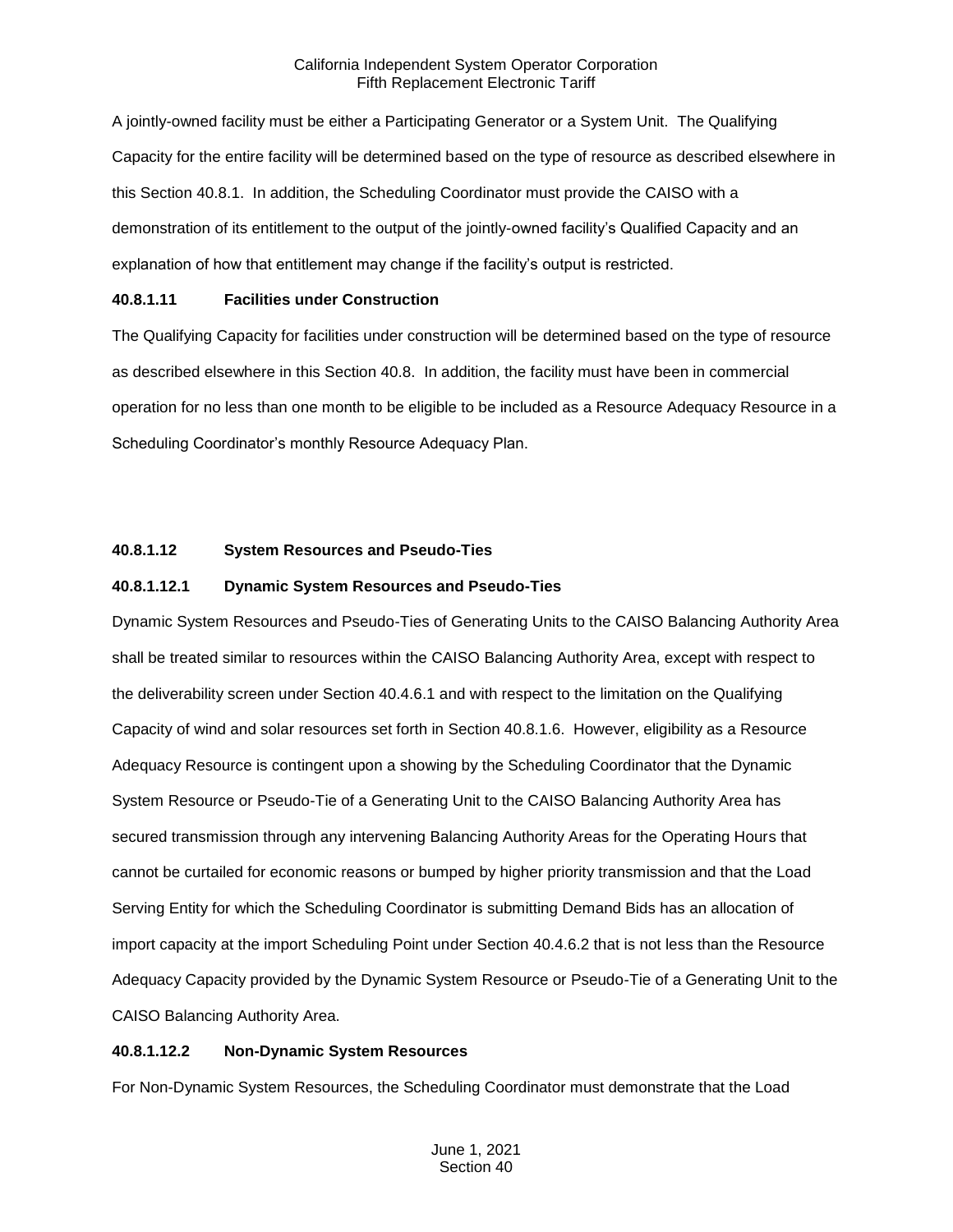Serving Entity for which the Scheduling Coordinator is scheduling Demand has an allocation of import capacity at the import Scheduling Point under Section 40.4.6.2 that is not less than the Resource Adequacy Capacity from the Non-Dynamic System Resource. The Scheduling Coordinator must also demonstrate that the Non-Dynamic System Resource is covered by Operating Reserves, unless unit contingent, in the sending Balancing Authority Area. Eligibility as Resource Adequacy Capacity is contingent upon a showing by the Scheduling Coordinator of the System Resource that it has secured transmission through any intervening Balancing Authority Areas for the Operating Hours that cannot be curtailed for economic reasons or bumped by higher priority transmission. With respect to Non-Dynamic System Resources, any inter-temporal constraints, such as multi-hour run blocks, must be explicitly identified in the monthly Resource Adequacy Plan, and no constraints may be imposed beyond those explicitly stated in the plan.

#### **40.8.1.13 Proxy Demand Resources**

A Proxy Demand Resource must have the ability to (i) be dispatched for at least twenty-four hours per month, (ii) be dispatched on at least three consecutive days, and (iii) respond for at least four hours per dispatch in order to qualify as Resource Adequacy Capacity. The Qualifying Capacity of a Proxy Demand Resource, for each month, will be based on the resource's average monthly historic demand reduction performance during that same month during the Availability Assessment Hours, as described in Section 40.9.3, using a three-year rolling average. For a Proxy Demand Resource with fewer than three years of performance history, for all months for which there is no historic data, the CAISO will utilize a monthly megawatt value as certified and reported to the CAISO by the Demand Response Provider; otherwise, where available, the CAISO will use the average of historic demand reduction performance data available, by month, for a Proxy Demand Resource. Where a Proxy Demand Resource uses the loadshift methodology to calculate its Demand Response Energy Measurements, its Qualifying Capacity will exclude demand reduction performance from the consumption Resource ID.

#### **40.8.1.14 Reliability Demand Response Resources**

The Net Qualifying Capacity of a Reliability Demand Response Resource, for each month, will be based on the resource's average monthly historic demand reduction performance during that same month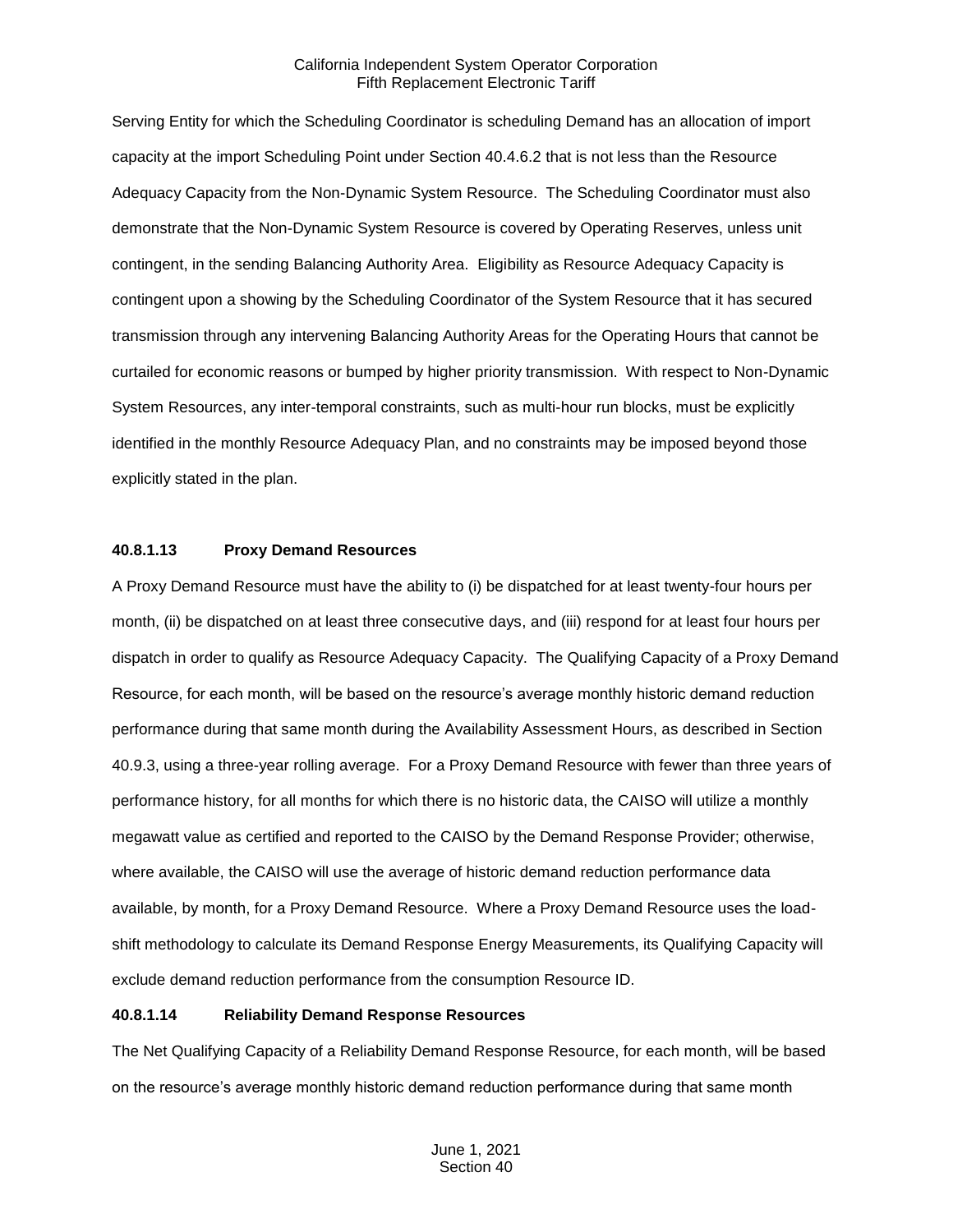during the Availability Assessment Hours, as described in Section 40.9.3, using a three-year rolling average. For a Reliability Demand Response Resource with fewer than three years of performance history, for all months for which there is no historic data, the CAISO will use a monthly megawatt value as certified and reported to the CAISO by the Demand Response Provider; otherwise, where available, the CAISO will use the average of historic demand reduction performance data available, by month, for a Reliability Demand Response Resource.

# **40.8.1.15 Distributed Generation Facilities**

- (a) Distributed Generation Facilities that meet the applicable requirements in Section 4.6 qualify as Resource Adequacy Capacity.
- (b) The CAISO will determine the Net Qualifying Capacity of each Distributed Generation Facility for each Resource Adequacy Compliance Year consistent with similar resource classifications connected to the transmission system, as provided in Section 40.4.6.1.
- (c) The Scheduling Coordinator for individual Distributed Generation Facilities, with the same resource type and PMax values less than 0.5 MW, that seek to operate as a combined Distributed Generation Facility, must submit to the CAISO a request that the initial Net Qualifying Capacity be determined and approved as a combined Distributed Generation Facility.

# **40.8.1.16 Non-Generator Resources**

- (a) Non-Generator Resources must be either Participating Generators or System Units to qualify as Resource Adequacy Capacity.
- (b) The CAISO will determine the Net Qualifying Capacity of each Non-Generator Resource based on the CAISO testing of the resource's sustained output over a four-hour period; however, the Net Qualifying Capacity shall not exceed the resource's maximum instantaneous discharge capability.

# **40.9 Resource Adequacy Availability Incentive Mechanism**

# **40.9.1 Introduction to RAAIM**

The CAISO shall use RAAIM to determine the availability of resources providing local and/or system Resource Adequacy Capacity and Flexible RA Capacity during the Availability Assessment Hours each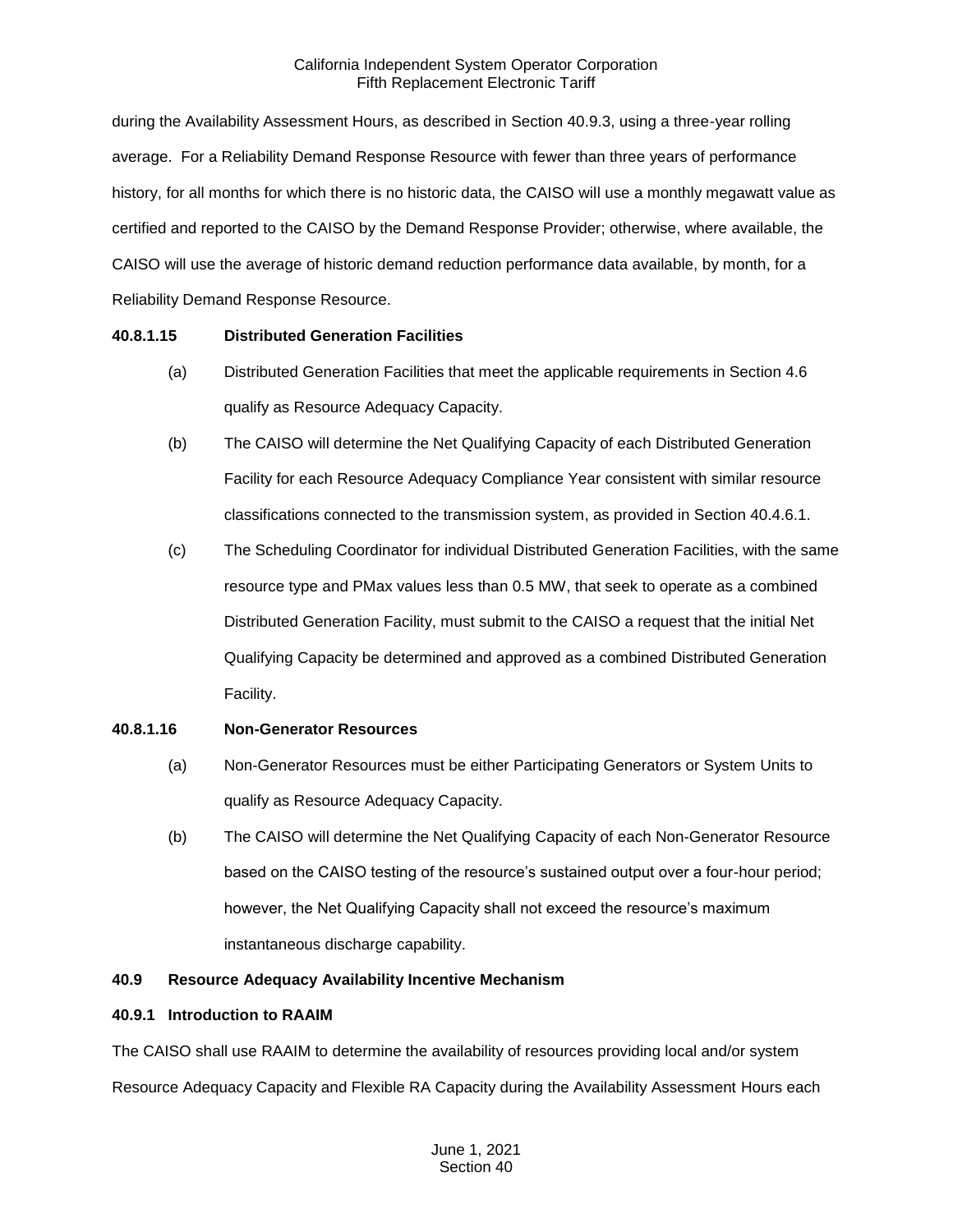month and then assess the resultant Availability Incentive Payments and Non-Availability Charges through the CAISO's settlements process.

### **40.9.2 Exemptions**

(a) **Capacity Exempt from RAAIM – All Provisions.** The entire capacity of a resource in

any of the following categories is exempt from the RAAIM provisions in Section 40.9 –

- (1) Resources with a PMax less than 1.0 MW;
- (2) Non-specified resources that provide Resource Adequacy Capacity under contracts for Energy delivered within the CAISO Balancing Authority Area;
- (3) Participating Load that is also Pumping Load; and
- (4) Legacy RMR Units.

# (b) **Capacity Exempt from RAAIM – Local/System**

- (1) The entire capacity of a resource in any of the following categories is exempt from the RAAIM provisions in Section 40.9 applicable to local and system Resource Adequacy Capacity –
	- (A) Variable Energy Resources;
	- (B) Combined Heat and Power Resources; and
	- (C) Run-of-River Resources.
- (2) The capacity of a resource with a Load-following MSS as its Scheduling Coordinator that is designated on a Load-following MSS's monthly Resource Adequacy Plan is exempt from the RAAIM provisions in Section 40.9 applicable to local and system Resource Adequacy Capacity, to the extent that the resource's capacity is also designated as Resource Adequacy Capacity on the monthly Supply Plan of that Load-following MSS or another Load-following MSS.
- (3) Resources with Existing QF Contracts or Amended QF Contracts that are Resource Adequacy Resources are exempt from the RAAIM provisions in Section 40.9 applicable to local and system capacity --
	- (A) if the QF resource previously provided Resource Adequacy Capacity pursuant to an Existing QF Contract that was executed prior to August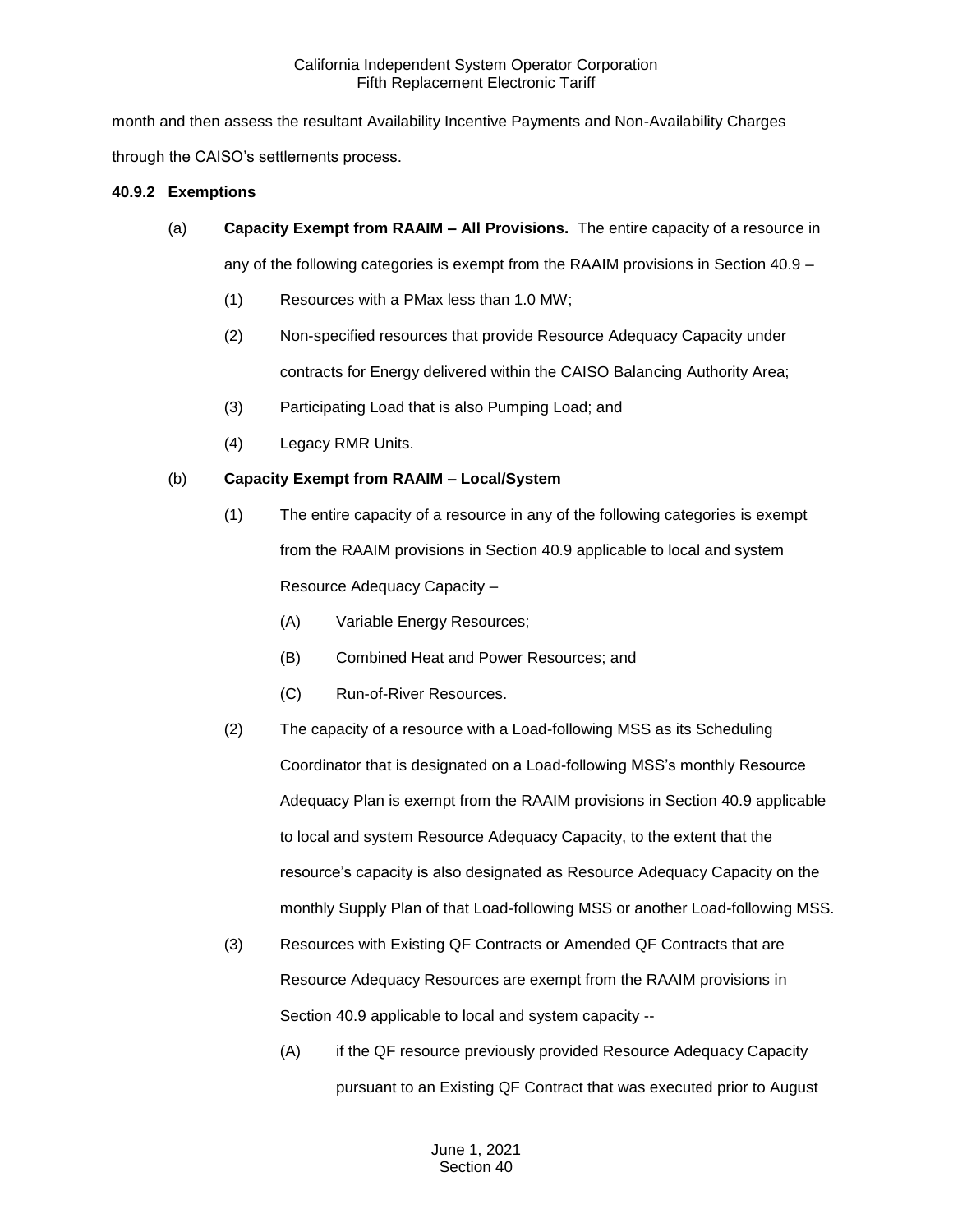22, 2010 and remained in effect pursuant to California Public Utilities Commission Decision 07-09-040 that extended the term of expiring contracts until such time as the new contracts resulting from that decision are available; or

(B) until the QF Resource's Existing QF Contract or Amended QF Contract terminates or if requested by the Scheduling Coordinator for the resource, whichever is earlier.

### (c) **Capacity Exempt from RAAIM – Flexible Capacity.**

- (1) The capacity of Use-Limited Resources in a combination under Section 40.10.3.2(b), 40.10.3.3(b) or 40.10.3.4(b) is exempt from the RAAIM provisions in Section 40.9 applicable to Flexible RA Capacity to the extent that the resources are committed to provide Flexible RA Capacity as a combination on their respective monthly Supply Plans.
- (2) The Capacity of a resource with a Load-following MSS as its Scheduling Coordinator that is designated on a Load-following MSS's monthly Flexible RA Plan is exempt from the RAAIM provisions in Section 40.10 applicable to Flexible RA Capacity, to the extent that the resource's capacity is also designated as Flexible RA Capacity on the monthly Supply Plan of that Load-following MSS or another Load-following MSS.

# **40.9.2.1 Acquired Resources.**

- (a) **Exemption.** The entire capacity of an Acquired Resource is exempt from the RAAIM provisions in Section 40.9 applicable to local and system Resource Adequacy Capacity if the resource provides Resource Adequacy Capacity under a resource-specific power supply contract that –
	- (1) was exempt from the prior standard capacity product in Section 40.9 as of the RAAIM effective date, and continues to meet the requirements for that exemption, under the provisions of Sections 40.9.2(1) or 40.9.2(2) contained in Appendix J.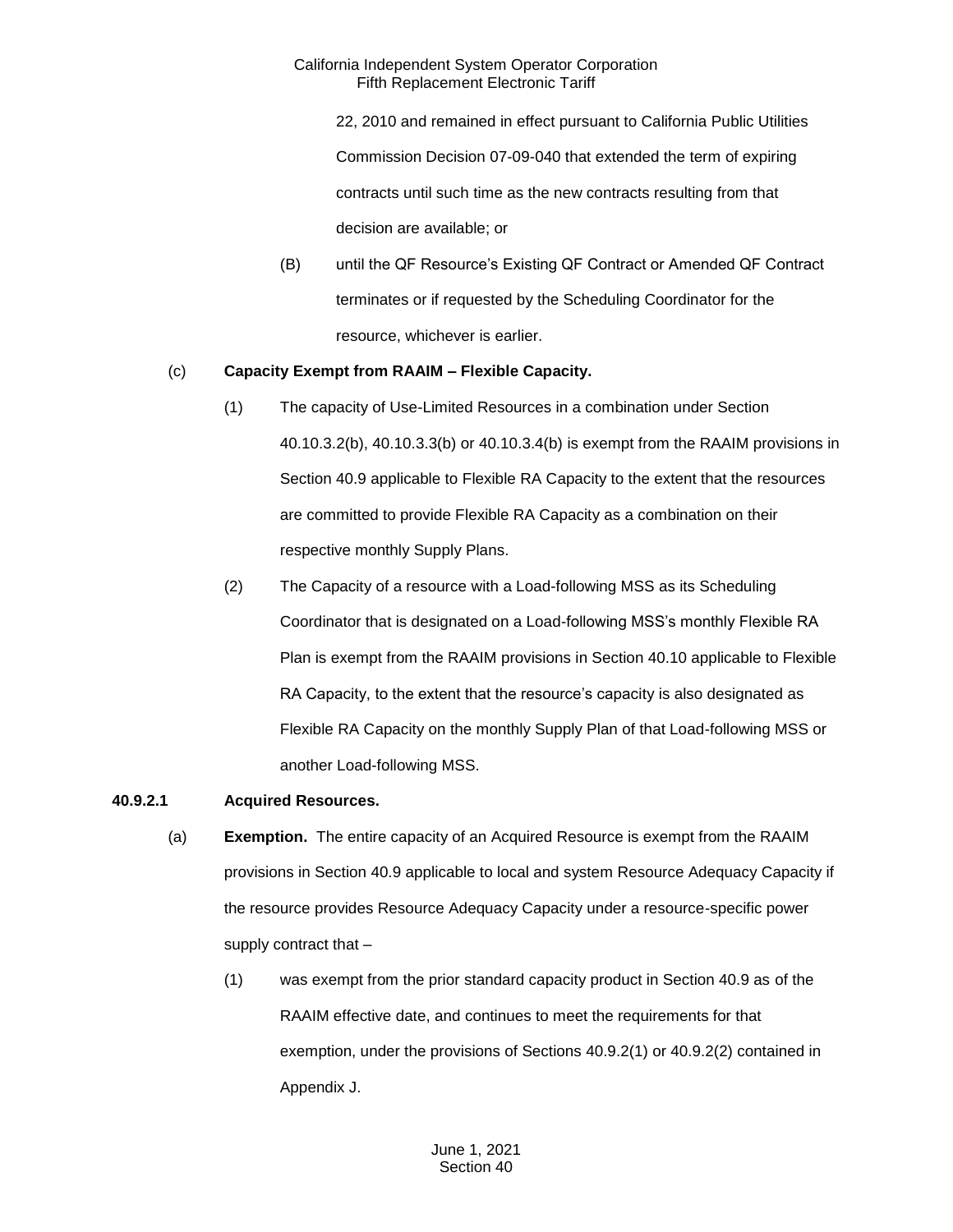- (2) includes an availability provision, or the resource under the power supply contract is located outside of the CAISO Balancing Authority Area and jointly operated with project participants located outside of the CAISO Balancing Authority Area, such that no single Load Serving Entity with contractual rights for the resource's output has the ability to effect changes to the resource's availability; and
- (3) does not contain a provision that allows the contract to be modified for regulatory changes.
- (b) **Request.** To maintain the exemption, the Scheduling Coordinator for the Acquired Resource must annually request renewal of the exemption and –
	- (1) for Resource Adequacy Compliance Year 2016, submit an affidavit to the CAISO, by either the Scheduling Coordinator or resource owner, demonstrating that the Acquired Resource meets the eligibility criteria in Section 40.9.2.1(a), in accordance with the process and schedule in the Business Practice Manual; and
	- (2) for each Resource Adequacy Compliance Year thereafter until the contract terminates, submit confirmation to the CAISO that the information in the affidavit is still accurate and the Acquired Resource continues to meet the eligibility criteria in Section 40.9.2.1(a), in accordance with the process and schedule in Business Practice Manual.
- (c) **Approval.** The CAISO shall review the information submitted and
	- (1) approve a request that contains the information required by Sections 40.9.2.1(a) and (b) and that demonstrates the resource meets the eligibility criteria in Section 40.9.2.1(a);
	- (2) advise the Scheduling Coordinator for the resource if the request does not contain all of the information required by Sections 40.9.2.1(a) and (b), and allow the opportunity for the Scheduling Coordinator to submit the additional required information, in accordance with the process and schedule in the Business Practice Manual; or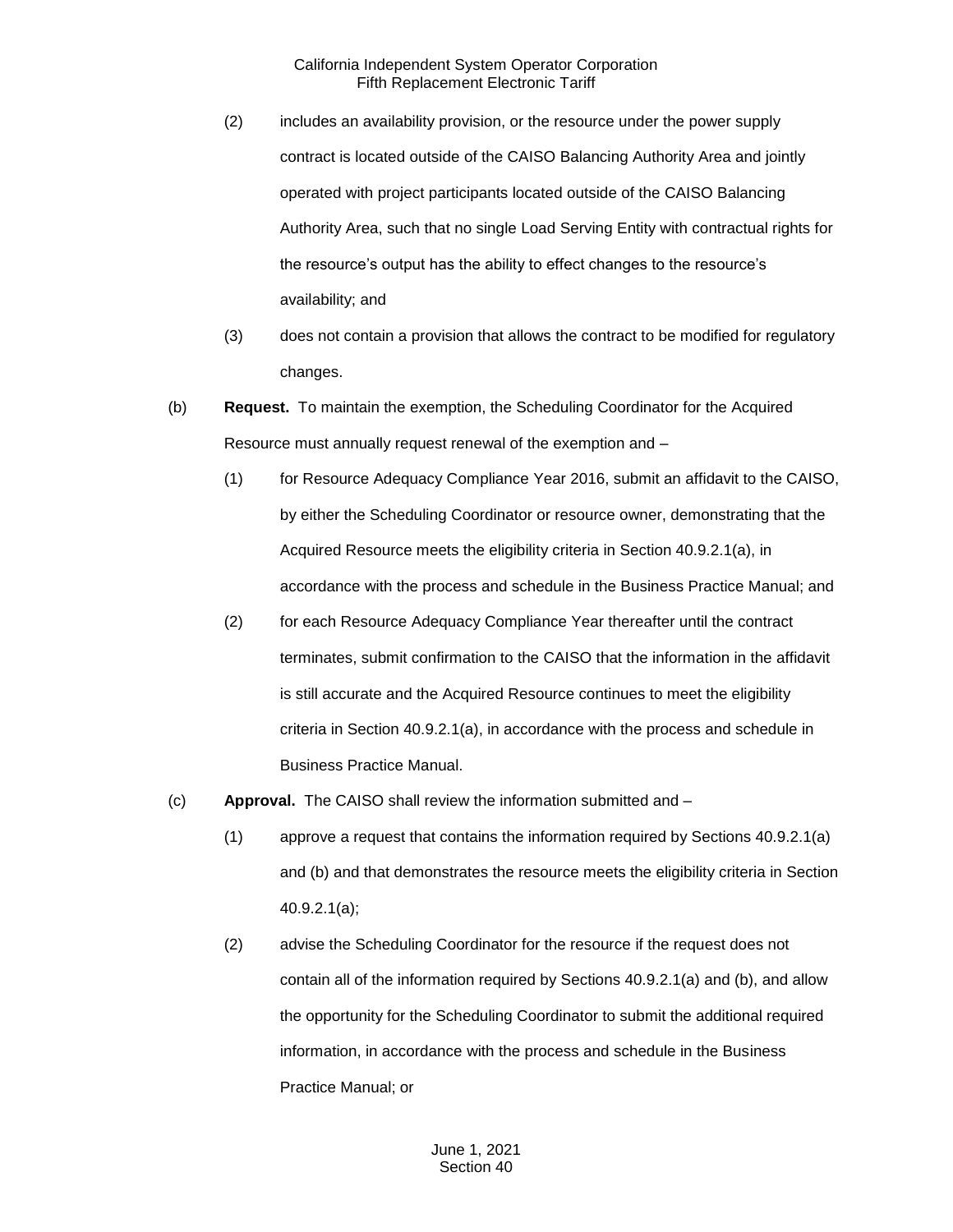- (3) deny the request and permanently terminate the exemption if --
	- (A) the Scheduling Coordinator for the resource does not timely submit a request under Section 40.9.2.1(b);
	- (B) the Scheduling Coordinator for the resource does not submit, or does not timely submit, additional information required to complete the request under Section 40.9.2(c)(2); or
	- (C) the CAISO determines the resource does not meet the eligibility criteria in Section 40.9.2.1(a).
- (d) **Failure to Request Renewal.** If the Scheduling Coordinator for the resource does not submit a request to renew the exemption under Section 40.9.2.1(b), the exemption shall terminate and the CAISO shall notify the Scheduling Coordinator of the termination in accordance with the process and schedule in Business Practice Manual.
- (e) **Notice of Termination.** The Scheduling Coordinator for an Acquired Resource must notify the CAISO within 10 days if the contract terminates or no longer meets the eligibility criteria in Section 40.9.2.1(a).

#### **40.9.3 Availability Assessment**

# **40.9.3.1 Local and System RA Capacity Availability**

#### (a) **Availability Assessment Hours**

- (1) Prior to the start of each Resource Adequacy Compliance Year, the CAISO shall establish and publish in the Business Practice Manual the Availability Assessment Hours applicable for resources providing local and/or system Resource Adequacy Capacity for each month of that year.
- (2) The Availability Assessment Hours shall be a pre-defined set of five consecutive hours for each month that –
	- (A) correspond to the operating periods when high demand conditions typically occur and when the availability of Resource Adequacy Capacity is most critical to maintaining system reliability:
	- (B) vary by season as necessary so that the coincident peak load hour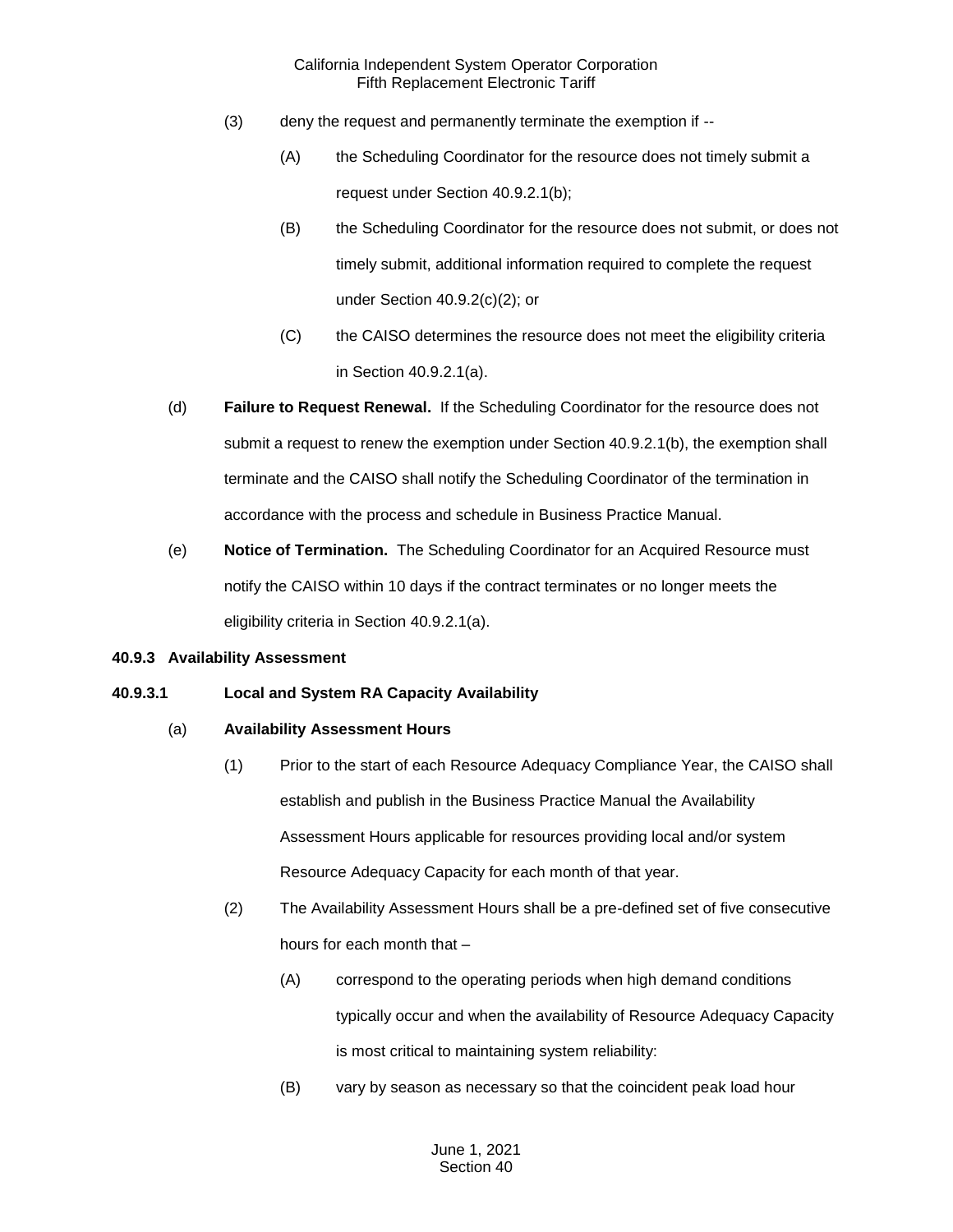typically falls within the five-hour range each day during the month,

based on historical actual load data; and

- (C) apply to each Trading Day that is a weekday and not a federal holiday.
- (b) **Must-Offer Availability Assessment.** The CAISO shall determine the extent to which each resource providing local and/or system Resource Adequacy Capacity made that capacity available to the CAISO each day during the Availability Assessment Hours by comparing –
	- (1) the MWs of local and/or system Resource Adequacy Capacity for which the Scheduling Coordinator for the resource submitted Economic Bids or Self-Schedules in the Day-Ahead Market and the Real-Time Market on a given day; and
	- (2) the MWs of local and/or system Resource Adequacy Capacity for which the Scheduling Coordinator for the resource had a performance obligation to submit Economic Bids or Self-Schedules in the CAISO Markets under the must-offer requirements applicable under Section 40.6 on a given day, provided that Conditionally Available Resources will have RAAIM assessed as if the resource's performance obligation were defined in Sections 40.6.1 and 40.6.2 and irrespective of their expected available Energy or their expected as-available Energy.

# **40.9.3.2 Flexible RA Capacity Availability**

- (a) **Availability Assessment Hours.** The Availability Assessment Hours for a Flexible RA Resource shall be the same period as the must-offer obligation for the Flexible Capacity Category that is designated on the Resource Flexible RA Capacity Plan for that month, as set forth in Section 40.10.6.
- (b) **Must-Offer Availability Assessment.** The CAISO shall determine the extent to which each Flexible RA Resource made that capacity available in each Availability Assessment Hour of the day by comparing –
	- (A) the MWs of Flexible RA Capacity for which the Scheduling Coordinator for the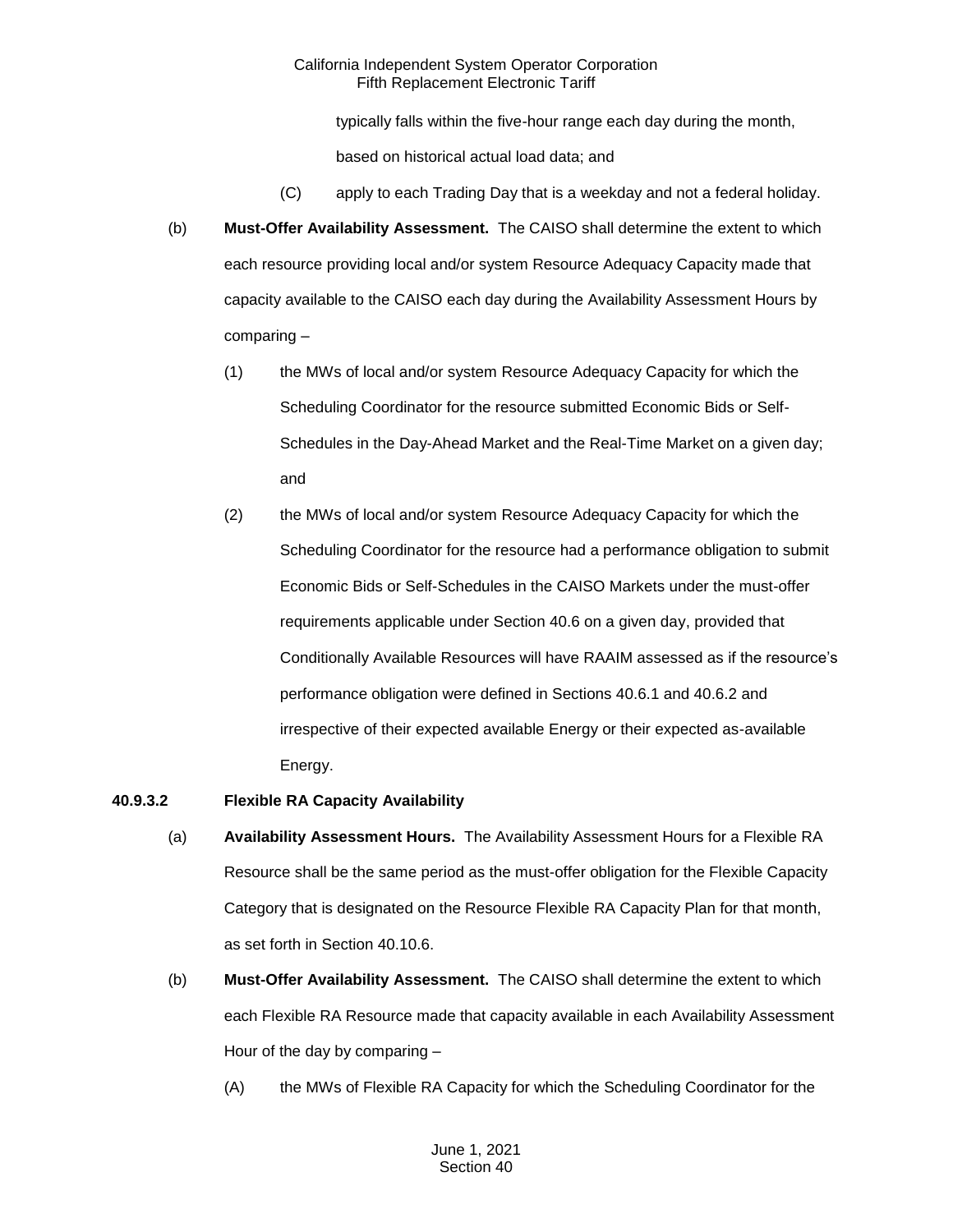resource submitted Economic Bids in the Day-Ahead Market and the Real-Time Market on a given day; and

- (B) the MWs of Flexible RA Capacity for which the Scheduling Coordinator for the resource had a performance obligation to submit Economic Bids in the CAISO Markets under the must-offer requirements applicable under Section 40.10.6 on a given day.
- (c) **Flexible Capacity Category.** If a Flexible RA Resource is designated to provide Flexible RA Capacity and/or RA Substitute Capacity in more than one Flexible Capacity Category on the same day, the CAISO will assess the availability of the resource using the mustoffer obligation for the highest quality of Flexible Capacity Category designated.
- (d) **Start-Up Less Than 90 Minutes.** For resources with a start-up time less than 90 minutes, the CAISO will use the resource's MWs of capacity from zero to the EFC value to assess the availability of the designated Flexible RA Capacity; provided that the Scheduling Coordinator for the resource does not submit Self-Schedules for the capacity from zero to PMin or for any portion of the capacity under the must-offer obligation for Energy. If the Scheduling Coordinator for the resource submits a Self-Schedule, the CAISO will deduct the MW value of PMin from the calculation of the resource's Flexible RA Capacity availability,
- (e) **Start-Up Greater Than 90 Minutes.** For resources with a start-up time greater than 90 minutes, the CAISO will use the MWs of capacity between the resource's PMin and EFC value in the availability assessment and validate whether the Scheduling Coordinator for the resource submitted Economic Bids for all MWs designated on the Resource Flexible RA Capacity Plan.

# (f) **Variable Energy Resources**

(1) **Flexible RA Capacity Equal to EFC.** If the Flexible RA Capacity designated on the monthly Resource Flexible RA Capacity Plan is equal to the resource's EFC value, the CAISO will assess the availability of the designated Flexible RA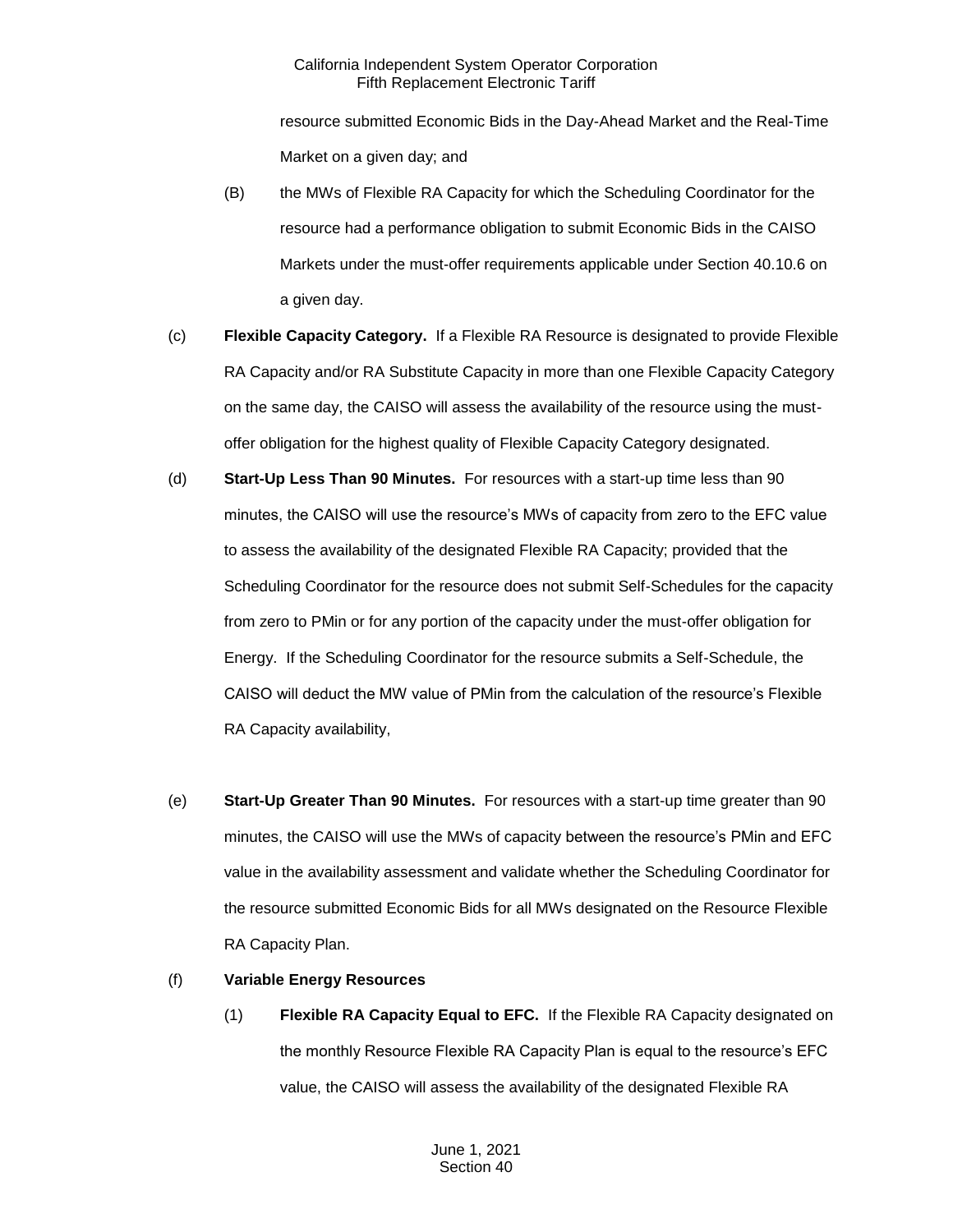Capacity based on the Economic Bids for Flexible RA Capacity the Scheduling Coordinator for the resource submitted up to the MWs in the Variable Energy Resource forecast applicable under Section 4.8.2.

- (2) **Flexible RA Capacity Less Than EFC.** If the Flexible RA Capacity designated in the monthly Resource Flexible RA Capacity Plan is less than the EFC value for the resource, the CAISO will assess availability using the ratio of the amount shown on the monthly plan to the relevant EFC value, and applies that ratio to the MWs of Economic Bids and the Variable Energy Resource forecast.
- (3) **VER Forecast Less Than Flexible RA Capacity.** If the MWs in the Variable Energy Resource forecast are less than the MWs of Flexible RA Capacity designated in the monthly Resource Flexible RA Capacity Plan, and the Economic Bids are greater than or equal to the forecast amount for that hour, the resource is 100 percent available up to the forecast amount.
- (4) **VER Forecast Greater Than Flexible RA Capacity.** If the MWs in the Variable Energy Resource forecast are greater than the MWs of Flexible RA Capacity designated in the monthly Resource Flexible RA Capacity Plan, the Scheduling Coordinator for the resource must submit Economic Bids equal to the forecast amount. If the Scheduling Coordinator for the resource submits Economic Bids for MWs above the forecast, or the resource generates above the forecast, the CAISO will limit the calculated availability to the forecast amount.
- (5) **No Day-Ahead Market Obligation.** For Variable Energy Resources that do not have an obligation to submit Economic Bids into the Day-Ahead Market, the CAISO will base the availability assessment of the Flexible RA Capacity only on the resource's Economic Bids in the Real-Time Market.

#### **40.9.3.3 Availability for Overlapping Local/System and Flexible RA Capacity**

(a) **Overlap Determination.** The availability assessment for overlapping Resource Adequacy commitments shall apply to those MWs subject to the must-offer obligations for local and/or system Resource Adequacy Capacity and Flexible RA Capacity in any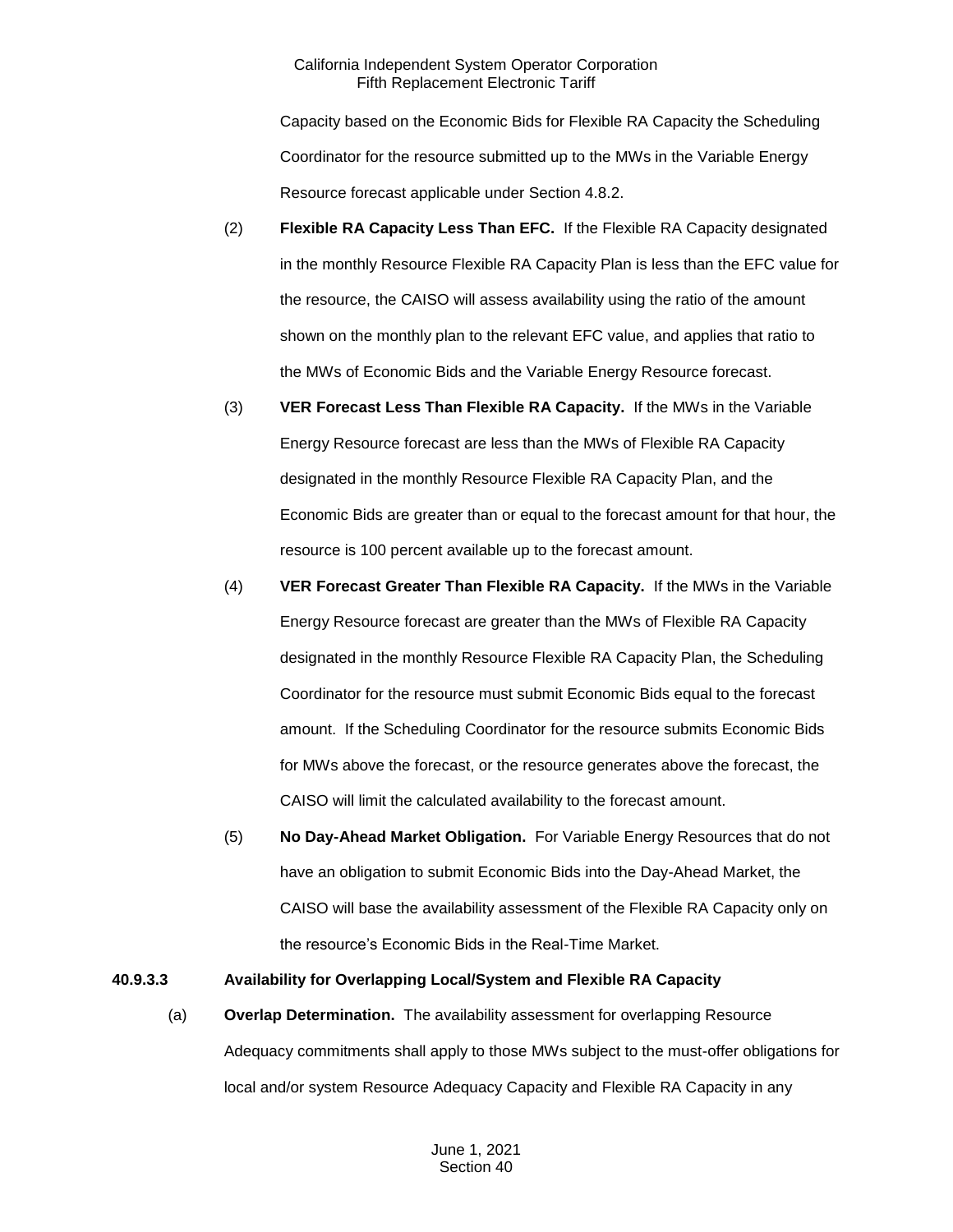Availability Assessment Hour. For the purpose of this Section 40.9, capacity is deemed to have an overlapping Resource Adequacy commitment if it has a must-offer obligation based on its status as local and/or system Resource Adequacy Capacity and a must-offer obligation based on its status as Flexible RA Capacity during the same Availability Assessment Hour of a day.

- (b) **Must-Offer Availability Assessment.** The CAISO shall determine the extent to which each resource with overlapping Resource Adequacy commitments made that capacity available to the CAISO in each overlapping Availability Assessment Hour of the day by comparing –
	- (1) the MWs of local and/or system Resource Adequacy Capacity and Flexible RA Capacity for which the Scheduling Coordinator for the resource submitted Economic Bids in the Day-Ahead Market and the Real-Time Market; and
	- (2) the MWs of local and/or system Resource Adequacy Capacity and Flexible RA Capacity for which the Scheduling Coordinator for the resource had a performance obligation to submit Economic Bids in the CAISO Markets, in accordance with the applicable must-offer requirements in Sections 40.6 and 40.10.6.
- (c) **Calculation.** The CAISO's calculation of the Availability Assessment for overlapping RA commitments shall count-
	- (1) any MW only once; and
	- (2) the total MWs of overlapping capacity as a Flexible RA Capacity commitment.

# **40.9.3.4 Treatment of Outages**

- (a) **RA Substitute Capacity Not Required.** The RAAIM Availability Assessment for a Resource Adequacy Resource excludes the capacity, duration, and must-offer requirements for Resource Adequacy Capacity on an Outage during the Resource Adequacy month that does not require RA Substitution Capacity under Section 9.3.1.3.3.
- (b) **RA Substitute Capacity Required and Provided.** For each Outage that requires RA Substitute Capacity under Section 40.9.3.6 to avoid imposition of RAAIM charges –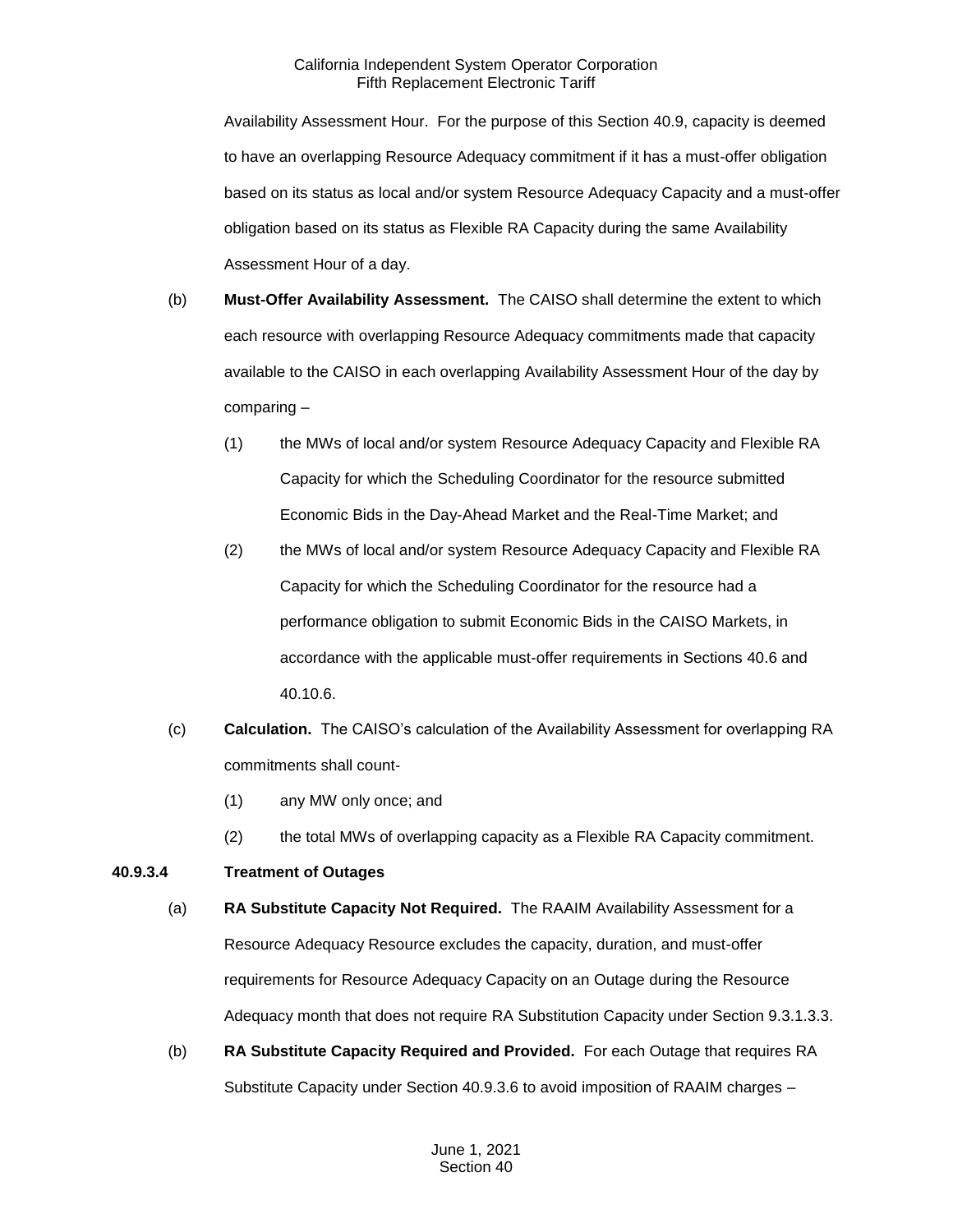- (1) the RAAIM Availability Assessment for the resource excludes the capacity, duration, and must-offer requirement for Resource Adequacy Capacity on outage to the extent the resource provides RA Substitute Capacity for that outage as required under Section 40.9.3.6; and
- (2) the RAAIM Availability Assessment for the substitute resource includes the capacity, duration, and must-offer requirement for the RA Substitute Capacity commitment. For each day the substitute resource is committed to provide Flexible RA Capacity and/or RA Substitute Capacity in more than one Flexible Capacity Category, the RAAIM Availability Assessment applies the must-offer obligation for the highest quality Flexible Capacity Category to the total MWs of the flexible capacity requirement. For the purposes of this Section 40.9, base ramping resources (as defined in section 40.10.3.2) are considered to be a higher quality of Flexible Capacity Category than either peak ramping resources (as defined in section 40.10.3.3) or super-peak ramping resources (as defined in section 40.10.3.4). Additionally, peak ramping resources (as defined in section 40.10.3.3) are considered to be a higher quality of Flexible Capacity Category than super-peak ramping resources (as defined in section 40.10.3.4).
- (c) **RA Substitute Capacity Required not Provided.** For each Outage that requires RA Substitute Capacity under Section 40.9.3.6 to avoid imposition of RAAIM charges, the RAAIM Availability Assessment for the resource includes the capacity, duration, and must-offer requirement for Resource Adequacy Capacity on an outage to the extent the resource does not provide RA Substitute Capacity for the outage as required under Section 40.9.3.6.

(d) **Exclusions from RAAIM for certain Outage types.** The RAAIM Availability Assessment excludes the capacity, duration, and must-offer requirement for local and/or system Resource Adequacy Capacity or Flexible RA Capacity on an Outage in a nature of work category specified in the Business Practice Manual that relates to: (i) an administrative action by the resource owner; (ii) a cause outside of the control of the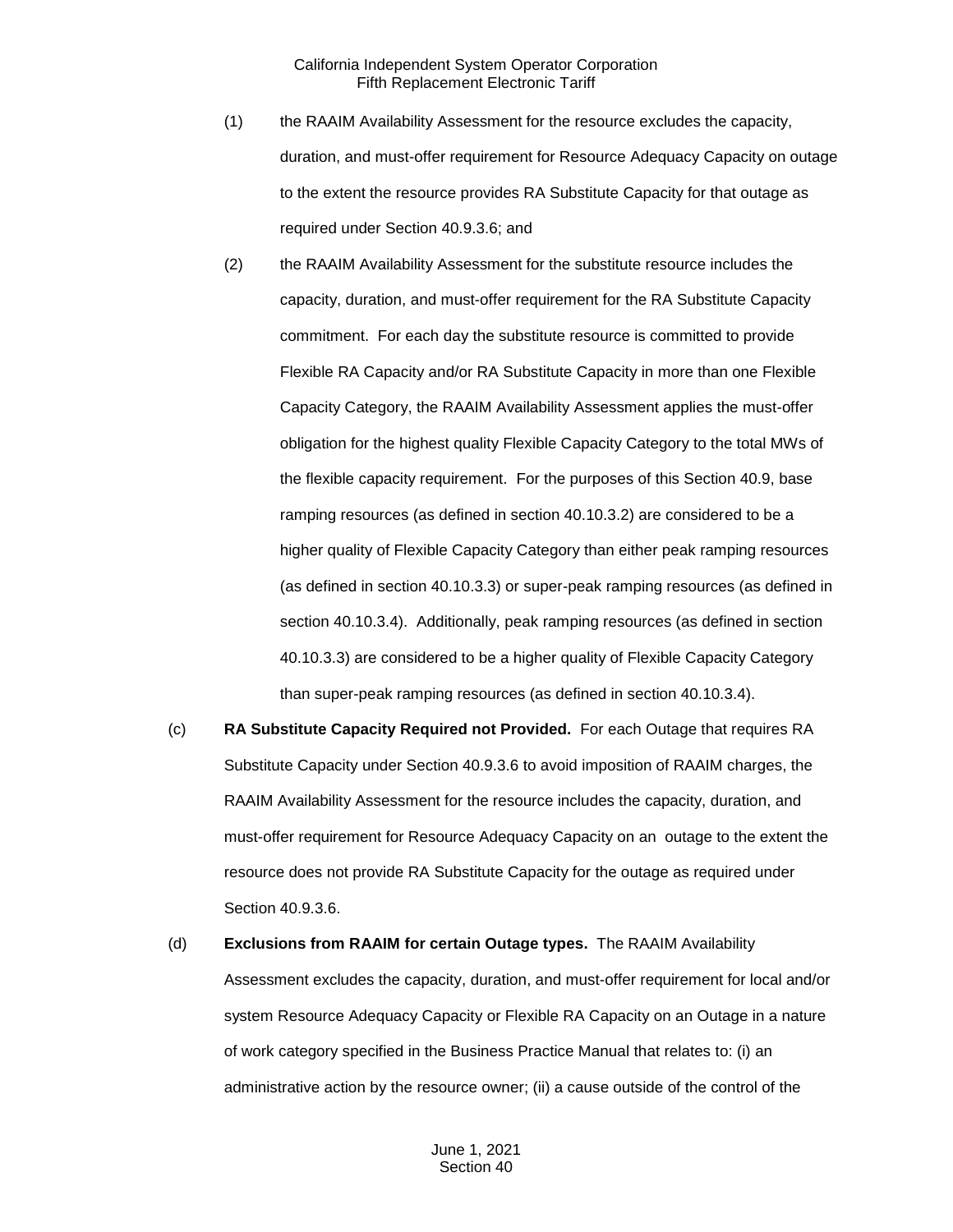resource owner, (iii) or a short-term use limitation; or (iv) a non-Run-of-River Resource hydroelectric Generating Unit's management of water-related operational or regulatory limitations. Through the December 31, 2020, Trading Day, item (iv) of this Section 40.9.3.4(d) applies only to a hydroelectric Generating Unit that has limited the capacity it has shown on the monthly Supply Plan corresponding to the day of the Outage to reflect historical hydrological conditions or actual hydrological conditions in 2020. The limitations based on hydrological conditions must be mutually agreed upon with the unit's Scheduling Coordinator and the CAISO. Starting with the January 1, 2021, Trading Day, item (iv) of this Section 40.9.3.4(d) applies only to a hydroelectric Generating Unit whose Qualifying Capacity was established pursuant to a CPUC or Local Regulatory Authority methodology under which the Qualifying Capacity is calculated to reflect historical hydrological conditions.

(e) **Derates on Generating Units Providing system RA Capacity and Listed Local RA Capacity.** If a Generating Unit providing both system RA Capacity and Listed Local RA Capacity is on Forced Outage, then for purposes of RAAIM and RA Substitute Capacity the quantity of the Forced Outage will be apportioned first to the system RA Capacity provided from that Generating Unit. If the quantity of the Forced Outage exceeds the quantity of system RA Capacity provided by the Generating Unit, then the remainder of the Forced Outage shall be apportioned to the Listed Local RA Capacity provided by the Generating Unit.

**40.9.3.5 [Not Used]** 

#### **40.9.3.6 Substitute Capacity**

**40.9.3.6.1 CAISO Evaluation by T-22 of Need for Substitute Capacity for Outages Submitted by T-25**

No later than 22 days before the start of each month, the CAISO will determine for each day in that month whether it will have sufficient operationally available RA Capacity from a combination of Local Capacity Area Resources and system capacity resources to meet or exceed the CAISO system RA Reliability Margin for each day. The CAISO will base this assessment on Maintenance Outages planned to be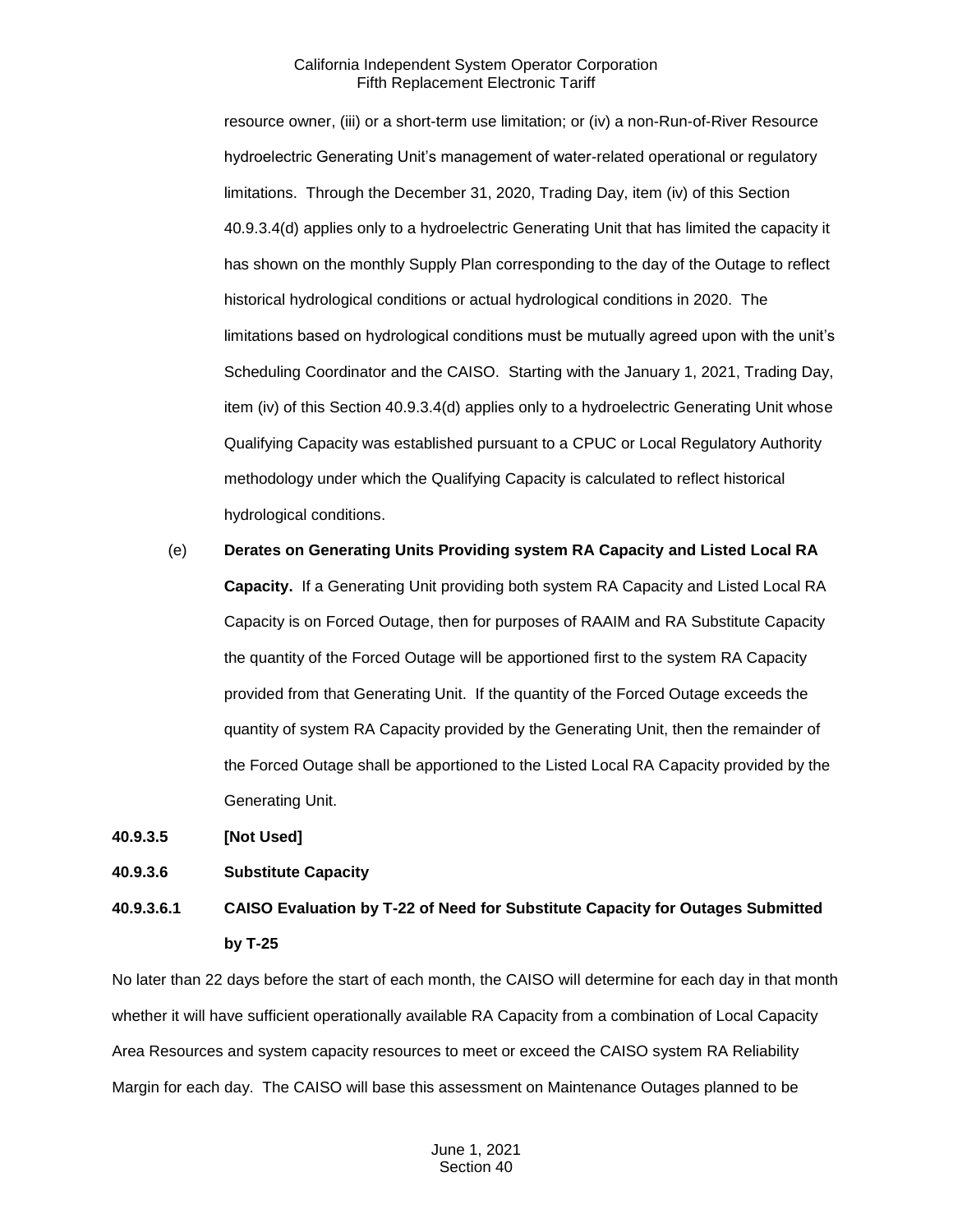taken during the month that were submitted at least 25 days before the start of the month and any RA Substitute Capacity already provided to the CAISO for that month.

If the CAISO determines that it will have sufficient operationally available RA Capacity to meet or exceed the CAISO system RA Reliability Margin for a particular day, then no supplier with an outage submitted at least 25 days before the start of the month would be required to provide RA Substitute Capacity to be excluded from the RAAIM calculation as part of the analysis conducted no later than 22 days before the start of each month.

If the CAISO determines that it will not have sufficient operationally available RA capacity to meet the CAISO system RA Reliability Margin for a particular day, then it will determine which resources must provide RA Substitute Capacity to be excluded from the RAAIM calculation based on the reverse order of the dates on which the resources submitted the outage requests to the CAISO. The CAISO will first request the resource providing RA Capacity with the most-recently-requested outage for that day to provide RA Substitute Capacity and then will continue to assign substitution opportunities until the CAISO has sufficient operationally available RA Capacity to meet the CAISO system RA Reliability Margin for that particular day, assuming that all resources that are assigned a RA Substitute Capacity obligation actually provide RA Substitute Capacity for that day.

For purposes of this section 40.9.3.6.1, the CAISO will treat any request to extend the scheduled duration of an outage or increase the MW amount of capacity on outage as a new outage request and will assign a new priority date based on when the request to change the outage or derate was submitted to the CAISO. For the purposes of this section 40.9.3.6.1, the CAISO will not assign a new priority date where the Scheduling Coordinator requests to reduce the scheduled duration of an outage or decrease the MW amount of capacity on outage.

A resource designated to provide RA Substitute Capacity as part of the analysis conducted no later than 22 days before the start of each month must designate RA Substitute Capacity by the deadline specified in the relevant Business Practice Manual. Failure to designate the RA Substitute Capacity by the specified deadline will subject the resource to RAAIM unless the outage is cancelled or rescheduled.

# **40.9.3.6.2 CAISO Rolling Evaluation of Need for Substitute Capacity for Outages Submitted after T-25**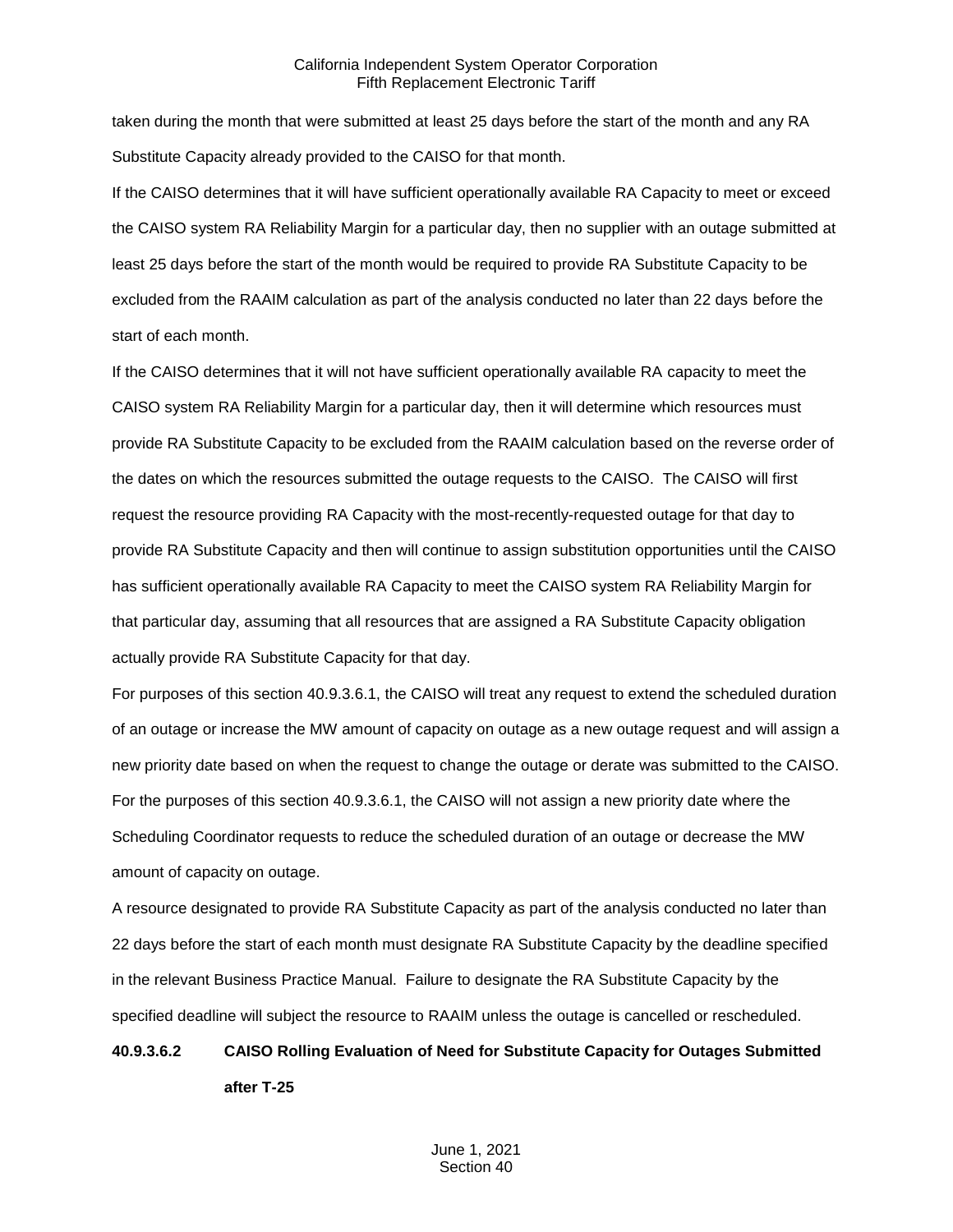Starting at twenty-four days before the start of a month, the CAISO will consider submitted Maintenance Outages for a substitution requirement on a rolling basis, based on time of submission. Upon submission of the outage request, the CAISO will determine for each day of the outage whether the CAISO will have sufficient operationally available RA Capacity from a combination of Local Capacity Area Resources and system capacity resources to meet or exceed the CAISO system RA Reliability Margin for each day. The CAISO will base this assessment on Maintenance Outages planned to be taken for that day and any RA Substitute Capacity already provided to the CAISO for that day.

If the CAISO determines that it will have sufficient operationally available RA Capacity to meet or exceed the CAISO system RA Reliability Margin for a particular day, then the supplier will not be required to provide RA Substitute Capacity for that day to avoid imposition of RAAIM.

If the CAISO determines that it will not have sufficient operationally available RA capacity to meet the CAISO system RA Reliability Margin for a particular day, then it will request substitution for the resource for that day. Failure to designate RA Substitute Capacity by the deadline specified in the relevant Business Practice Manual will subject the resource to RAAIM unless the outage is cancelled or rescheduled.

The CAISO will not conduct an assessment to determine the need to provide RA Substitute Capacity for Forced Outages. Any such outage, irrespective of whether the resource is providing RA Capacity or Flexible RA Capacity, will be subject to applicable RAAIM unless the Scheduling Coordinator for the resource provides Substitute Capacity by the deadline specified in the relevant Business Practice Manual, the outage is exempt from RAAIM as set forth in Section 9 or Section 40, the outage is cancelled, or the outage is rescheduled.

For purposes of this section 40.9.3.6.2, the CAISO will treat any request to extend the scheduled duration of an outage or increase the MW amount of capacity on outage as a new outage request and will assign a new priority date based on when the request to change the outage or derate was submitted to the CAISO. For purposes of this section 40.9.3.6.2, the CAISO will reevaluate the need for a Scheduling Coordinator to provide RA Substitute Capacity where the Scheduling Coordinator requests to reduce the scheduled duration of an outage or decrease the MW amount of capacity on outage but will not assign a new priority date.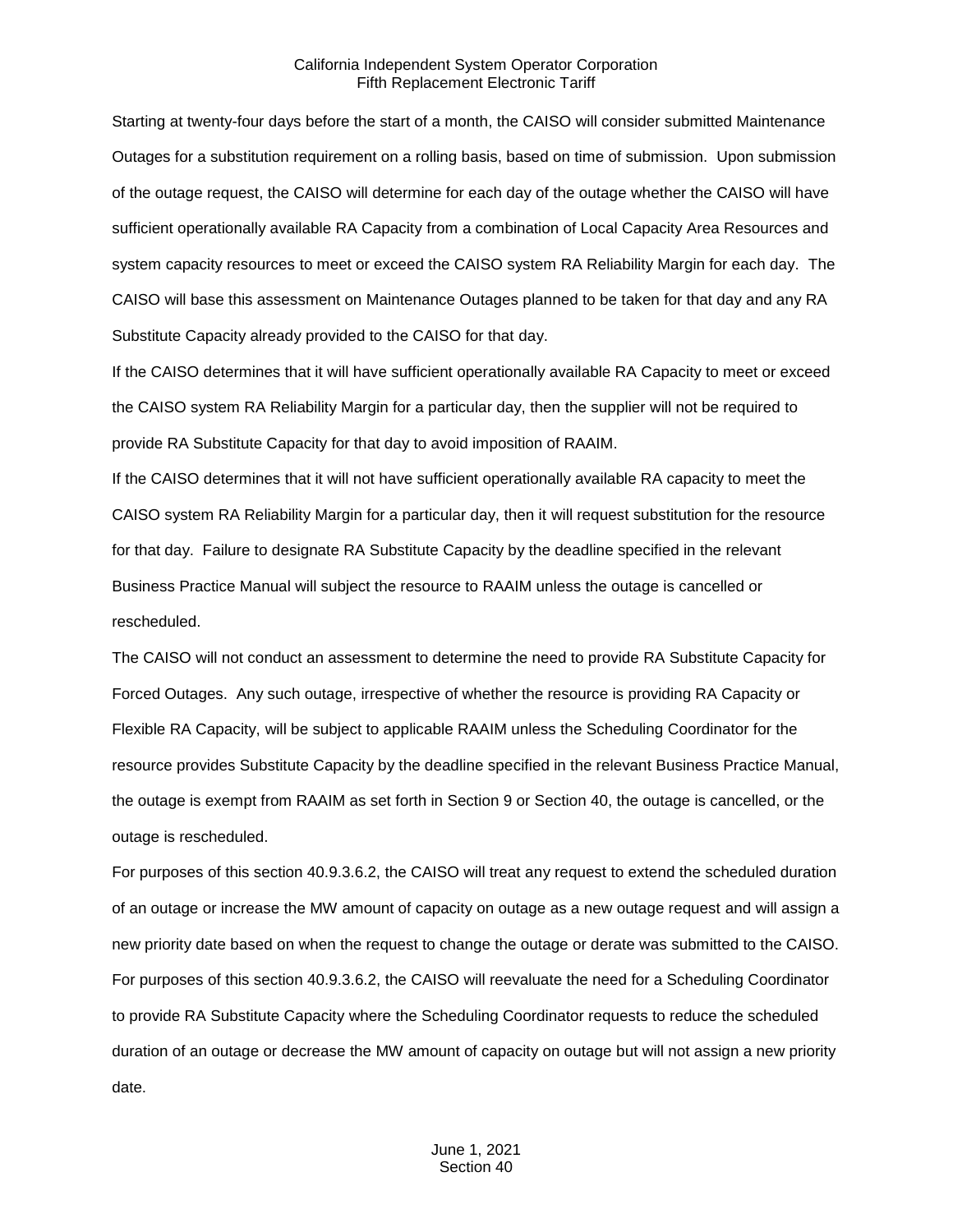### **40.9.3.6.3 General Provisions on Substitute Capacity**

#### (a) **Substitution**

- (1) The Scheduling Coordinator for a Resource Adequacy Resource may provide RA Substitute Capacity for its local and/or system Resource Adequacy Capacity or Flexible RA Capacity on Outage. Certain types of Outages, as defined elsewhere in Section 9 or Section 40, will not subject the Scheduling Coordinator for a Resource Adequacy Resource to RAAIM if it declines to provide RA Substitute Capacity.
- (2) If the Resource Adequacy Resource on Outage and the substituting resource do not have the same Scheduling Coordinator, the Scheduling Coordinator for the substituting resource must confirm and approve the proposed substitution in accordance with the process set forth in the Business Practice Manual.

#### (b) **Availability**

- (1) RA Substitute Capacity must be operationally available to the CAISO:
- (2) Capacity on, or scheduled to be on, a Forced Outage, Approved Maintenance Outage, or de-rate, is not operationally available and shall not qualify to be RA Substitute Capacity for the duration of the period that it is unavailable.
- (3) RMR Capacity, including Legacy RMR Capacity, CPM Capacity, and capacity committed to be Resource Adequacy Capacity in a monthly Supply Plan shall not qualify to be RA Substitute Capacity for the duration of that commitment.
- (4) RA Substitute Capacity shall not qualify to be RMR Capacity, including Legacy RMR Capacity, CPM Capacity, or Resource Adequacy Capacity in a monthly Supply Plan, for the duration of the substitution.
- (5) If a resource provides RA Substitute Capacity for multiple Resource Adequacy Resources under Section 40.9.3.6.6, the same capacity committed as RA Substitute Capacity for one Resource Adequacy Resource shall not qualify as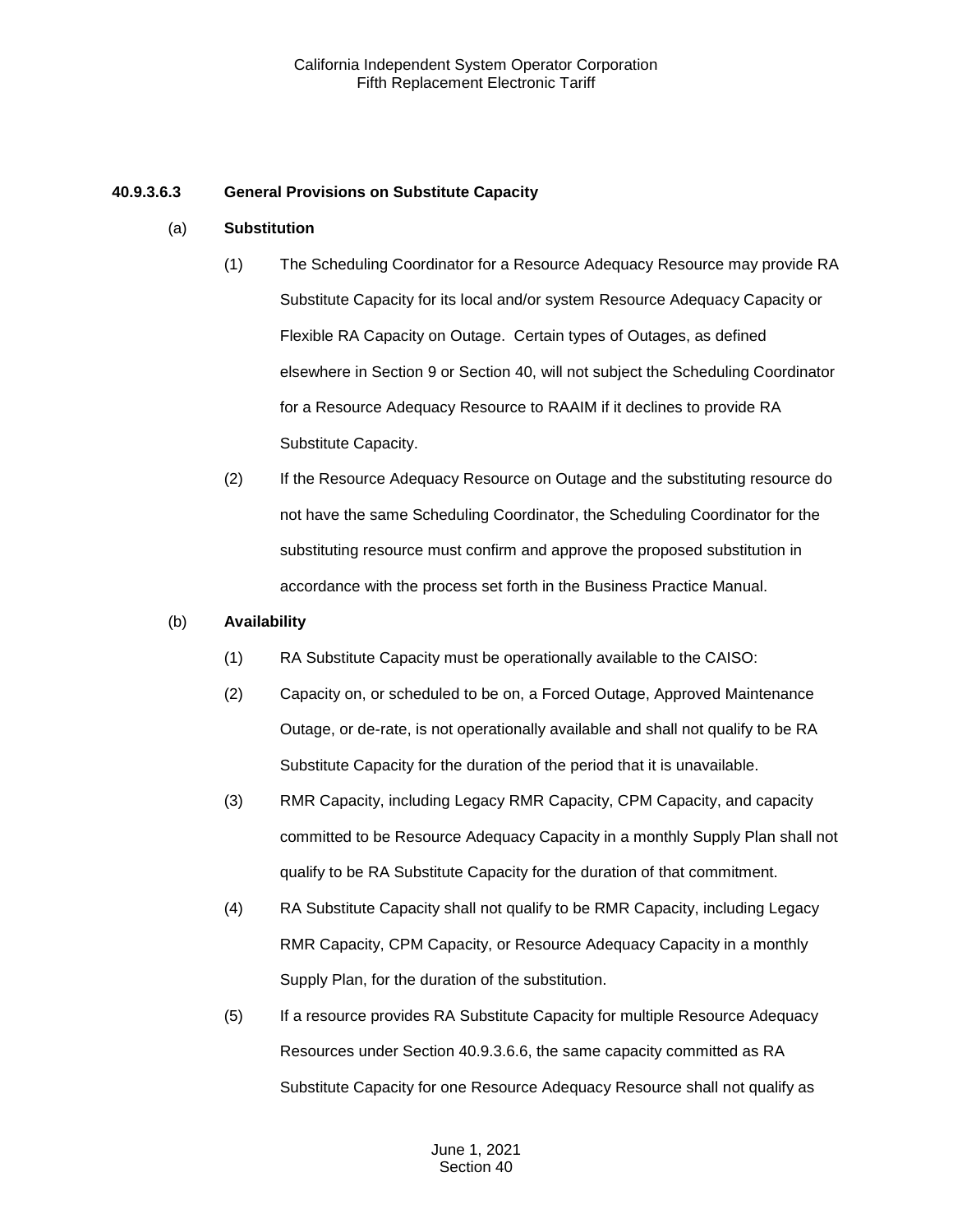RA Substitute Capacity for a different Resource Adequacy Resource during the same substitution period.

(6) RA Substitute Capacity will be treated as Resource Adequacy Capacity during the period of substitution for purposes of a Forced Outage or de-rate allocation.

### (c) **Timing of Substitution Request**

- (1) **Day-Ahead Market.** Requests for substitution for Forced Outages in the Day-Ahead Market must be submitted in accordance with the timeline specified in the Business Practice Manual and be approved by the CAISO to be included in the Day-Ahead Market for the next Trading Day. Requests for substitution for Forced Outages in the Day-Ahead Market submitted at or after the timeline specified in the Business Practice Manual and that are approved by the CAISO will be included in the Day-Ahead Market for the second Trading Day.
- (2) **Real-Time Market.** Requests for substitution for Forced Outages in the Real-Time Market must be submitted in accordance with the timeline in the Business Practice Manual.

# **40.9.3.6.4 RA Substitute Capacity from a Single Source**

(a) **Option.** The Scheduling Coordinator for a Resource Adequacy Resource that is on Outage may provide RA Substitute Capacity for that capacity from a single resource.

# (b) **Local Capacity Area Resource Substitution**

- (1) **Pre-Qualified Substitution.**
	- (A) **Annual Process.** The CAISO annually will conduct a process to assess the eligibility of resources to pre-qualify as RA Substitute Capacity for Local Capacity Resource Adequacy Resources that potentially could be Listed Local RA Capacity in the time period covered by the process. The CAISO will publish a list of the pre-qualified resources in accordance with the timeline in the Business Practice Manual.
	- (B) **Pre-Qualification Requirement.** The CAISO will pre-qualify a resource to provide RA Substitute Capacity that is located at the same bus as, or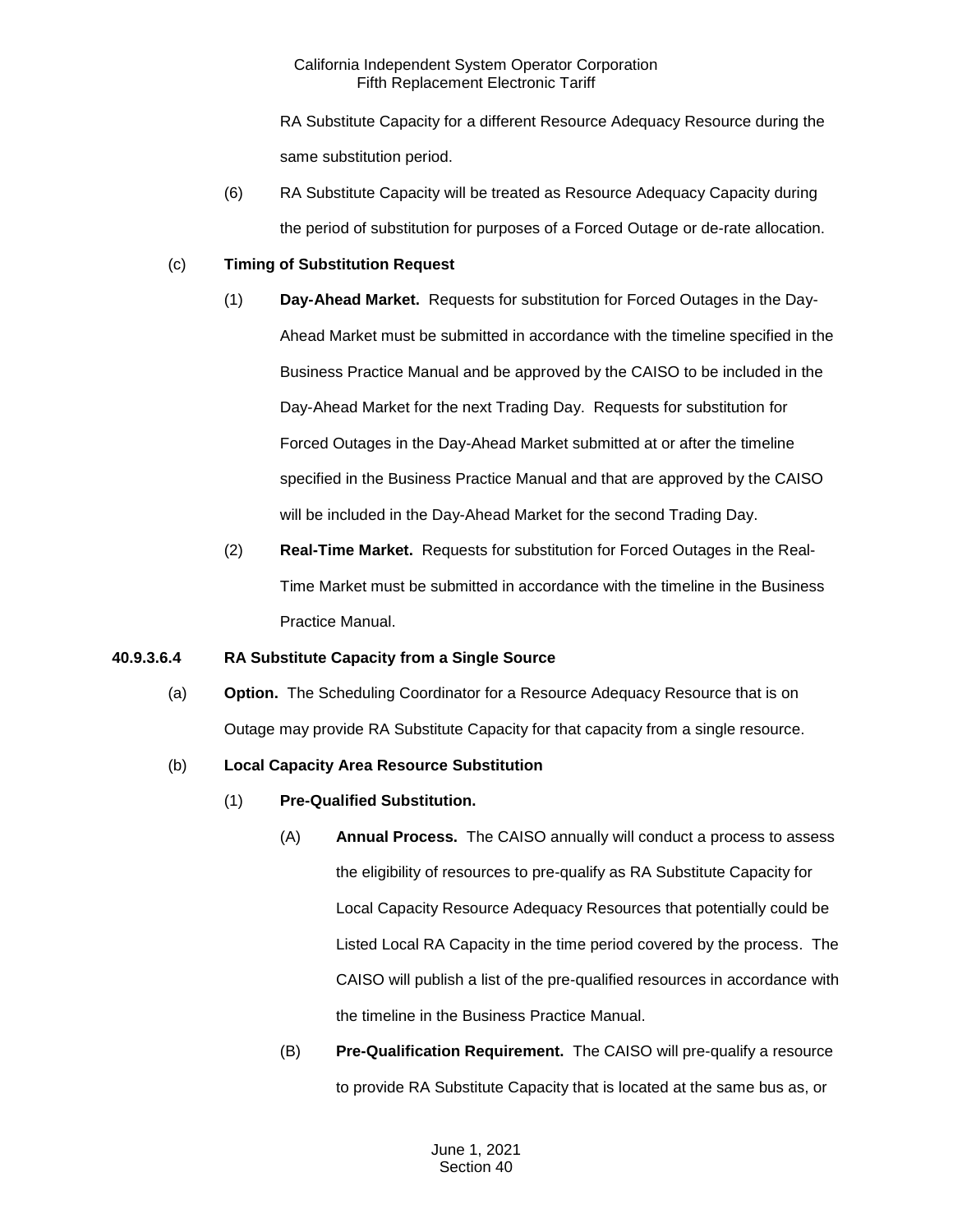a compatible bus to, that of the Local Capacity Area Resource Adequacy Resource for which it could substitute.

- (C) **Request.** To use a pre-qualified resource in the Day-Ahead Market or Real-Time Market as RA Substitute Capacity, the Scheduling Coordinator for the Local Capacity Area Resource Adequacy Resource on Outage must submit a timely substitution request in accordance with Section 40.9.3.6.3(c).
- (D) **Approval.** The CAISO will grant a request that meets the requirements in Sections 40.9.3.6.4(b)(1)(C) and 40.9.3.6.3(b).

# (2) **Non-Pre-Qualified Substitution.**

- (A) **Day-Ahead Market.** The Scheduling Coordinator for Listed Local RA Capacity on Outage may submit a request to substitute a non-prequalified resource only in the Day-Ahead Market.
- (B) **Request.** To use a non-pre-qualified resource as RA Substitute Capacity, the Scheduling Coordinator for the Listed Local RA Capacity must submit a timely substitution request in accordance with Section 40.9.3.6.3(c), and the alternate resource must be located in the same Local Capacity Area.
- (C) **Approval.** The CAISO will grant a request that meets the requirements in Sections 40.9.3.6.4(b)(2)(A) and (B), and 40.9.3.6.3(b).

# (c) **Non-Local Capacity Area Resource Substitution**

- (1) **Request.** To use a Dynamic System Resource, Non-Dynamic System Resource, NRS-RA Resource, or Pseudo-Tie as RA Substitute Capacity, the Scheduling Coordinator for a Resource Adequacy Resource that has an Outage must submit a timely substitution request in the Day-Ahead Market in accordance with Section 40.9.3.6.3(c).
- (2) **Approval.** The CAISO will grant the request if the alternate resource is external to the CAISO Balancing Authority Area (including Pseudo-Ties), the Scheduling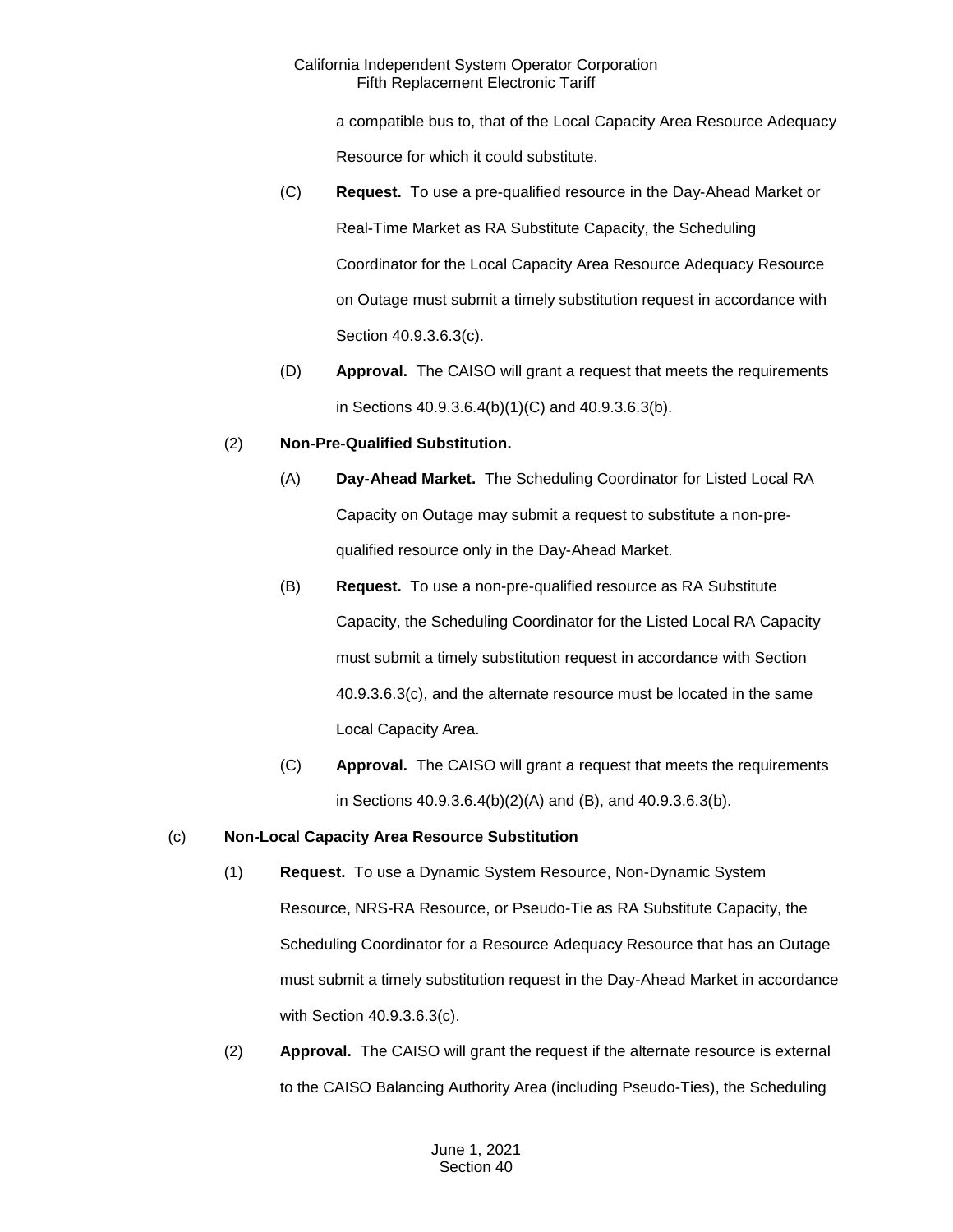Coordinator for the resource has an adequate available import allocation at the resource's Scheduling Point to provide the RA Substitute Capacity, and meets the requirements in Sections 40.9.3.6.4(d)(1) and 40.9.3.6.3(b).

#### (d) **External Resources**

- (1) **Request.** To use a Dynamic System Resource, Non-Dynamic System Resource, NRS-RA Resource, or Pseudo-Tie as RA Substitute Capacity, the Scheduling Coordinator for a Resource Adequacy Resource that has a Forced Outage or de-rate must submit a timely substitution request in the Day-Ahead Market in accordance with Section 40.9.3.6(c).
- (2) **Approval.** The CAISO will grant the request if the alternate resource is external to the CAISO Balancing Authority Area (including Pseudo-Ties), the Scheduling Coordinator for the resource has an adequate available import allocation at the resource's Scheduling Point to provide the RA Substitute Capacity, and meets the requirements in Sections  $40.9.3.6.1(d)(1)$  and  $40.9.3.6(b)$ .

#### (e) **Flexible RA Capacity**

- (1) **Request.** To use a resource as RA Substitute Capacity, the Scheduling Coordinator for the Flexible RA Resource that has a Forced Outage must submit a timely substitution request in the Day-Ahead Market or Real-Time Market in accordance with Section 40.9.3.6.3(c) and specify the MW of RA Substitute Capacity to be provided, which may not exceed the MWs of the outage.
- (2) **Approval.** The CAISO will grant the request if the alternate resource has adequate deliverable capacity to provide the RA Substitute Capacity, meets the applicable requirements in Sections 40.9.3.6.4(e) and 40.9.3.6.3(b), and is capable of meeting the must-offer obligation in Section 40.10.6 applicable to the highest quality Flexible Capacity Category for the MWs of the Flexible RA Capacity commitments of the resource on outage and the alternate resource.

#### **40.9.3.6.5 RA Substitute Capacity from Multiple Resources**

(a) **Option.** The Scheduling Coordinator for a Resource Adequacy Resource on Outage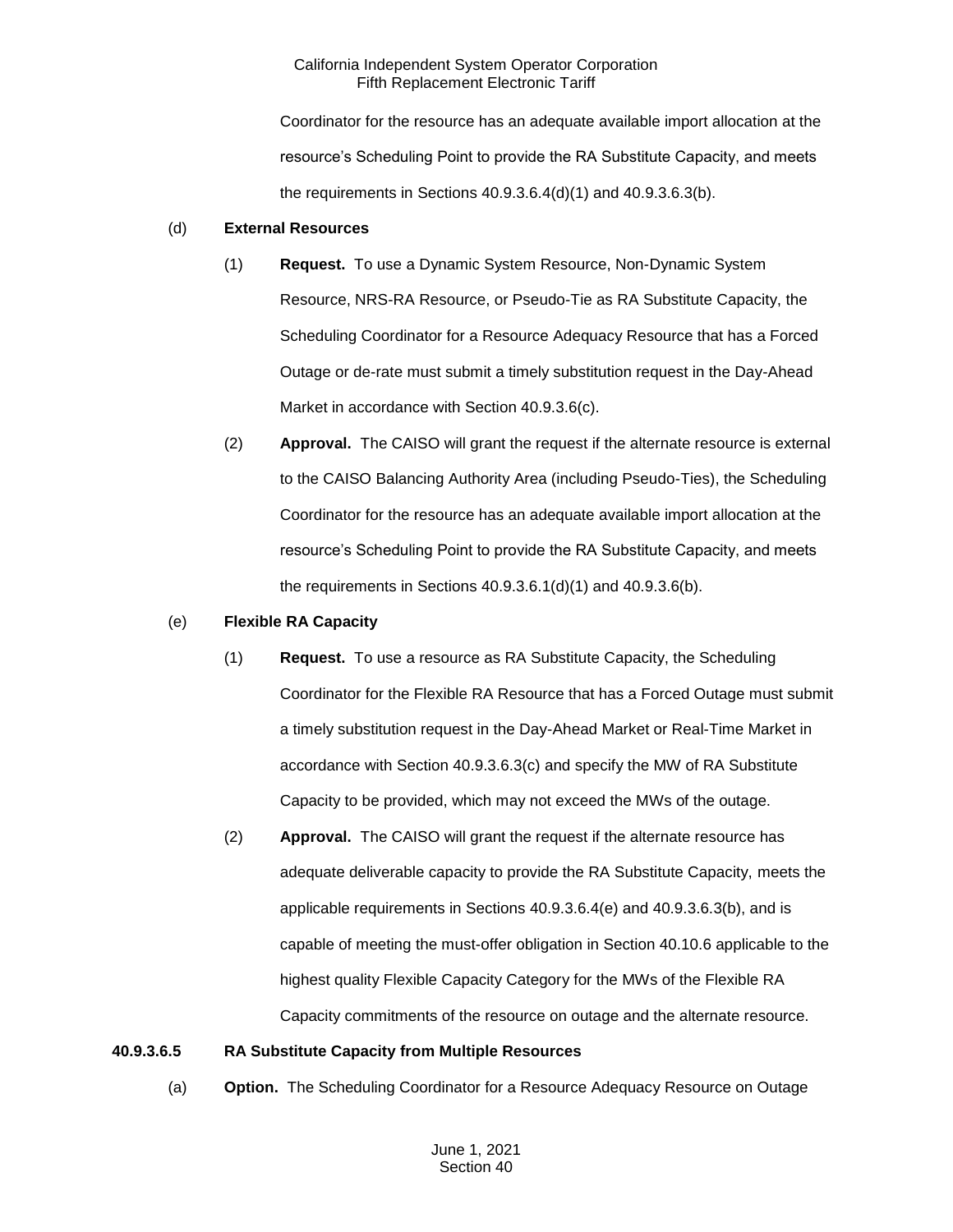may submit a request to substitute that capacity with RA Substitute Capacity from multiple alternate resources, including a resource already providing RA Substitute Capacity for one or more Resource Adequacy Resources.

## (b) **Local Capacity Area Resource Substitution**

- (1) **Request.** To use RA Substitute Capacity from multiple resources, the Scheduling Coordinator for Listed Local RA Capacity on Outage must submit a timely substitution request in the Day-Ahead Market in accordance with Section 40.9.3.6.3(c) if any of the alternate resources are not pre-qualified to substitute for the resource on the outage; however, if all of the alternate resources are prequalified to provide RA Substitute Capacity for that resource, the request may be submitted in the Day-Ahead Market or Real-Time Market.
- (2) **Approval.** The CAISO will grant the request if it meets the requirements in Sections 40.9.3.6.5(b)(1) and 40.9.3.6.3(c) and the alternate resources are either pre-qualified, or are not pre-qualified but are located in the same Local Capacity Area as the Resource Adequacy Resource.

#### (c) **Non-Local Capacity Area Resources**

- (1) **Request.** To use RA Substitute Capacity from multiple resources, the Scheduling Coordinator for RA Capacity other than Listed Local RA Capacity on Outage must submit a timely substitution request in the Day-Ahead Market or the Real-Time Market in accordance with Section 40.9.3.6.3(c).
- (2) **Approval.** The CAISO will grant the request if all of the alternate resources meet the requirements in Sections 40.9.3.6.5(c)(1) and 40.9.3.6.3(c).

## (d) **External Resources**

(1) **Request.** To use multiple Dynamic System Resources, Non-Dynamic System Resources, NRS-RA Resources, or Pseudo-Ties as RA Substitute Capacity, the Scheduling Coordinator for a Resource Adequacy Resource that has an Outage must submit a timely substitution request in the Day-Ahead Market in accordance with Section 40.9.3.6.3(c).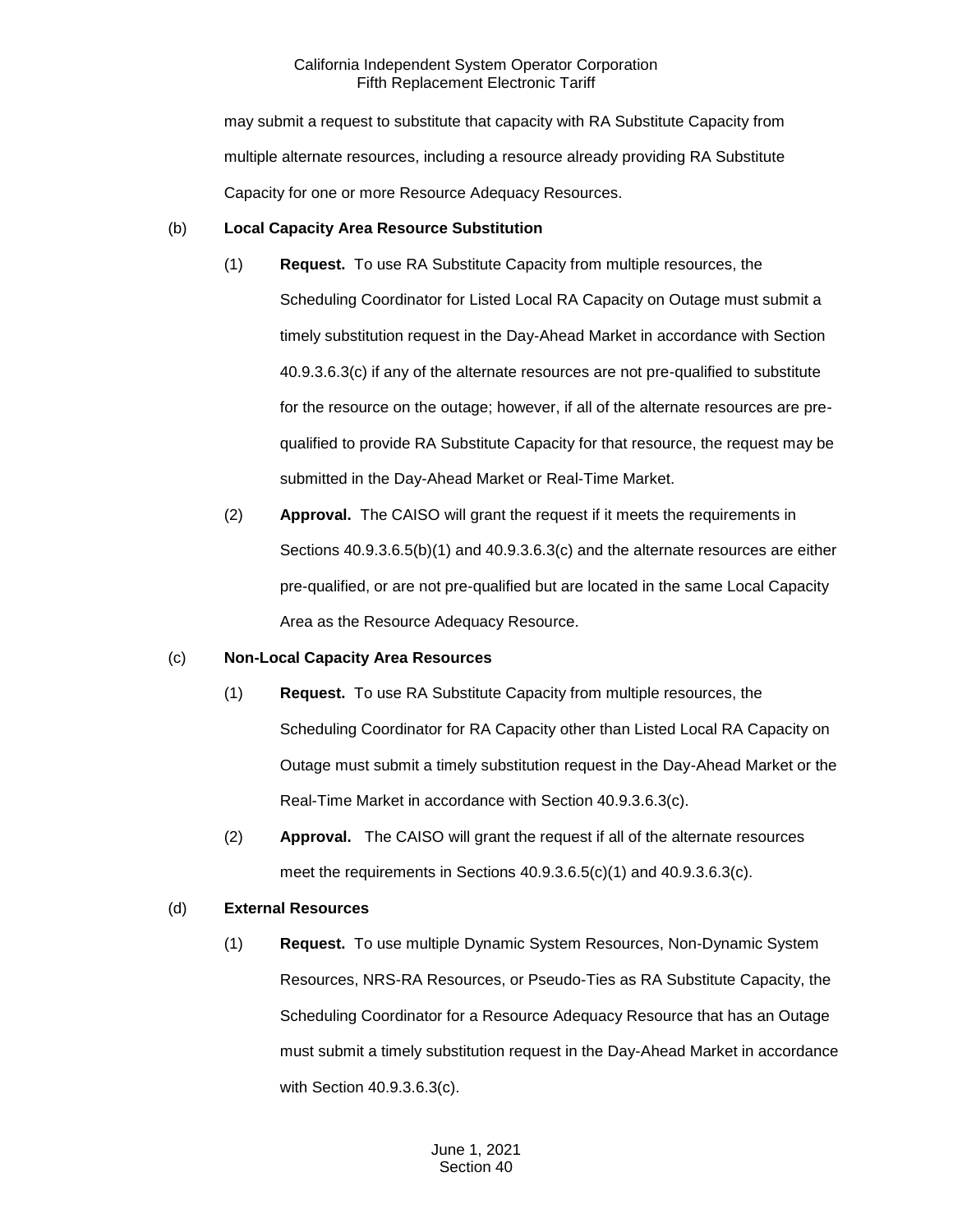(2) **Approval.** The CAISO will grant the request if the alternate resources are external to the CAISO Balancing Authority Area (including Pseudo-Ties), and the Scheduling Coordinator of each alternate resource has an adequate available import allocation at the resource's Scheduling Point to provide the RA Substitute Capacity, and meet the requirements in Sections 40.9.3.6.5(d)(1) and 40.9.3.6.3(b).

## (e) **Flexible RA Capacity**

- (1) **Request.** To use RA Substitute Capacity from multiple resources, the Scheduling Coordinator for a resource providing Flexible RA Capacity on a Forced Outage must submit a timely substitution request in the Day-Ahead Market or the Real-Time Market and the alternate resources must be located in the CAISO Balancing Authority Area, which does not include a Pseudo-Tie of a Generating Unit or a Resource-Specific System Resource.
- (2) **Approval.** The CAISO will grant the request if the alternate resources meet the requirements in Sections 40.9.3.6.5(e)(1) and 40.9.3.6.3(c).

**40.9.3.6.6 Multiple Substitution by One Resource.** The Scheduling Coordinator for a resource already providing RA Substitute Capacity may provide RA Substitute Capacity for one or more additional Resource Adequacy Resources on Outage, subject to approval by the CAISO pursuant to Section 40.9.3.6.4 or 40.9.3.6.5.

#### **40.9.3.6.7 Resource Adequacy Obligation**

To the extent a resource provides RA Substitute Capacity, the resource must meet and comply with all requirements in Section 40 applicable to RA Substitute Capacity for the duration of the substitution; except that RA Substitute Capacity shall be released from this obligation and the substitution requirements in Section 40.9 –

- (a) at the end of the approved substitution period; or
- (b) upon request by either the Scheduling Coordinator for the resource on Outage or the Scheduling Coordinator for the substitute resource, and approval by the other Scheduling Coordinator, in accordance with the process set forth in the Business Practice Manual.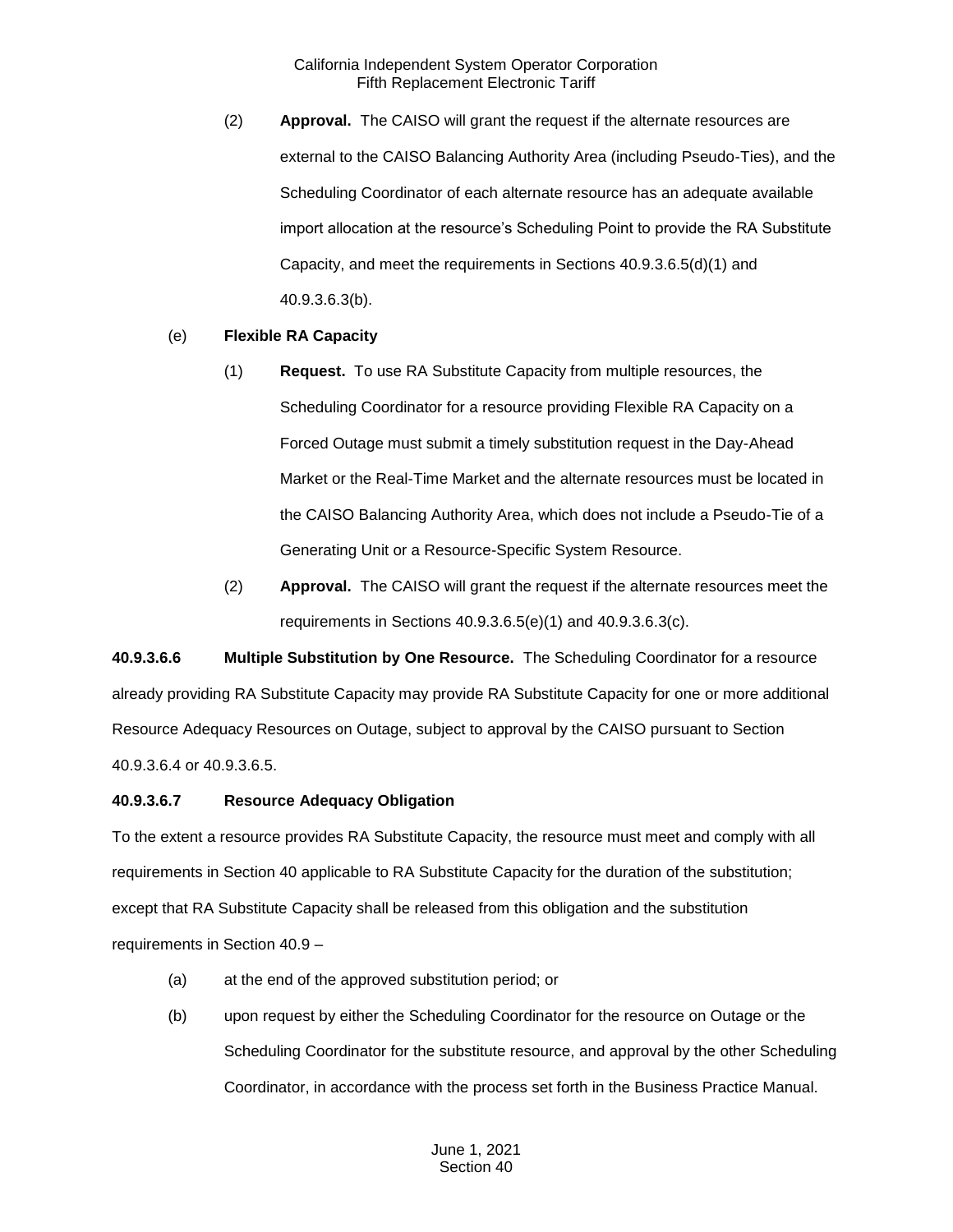# **40.9.3.6.8 Treatment of Unbid Capacity**

If the Scheduling Coordinator for RA Substitute Capacity does not submit Bids or Self-Schedules for all or

a portion of that capacity in accordance with Section 40.6 or 40.10.6, the CAISO –

- (1) will treat the unbid capacity as unavailable for purposes of Section 40.9; and
- (2) will reflect that unavailability in the RAAIM availability calculation for the Resource Adequacy Resource providing the RA Substitute Capacity.

# **40.9.3.6.9 Substitution Opportunity Information**

In order to make information available to Market Participants pertinent to the provisions of this Section 40.9.3.6, the CAISO will:

- (a) Annually post on the CAISO Website the due dates for each month of the following Resource Adequacy compliance year the various submissions the CAISO requires under the Resource Adequacy program; and
- (b) Provide the opportunity for Market Participants to post and view information on an electronic bulletin board about non-Resource Adequacy Capacity that may be needed or available as RA Substitute Capacity in the bilateral market. Use of the bulletin board is voluntary and is for informational purposes only.

# **40.9.4 Additional Rules on Calculating Monthly and Daily Average Availability**

- (a) The CAISO shall determine a resource's monthly average availability on a percentage basis, based on:
	- (1) the availability assessment of the resource's minimum daily availability of local and/or system Resource Adequacy Capacity under Section 40.9.3.1, Flexible RA Capacity under Section 40.9.3.2, and overlapping Resource Adequacy commitments under Section 40.9.3.3, in the Day-Ahead Market and Real-Time Market;
	- (2) separately-calculated availability assessments for local and/or system Resource Adequacy Capacity in one category and Flexible RA Capacity in a second category, with availability in an hour with overlapping commitments under Section 40.9.3.3 accounted for in the Flexible RA Capacity category availability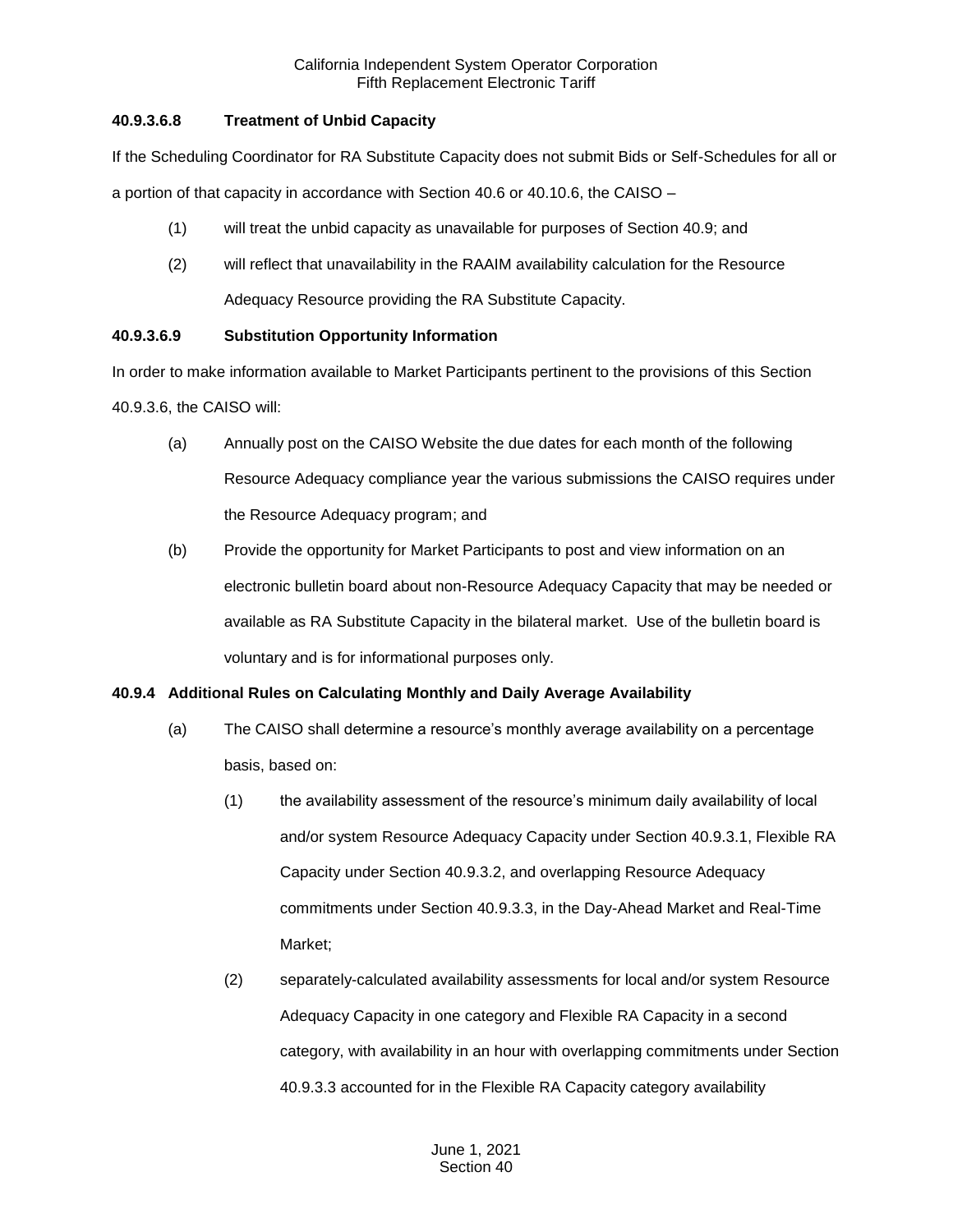assessment;

- (3) The relative daily proportion of capacity as provided as local and/or system Resource Adequacy Capacity and Flexible RA Capacity, including both overlapping and non-overlapping commitments based on the Availability Assessment of Hours;
- (4) the capacity, duration, and must-offer requirement for local and/or system Resource Adequacy Capacity or Flexible RA Capacity on an Outage, except to the extent the resource provides RA Substitute Capacity for the outage in accordance with Section 40.9.3.6, the Outage is approved by the CAISO without requiring RA Substitute Capacity under other authority of Section 9 or Section 40, or the Forced Outage is excluded from RAAIM under Section 40.9.3.4; and
- (5) the capacity, duration, and must-offer requirement for any RA Substitute Capacity or CPM Capacity the resource is committed to provide.
- (b) If the resource's minimum daily availability is the same in the Day-Ahead Market and the Real-Time Market, the CAISO will use the availability in the Real-Time Market in the calculation of the monthly average availability.
- (c) If the resource is committed to provide local and/or system RA capacity and Flexible RA Capacity in a month, but is not committed to provide both for the full month, the CAISO prorates the number of days that local and/or system Resource Adequacy Capacity and Flexible RA Capacity was provided against the total number of days in the month.

## **40.9.5 Availability Standard**

- (a) **Percentage.** The Availability Standard shall be 96.5 percent each month.
- (b) **Availability Range.** The CAISO shall apply the Availability Standard with a bandwidth of plus and minus two percent, which produces a range with a lower bound of 94.5 percent and an upper bound of 98.5 percent.

## **40.9.6 Non-Availability Charges and Availability Incentive Payments**

(a) **Non-Availability Charges.** A resource providing local and/or system Resource Adequacy Capacity, Flexible RA Capacity, or CPM Capacity that is subject to the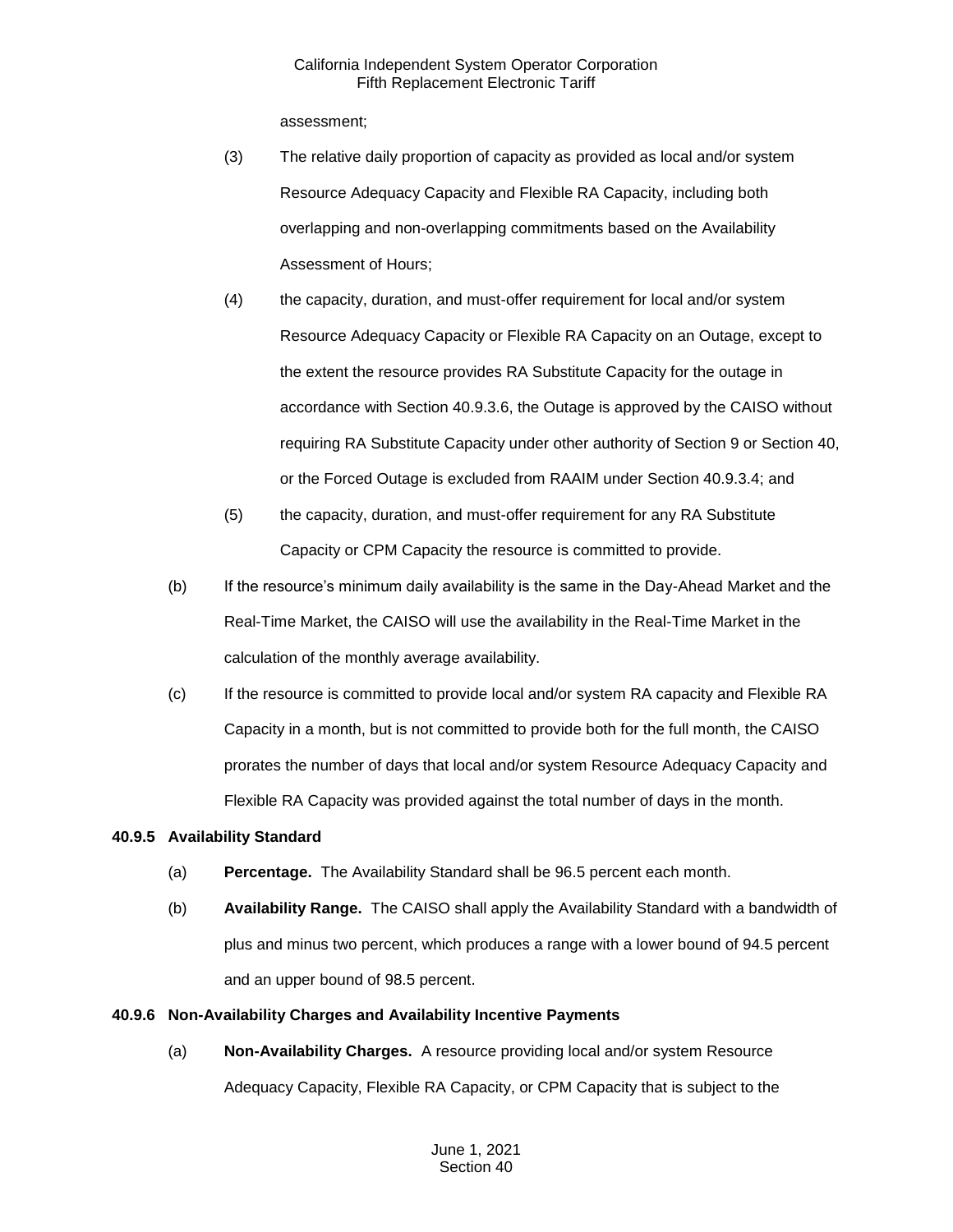availability assessment in accordance with Section 40.9.3 and whose monthly availability calculation under Section 40.9.4 is below the lower bound of the monthly Availability Standard of 94.5 percent will be subject to a Non-Availability Charge for the month.

- (b) **Availability Incentive Payments.** A resource providing local and/or system Resource Adequacy Capacity, Flexible RA Capacity, or CPM Capacity that is subject to the availability assessment under Section 40.9.3 and whose availability calculation under Section 40.9.4 is above the upper bound of the monthly Availability Standard of 98.5 percent will be eligible for an Availability Incentive Payment for the month.
- (c) **No Payment or Charge.** A resource providing local and/or system Resource Adequacy Capacity, Flexible RA Capacity, or CPM Capacity that is subject to the availability assessment under Section 40.9.3 and whose monthly availability calculation under Section 40.9.4 is equal to or between the lower bound of 94.5 percent and the upper bound of 98.5 percent of the Availability Standard will not be assessed a Non-Availability Charge nor paid an Availability Incentive Payment.
- (d) **Advisory Period.** During an advisory period of April 1, 2018 through May 31, 2018, the CAISO will show the Non-Availability Charges and Availability Incentive Payments on Settlement Statements but will not include those Non-Availability Charges and Availability Incentive Payments on Invoices for financial settlement.
- (e) **Separate Calculation of Payments and Charges for Flexible RA Capacity.** The CAISO will calculate separate Non-Availability Charges and Availability Incentive Payments for Resource Adequacy Resources providing Flexible RA Capacity. For RMR Resources, the Non-Availability Charge will be based on the RMR Contract capacity costs. RMR Capacity is otherwise treated the same way as Resource Adequacy Capacity.

## **40.9.6.1 Determination of Non-Availability Charge**

- (a) **Calculation**
	- (1) **RA Capacity.** The Non-Availability Charge for a Resource Adequacy Resource providing local, system, or Flexible RA Capacity shall be determined by the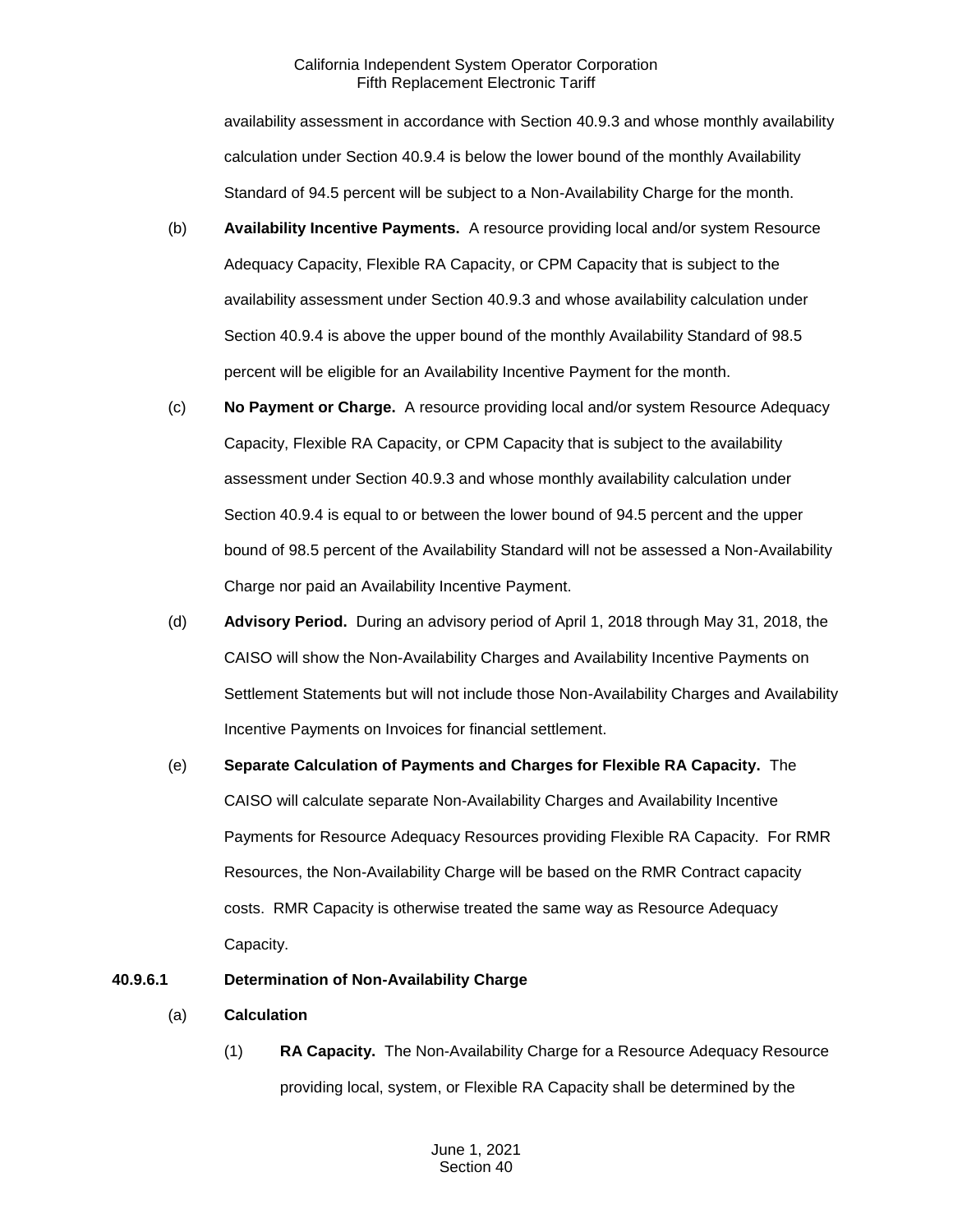resource's average monthly RA and Flexible RA MWs multiplied by the difference between the lower bound of the monthly Availability Standard of 94.5 percent and the resource's monthly availability percentage, and multiplying the product by the RAAIM price.

- (2) **CPM Capacity.** The Non-Availability Charge for a Resource Adequacy Resource providing CPM Capacity shall be determined by the resource's average monthly CPM MWs multiplied by the difference between the lower bound of the monthly Availability Standard of 94.5 percent and the resource's monthly availability percentage, and multiplying the product by the maximum of the resource's CPM price and the RAAIM price.
- (b) **RAAIM Price.** The RAAIM price shall be 60 percent of the CPM Soft-Cap Price in Section 43A.4.1.1.
- (c) **Separate Collection of Non-Availability Charges for Flexible RA Capacity.**  Separately-calculated Non-Availability Charges collected for Resource Adequacy Resources providing Flexible RA Capacity will be held separate from other Non-Availability Charges assessed for Resource Adequacy Resources.

## **40.9.6.2 Determination of Availability Incentive Payment**

- (a) **Self-Funding.** The Availability Incentive Payment will be funded entirely through the monthly Non-Availability Charges assessed. Availability Incentive Payments for Resource Adequacy Resources providing Flexible RA Capacity will be funded exclusively by Non-Availability Charges assessed against Resource Adequacy Resources providing Flexible RA Capacity.
- (b) **Eligible Capacity.** The capacity of a Resource Adequacy Resource providing local, system or Flexible RA Capacity that is eligible to receive an Availability Incentive Payment shall be the resource's average monthly MWs of capacity that exceed the upper bound of the Availability Standard.
- (c) **Calculation.** 
	- (1) The monthly Availability Incentive Payment rate will equal the total Non-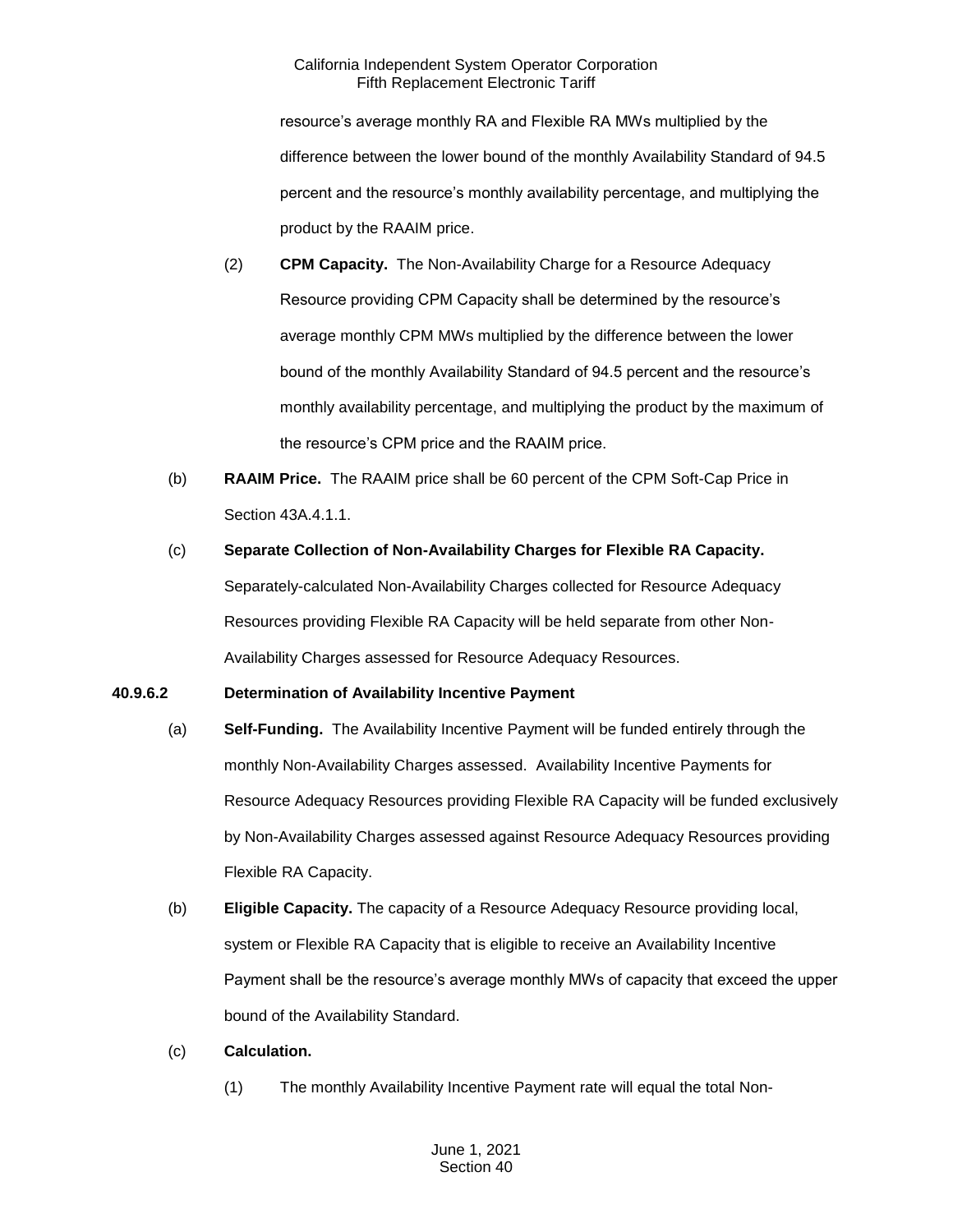Availability Charges assessed for the month plus any unpaid funds under Section 40.9.6.2(d), divided by the total Resource Adequacy Capacity eligible to receive the Availability Incentive Payment that month.

- (2) The Availability Incentive Payment rate shall not exceed three times the Non-Availability Charge rate.
- (3) The Availability Incentive Payment the CAISO shall pay to each eligible resource shall equal the product of its eligible capacity and the Availability Incentive Payment rate.
- (d) **Unpaid Funds.** Any Non-Availability Charge funds that are not distributed to Resource Adequacy Resources eligible to receive Availability Incentive Payments in a month will be added to the funds available for Availability Incentive Payments in the next month and will continue to roll over to successive months until the end of the year. The CAISO distributes any unallocated funds remaining after the CAISO settles December monthly RAAIM Non-Availability Charges and Non-Availability Incentive Payments to Load Serving Entities based on their overall ratio of obligation to demonstrate Flexible RA Capacity for the year.

## **40.9.7 Reporting**

By July 1 of each year, the CAISO will provide an informational report that will be posted on the CAISO Website and include information on the average actual availability each month of Resource Adequacy Resources, the total amount of Non-Availability Charges assessed and the total amount of Availability Incentive Payments made.

# **40.10 Flexible RA Capacity**

# **40.10.1 Flexible Capacity Needs Assessment**

The CAISO shall annually conduct a study to determine the Flexible Capacity Need of the CAISO Balancing Authority Area for each month of the next calendar year and provide the results of the study in the Flexible Capacity Needs Assessment.

## **40.10.1.1 Process**

(a) **Schedule.** The CAISO shall conduct the study pursuant to the schedule set forth in the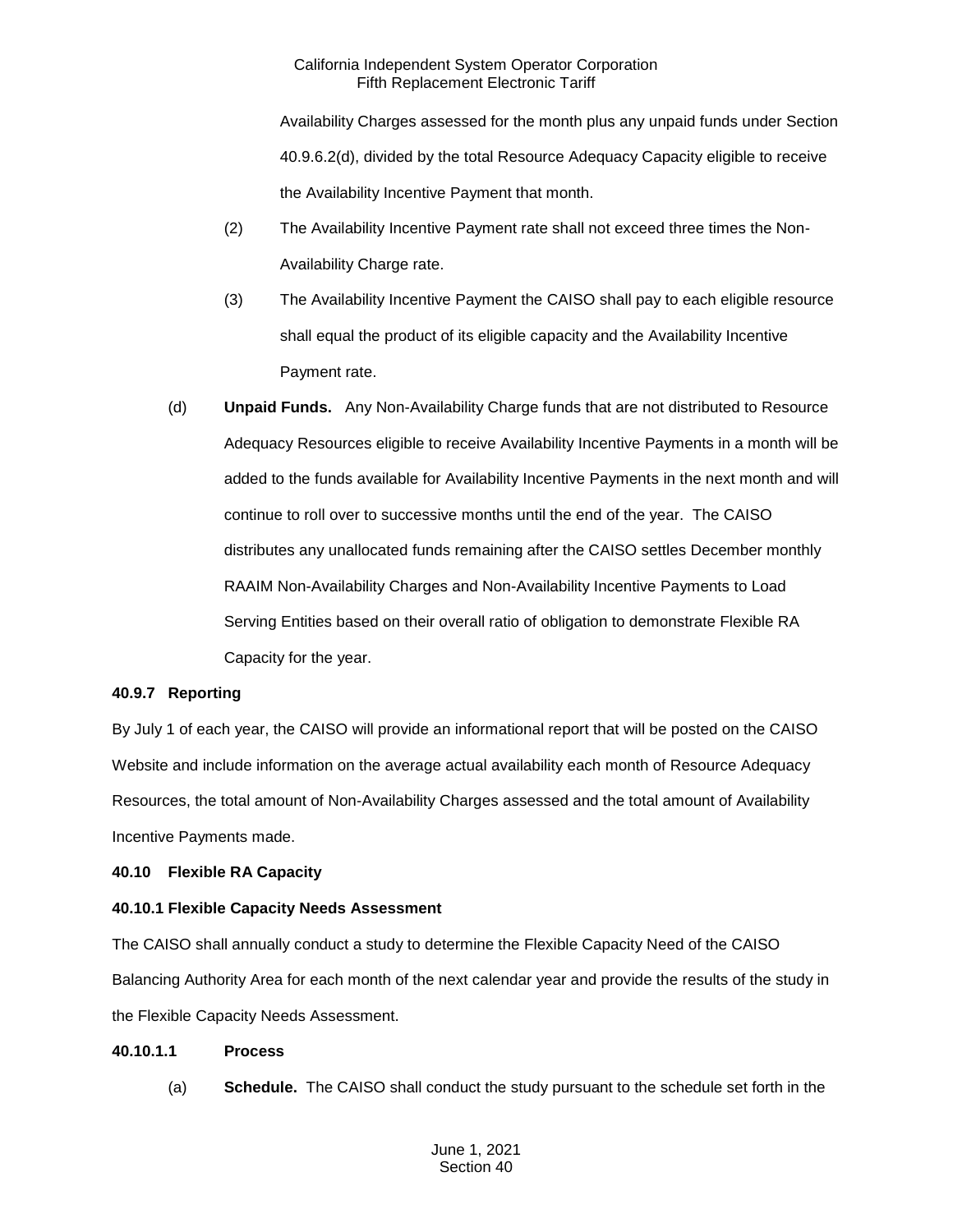Business Practice Manual, which shall include a process for stakeholders to review and provide input on the study methodology and assumptions and on the draft study results.

(b) **Completion and Distribution.** The CAISO shall provide the final results of the Flexible Capacity Needs Assessment to each Local Regulatory Authority in the CAISO Balancing Authority Area and post the Flexible Capacity Needs Assessment on the CAISO Website no later than 120 days prior to the date that the annual Flexible RA Capacity Plans must be submitted under Section 40.

## **40.10.1.2 Required Information from LSEs**

- (a) **Submission Requirement.** The Scheduling Coordinator for each Load Serving Entity in the CAISO Balancing Authority Area shall submit the information required by this Section, no later than January 15 each year, for use in the CAISO's study to generate minute-byminute net-load data that will be used to determine the Maximum Three-Hour Net-Load Ramp for each month.
- (b) **Required Information.** The Scheduling Coordinator for each Load Serving Entity in the CAISO Balancing Authority Area must submit information that –
	- (1) covers the calendar year in which the information is submitted and each year in the next five-year period;
	- (2) identifies each wind and solar resource connected to the CAISO Controlled Grid, and distributed wind and solar resources, that is owned, in whole or in part, by the Load Serving Entity, or under contractual commitment to the Load Serving Entity or the Load-following MSS Load Serving Entity, for all or a portion of its capacity;
	- (3) indicates the status of the resource as either in service or in development with its expected commercial operation date;
	- (4) for each wind and solar resource, specifies the MWs of installed capacity, renewable energy area location, MWs of flexible capacity owned by or contractually committed to the Load Serving Entity, and other information required by the Business Practice Manual;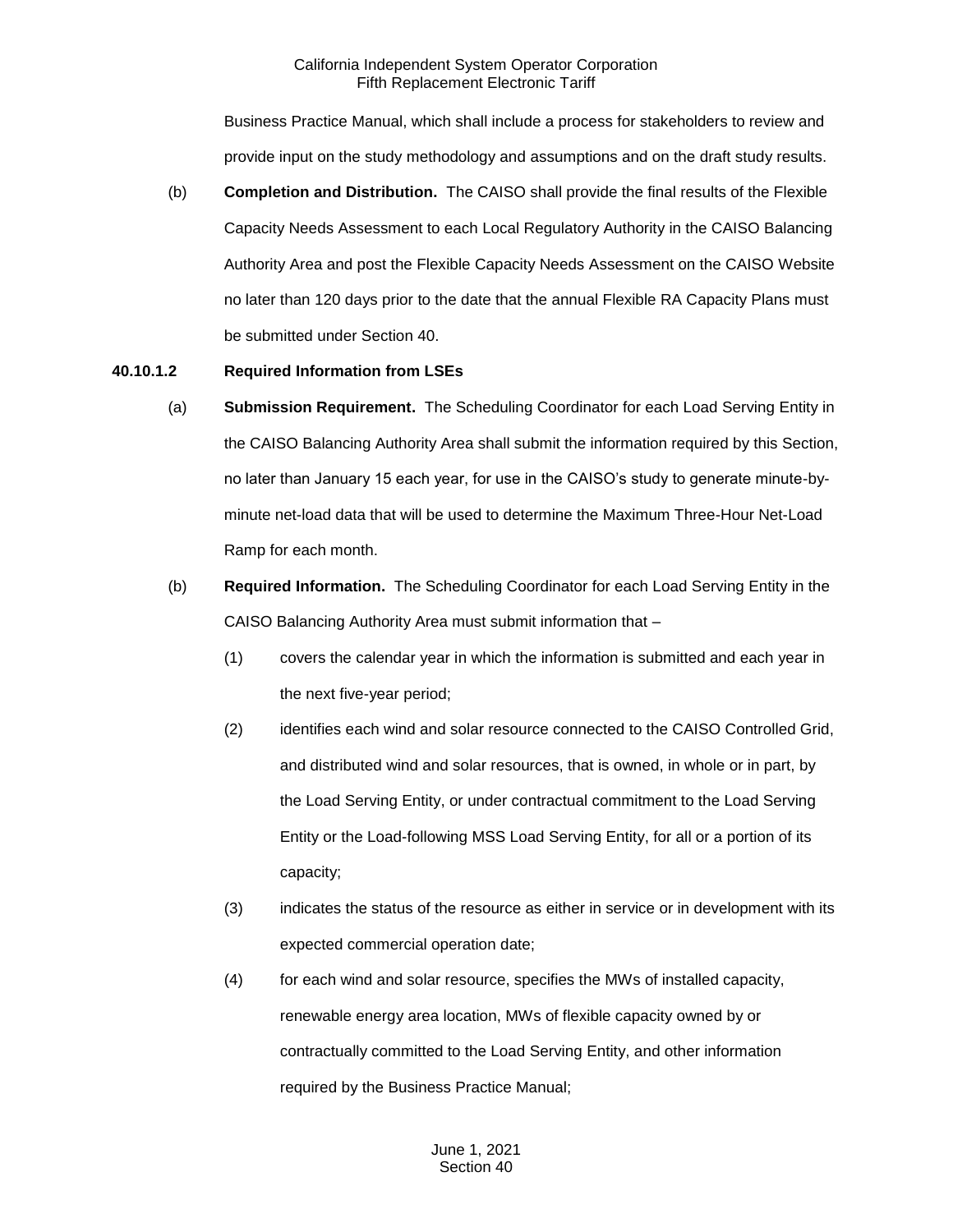- (5) describes the balancing services, if any, provided by another balancing authority area for a wind or solar resource that is located outside of the CAISO Balancing Authority Area and that is owned by or contractually committed to the Load Serving Entity; and
- (6) forecasts the MW of installed, behind-the-meter solar capacity in the Load Serving Entity's service area or part of its forecast served load.
- (c) **Confidential Treatment.** The CAISO will treat the resource-specific information provided under Section 40.10.1.2(b) as confidential under Section 20.
- (d) **Aggregated Information.** In addition to the required resource-specific information, the Scheduling Coordinator for each Load Serving Entity in the CAISO Balancing Authority Area shall submit the information required in Section 40.10.1.2(b) on an aggregated basis, as described in the Business Practice Manual, for inclusion in the Flexible Capacity Needs Assessment that will be posted on the CAISO Website.
- **40.10.1.2.1 Incomplete or Inaccurate Information.** 
	- (a) **Rerun of Study.** If the CAISO finds that a Load Serving Entity submitted incomplete or inaccurate information under Section 40.10.1.2(b), which was used in the calculation of the Flexible Capacity Need for the next calendar year, the CAISO may rerun its study using corrected information to recalculate Flexible Capacity Need for the entire year.
	- (b) **Criteria for Rerun.** The CAISO will not rerun its study to recalculate the Flexible Capacity Need unless:
		- (1) the incomplete or inaccurate information represents a net error in excess of either (i) 200 MW; or (ii) one percent of the total MWs of wind and solar capacity submitted under Section 40.10.1.2(b) for any month; and
		- (2) the CAISO has sufficient time to obtain corrected information and complete rerunning the study for the next calendar year by May 1.
	- (c) **Revised Flexible Capacity Need.** If the CAISO determines that the requirements in Sections 40.10.1.2.1(a) and (b) are met, the CAISO will recalculate the Flexible Capacity Need for the next calendar year and will no later than May 1 post a revised Flexible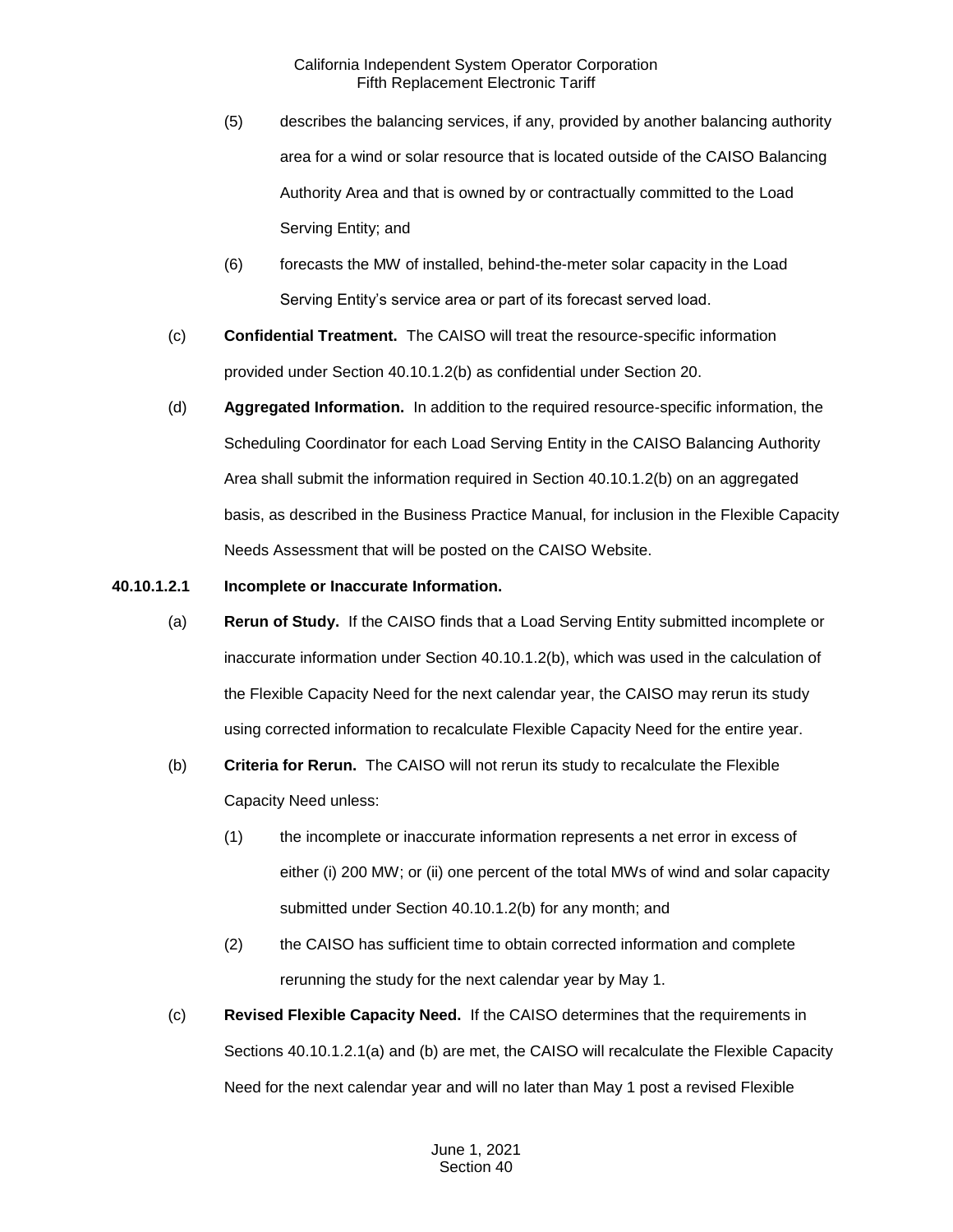Capacity Needs Assessment on the CAISO Website.

# **40.10.1.3 Flexible Capacity Need Methodology**

The CAISO shall conduct the study to determine the Flexible Capacity Need for the system for each month of the next calendar year as follows:

- (1) forecast the minute-to-minute system load and net-load using actual load data, as adjusted for monthly peak load growth, and generation profiles for wind and solar resources that are in-service or expected to be in-service during the study period;
- (2) calculate the Maximum Three-Hour Net-Load Ramp for each month using the forecasted minute-to-minute system net-load;
- (3) determine the higher of the most severe single contingency or 3.5 percent of forecasted peak load for each month;
- (4) may include a forecast adjustment, as described in Section 40.10.1.4; and
- (5) compute the resultant Flexible Capacity Need for each month based on the sum of the Maximum Three-Hour Net-Load Ramp, and the higher of the most severe single contingency or 3.5 percent of the forecasted monthly peak load.

# **40.10.1.4 Flexible Capacity Need Forecast Adjustment**

- (a) The Flexible Capacity Need determination may include a positive or negative forecast adjustment to capture a systemic difference between the value determined in Section 40.10.1.3(3) and the historic amount of Operating Reserves met by Flexible Capacity;
- (b) The CAISO will determine the need for a forecast adjustment in consultation with the CPUC and other Local Regulatory Authorities, and as part of the stakeholder process under Section 40.10.1.1; and
- (c) The amount of the forecast adjustment calculated for each month shall not exceed the forecasted monthly peak Operating Reserves multiplied by the difference between (i) the historic percentage of Operating Reserves met by Flexible RA Capacity and (ii) the percentage calculation that results from dividing the quantity determined in Section 40.10.1.3(3) by the forecasted monthly peak Operating Reserves.

# **40.10.1.5 Flexible Capacity Category Need**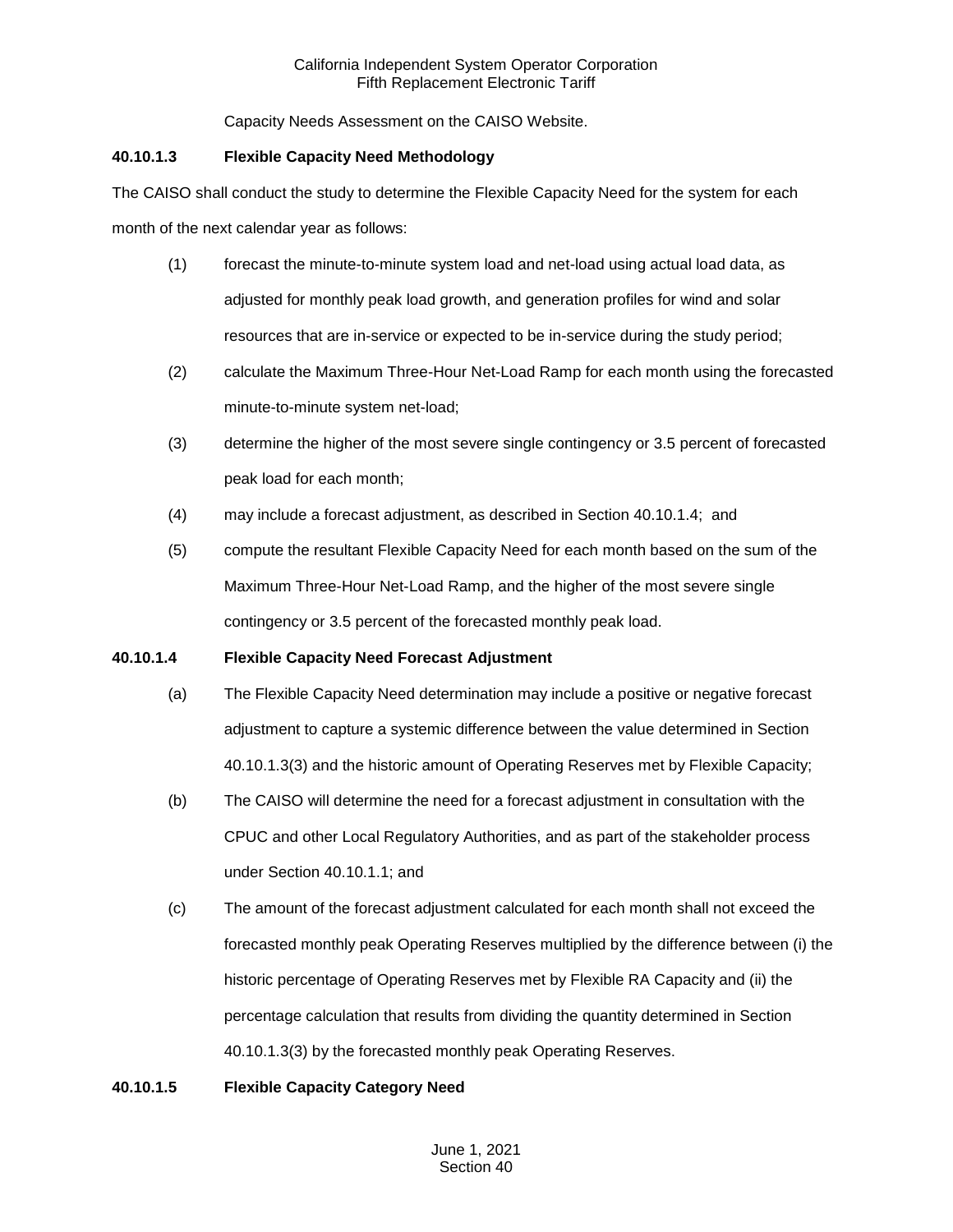- (a) The CAISO shall calculate the total system amount of Flexible Capacity needed in each Flexible Capacity Category, for each month of the next calendar year to ensure that forecast system operational needs will be met, as follows:
	- (1) The minimum quantity of Flexible Capacity needed in the Flexible Capacity Category for base ramping resources for each month will be calculated on a seasonal basis based on the system ramping characteristics identified in the Flexible Capacity Needs Assessment and the changes in MWs of the Maximum Secondary Three-Hour Net-Load Ramps for each month within a season, and will be specified in MW and as the percentage of total Flexible Capacity Needs.
	- (2) The maximum quantity of Flexible Capacity in the Flexible Capacity Category for peak ramping resources will be calculated for each month as the difference between the minimum quantity needed in the Flexible Capacity Category for base ramping resources and the total Flexible Capacity Need, and will be specified in MW and as the percentage of total Flexible Capacity Needs.
	- (3) The maximum quantity of Flexible Capacity in the Flexible Capacity Category for super-peak ramping resources will be five percent of the total Flexible Capacity Need.
- (b) The CAISO shall provide the results of the Flexible Capacity Category need determination with the Flexible Capacity Needs Assessment.

#### **40.10.2 Allocation of Flexible Capacity Needs**

The CAISO will calculate each Local Regulatory Authority's allocable share of the total system Flexible Capacity Need, and the contribution of each of the Local Regulatory Authority's jurisdictional Load Serving Entities to the Maximum Three-Hour Net-Load Ramp used to calculate its share of the total system Flexible Capacity Need. The CAISO shall provide these calculations to each Local Regulatory Authority no later than 120 days prior to the date that the annual Flexible RA Capacity Plans must be submitted under Section 40. Nothing in this Section 40 obligates any individual Load Serving Entity to demonstrate that it has procured Flexible Capacity Resources to satisfy a minimum or maximum quantity needed, as applicable, within each Flexible Capacity Category.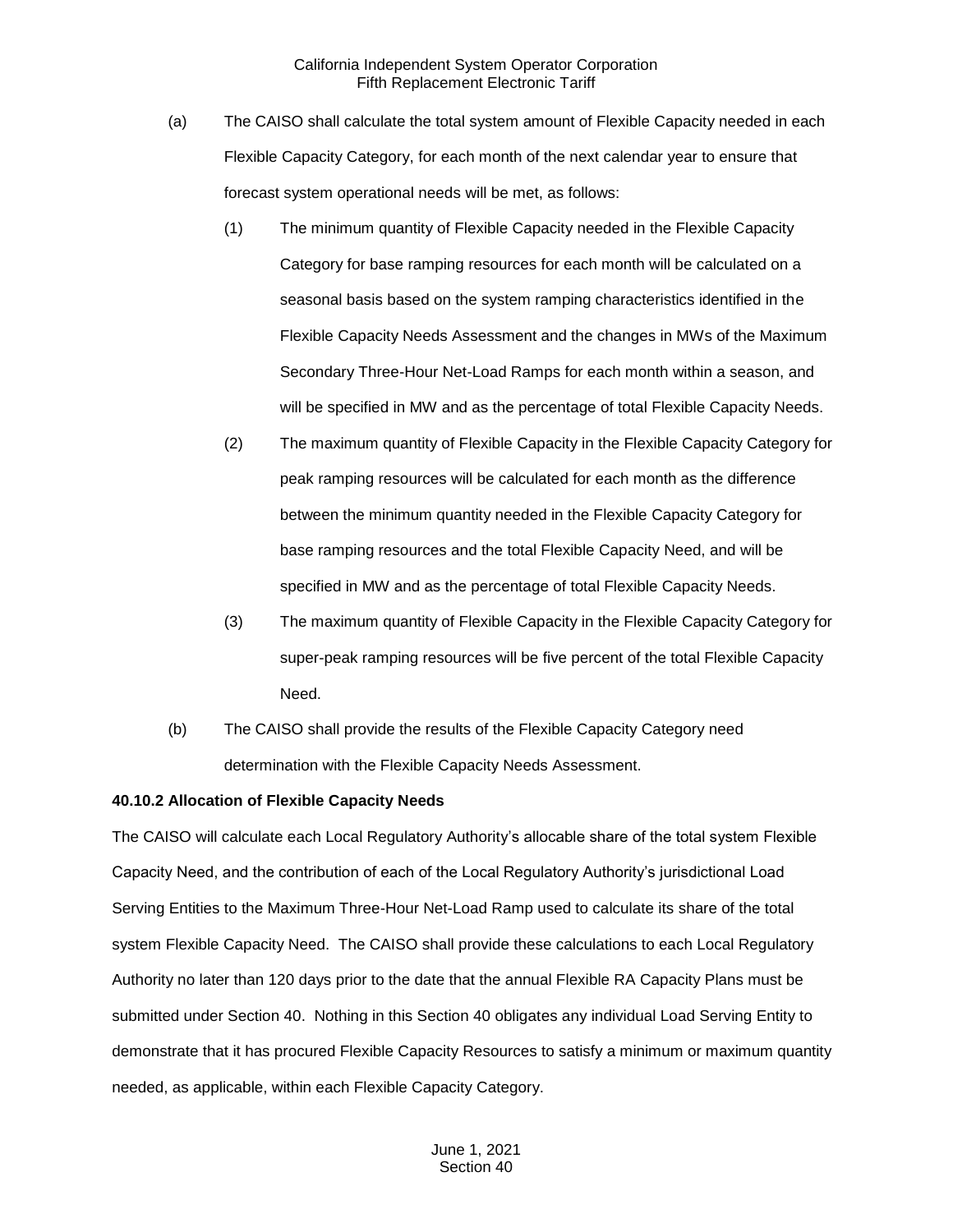#### **40.10.2.1 Calculation of LRA Allocations**

- (a) **Allocation of Maximum Three-Hour Net-Load Ramp.** The CAISO will calculate the Local Regulatory Authority's allocable share of the Flexible Capacity Need as the average of the sum of its jurisdictional Load Serving Entities' change in load, minus the change in wind output, minus the change in solar PV output, minus the change in solar thermal output during the five highest three-hour net-load changes in the month.
- (b) **Allocation of MSSC or Forecasted Peak Load.** The CAISO will determine the higher of the most severe single contingency or 3.5 percent of forecasted peak load for each Load Serving Entity based on the respective Load Serving Entity's peak load ratio share, and calculate each Local Regulatory Authority's allocable share based on the sum of its jurisdictional Load Serving Entities' shares.
- (c) **Allocation of Forecast Adjustment.** If the CAISO includes a forecast adjustment in its draft study results, it will allocate the forecast adjustment using the same methodology set forth in Section 40.10.2.1(b).

#### **40.10.2.2 Allocation to Load-Following MSS**

- (a) The CAISO will calculate the allocable share of the Flexible Capacity Need for each Load-following MSS as –
	- (1) the Local Regulatory Authority's average percent contribution to the change in wind output, minus the change in solar PV output, minus the change in solar thermal output, during the five highest three-hour net-load changes in the month, for resources not included in the Load-following MSS Load Serving Entity's resource portfolio; and
	- (2) plus the lesser of the MSS contribution calculated under Section  $40.10.2.2(a)(1)$ or 3.5 percent of its forecasted peak load.
	- (3) plus the Load-following MSS Load Serving Entity's allocable share of any forecast adjustment under Section 40.10.1.4.
- (b) The CAISO will deduct the Flexible Capacity Need allocated to each Load-following MSS from the calculation to determine whether a cumulative deficiency in Flexible RA Capacity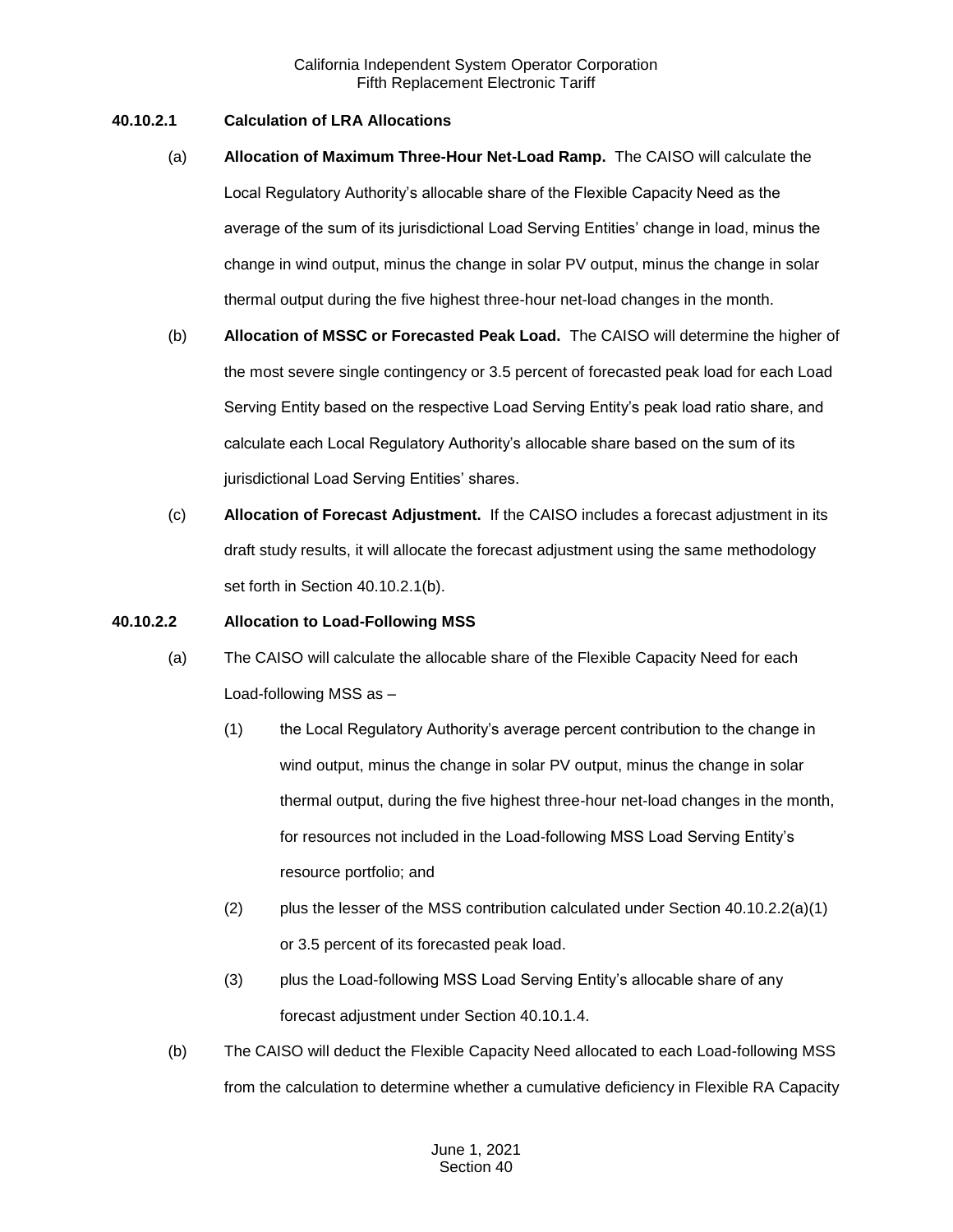exists under Section 43A.2.7.

(c) If the Load-following MSS Load Serving Entity's contribution to the three-hour net-load ramp calculated under Section  $40.10.2.2(a)(1)$  is less than its contribution to the 3.5 percent of expected peak load, the CAISO will not reallocate that difference to other Local Regulatory Authorities to determine whether a cumulative deficiency in Flexible RA Capacity exists under Section 43A.2.7.

## **40.10.3 Flexible Capacity Categories**

# **40.10.3.1 Flexible Capacity Category Calculation**

A resource qualifies to provide Flexible RA Capacity in each Flexible Capacity Category for which it meets the qualifications set forth in this Section 40.10.3.

# **40.10.3.2 Flexible Capacity Category – Base Ramping Resources**

- (a) **Resource Criteria.** Base ramping resources must meet all of the following criteria, except as provided in Sections 40.10.3.2(b) and (c) –
	- (1) The resource must be capable of providing Flexible RA Capacity to the CAISO Markets through Economic Bids for Energy and Economic Bids for Ancillary Services that are not flagged as Contingency Only in the Day-Ahead Market, if and to the extent the resource is certified to provide Ancillary Services, submitted daily for the 17-hour period from 5:00 a.m. through 10:00 p.m.;
	- (2) The resource must be capable of providing Energy for a minimum of six hours up to its full Effective Flexible Capacity value including PMin;
	- (3) The resource must be capable of being available seven days a week;
	- (4) The resource must be able to provide the minimum of (i) two Start-Ups per day for every day of the month or sixty Start-Ups per month, or (ii) the number of Start-Ups allowed by its operational limits, including minimum up and minimum down time; and
	- (5) The resource must not have annual or monthly limitations on the number of Start-Ups or the amount of energy produced that, on a daily basis, are lower than the requirements in Section 40.10.3.2(a)(1) through (4).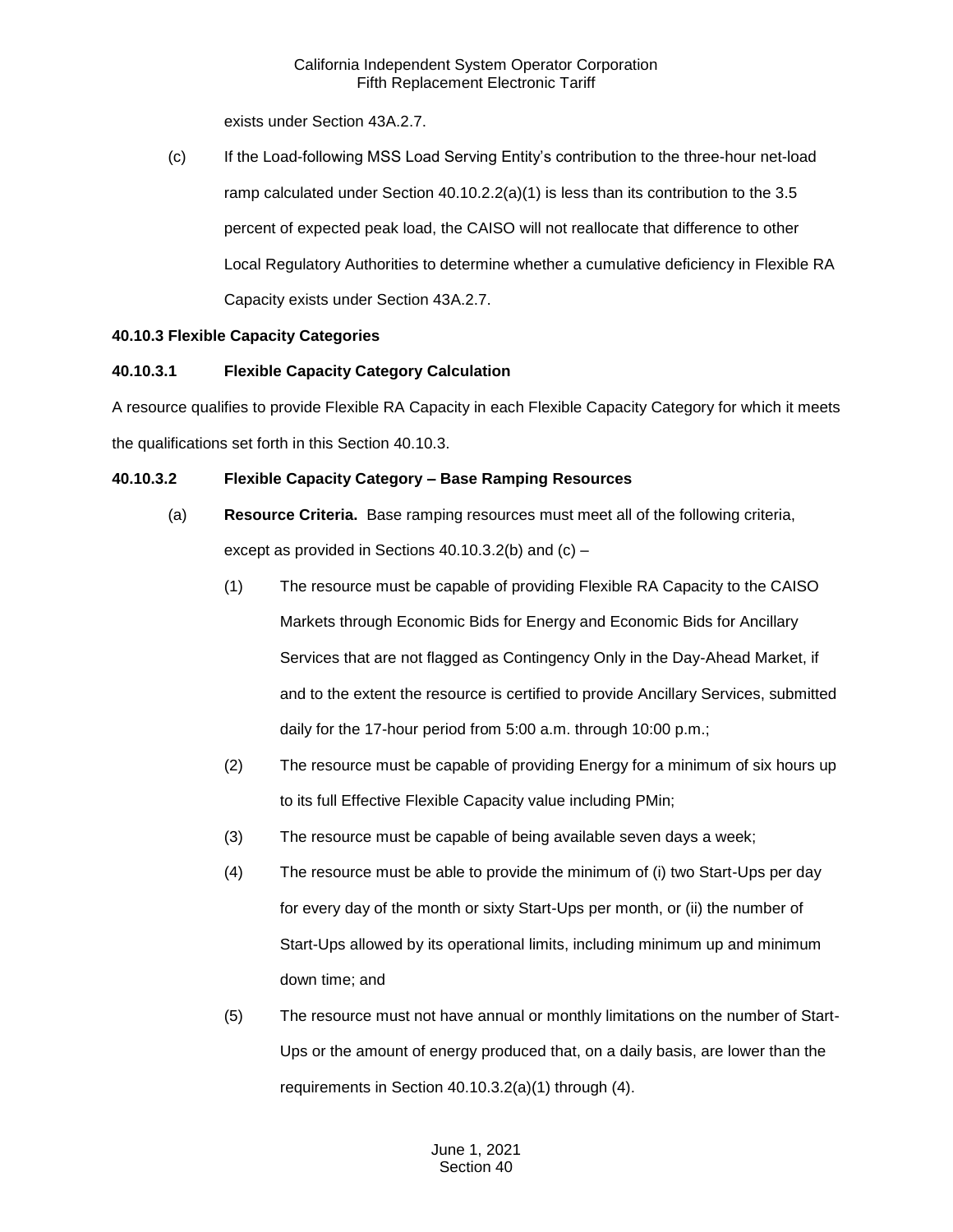### (b) **Use-Limited Resource**

- (1) A Use-Limited Resource may be included in this category if it meets the criteria in Section 40.10.3.2(a), except that use-limited resources providing Flexible RA Capacity are not required to submit bids for Ancillary Services in the Day-Ahead Market or the Real-Time Market.
- (2) A Load Serving Entity may include in this category a combined resource consisting of two Use-Limited Resources that do not individually meet the minimum operational and availability requirements but in combination meet the criteria in Section 40.10.3.2(a).
- (3) The Flexible RA Capacity amount for the combined resource will be less than or equal to the lowest Effective Flexible Capacity value shown on the Resource Flexible RA Capacity Plan for a resource in the combination.
- (4) The combined resource shall be subject to the must-offer obligation in Section 40.10.6.1(e)(2) for the Flexible RA Capacity amount shown on the monthly Resource Flexible RA Capacity Plan for the combination.
- (c) **Non-Generator Resource.** A Non-Generator Resource that elects to provide Flexible RA Capacity may be included in this category if it meets the criteria in Section 40.10.3.2(a). A Non-Generator Resource that elects to provide Flexible RA Capacity and Regulation Energy Management is not eligible to be included in this category.

## **40.10.3.3 Flexible Capacity Category – Peak Ramping Resources**

- (a) **Resource Criteria.** Peak ramping resources must meet all of the following criteria, except as provided in Sections 40.10.3.3(b) and (c) --
	- (1) The resource must be capable of providing Flexible RA Capacity to the CAISO Markets through Economic Bids for Energy and Economic Bids for Ancillary Services that are not flagged as Contingency Only in the Day-Ahead Market, if and to the extent the resource is certified to provide Ancillary Services, which must be submitted daily for a five-hour period to be determined by the CAISO on a seasonal basis;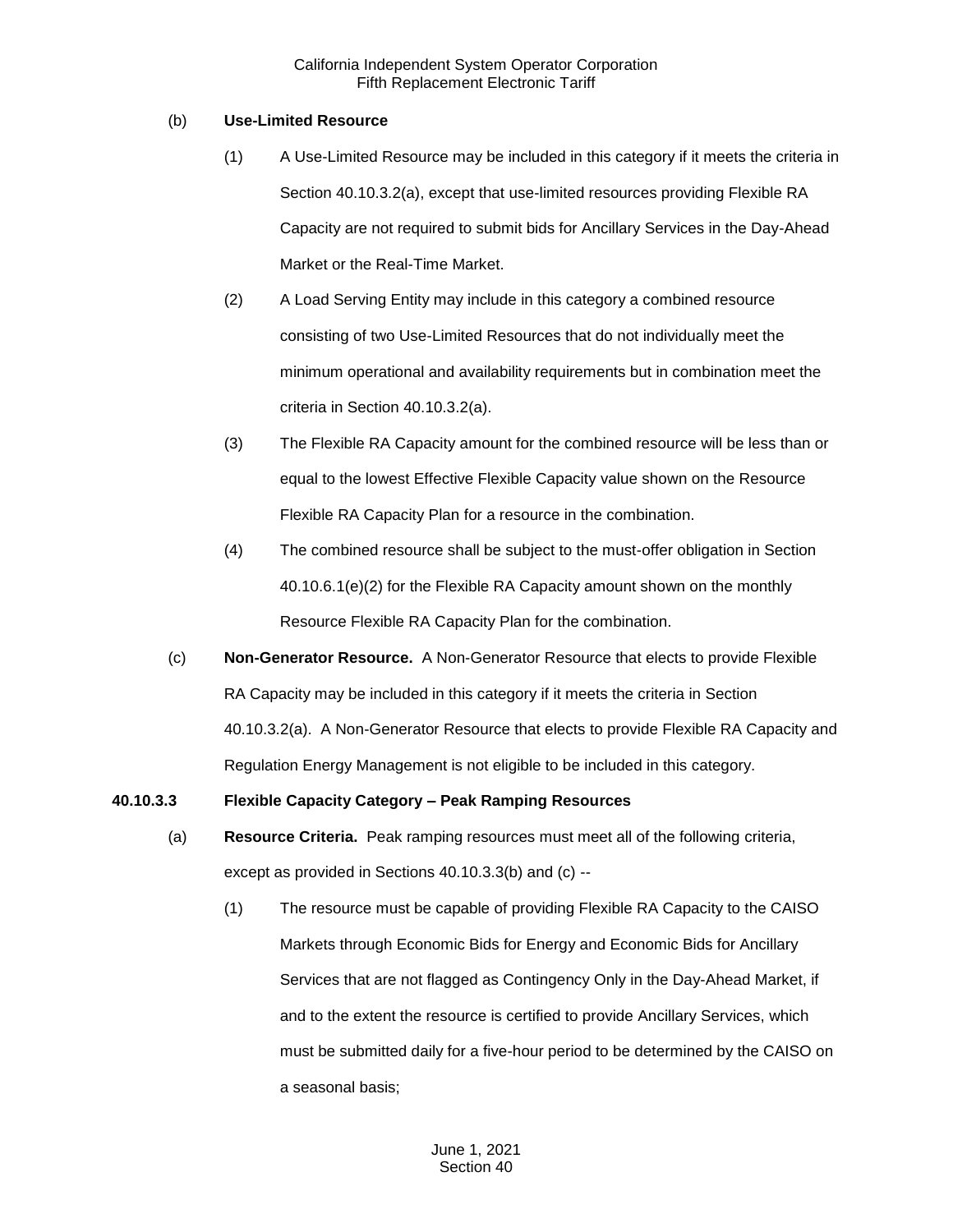- (2) The resource must be capable of providing Energy for a minimum of three continuous hours up to its full Effective Flexible Capacity value including PMin;
- (3) The resource must be capable of being available seven days a week.
- (4) The resource must be capable of at least one Start-Up per day; and
- (5) The resource must not have annual or monthly limitations on the number of unit Start-Ups or the amount of energy produced that, on a daily basis, are lower than the requirements in Section 40.10.3.3(a)(1) through (4).

# (b) **Use-Limited Resource.**

- (1) A Use-Limited Resource may be included in this category if it meets the criteria in Section 40.10.3.3(a), except that use-limited resources providing Flexible RA Capacity are not required to submit bids for Ancillary Services in the Day-Ahead Market or the Real-Time Market.
- (2) A Load Serving Entity may include in this category a combined resource consisting of two Use-Limited Resources that do not individually meet the minimum operational and availability requirements but in combination meet the criteria in Section 40.10.3.3(a).
- (3) The Flexible RA Capacity amount for the combined resource will be less than or equal to the lowest Effective Flexible Capacity value shown on the Resource Flexible RA Capacity Plan for a resource in the combination.
- (4) The combined resource shall be subject to the must-offer obligation in Section 40.10.6.1(e)(2) for the Flexible RA Capacity amount shown on the monthly Resource Flexible RA Capacity Plan for the combination.
- (c) **Non-Generator Resource.** A Non-Generator Resource that elects to provide Flexible RA Capacity may be included in this category if it meets the criteria in Section 40.10.3.3(a). A Non-Generator Resource that elects to provide Flexible RA Capacity and Regulation Energy Management is not eligible to be included in this category.
- (d) **Base Ramping Resource.** A resource that meets the qualifications of the Flexible Capacity Category for base ramping resources also qualifies to be included in this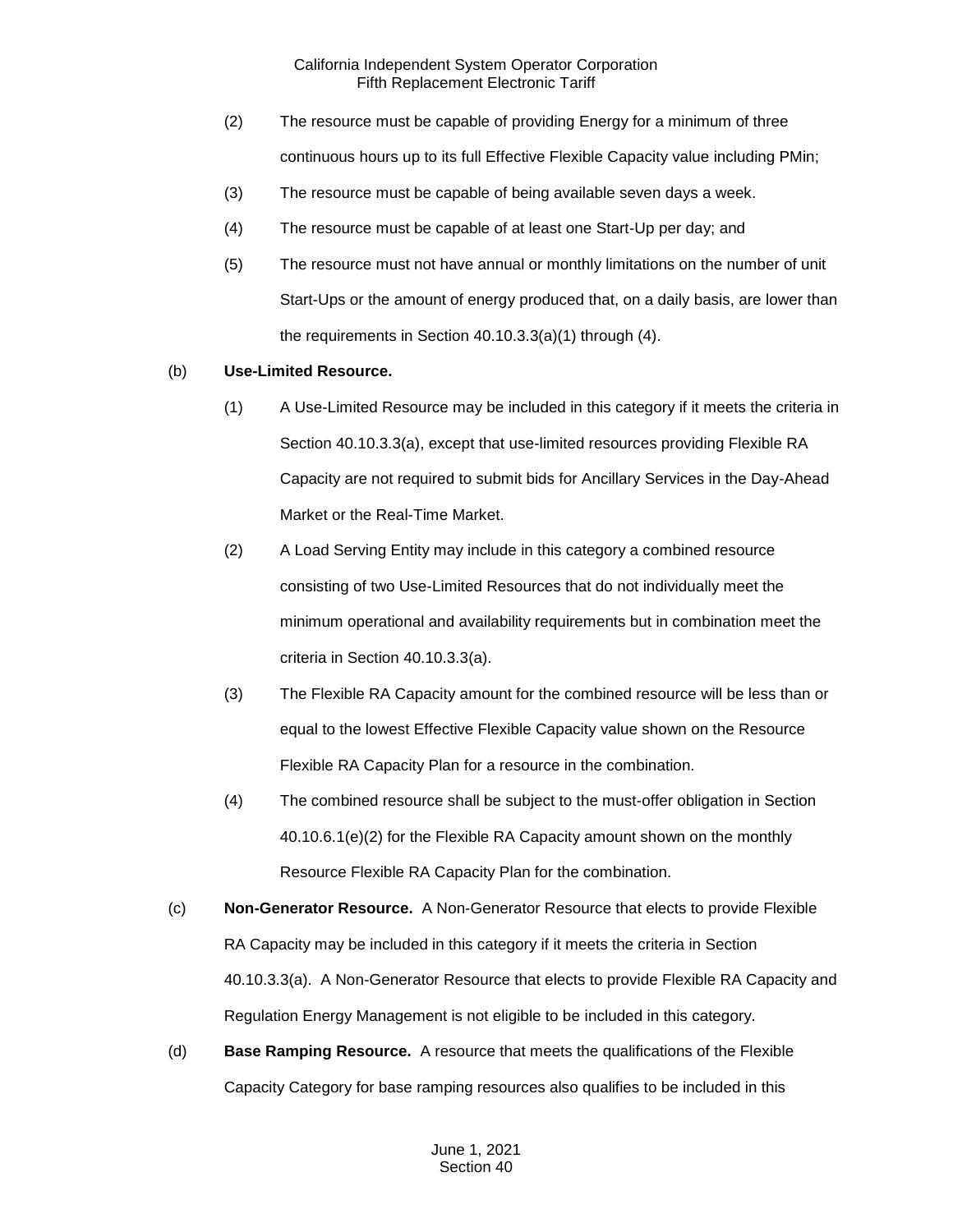category as a peak ramping resource; however, a resource that meets only the qualifications of a peak ramping resource does not qualify as a base ramping resource.

## **40.10.3.4 Flexible Capacity Category – Super-Peak Ramping Resources.**

- (a) **Resource Criteria.** Super-peak ramping resources must meet all of the following criteria, except as provided in Sections 40.10.3.4(b), (c) and (d) --
	- (1) The resource must be capable of providing Flexible RA Capacity to the CAISO Markets through Economic Bids for Energy and Economic Bids for Ancillary Services Bids that are not flagged as Contingency Only in the Day-Ahead Market, if and to the extent the resource is certified to provide Ancillary Services, which must be submitted each weekday that is not holiday, for a five-hour period to be determined by the CAISO on a seasonal basis;
	- (2) The resource must be capable of providing Energy for a minimum of three continuous hours up to its full Effective Flexible Capacity value including PMin;
	- (3) The resource must be capable of being available on weekdays that are not holidays, as defined in the Business Practice Manual;
	- (4) The resource must be capable of at least one Start-Up per day; and
	- (5) The resource must be capable of responding to at least five CAISO dispatches per month, during the five-hour period of the must offer obligation, for the resource to Start-Up.

## (b) **Use-Limited Resource.**

- (1) A Use-Limited Resource may be included in this category if it meets the criteria in Section 40.10.3.4(a), except that use-limited resources providing Flexible RA Capacity are not required to submit bids for Ancillary Services in the Day-Ahead Market or the Real-Time Market.
- (2) A Load Serving Entity may include in this category a combined resource consisting of two Use-Limited Resources that do not individually meet the minimum operational and availability requirements but in combination meet the criteria in Section 40.10.3.4(a).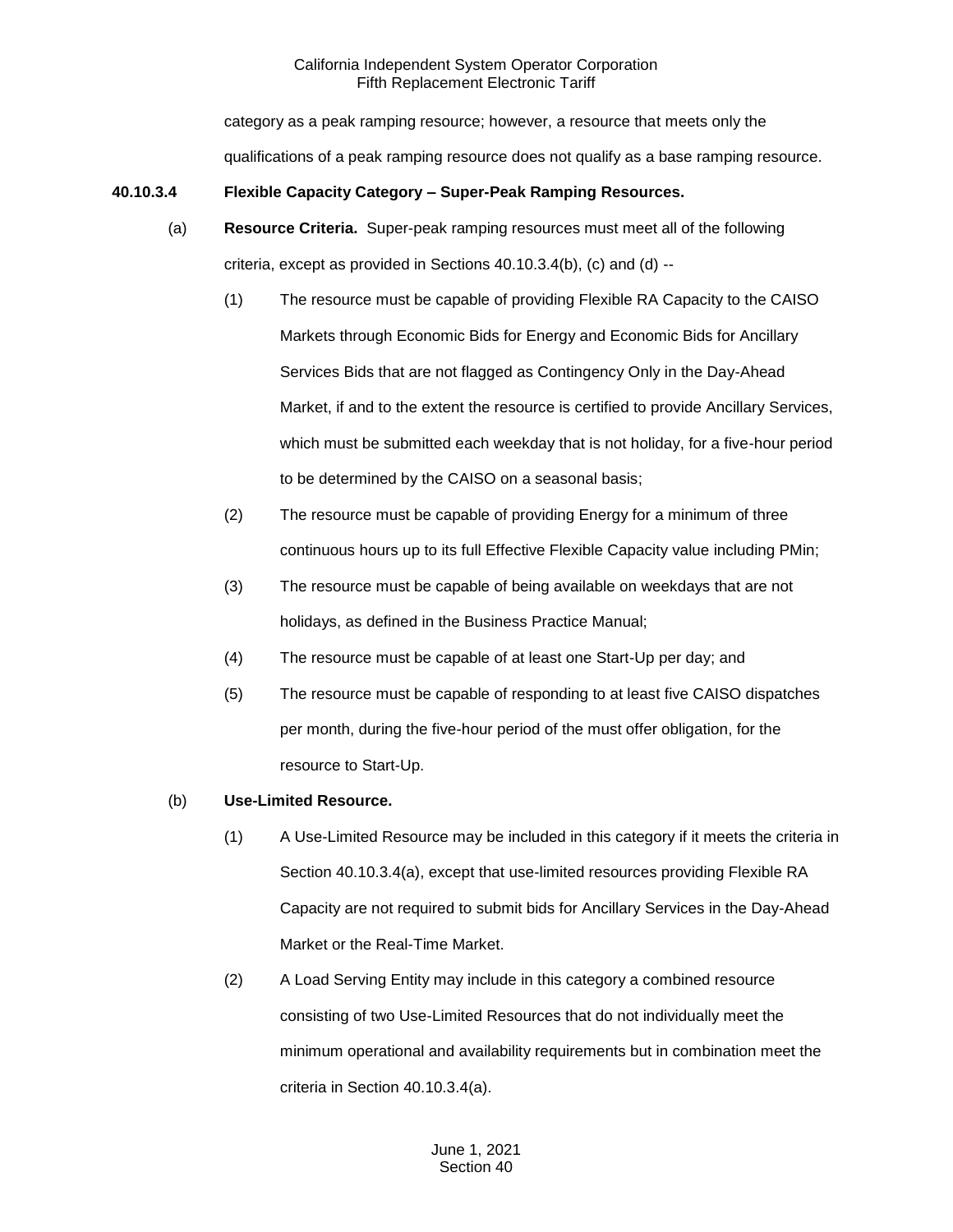- (3) The Flexible RA Capacity amount for the combined resource will be less than or equal to the lowest Effective Flexible Capacity value shown on the Resource Flexible RA Capacity Plan for a resource in the combination.
- (4) The combined resource shall be subject to the must-offer obligation in Section 40.10.6.1(e)(2) for the Flexible RA Capacity amount shown on the monthly Resource Flexible RA Capacity Plan for the combination.
- (c) **Non-Generator Resource.** A Non-Generator Resource may be included in this category if it meets the criteria in Section 40.10.3.4(a) and is not registered in the CAISO's Master File as a Regulation Energy Management resource.
- (d) **Non-Generator Resource, Regulation Energy Management.** A Non-Generator Resource that is a Regulation Energy Management resource may be included in this category if it meets the following criteria –
	- (1) The resource must be capable of providing Regulation Energy Management to the CAISO Markets through Economic Bids for Regulation Up and Regulation Down submitted daily for a 17-hour period from 5:00 a.m. through 10:00 p.m.;
	- (2) The resource shall not submit bids to provide Energy;
	- (3) The resource must be capable of being available seven days a week;
	- (4) The resource must be capable of unlimited Start-Ups per day; and
	- (5) The resource must be registered as a Non-Generator Resource providing Regulation Energy Management in the CAISO's Master File.
- (e) **Base Ramping and Peak Ramping Resources.** A resource that meets the qualifications of the Flexible Capacity Category for base ramping resources or peak ramping resources also qualifies to be included in this category as a super-peak ramping resource; however, a resource that meets only the qualifications of a super-peak ramping resource does not qualify as a base ramping resource or a peak ramping resource.

# **40.10.3.5 Flexible Capacity Category by Resource**

The CAISO will provide to the Scheduling Coordinator of each resource a non-binding determination of the Flexible Capacity Category with the highest qualifications for which the resource qualifies to provide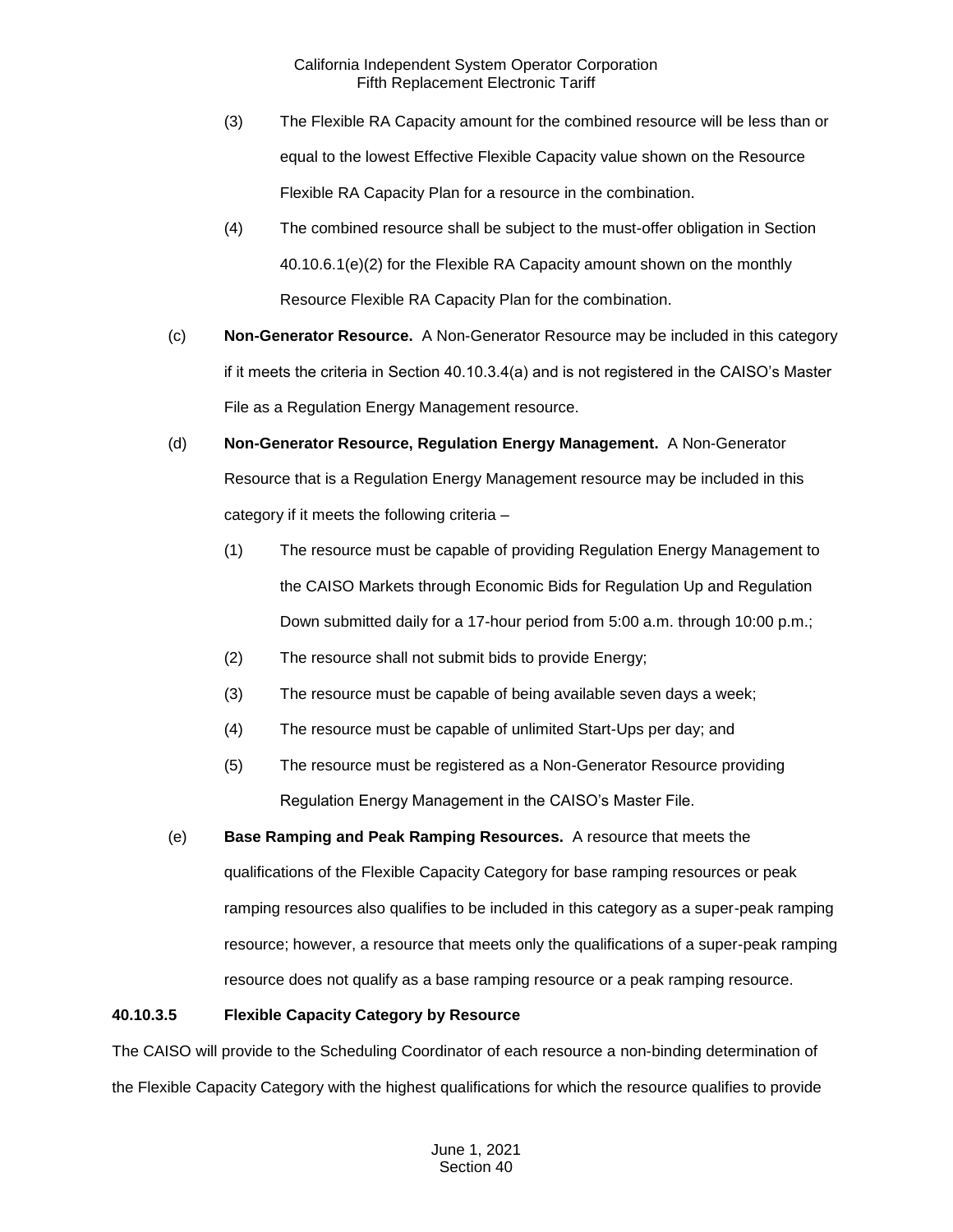Flexible Capacity, as provided in Section 40.10.4.

#### **40.10.3.6 Non-Eligible Resources**

Intertie resources and imports, other than Pseudo-Ties and Dynamic Scheduled resources, and Proxy Demand Resources that have elected, per Section 4.13.3, to bid and be dispatched in the Real-Time Market in Hourly Blocks or fifteen (15) minute intervals, are not eligible to provide Flexible RA Capacity.

## **40.10.4 Effective Flexible Capacity**

The CAISO shall calculate the Effective Flexible Capacity value for each resource. The CAISO shall publish the draft and final lists of the Effective Flexible Capacity values for such resources and the Flexible Capacity Categories for which each resource qualifies to provide Flexible Capacity on the CAISO Website each year in accordance with the schedule for publishing the Net Qualifying Capacity values, as set forth in the BPM, for use in the next calendar year.

#### **40.10.4.1 Effective Flexible Capacity Calculation**

- (a) **Flexible Resources.** The CAISO will calculate the Effective Flexible Capacity value of a resource, for use (i) if a Local Regulatory Authority has not established criteria for calculating the Effective Flexible Capacity value for eligible resource types, and (ii) for determining if a cumulative deficiency exists under Sections 43A.2.7(a) and (b), as follows, except as provided in Sections 40.10.4.1 (b) through  $(f)$  –
	- (1) If the Start-Up Time of the resource is greater than 90 minutes, the Effective Flexible Capacity value shall be the weighted average ramp rate of the resource calculated from PMin to Net Qualifying Capacity multiplied by 180 minutes. The Effective Flexible Capacity shall not exceed the difference between the PMin and PMax of the resource.
	- (2) If the Start-Up Time of the resource is less than or equal to 90 minutes, the Effective Flexible Capacity value shall be the resource's PMin plus the weighted average ramp rate of the resource calculated from PMin to Net Qualifying Capacity multiplied by the difference between 180 minutes and the resource's Start-Up Time. The Effective Flexible Capacity shall not exceed the Net Qualifying Capacity of the resource.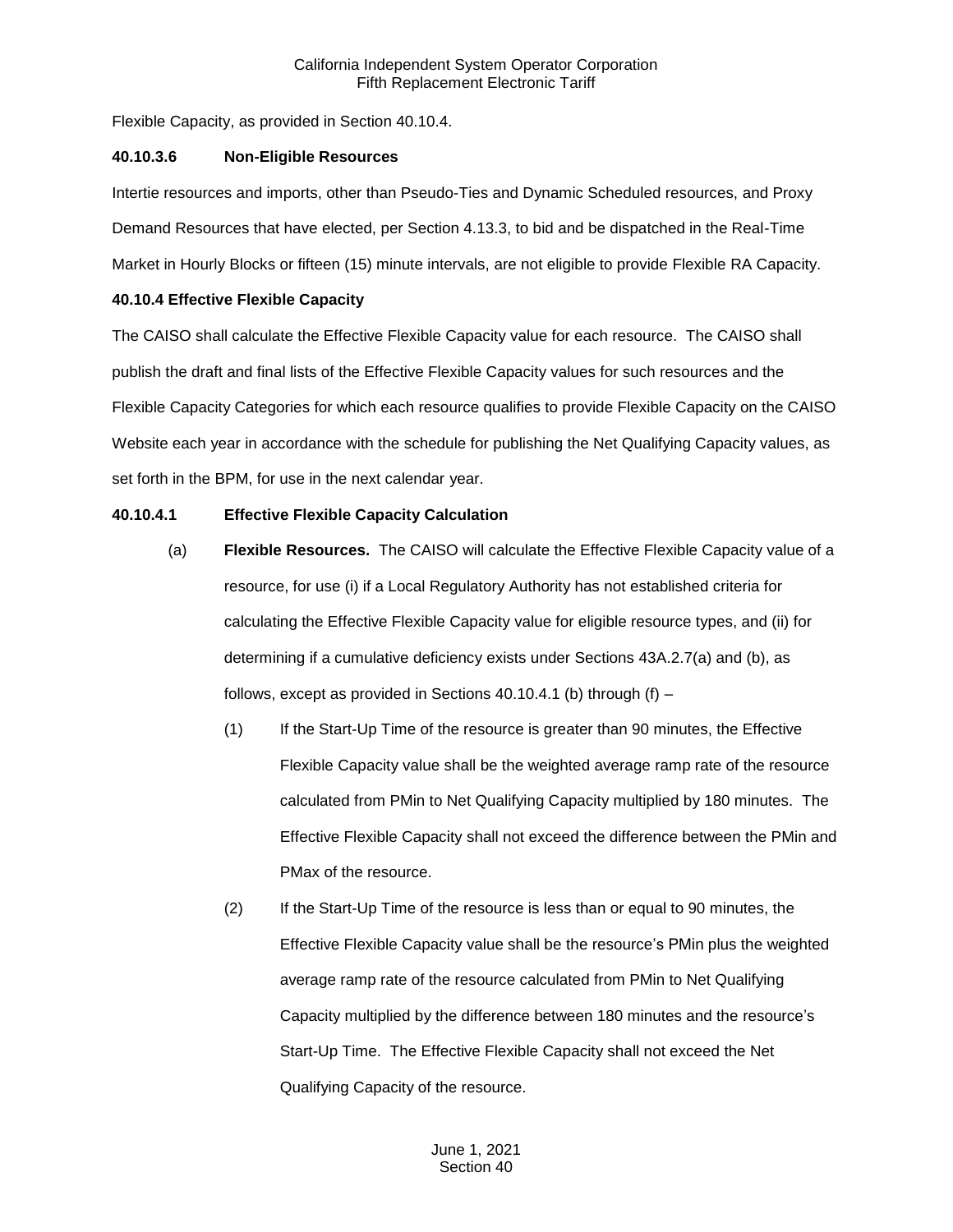- (b) **Hydroelectric Generating Unit.** The Effective Flexible Capacity of a hydroelectric generating unit will be the amount of capacity from which the resource can produce Energy consistently for 6 hours assuming that the resource's physical storage is at maximum capacity at the beginning of that six-hour period. The Effective Flexible Capacity of a hydroelectric generation unit cannot, however, exceed its Net Qualifying Capacity.
- (c) **[Not Used]**
- (d) **Energy Storage Resource.** The Effective Flexible Capacity value for an energy storage resource will be determined as follows –
	- (1) for an energy storage resource that provides Flexible RA Capacity but not Regulation Energy Management, the Effective Flexible Capacity value will be the MW output range the resource can provide over three hours of charge/discharge while constantly ramping.
	- (2) for an energy storage resource that provides Flexible RA Capacity and Regulation Energy Management, the Effective Flexible Capacity value will be the resource's 15-minute energy output capability.
- (e) **Multi-Stage Generating Resource.** The Effective Flexible Capacity value for a Multi-Stage Generating Resource will be calculated using the longest Start-Up Time of the resource's configuration that has the lowest PMin.
- (f) **Combined Heat and Power Resource.** The Effective Flexible Capacity value of a Combined Heat and Power Resource will be the lesser of (i) the resource's Net Qualifying Capacity, or (ii) the MW difference between the CHP resource's maximum output and its RMTMax, if the resource has a RMTMax, or its minimum operating level, such quantity not to exceed the quantity of generating capacity capable of being delivered over a three-hour period.
- **40.10.4.2 EFC Omission or Correction** 
	- (a) **Draft List.** The posted draft list of Effective Flexible Capacity values may be modified only as follows –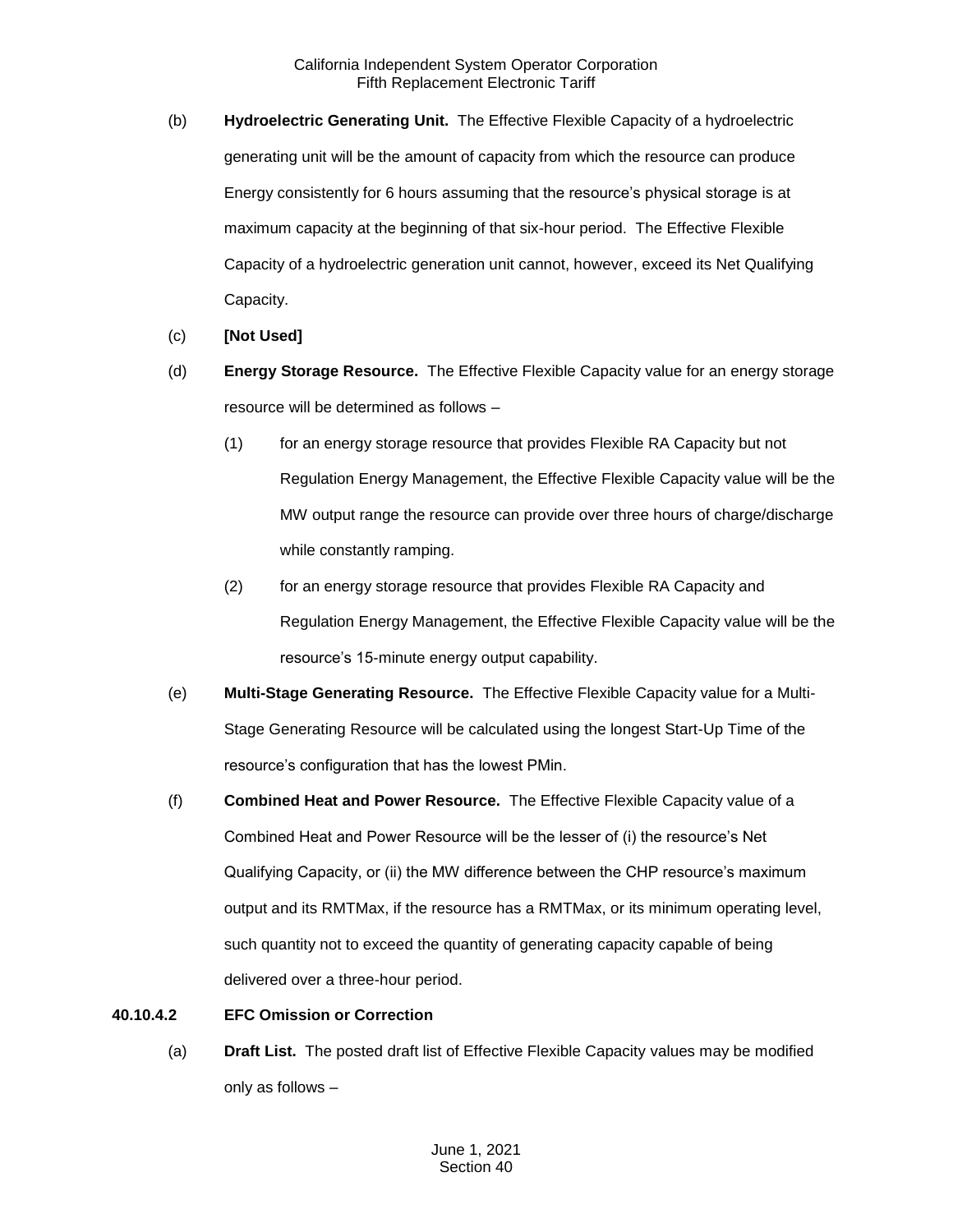- (1) If the Scheduling Coordinator for a resource that was not included on the draft list of Effective Flexible Capacity values seeks to have the resource included on the list, it must no later than the deadline set forth in the Business Practice Manual submit a request to the CAISO either showing that the resource meets the criteria in Section in 40.10.4.1 or is capable of meeting the criteria, and provide documentation to enable the CAISO to determine the resource's Effective Flexible Capacity pursuant to the criteria in Section 40.10.4.1.
- (2) If the Scheduling Coordinator for a resource that was included on the draft list of Effective Flexible Capacity values seeks to change the value for that resource, it must submit documentation by the deadline set forth in the Business Practice Manual that supports such a change.
- (3) The CAISO will review the information submitted and notify the Scheduling Coordinator whether the change was accepted at least 15 days prior to posting the final list of Effective Flexible Capacity values on the CAISO Website.
- (b) **Final List.** The CAISO will post on the CAISO Website the final list of Effective Flexible Capacity values for resources that are in service and the Flexible Capacity Categories for which each resource qualifies to provide Flexible Capacity. The final list shall be used for the next calendar year and shall not be changed during that year, except as follows –
	- (1) If the Net Qualifying Capacity or PMax of a resource included on the final list increases or decreases during the year, and that value is changed in the Master File, the Scheduling Coordinator for the resource may request that the Effective Flexible Capacity value be recalculated to account for the change; or
	- (2) If a new resource, achieves commercial operation during the year, the Scheduling Coordinator for the resource may request that the CAISO calculate and add its Effective Flexible Capacity value and the Flexible Capacity Categories for which the resource qualifies to provide Flexible Capacity to the final list as an in-service resource.
- (c) **Disputes.** Any disputes as to the CAISO's determination regarding Effective Flexible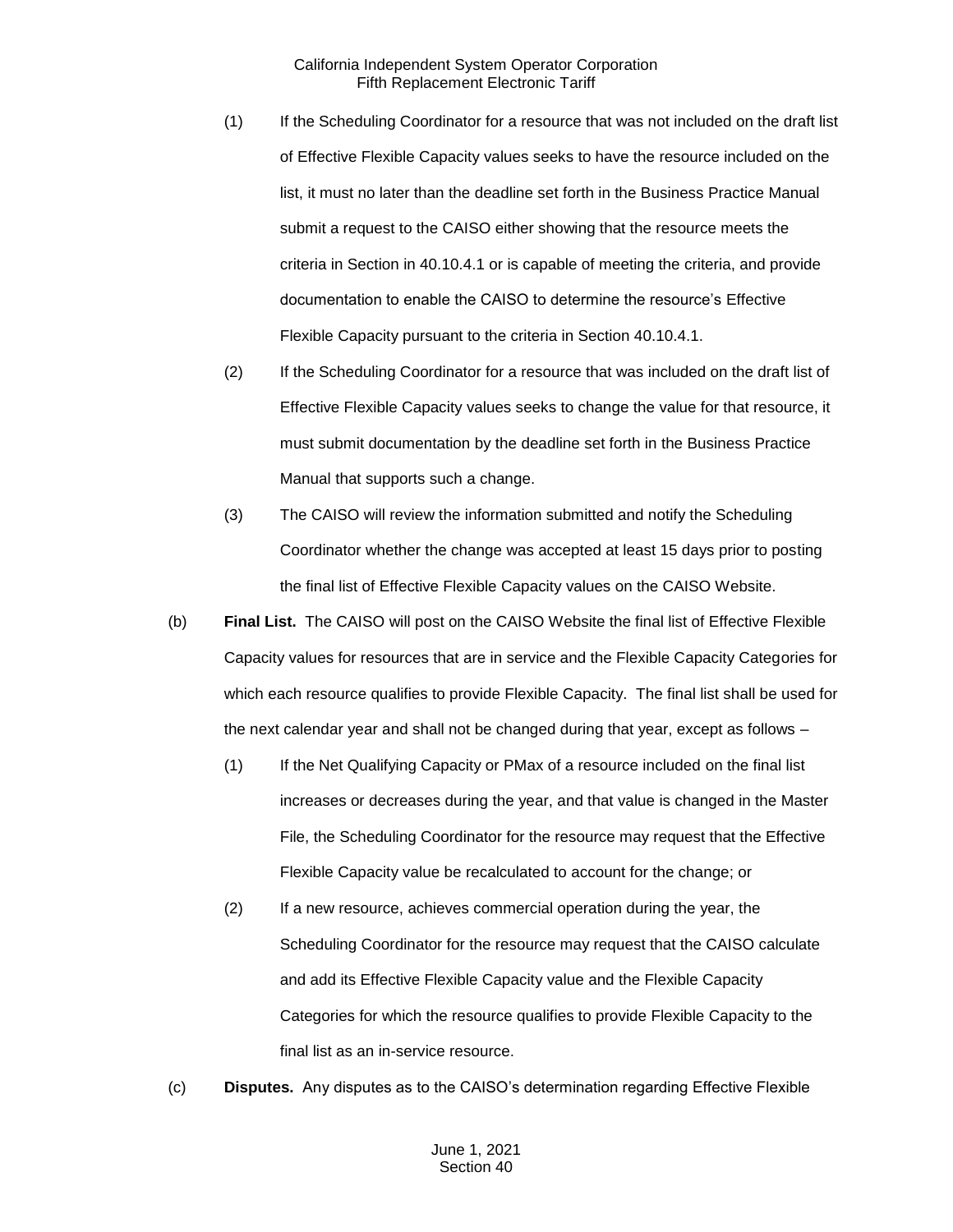Capacity shall be subject to the CAISO ADR Procedure.

#### **40.10.5 Flexible RA Capacity Plans**

#### **40.10.5.1 LSE Flexible RA Capacity Plans**

- (a) **Submission Requirement.** A Scheduling Coordinator must submit annual and monthly LSE Flexible RA Capacity Plans for each Load Serving Entity it represents.
- (b) **Annual Plan.** Each annual LSE Flexible RA Capacity Plan must
	- (1) demonstrate that the Load Serving Entity has procured for each month at least 90 percent of the annual Flexible RA Capacity requirement determined by the CAISO; or the amount of Flexible RA Capacity required by the Load Serving Entity's Local Regulatory Authority, if the Local Regulatory Authority has set such requirement;
	- (2) identify the resources the Load Serving Entity intends to rely on to provide the Flexible RA Capacity, but need not identify the flexible resource adequacy categories; and
	- (3) include all information and be submitted no later than the last Business Day in October, in accordance with the reporting requirements and schedule set forth in the Business Practice Manual.
- (c) **Monthly Plan.** The monthly LSE Flexible RA Capacity Plan must
	- (1) demonstrate that the Load Serving Entity procured 100 percent of the total monthly Flexible RA Capacity requirement determined by the CAISO; or the monthly amount of Flexible RA Capacity required by the Local Regulatory Authority, if the Local Regulatory Authority has set such requirement;
	- (2) include information for purposes of the validation under Section 40.10.5.3(a) and the evaluation for cumulative deficiency under Section 40.10.5.3(c)that shows the MW of Flexible RA Capacity the Load Serving Entity designates based on the total monthly requirement determined by the CAISO within the minimum or maximum quantity, as applicable, for each Flexible Capacity Category; or only if the Local Regulatory Authority has established its own flexible capacity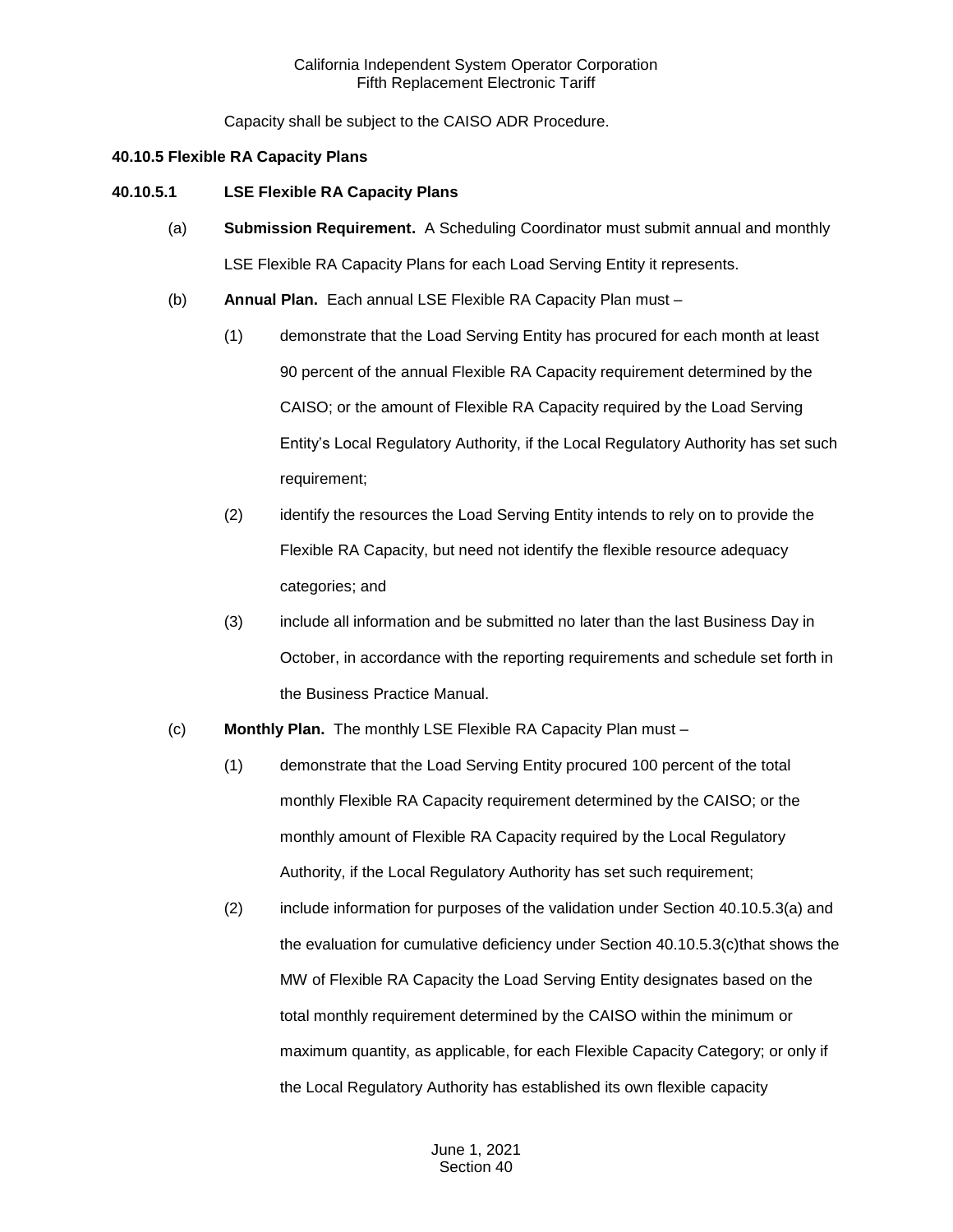requirement, shows the MW of Flexible RA Capacity the Load Serving Entity designates based on the total monthly requirement determined by the Local Regulatory Authority within the minimum or maximum quantity for each Flexible Capacity Category required by the Local Regulatory Authority, if applicable;

- (3) identify all resources the Load Serving Entity will rely on to provide the Flexible RA Capacity and for each resource specify the Flexible Capacity Category in which the Flexible RA Capacity will be provided; and
- (4) include all information and be submitted to the CAISO at least 45 days in advance of the first day of the month covered by the plan, in accordance with the reporting requirements and schedule set forth in the Business Practice Manual.
- (d) **Correction to Monthly Plan.** The Scheduling Coordinator for the Load Serving Entity may submit at any time from 45 days through 30 days in advance of the first day of the month covered by the plan, a revision to its monthly LSE Flexible RA Capacity Plan to correct either: (i) a discrepancy between its monthly LSE Flexible RA Capacity Plan and the monthly Supply Plan of a Resource Adequacy Resource providing that Load Serving Entity with Flexible RA Capacity; or (ii) a deficiency in how much Flexible RA Capacity was provided on the monthly LSE Flexible RA Capacity Plan. The CAISO will not accept any revisions to a monthly LSE Flexible RA Capacity Plan from 30 days in advance of the relevant month through the end of the month, unless the Scheduling Coordinator for the Load Serving Entity demonstrates good cause for the change and explains why it was not possible to submit the change earlier.
- (e) **Reporting Exemption.** Notwithstanding the above, a Load Serving Entity is not obligated to submit a monthly LSE Flexible RA Capacity Plan for a given month if the Load Serving Entity's contribution to the three-hour net load ramp is less than 1 MW for that month. Except to the extent allowed under section 43A.8.8(e), such Load Serving Entity is not exempt for any relevant cost allocation from a CPM designation made pursuant to Section 43A associated with a monthly RA capacity obligation of less than 1 MW.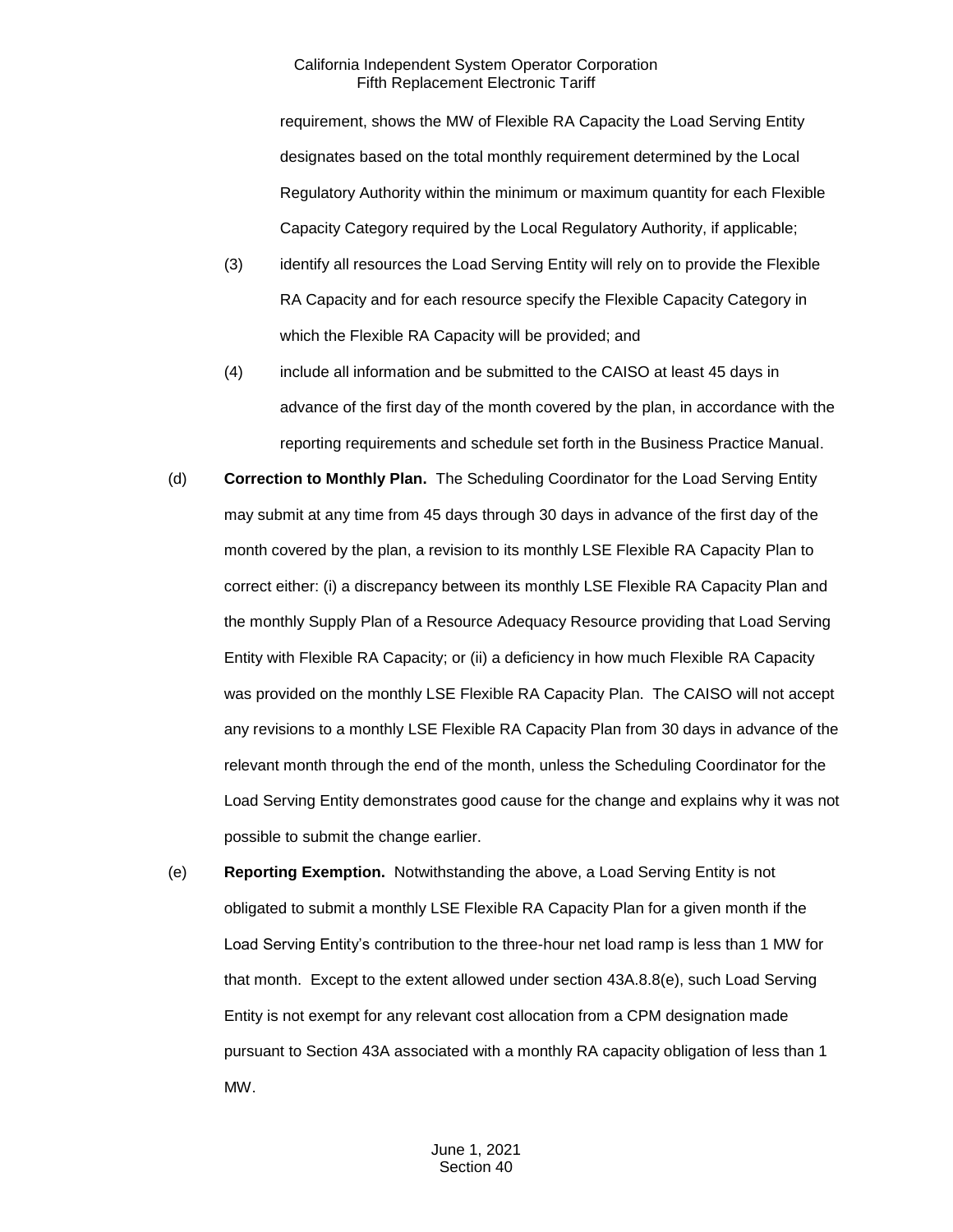## **40.10.5.1.1 Load-Following MSS**

- (1) Each Load-following MSS Load Serving Entity for which the CAISO has calculated an allocable share of the Flexible Capacity Need under Section 40.10.2.2 must submit annual and monthly LSE Flexible RA Capacity Plans pursuant to this Section 40.10.5.1 to identify the Flexible RA Capacity it is using to satisfy such requirement.
- (2) The Load-following MSS must increase the Flexible RA Capacity in its monthly plan by the MW amount of Capacity for a Variable Energy Resource that is initially shown as being included in the Load-following MSS Load Serving Entity's resource portfolio in the information required pursuant to Section 40.10.1.2, but is subsequently not included in the current MSS resource portfolio at the time the monthly LSE Flexible RA Capacity Plan is due for the applicable month.

### **40.10.5.2 Resource Flexible RA Capacity Plans**

- (a) **Submission Requirement.** A Scheduling Coordinator must submit annual and monthly Resource Flexible RA Capacity Plans for each resource it represents that provides Flexible RA Capacity; except that an annual plan is not required for 2015.
- (b) **Annual Plan.** The annual Resource Flexible RA Capacity Plan shall --
	- (1) verify the resource's agreement to provide Flexible RA Capacity during the next Resource Adequacy Compliance Year; and
	- (2) include all information and be submitted no later than the last Business Day in October, in accordance with the reporting requirements and schedule set forth in the Business Practice Manual.
- (c) **Monthly Plan.** The monthly Resource Flexible RA Capacity Plan shall
	- (1) verify the resource's agreement to provide Flexible RA Capacity during the month;
	- (2) include an affirmative representation by the Scheduling Coordinator submitting the plan that the CAISO is entitled to rely on the accuracy of the information provided in the plan to perform those functions set forth in this Section 40; and
	- (3) include all information and be submitted to the CAISO at least 45 days in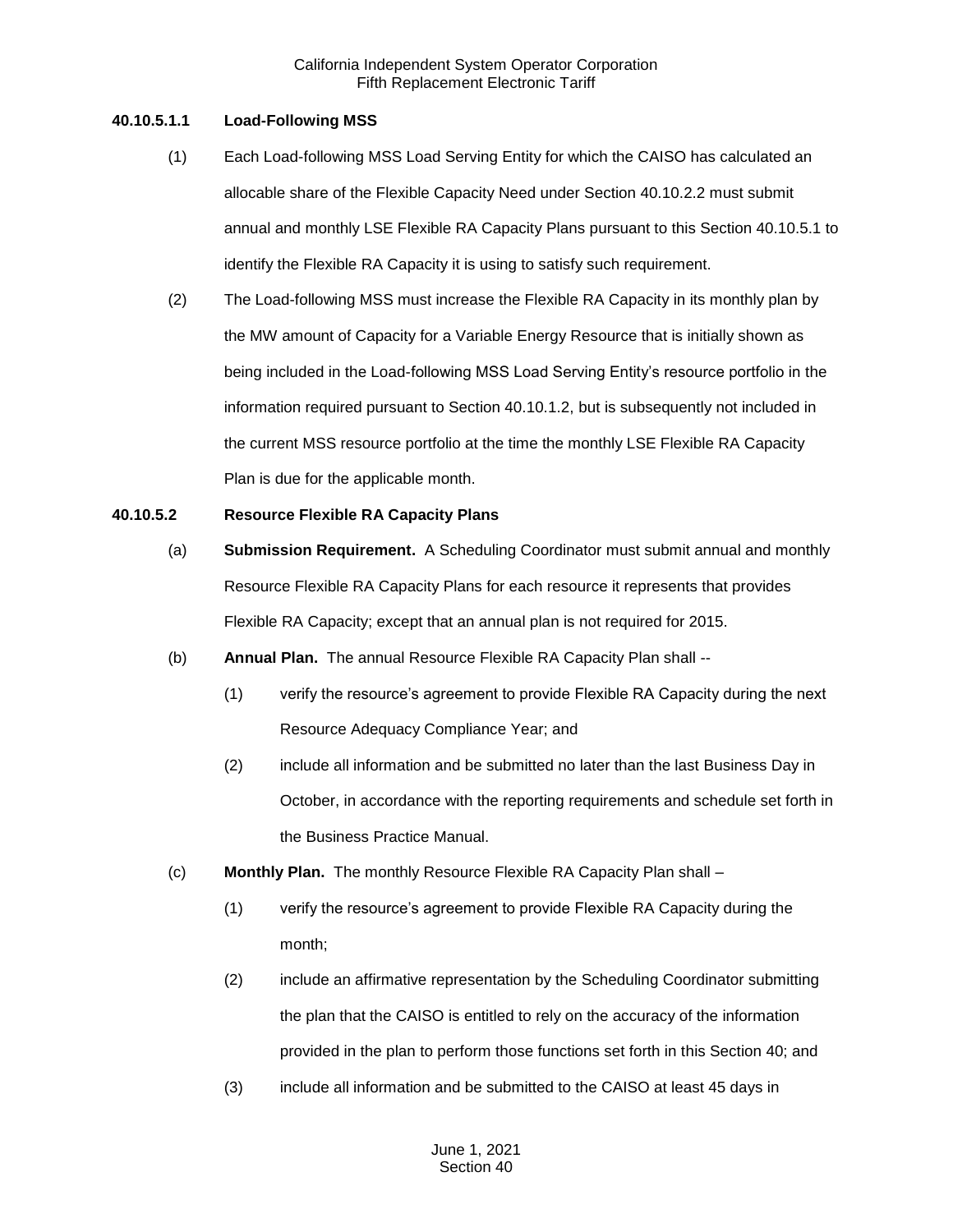advance of the first day of the month covered by the plan, in accordance with the reporting requirements and schedule set forth in the Business Practice Manual.

(d) **Correction to Monthly Plan.** The Scheduling Coordinator for the Resource Adequacy Resource may, at any time from 45 days through 30 days in advance of the relevant month, revise its monthly Flexible RA Capacity Plan to correct a discrepancy between its monthly Flexible RA Capacity Plan and a Resource Adequacy Plan of a Load Serving Entity for which that Resource Adequacy Resource is providing Flexible RA Capacity. The CAISO will not accept any revisions to a monthly Flexible RA Capacity Plan less than 30 days in advance of the relevant month through the end of the month, unless the Scheduling Coordinator for the Resource demonstrates good cause for the change and explains why it was not possible to submit the change earlier.

#### **40.10.5.3 Review of Flexible RA Capacity Plans**

## (a) **Validation for Deficiency in an Individual LSE Plan.**

- (1) If the Local Regulatory Authority has not established its own flexible capacity procurement requirements, the CAISO will validate the annual and monthly LSE Flexible RA Capacity Plans for that Local Regulatory Authority's jurisdictional Load Serving Entities, and will use the Effective Flexible Capacity value for each resource calculated under Section 40.10.4. The CAISO will determine whether each Load Serving Entity met its annual or monthly total Flexible RA Capacity Requirement, and for the monthly LSE Flexible RA Capacity Plan, whether it met the total monthly requirement within the minimum or maximum quantity, as applicable, for each Flexible Capacity Category.
- (2) If the Local Regulatory Authority has established its own flexible capacity procurement requirements, the CAISO will not validate the individual LSE Flexible Capacity Plans for that Local Regulatory Authority's jurisdictional Load Serving Entities.
- (b) **Identification of Discrepancy.** The CAISO will compare all LSE Flexible RA Capacity Plans and Resource Flexible RA Capacity Plans to identify any discrepancy in the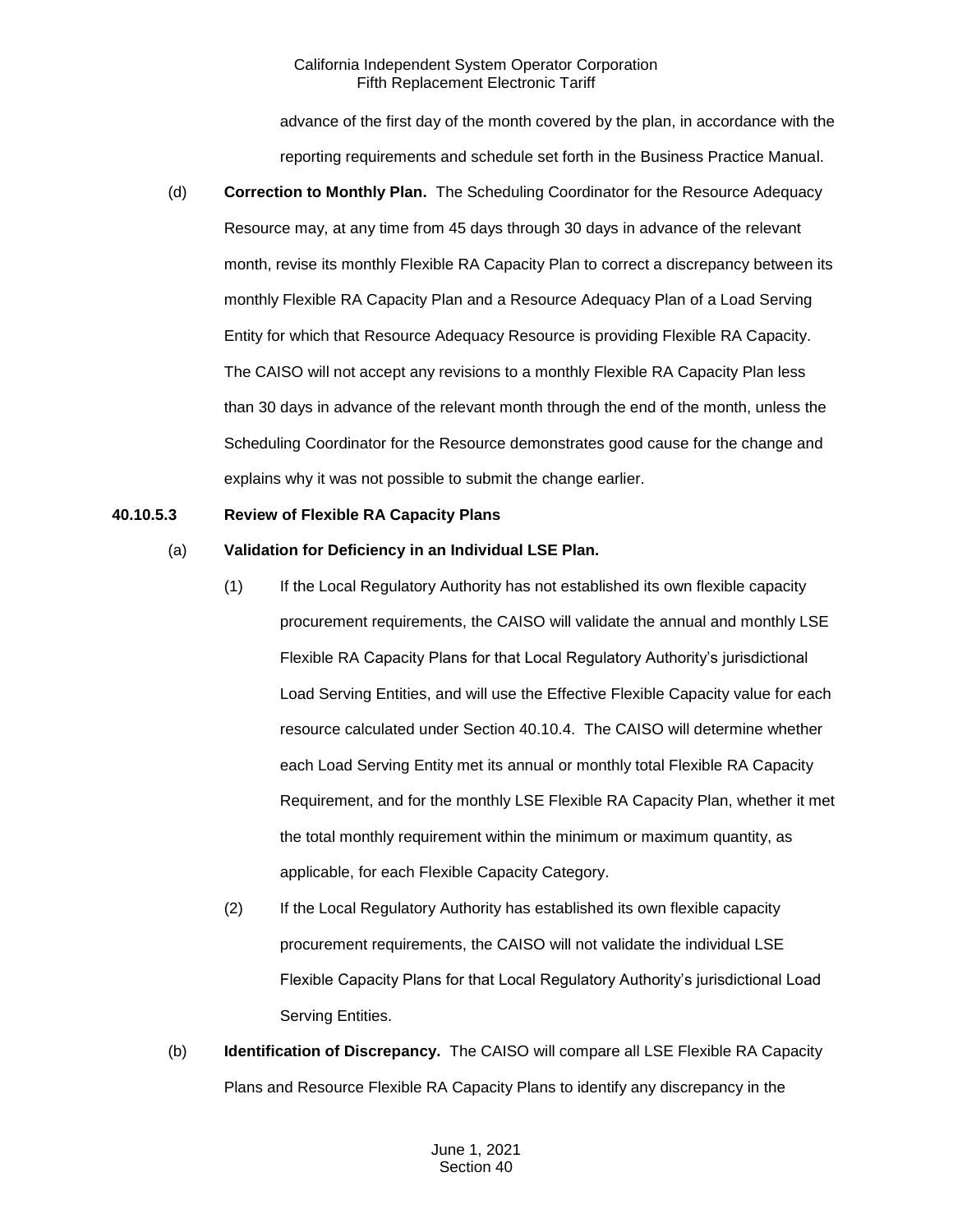Resource Adequacy Resources listed or the amount of the Resource Adequacy Capacity committed.

# (c) **Evaluation for Cumulative Deficiency.**

- (1) The CAISO will evaluate the annual LSE Flexible RA Capacity Plans of all Load Serving Entities on a cumulative basis to determine whether the total amount of Flexible RA Capacity shown in the plans meets 90 percent of the annual Flexible Capacity Need determined by the CAISO pursuant to Section 40.10.1 or whether a cumulative deficiency may exist under Section 43A.2.7(a).
- (2) The CAISO will evaluate the monthly Flexible RA Capacity Plans of all Load Serving Entities to determine whether (i) the total amount of Flexible RA Capacity shown in the plans, limited to the maximum monthly requirement for each category, meets the applicable monthly Flexible Capacity Need determined by the CAISO pursuant to Section 40.10.1 or whether a cumulative deficiency may exist under Section 43A.2.7(b)(1); or (ii) the total amount of Flexible RA Capacity shown in the base ramping Flexible Capacity Category in the plans meets the minimum monthly requirement for the base ramping Flexible Capacity Category determined by the CAISO pursuant to Section 40.10.1.5 or whether a cumulative deficiency may exist under Section 43A.2.7(b)(2).
- (d) **Calculation of Flexible RA Capacity.** The CAISO will calculate the amount of Flexible RA Capacity included in the annual and monthly Flexible RA Capacity Plans using the MW amount of Flexible RA Capacity for each resource designated in a plan as a Flexible RA Capacity Resource up to the Effective Flexible Capacity value for the resource calculated under Section 40.10.4.
- (e) **Allocated Flexible RA Capacity Requirement.** The CAISO will calculate the Load Serving Entity's allocated annual and monthly Flexible RA Capacity Requirement –
	- (1) For Load Serving Entities within a Local Regulatory Authority that has not adopted its own allocation methodology, the CAISO will calculate the Load Serving Entity's allocated requirement based on the CAISO's allocation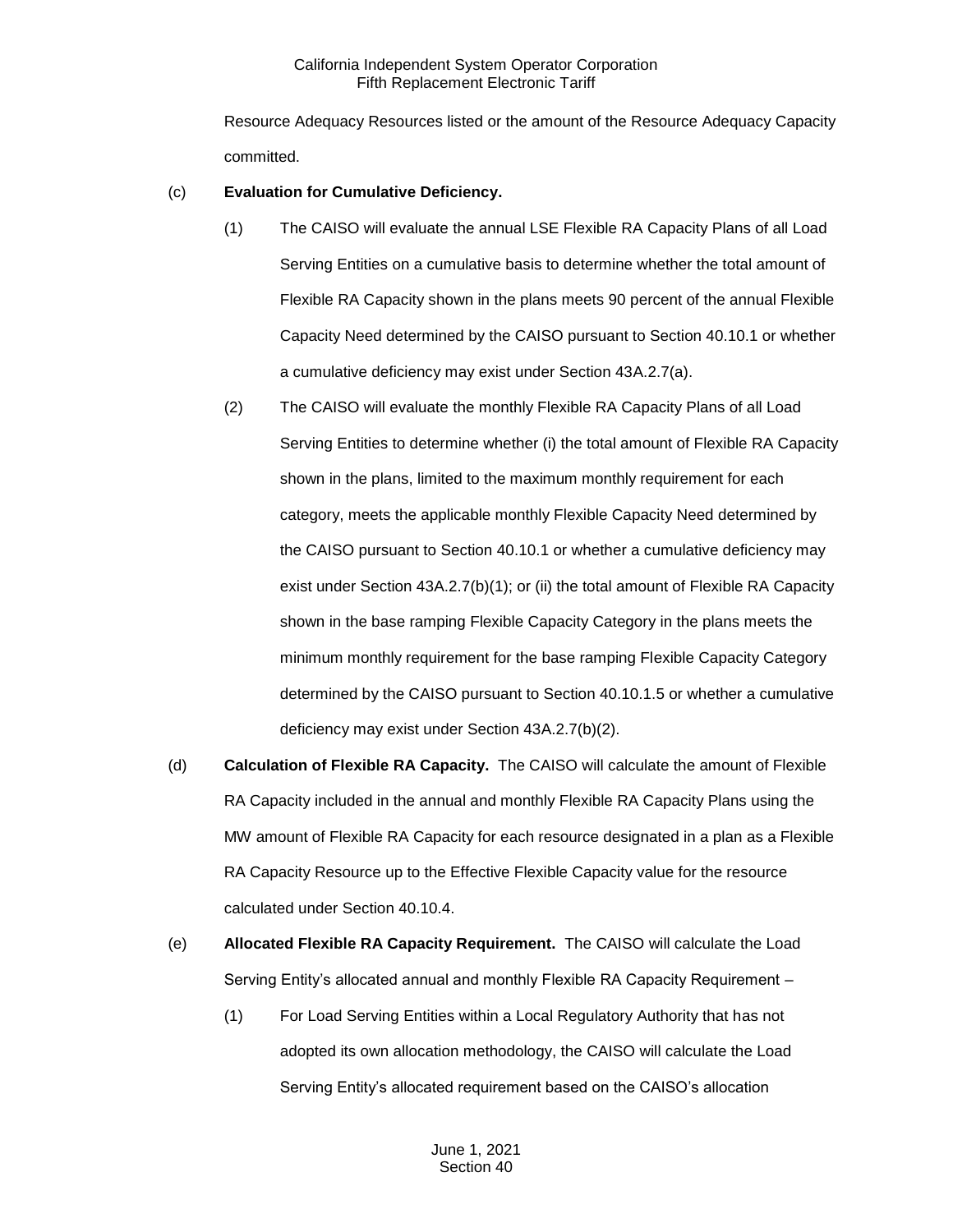methodology set forth in Section 40.10.2.

(2) For Load Serving Entities within a Local Regulatory Authority that has adopted its own allocation methodology, the CAISO will use that Local Regulatory Authority's methodology for the Local Regulatory Authority's jurisdictional Load Serving Entities.

# **40.10.5.4 Deficiency in LSE Flexible RA Capacity Plan**

- (a) **Finding and Notification.** If the CAISO's validation under Section 40.10.5.3(a) finds either: (i) that the total amount of Flexible RA Capacity included in an annual or monthly LSE Flexible RA Capacity Plan is not sufficient to satisfy the Load Serving Entity's allocated Flexible RA Capacity Requirement; or (ii) that the total monthly requirement in a monthly LSE Flexible RA Capacity Plan was not met within the minimum or maximum quantity, as applicable, for each Flexible Capacity Category, the CAISO will –
	- (1) notify the relevant Scheduling Coordinator, and the Local Regulatory Authority or federal agency with jurisdiction over the relevant Load Serving Entity, in an attempt to resolve any deficiency in accordance with the procedures set forth in the Business Practice Manual; and
	- (2) provide the notice at least 40 days in advance of the first day of the month covered by the plan and include the reasons the CAISO believes a deficiency exists.
- (b) **Resolved Discrepancy.** If the CAISO issues a notice of discrepancy under Section 40.10.5.5(a) and the discrepancy is resolved, the Scheduling Coordinator must provide the CAISO with a revised LSE Flexible RA Capacity Plan or Resource Flexible RA Capacity Plan, as applicable, no less than 11 days prior to the first day of the month covered by the plans.
	- (1) demonstrate, no less than 30 days prior to the first day of the month covered by the LSE Flexible RA Capacity Plan, that the identified deficiency is cured by submitting a revised LSE Flexible RA Capacity Plan, or
	- (2) advise the CAISO that the Load Serving Entity's Local Regulatory Authority, or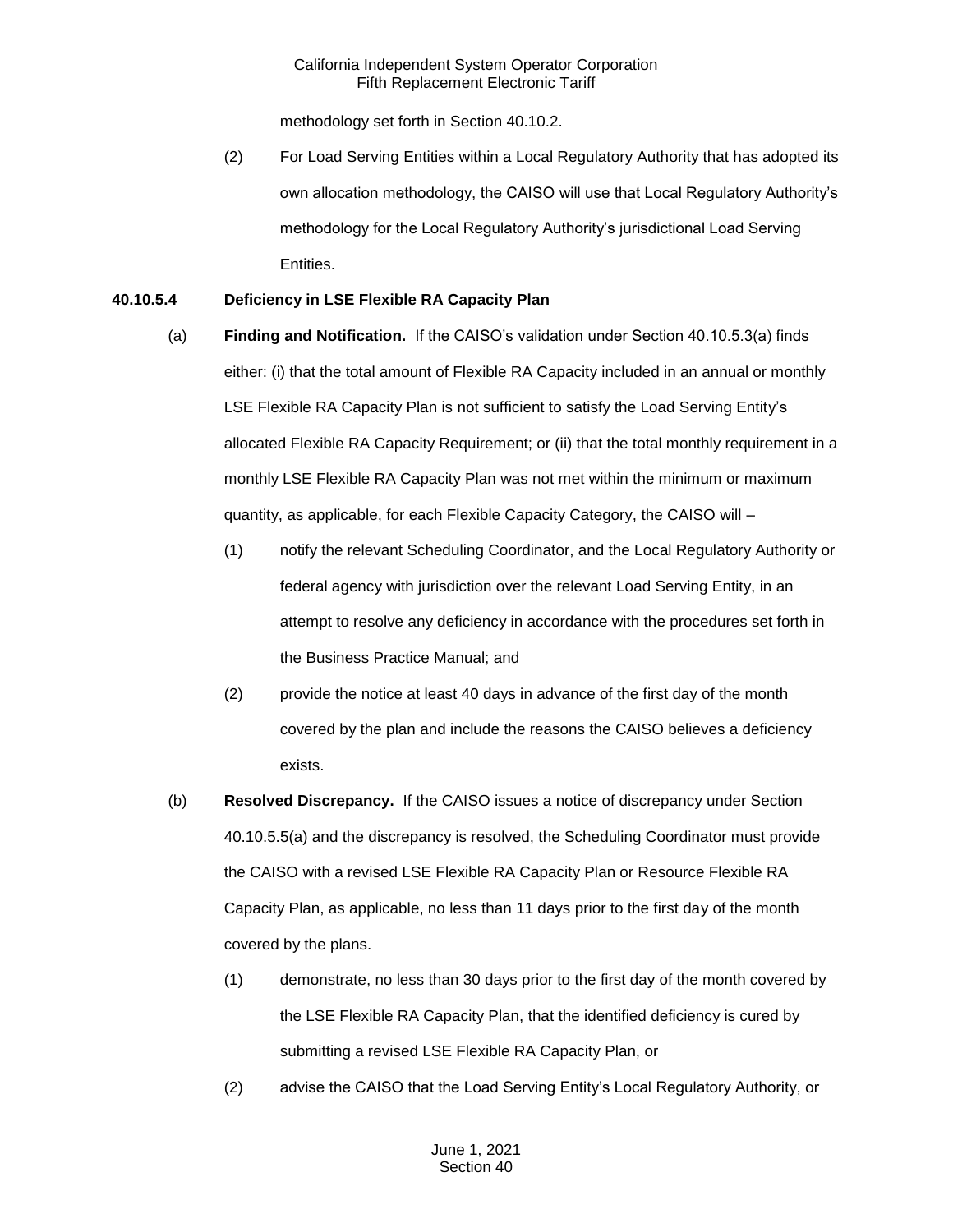federal agency, as appropriate, has determined that no deficiency exists.

(c) **Unresolved Deficiency.** If the CAISO issues a notice of deficiency under Section 40.10.5.4(a) and is not advised that the deficiency is resolved, the CAISO will use the information contained in the Resource Flexible RA Capacity Plan to set the obligations of resources under Section 40.10 and/or to assign any costs incurred under this Section 40 and Section 43A.

# **40.10.5.5 Discrepancy Between Flexible RA Capacity Plans.**

- (a) **Finding and Notification.** If the CAISO's review under Section 40.10.5.3(b) finds a discrepancy between an LSE Flexible RA Capacity Plan and a Resource Flexible RA Capacity Plan, the CAISO will –
	- (1) notify the relevant Scheduling Coordinators of the discrepancy in an attempt to resolve the discrepancy in accordance with the procedures set forth in the Business Practice Manual; and
	- (2) provide the notice at least 40 days in advance of the first day of the month covered by the plans and include the reasons the CAISO believes a discrepancy exists.
- (b) **Resolved Discrepancy.** If the CAISO issues a notice of discrepancy under Section 40.10.5.5(a) and the discrepancy is resolved, the Scheduling Coordinator must provide the CAISO with a revised LSE Flexible RA Capacity Plan or Resource Flexible RA Capacity Plan, as applicable, no less than 30 days prior to the first day of the month covered by the plans.
- (c) **Unresolved Discrepancy.** If the CAISO issues a notice of discrepancy under Section 40.10.5.5(a) and is not advised that the discrepancy is resolved, the CAISO will use the information contained in the Resource Flexible RA Capacity Plan to set the obligations of resources under Section 40.10 and/or to assign any costs incurred under this Section 40 and Section 43A.

#### **40.10.5.6 LRA Deficiency**

(a) **Finding and Notification.** If the CAISO's evaluation under Section 40.10.5.3(c) finds a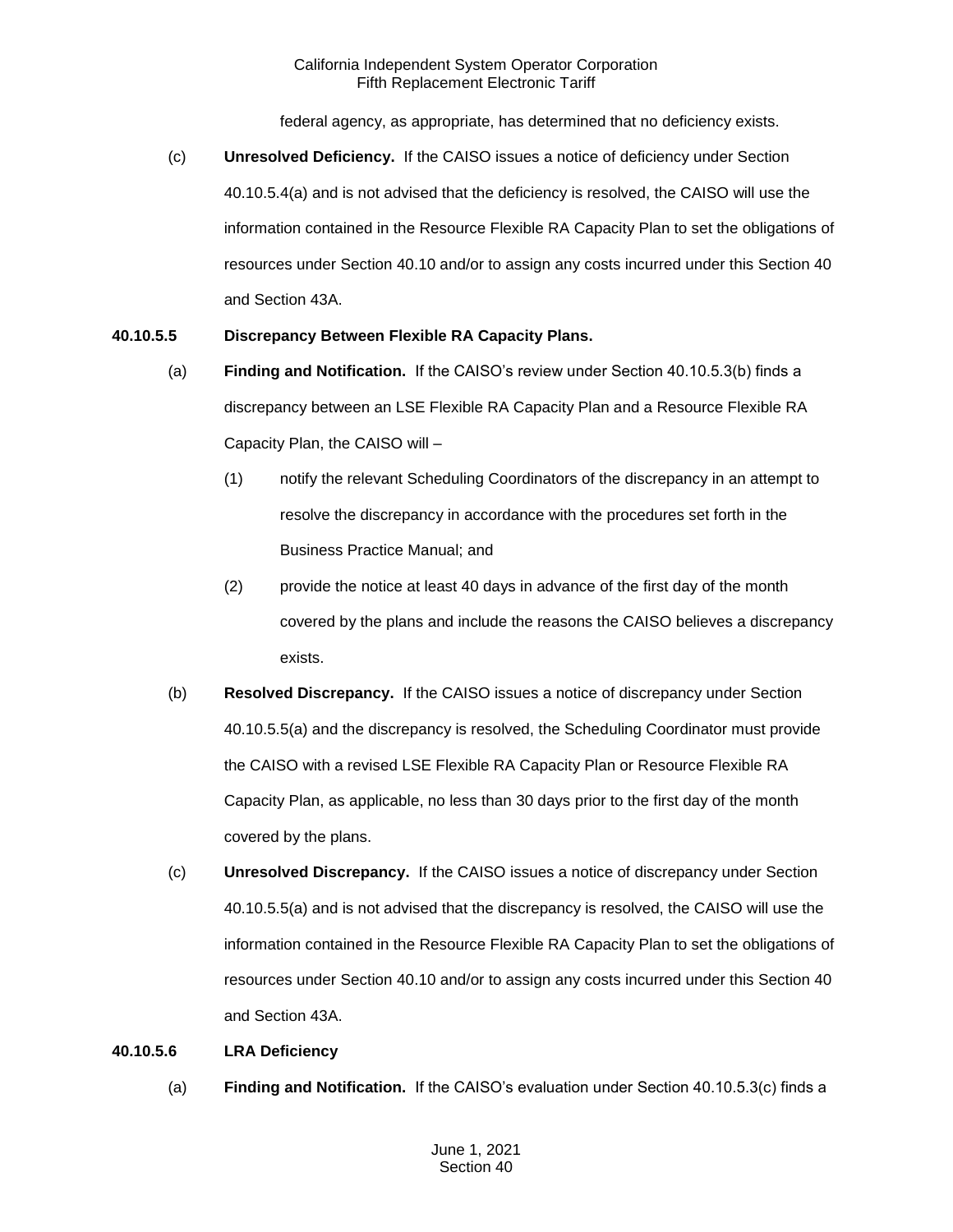cumulative deficiency in Flexible RA Capacity, the CAISO will –

- (1) identify each Local Regulatory Authority that did not meet its allocable share of the Flexible Capacity Need using the cumulative amount of Flexible RA Capacity that the Local Regulatory Authority's jurisdictional Load Serving Entities included in their annual and monthly Flexible RA Capacity Plans in total and, for the monthly Flexible RA Capacity Plans, in each Flexible Capacity Category;
- (2) identify each Load Serving Entity that: (i) is subject to the jurisdiction of a Local Regulatory Authority that did not meet its allocable share of the Flexible Capacity Need under Section 40.10.5.6; and (ii) did not include sufficient Flexible RA Capacity in an annual or monthly plan to meet its allocated Flexible RA Capacity Requirement or did not meet the monthly requirement within the minimum or maximum quantity, as applicable, for each Flexible Capacity Category, based on the allocation methodology of the Local Regulatory Authority if it has established its own methodology for allocating the Flexible Capacity Need to its jurisdictional Load Serving Entities;
- (3) notify each Local Regulatory Authority identified under Section 40.10.5.6(a)(1) and the Scheduling Coordinator for each Load Serving Entity identified under Section  $40.10.5.6(a)(2)$  of the cumulative deficiency in an attempt to resolve any deficiency in accordance with the procedures set forth in the Business Practice Manual; and
- (4) provide the notice at least 40 days in advance of the first day of the month covered by the plan and include the reasons the CAISO believes a cumulative deficiency exists.
- (b) **Resolved Deficiency.** If the CAISO provides a notice of cumulative deficiency under Section 40.10.5.6(a), and the deficiency is resolved, the Scheduling Coordinator for the Load Serving Entity shall demonstrate, no less than 30 days prior to the first day of the month covered by the LSE Flexible RA Capacity Plan, that the identified deficiency is cured by submitting a revised LSE Flexible RA Capacity Plan.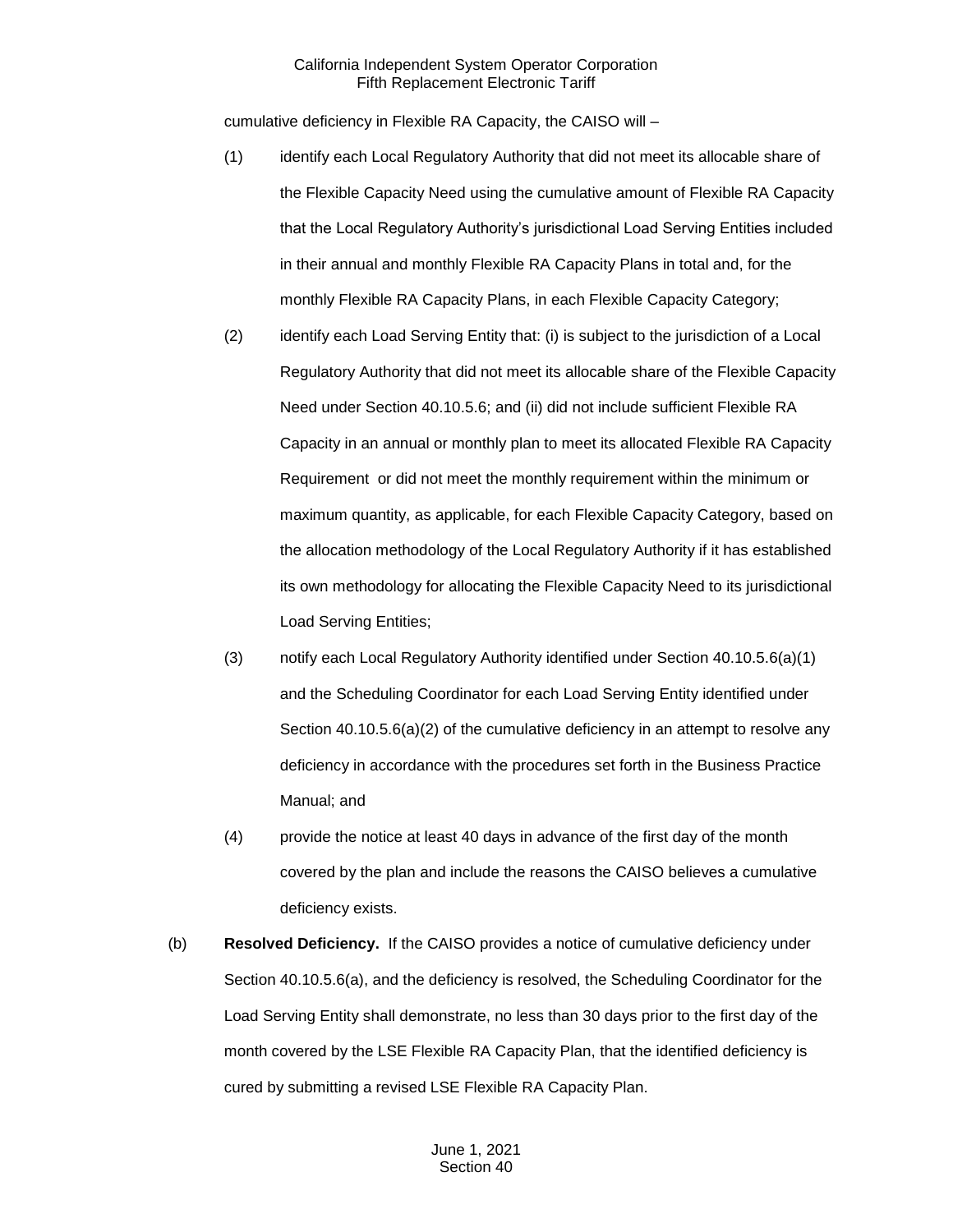(c) **Unresolved Deficiency.** If the CAISO provides a notice of deficiency under Section 40.10.5.6(a) and is not advised that the deficiency is resolved, the CAISO will use the information contained in the Resource Flexible RA Capacity Plan to set the obligations of resources under Section 40.10 and/or to assign any costs incurred under this Section 40 and Section 43A.

#### **40.10.6 Flexible RA Capacity Must-Offer Obligation**

#### **40.10.6.1 Day-Ahead and Real-Time Availability**

- (a) **Must-Offer Obligation.** The Scheduling Coordinator for a resource supplying Flexible RA Capacity must submit Economic Bids for Energy for the full amount of the resource's Flexible RA Capacity, and Economic Bids for Ancillary Services that are not flagged as Contingency Only in the Day-Ahead Market for the full amount of the resource's Flexible RA Capacity that is certified to provide Ancillary Services, in the Day-Ahead Market and the Real-Time Market for the applicable Trading Hours that is capable of being economically dispatched as follows, except as provided in Section 40.10.6.1(e) through $(h)$  –
	- (1) Flexible Capacity Category for base ramping resources the 17-hour period from 5:00 a.m. to 10:00 p.m., seven days a week;
	- (2) Flexible Capacity Category for peak ramping resources the five-hour period determined for each season by the CAISO's Flexible Capacity Needs Assessment, seven days a week; and
	- (3) Flexible Capacity Category for super-peak ramping resources the five-hour period determined for each season by the CAISO's Flexible Capacity Needs Assessment, weekdays, except holidays and as provided in Section 40.10.6.1(h), until the resource receives during the five-hour period of the must offer obligation and responds to five CAISO dispatches for Start-Up during the month, after which the resource will not be subject to a must-offer obligation as a super-peak ramping resource for the remainder of that month; however, any other must-offer obligations for Resource Adequacy Capacity will still apply.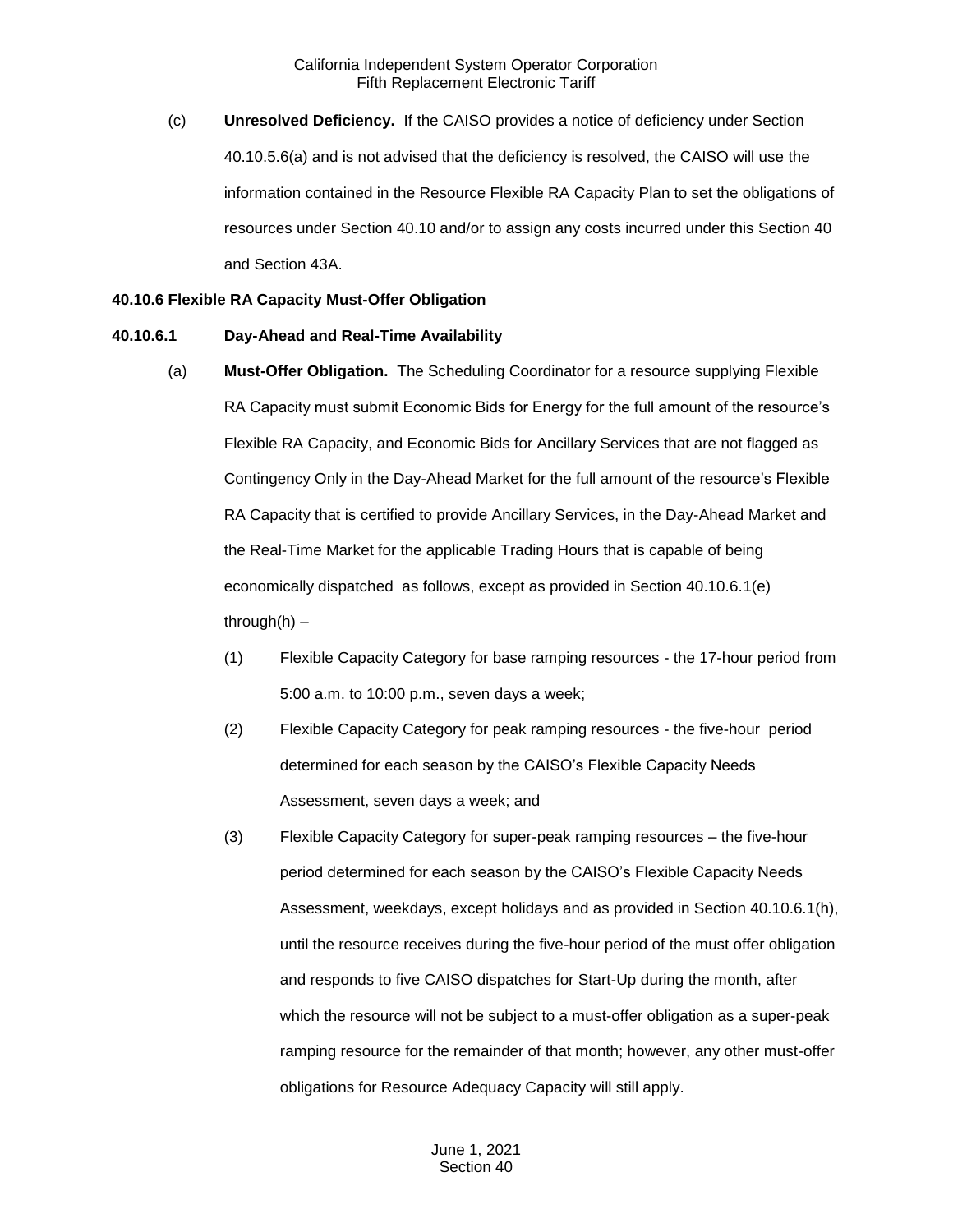- (b) **Availability Requirement.** During the period of the applicable must-offer obligation, a Flexible RA Capacity Resource must be operationally available except for limitations specified in the Master File, legal or regulatory prohibitions or as otherwise required by this CAISO Tariff or by Good Utility Practice.
- (c) **Co-optimization.** Through the IFM co-optimization process, the CAISO will utilize available Flexible RA Capacity to provide Energy or Ancillary Services in the most efficient manner to clear the Energy market, manage congestion and procure required Ancillary Services.
- (d) **Participation in RUC.** A Flexible RA Capacity Resource must participate in the RUC to the extent that the resource has available Flexible RA Capacity that is not reflected in an IFM Schedule. Resource Adequacy Capacity participating in RUC will be optimized using a zero dollar (\$0/MW-hour) RUC Availability Bid. Flexible RA Capacity selected in RUC will not be eligible to receive a RUC Availability Payment.
- (e) **Use-Limited Resources.**
	- (1) A Use-Limited Resource providing Flexible RA Capacity must be capable of responding to Dispatch Instructions and, consistent with its use-limitations, must submit Economic Bids for Energy for the full amount of its Flexible RA Capacity in the Day-Ahead Market and the Real-Time Market for the Trading Hours applicable to the resource's Flexible Capacity Category for that month for the Trading Hours that it is capable of being economically dispatched.
	- (2) The Scheduling Coordinator for the Use-Limited Resources designated as a combined resource under Section 40.10.3.2(b), 40.10.3.3(b) or 40.10.3.4(b) must submit Economic Bids for Energy for either resource for the full amount of the Flexible RA Capacity required by the applicable must-offer obligation; however, Economic Bids for Energy must be submitted for only one resource in the combination per Trade Day.

#### (f) **Short, Medium or Long Start Units.**

(1) Short Start Units or Medium Start Units providing Flexible RA Capacity that do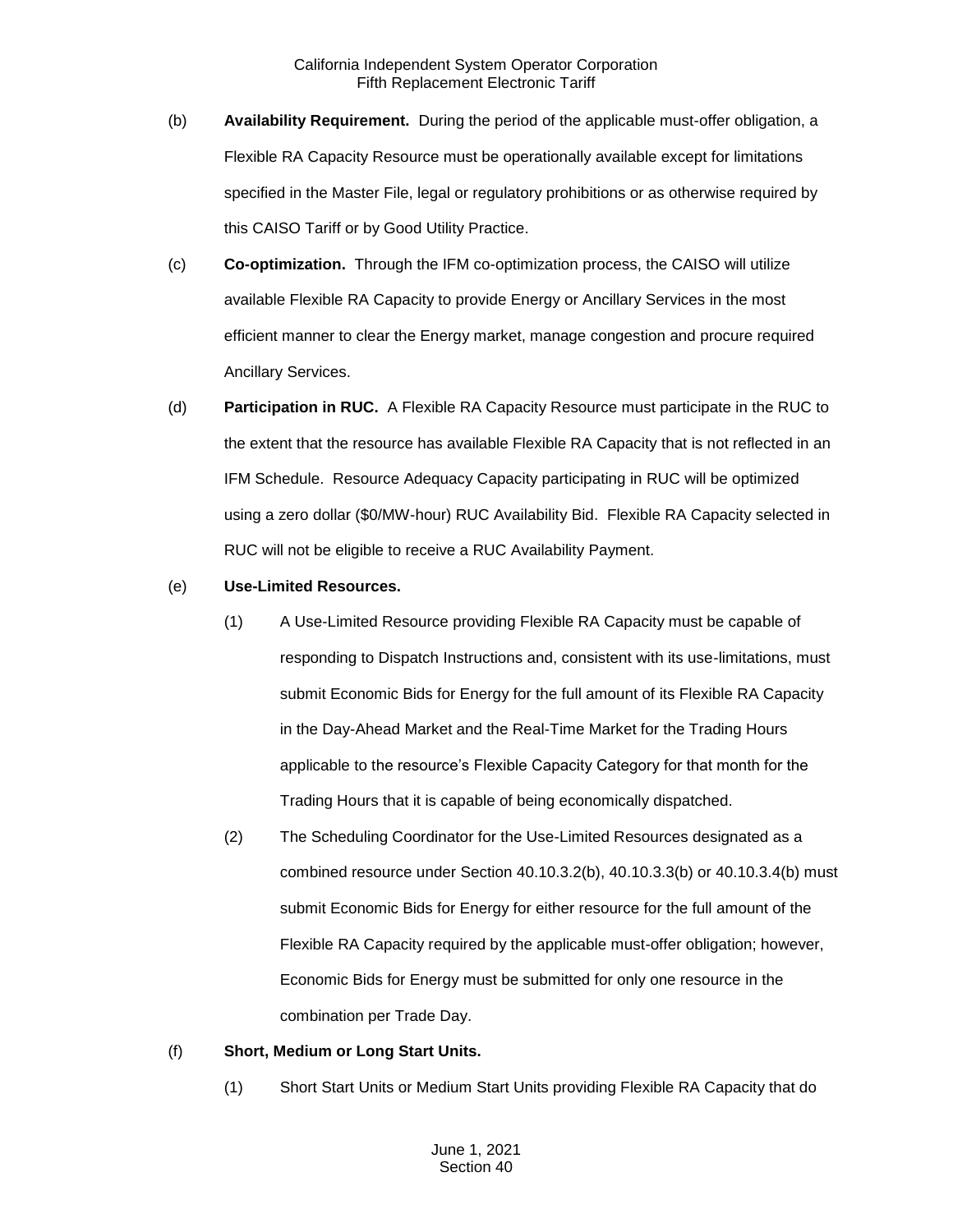not have an IFM Schedule or a RUC Schedule for any of their Resource Adequacy Capacity for a given Trading Hour are required to participate in the Real-Time Market consistent with the provisions in Section 40.6.2 that apply to Short Start Units providing RA Capacity.

- (2) Long Start Units providing Flexible RA Capacity that do not have an IFM Schedule or a RUC Schedule for any of their Resource Adequacy Capacity for a given Trading Hour are required to participate in the Real-Time Market consistent with the provisions in Section 40.6.2 that apply to Long Start Units providing RA Capacity.
- (3) If availability is required under Section 40.6.2, the Scheduling Coordinator for the resource must submit to the RTM for that Trading hour for which the resource is capable of responding to Dispatch Instructions: (i) Economic Bids for Energy for the full amount of the available Flexible RA Capacity, including capacity for which it has submitted Economic Bids for Ancillary Services; and (ii) Economic Bids for Ancillary Services for the full amount of its Flexible RA Capacity that is certified to provide Ancillary Services and that did not receive a day-ahead award, and for each Ancillary Service for which the resource is certified, including capacity for which it has submitted Economic Bids for Energy.
- (g) **Extremely Long-Start Resources.** Flexible RA Capacity Resources that are Extremely Long-Start Resources must be available to the CAISO by complying with the Extremely Long-Start Commitment Process under Section 31.7 or otherwise committing the resource upon instruction from the CAISO, if physically capable. Once an Extremely Long-Start Resource is committed by the CAISO, it is subject to the provisions of Section 40.10.6 regarding Day-Ahead Availability and Real-Time Availability for the Trading Days for which it was committed.

# (h) **Non-Generator Resources, Regulation Energy Management.** Non-Generator Resources providing Flexible RA Capacity and Regulation Energy Management must submit Economic Bids for Regulation Up and Regulation Down for Trading Hours in the